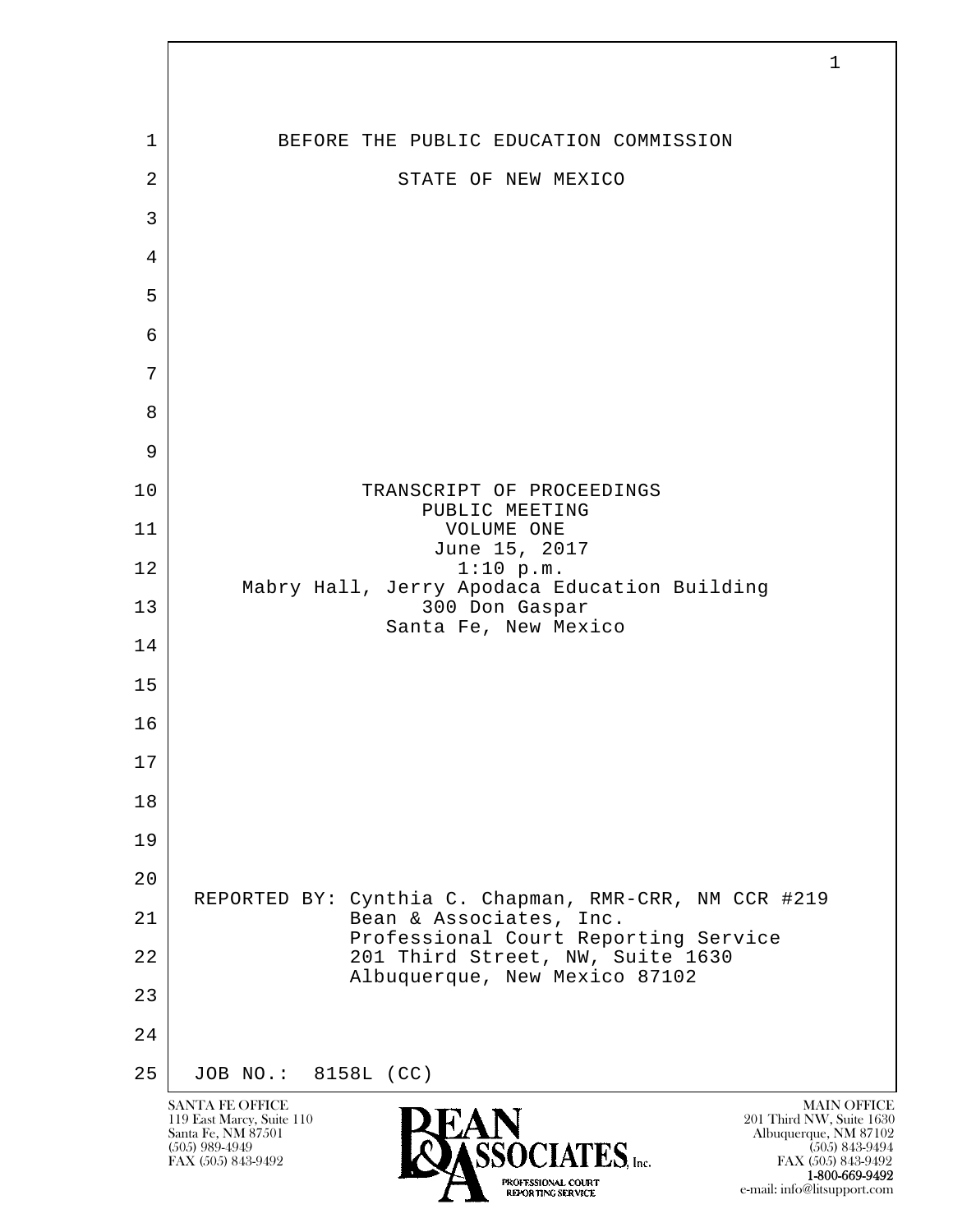| $\mathbf 1$    | A P P E A R A N C E S                                                                                                                                                                                   |
|----------------|---------------------------------------------------------------------------------------------------------------------------------------------------------------------------------------------------------|
| $\overline{2}$ | COMMISSIONERS:                                                                                                                                                                                          |
| 3              | MS. PATRICIA GIPSON, Chair<br>MR. GILBERT PERALTA, Vice Chair                                                                                                                                           |
| 4              | MS. KARYL ANN ARMBRUSTER, Secretary<br>MR. R. CARLOS CABALLERO, Member                                                                                                                                  |
| 5              | MR. JAMES CONYERS, Member<br>MR. TIM CRONE, Member                                                                                                                                                      |
| 6              | MS. DANIELLE JOHNSTON, Member<br>MS. TRISH RUIZ, Member                                                                                                                                                 |
| 7              | MS. CARMIE TOULOUSE, Member                                                                                                                                                                             |
| 8              | STAFF:                                                                                                                                                                                                  |
| 9              | MS. KATIE POULOS, Director, Charter School Division<br>MS. ICELA PELAYO, Deputy Director, Options for                                                                                                   |
| 10             | Parents & Families<br>MR. DAVID A. STEVENS, Assistant Attorney General                                                                                                                                  |
| 11             | Counsel to the PEC<br>MS. LAUREL PIERCE, CSD Staff                                                                                                                                                      |
| 12             |                                                                                                                                                                                                         |
| 13             |                                                                                                                                                                                                         |
| 14             |                                                                                                                                                                                                         |
| 15             |                                                                                                                                                                                                         |
| 16             |                                                                                                                                                                                                         |
| 17             |                                                                                                                                                                                                         |
| 18             |                                                                                                                                                                                                         |
| 19             |                                                                                                                                                                                                         |
| 20             |                                                                                                                                                                                                         |
| 21             |                                                                                                                                                                                                         |
| 22             |                                                                                                                                                                                                         |
| 23             |                                                                                                                                                                                                         |
| 24             |                                                                                                                                                                                                         |
| 25             |                                                                                                                                                                                                         |
|                | <b>MAIN OFFICE</b><br><b>SANTA FE OFFICE</b><br>201 Third NW, Suite 1630<br>119 East Marcy, Suite 110<br>Albuquerque, NM 87102<br>Santa Fe, NM 87501<br>CCACIATEC<br>(505) 989-4949<br>$(505)$ 843-9494 |

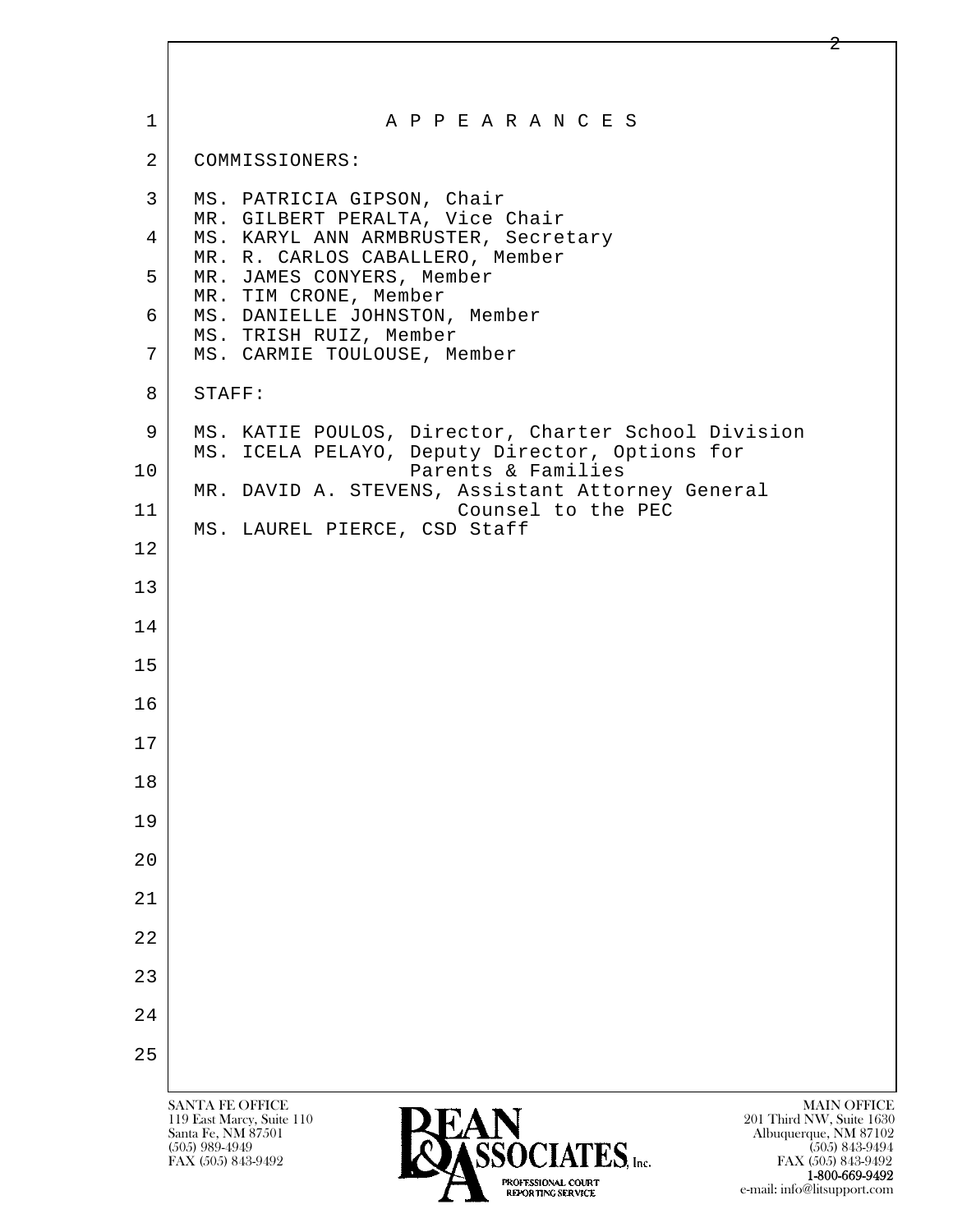| $\mathbf{1}$ |                 | INDEX TO PROCEEDINGS                                                                       |     |
|--------------|-----------------|--------------------------------------------------------------------------------------------|-----|
| 2<br>3       | $\mathbf{1}$    | Call to Order, Roll Call, Pledge of<br>Allegiance, and Salute to the<br>New Mexico Flag    | 4   |
| 4            | $\overline{a}$  | Approval of Agenda                                                                         | 5   |
| 5            | 3               | Public Comment                                                                             | 6   |
| 6            | 4               | Approval of Minutes and Transcripts                                                        | 6   |
| 7<br>8       | 5               | Discussion and Possible Action on<br>Charter School Amendments                             | 8   |
| 9            |                 | Turquoise Trail Charter School<br>Α                                                        | 8   |
| 10           |                 | Estancia Valley Classical Academy<br>$\mathbf{B}$                                          | 46  |
| 11           | 6               | Discussion and Possible Action on<br>Acceptance of 2016 New Charter School<br>Applications | 62  |
| 12           | 7               | Discussion and Possible Action on                                                          | 65  |
| 13           |                 | Acceptance and Approval of Temporary<br>Contracts for Renewal Schools                      |     |
| 14           | 8               | Discussion and Possible Action on PED                                                      | 78  |
| 15           |                 | Recommendation to Commence Revocation<br>Proceedings for Dzil Ditl'ooi School of           |     |
| 16           |                 | Empowerment, Action and Perseverance<br>Because of Legal Non-Compliance, Lack of           |     |
| 17           |                 | Appropriate Fiscal Management and Other<br>Concerns About School Operations                |     |
| 18           | 9               | Report From Options for Parents and                                                        | 144 |
| 19           |                 | the Charter School Division - Discussion<br>and Possible Actions                           |     |
| 20           | 10 <sub>o</sub> | Discussion and Possible Action on                                                          | 148 |
| 21           |                 | Proposal for a PEC Attorney                                                                |     |
| 22           | 11              | Report From The Chair                                                                      | 165 |
| 23           | 13              | PEC Comments                                                                               | 173 |
| 24           |                 | REPORTER'S CERTIFICATE                                                                     | 176 |
| 25           |                 | Attachment 1 - Attending Visitors Sign-In Sheets                                           |     |

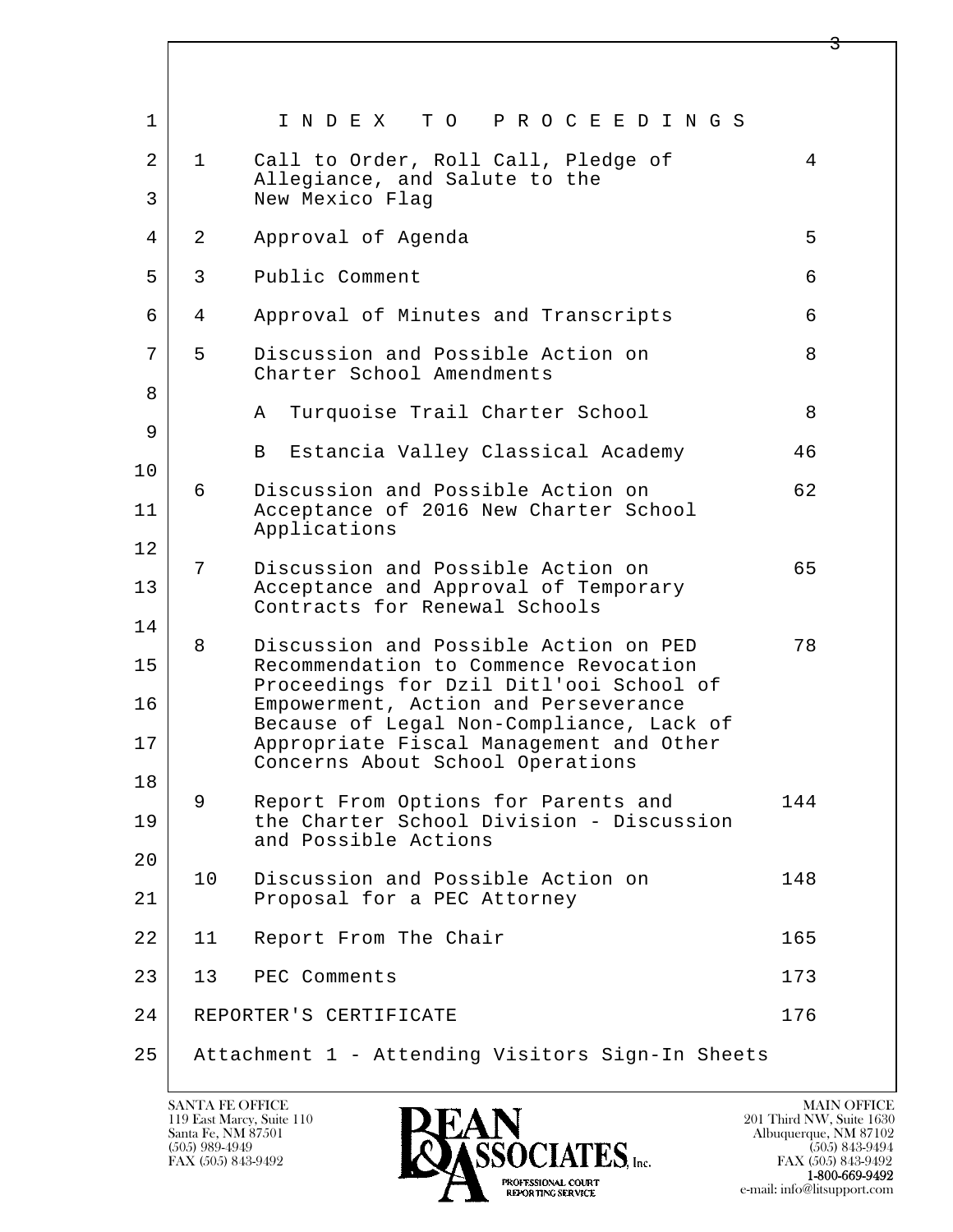l  $\overline{\phantom{a}}$ 1 THE CHAIR: I'm going to bring to order 2 this meeting of the Public Education Commission. It 3 is Thursday, June 15th, and it is 1:10 p.m. And I'm 4 going to ask Commissioner Armbruster to do a 5 | roll-call vote, please. 6 COMMISSIONER ARMBRUSTER: Commissioner 7 Pogna is not here yet. 8 Commissioner Toulouse? 9 COMMISSIONER TOULOUSE: Present. 10 COMMISSIONER ARMBRUSTER: Commissioner 11 Armbruster is here. 12 Commissioner Conyers? 13 COMMISSIONER CONYERS: Present. 14 COMMISSIONER ARMBRUSTER: Commissioner 15 Peralta? 16 COMMISSIONER PERALTA: Here. 17 COMMISSIONER ARMBRUSTER: Commissioner 18 Gipson? 19 THE CHAIR: Here. 20 COMMISSIONER ARMBRUSTER: Commissioner 21 Johnston? 22 COMMISSIONER JOHNSTON: Present. 23 COMMISSIONER ARMBRUSTER: Commissioner 24 Crone is not here. 25 Commissioner Ruiz?

119 East Marcy, Suite 110<br>Santa Fe, NM 87501



e-mail: info@litsupport.com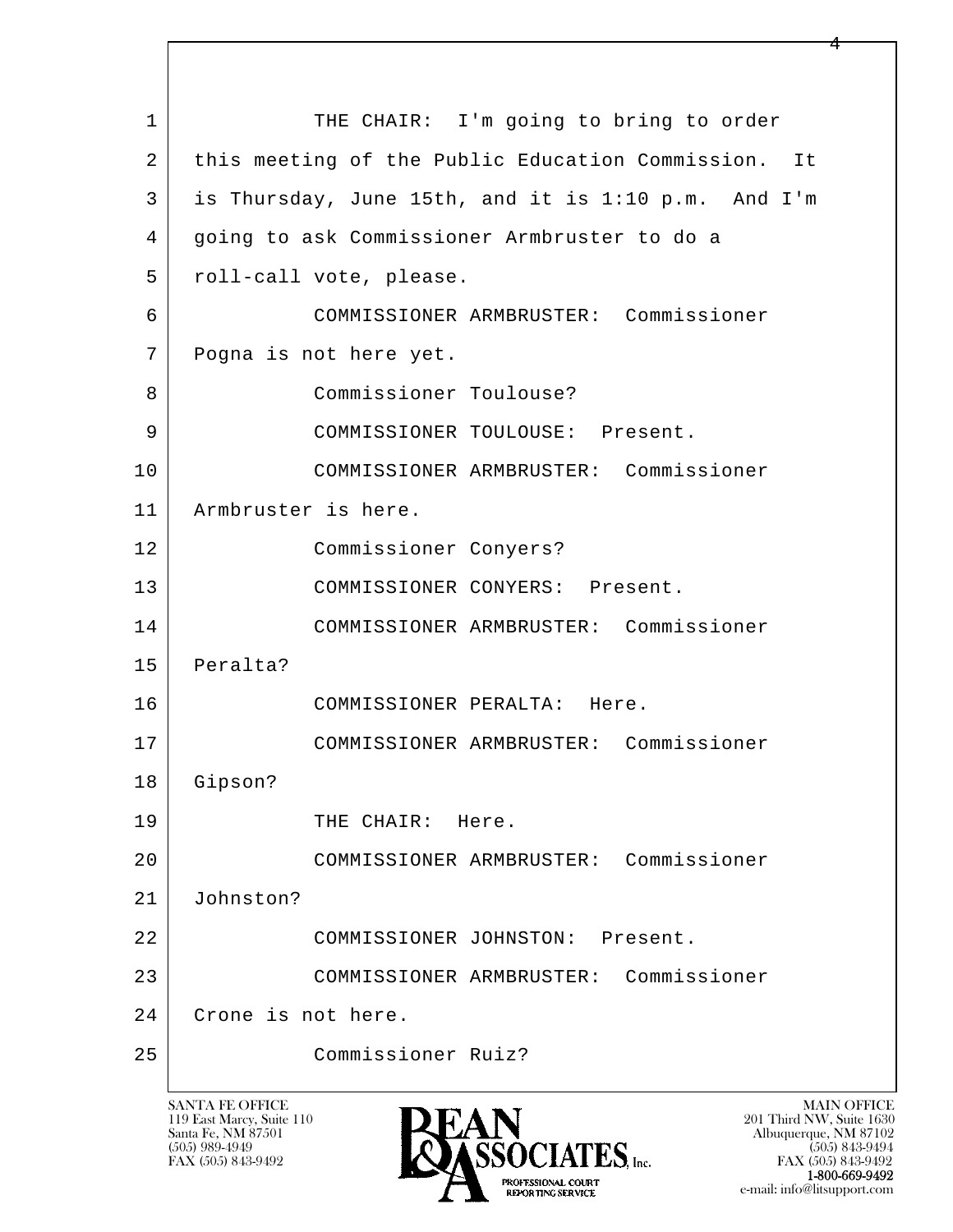l  $\overline{\phantom{a}}$ 1 COMMISSIONER RUIZ: Present. 2 COMMISSIONER ARMBRUSTER: Commissioner 3 Caballero? 4 COMMISSIONER CABALLERO: Here. 5 THE CHAIR: Okay. I'll lead us in the 6 Pledge of Allegiance, and Commissioner Armbruster 7 will do the New Mexico Salute. 8 (Pledge of Allegiance and Salute to the 9 | New Mexico Flag conducted.) 10 THE CHAIR: Okay. So we've had -- 11 hopefully, everyone has had an opportunity to look 12 at the agenda. 13 And do we have any changes to the agenda? 14 And, if not, I'll entertain a motion. 15 | COMMISSIONER RUIZ: (Indicates.) 16 THE CHAIR: And there is a motion by 17 Commissioner Ruiz. 18 COMMISSIONER ARMBRUSTER: (Indicates.) 19 THE CHAIR: A second by Commissioner 20 Armbruster. 21 | Rall in favor, say "Aye." 22 (Commissioners so indicate.) 23 THE CHAIR: Any opposed? 24 (No response.) 25 THE CHAIR: Hearing no opposition, the

119 East Marcy, Suite 110<br>Santa Fe, NM 87501



FAX (505) 843-9492 FAX (505) 843-9492 e-mail: info@litsupport.com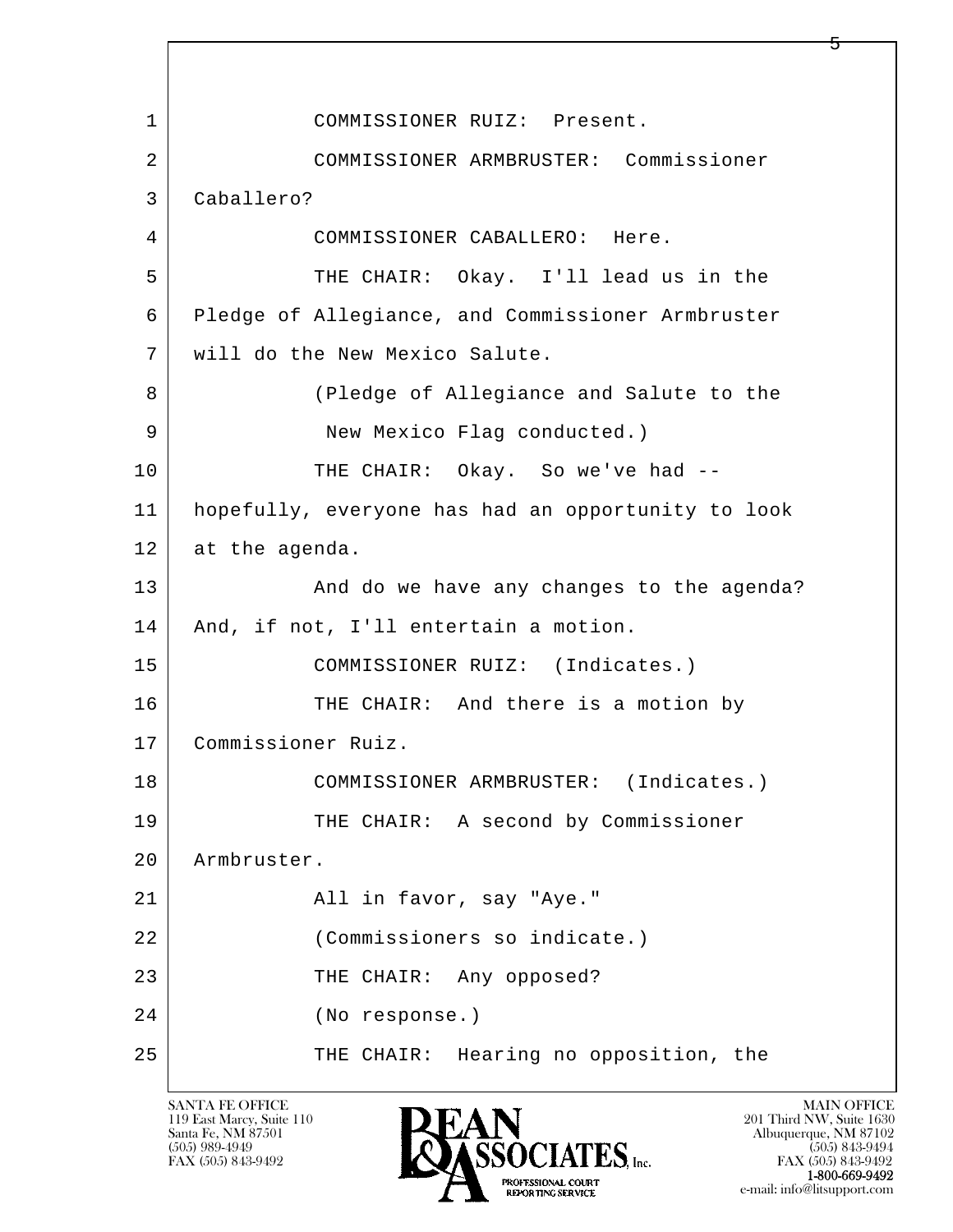```
l 
  \overline{\phantom{a}}1 | motion passes.
2 We are now moving into the Public Comment
 3 section. And I don't know. Is there -- Katie's got 
 4 it. 
5 There is no one that signed up for Public
 6 Comment; so we will move on. 
7 The next item is Item No. 4, which is the
8 | Approval of the Minutes and Transcripts.
 9 And "A" is approval of the May 11 Work 
10 Session minutes.
11 | If there are no corrections, I will
 12 entertain a motion. 
13 | COMMISSIONER CONYERS: (Indicates.)
14 THE CHAIR: Motion by Commissioner
 15 Conyers. 
 16 COMMISSIONER JOHNSTON: (Indicates.) 
17 | THE CHAIR: Second by Commissioner
 18 Johnston. 
 19 All in favor? 
 20 (Commissioners so indicate.) 
21 | THE CHAIR: Opposed?
 22 (No response.) 
23 THE CHAIR: Hearing no opposition, the
 24 motion passes. 
 25 On to 4B, Approval of the PEC Meeting
```
119 East Marcy, Suite 110<br>Santa Fe, NM 87501

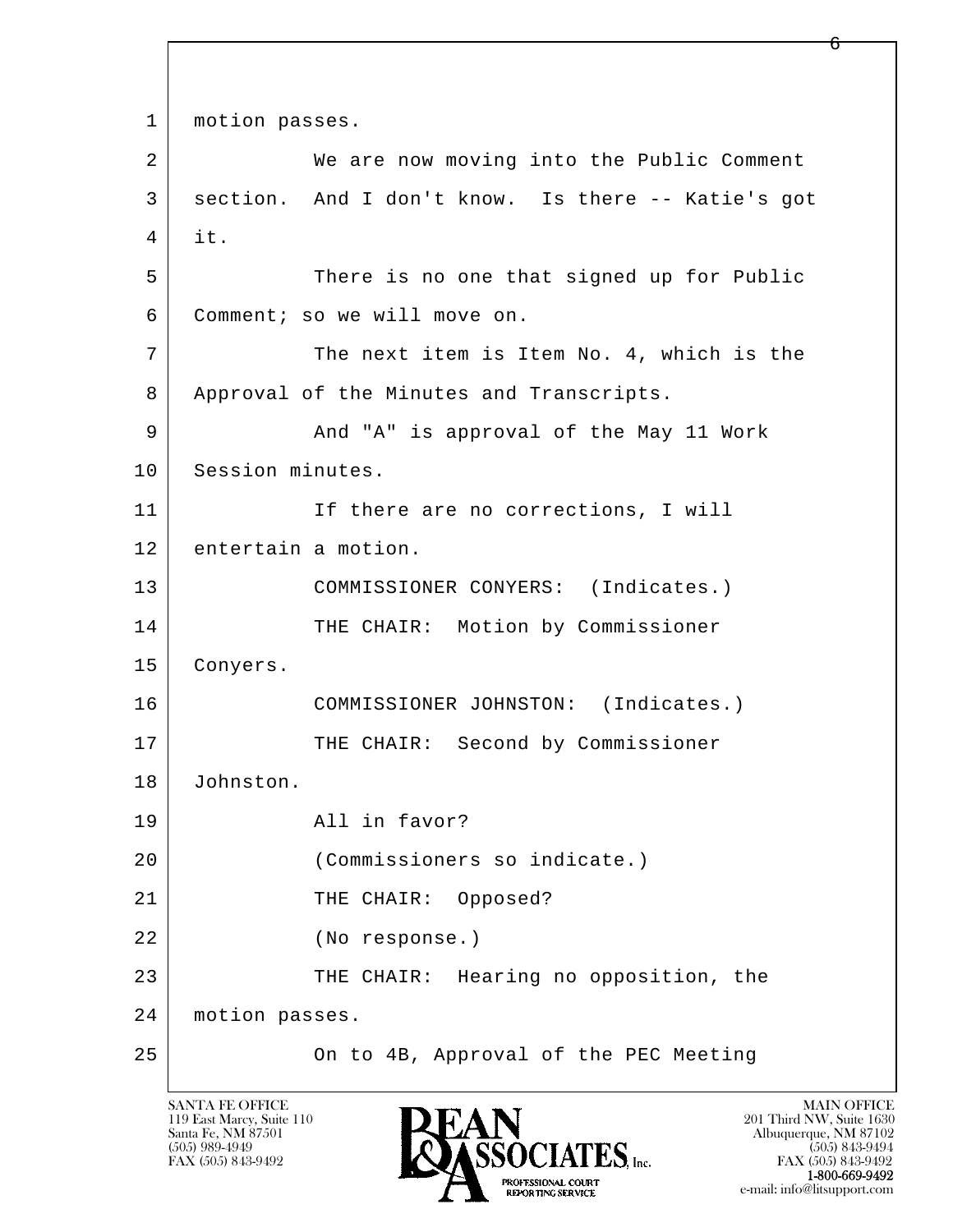l  $\overline{\phantom{a}}$ 1 Transcript Minutes for May 12, 2017. If there are 2 no corrections -- 3 COMMISSIONER TOULOUSE: (Indicates.) 4 THE CHAIR: There is a motion by 5 Commissioner Toulouse. 6 COMMISSIONER RUIZ: (Indicates.) 7 THE CHAIR: A second by Commissioner Ruiz. 8 | All in favor? 9 (Commissioners so indicate.) 10 THE CHAIR: Opposed? 11 (No response.) 12 THE CHAIR: Hearing no opposition, the 13 | motion passes. 14 And finally, 4C, Approval of the PEC 15 Summary Minutes for May 12, 2017. 16 If there are no corrections, I'll 17 entertain a motion. 18 | COMMISSIONER CONYERS: (Indicates.) 19 | THE CHAIR: Motion by Commissioner 20 Conyers. 21 COMMISSIONER ARMBRUSTER: (Indicates.) 22 THE CHAIR: Second by Commissioner 23 Armbruster. 24 All in favor? 25 (Commissioners so indicate.)

119 East Marcy, Suite 110<br>Santa Fe, NM 87501



FAX (505) 843-9492 FAX (505) 843-9492 e-mail: info@litsupport.com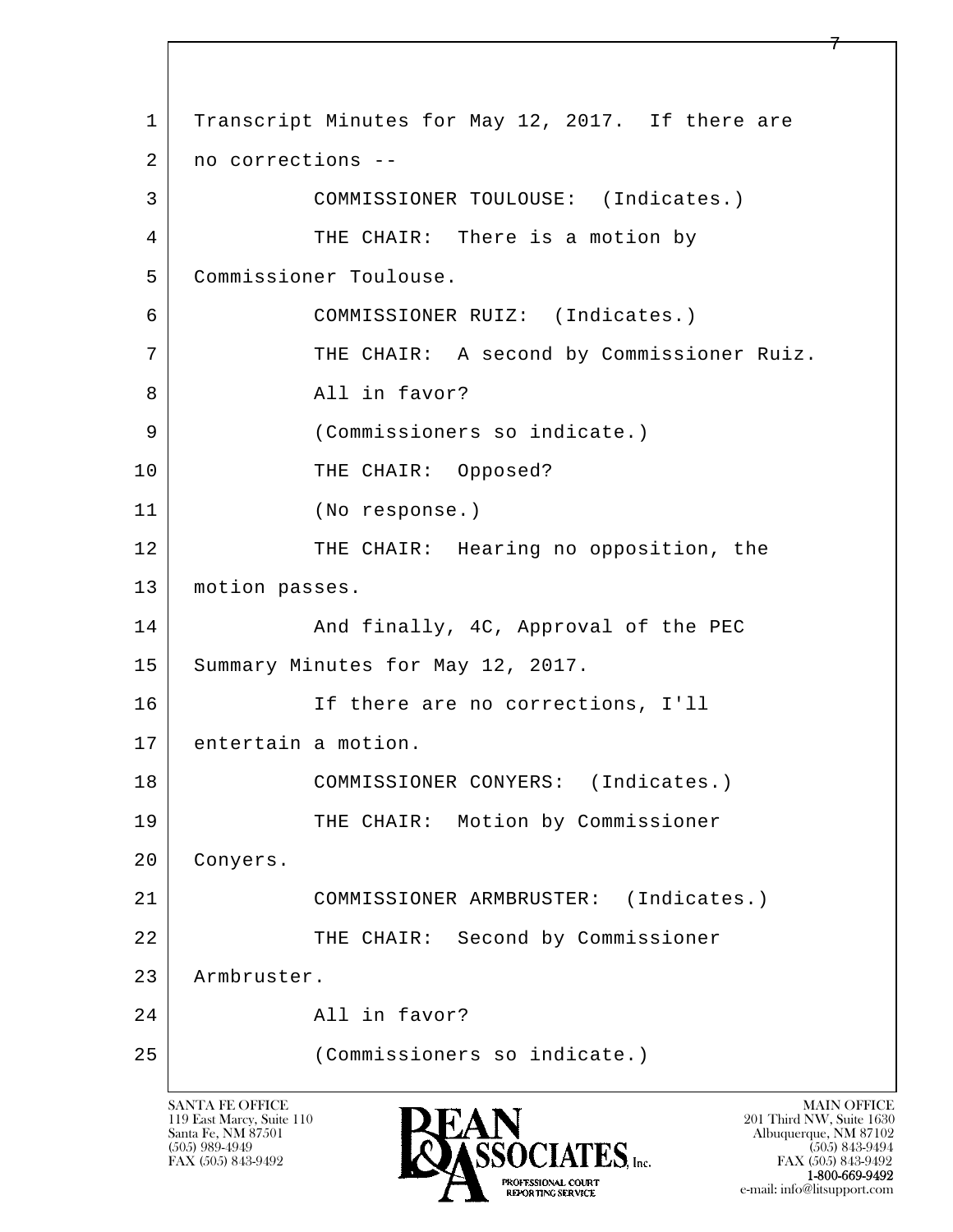l  $\overline{\phantom{a}}$ 1 THE CHAIR: Opposed? 2 (No response.) 3 THE CHAIR: Hearing no opposition, the 4 motion passes. 5 S Thank you so much. 6 And just so the Commissioners are aware, 7 we are discussing a consent agenda, so that we can 8 move some of these things a little more quickly as 9 | we move along. 10 | Item No. 5, Discussion and Possible Action 11 on Charter School Amendments. 12 And the first one is Turquoise Trail. So 13 if there's someone here from Turquoise Trail, come 14 on up. And if you would -- I think -- is there a 15 clip there? 16 MS. POULOS: No, there is not. 17 THE CHAIR: I thought there was a clip. 18 MS. POULOS: Laurel is looking for a 19 binder clip. 20 THE CHAIR: It's easier if we clip the 21 microphone down. It's just a little bit easier for 22 you. But if not, you have to keep the button down. 23 If you would, just introduce yourself for the 24 record. 25 MR. FLOYD TRUJILLO: Thank you,

119 East Marcy, Suite 110<br>Santa Fe, NM 87501

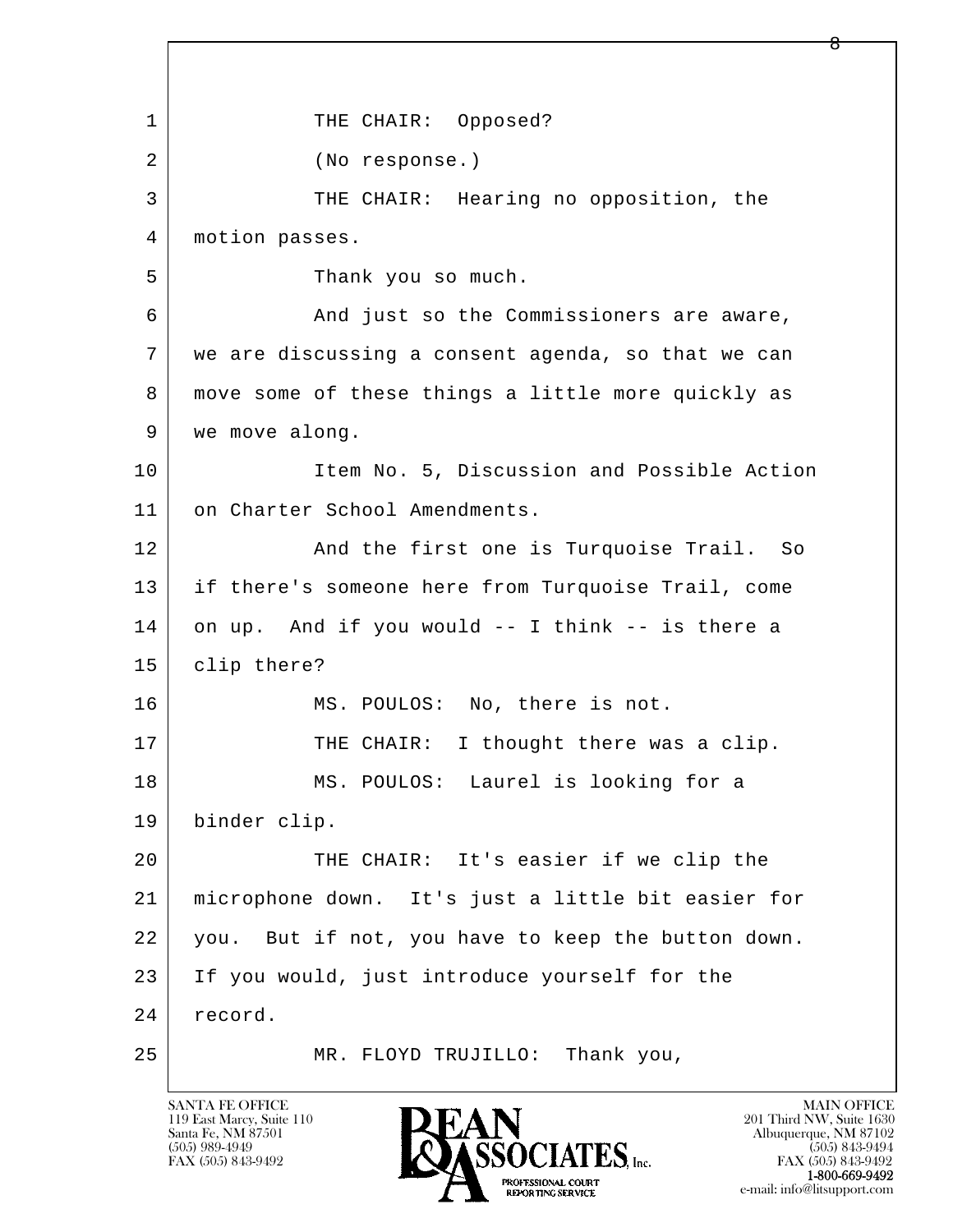l  $\overline{\phantom{a}}$ 1 | Madam Chair, members of the committee. 2 My name is Floyd Trujillo. I'm President 3 of the Turquoise Trail Governance Council. 4 THE CHAIR: Thank you very much. We'll 5 hear first from the Charter School Division. 6 Director? 7 MS. POULOS: That one is not working; this 8 one is. 9 Madam Chairwoman, Commissioners, today 10 before you, Turquoise Trail is requesting an 11 enrollment cap increase. The school is requesting 12 to increase its enrollment cap from -- I believe it 13 is 475 -- yes -- to 490 students. As you'll see in 14 | the materials that we've provided you, you do have 15 the school's history, as well as the school's 16 enrollment at its 120th day, with 462 students in 17 2016-'17, and 463 in 2015-'16. 18 This school has maintained their total 19 enrollment over the last two years. You can see the 20 school's comparative subgroup enrollment for racial 21 categories, as well as for economically 22 disadvantaged students with disabilities and English 23 Language Learners. 24 And you can see the school's academic 25 performance over the past three years. They have

119 East Marcy, Suite 110<br>Santa Fe, NM 87501



FAX (505) 843-9492<br>1-800-669-9492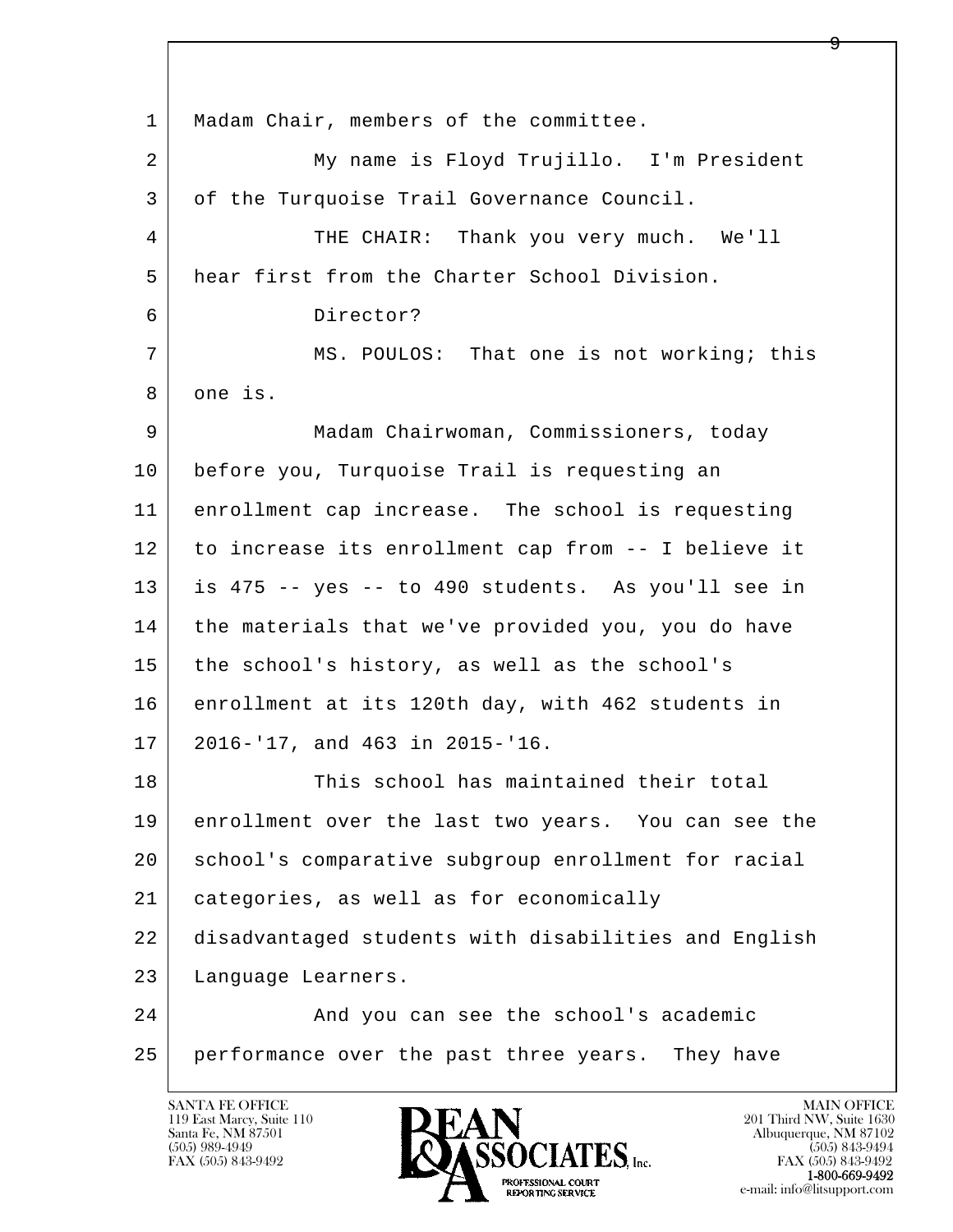l  $\overline{\phantom{a}}$  1 had a letter grade of "C" or higher in each of the 2 ast three years. In the current year, or for the 3 most recent grade, it is a letter grade of a "B." 4 And for that reason, because they have 5 maintained academic performance at a "C" or higher, 6 the Charter Schools Division has recommended the 7 approval of this amendment request. 8 THE CHAIR: Thank you. Once again, thank 9 you. Whatever you wish to add. 10 MR. FLOYD TRUJILLO: Madam Chair, 11 committee members, not much to add. Again, this is 12 a slight increase that we're requesting. We do have 13 a waiting list in all of our grades currently, with 14 | the exception of sixth grade. 15 | This is Dr. Ray Griffin, our Head 16 | Administrator, joining us. 17 DR. RAY GRIFFIN: Straight from the 18 New Mexico TEACH training at the Convention Center. 19 MR. FLOYD TRUJILLO: So, again, I don't 20 think that we have much else to add on that, and I'm 21 happy to stand for any questions that the committee 22 | may have. 23 THE CHAIR: Thank you. I'm not sure if 24 | there's anything you wish to add besides a breath. 25 DR. RAY GRIFFIN: I think we're good.

119 East Marcy, Suite 110<br>Santa Fe, NM 87501



1 ი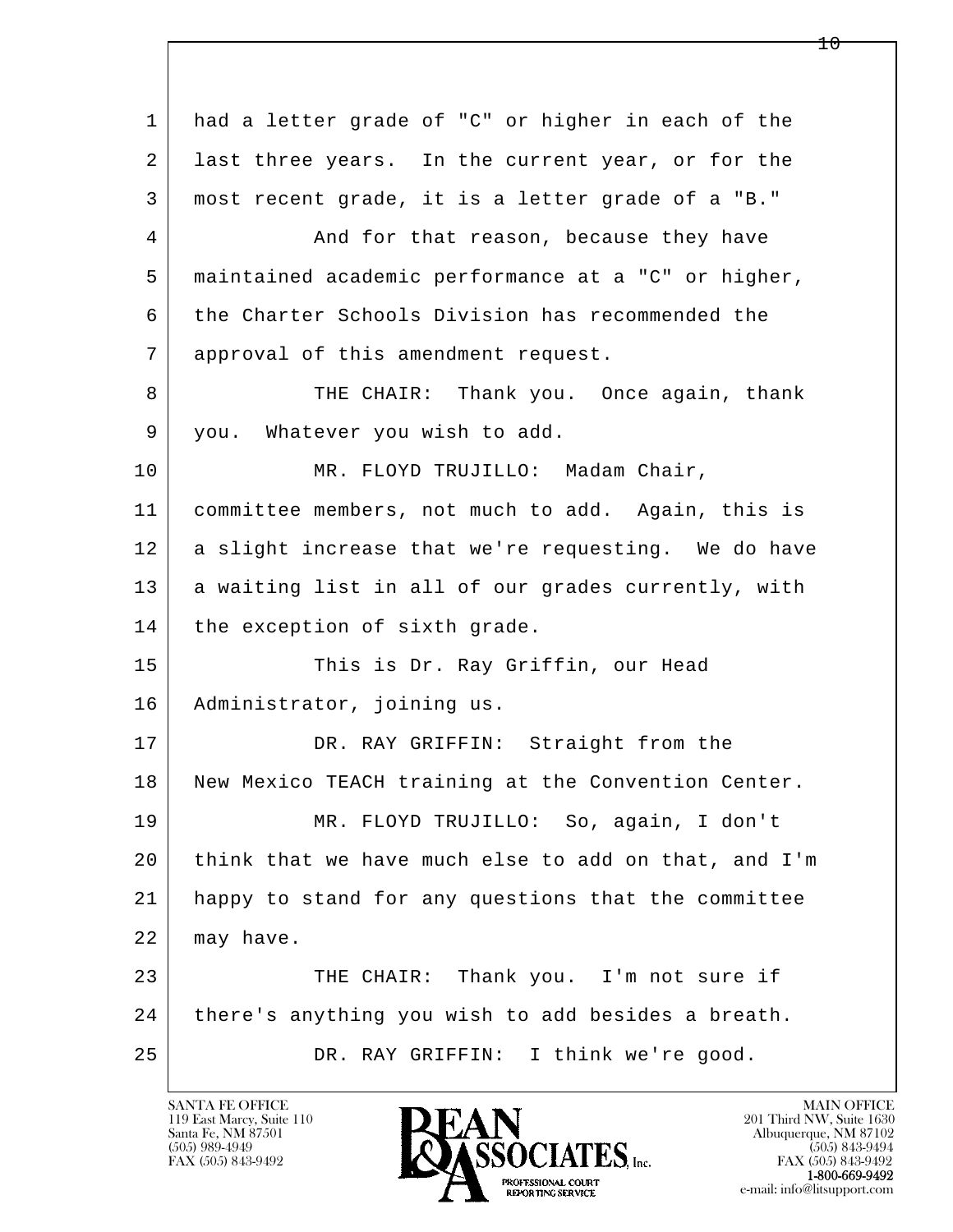l  $\overline{\phantom{a}}$ 1 THE CHAIR: Okay. All right. 2 Commissioners, any questions? Comments? 3 I -- you know, as far as you rushed to get 4 here, I think we're -- Commissioner Toulouse? 5 COMMISSIONER TOULOUSE: Madam Chair, in 6 order -- because he rushed to get here, I just have 7 minor questions. 8 Since you do seem to have waiting lists 9 for your different classes, how many do you have for 10 different levels? Are there more in certain grades 11 than in others? 12 DR. RAY GRIFFIN: Our biggest demand is 13 always in the early years, pre-K and K. Typically, 14 in choice schools, there's less demand as you get 15 | higher, in the higher grades; so fifth and sixth 16 grade, much less than the beginning; as in junior 17 | high, eighth grade much less than sixth; and 18 eleventh and twelfth, much less than ninth. So 19 we're very typical in that. 20 COMMISSIONER TOULOUSE: How large are your 21 younger-level classes -- I mean, your waiting lists? 22 DR. RAY GRIFFIN: Right now, we have 23 22 students wait-listed for pre-K, out of 40 spaces. 24 So we have 40 in and 22 waiting. In kindergarten, 25 we have 75 in -- or 70- -- sorry. In kindergarten,

119 East Marcy, Suite 110<br>Santa Fe, NM 87501

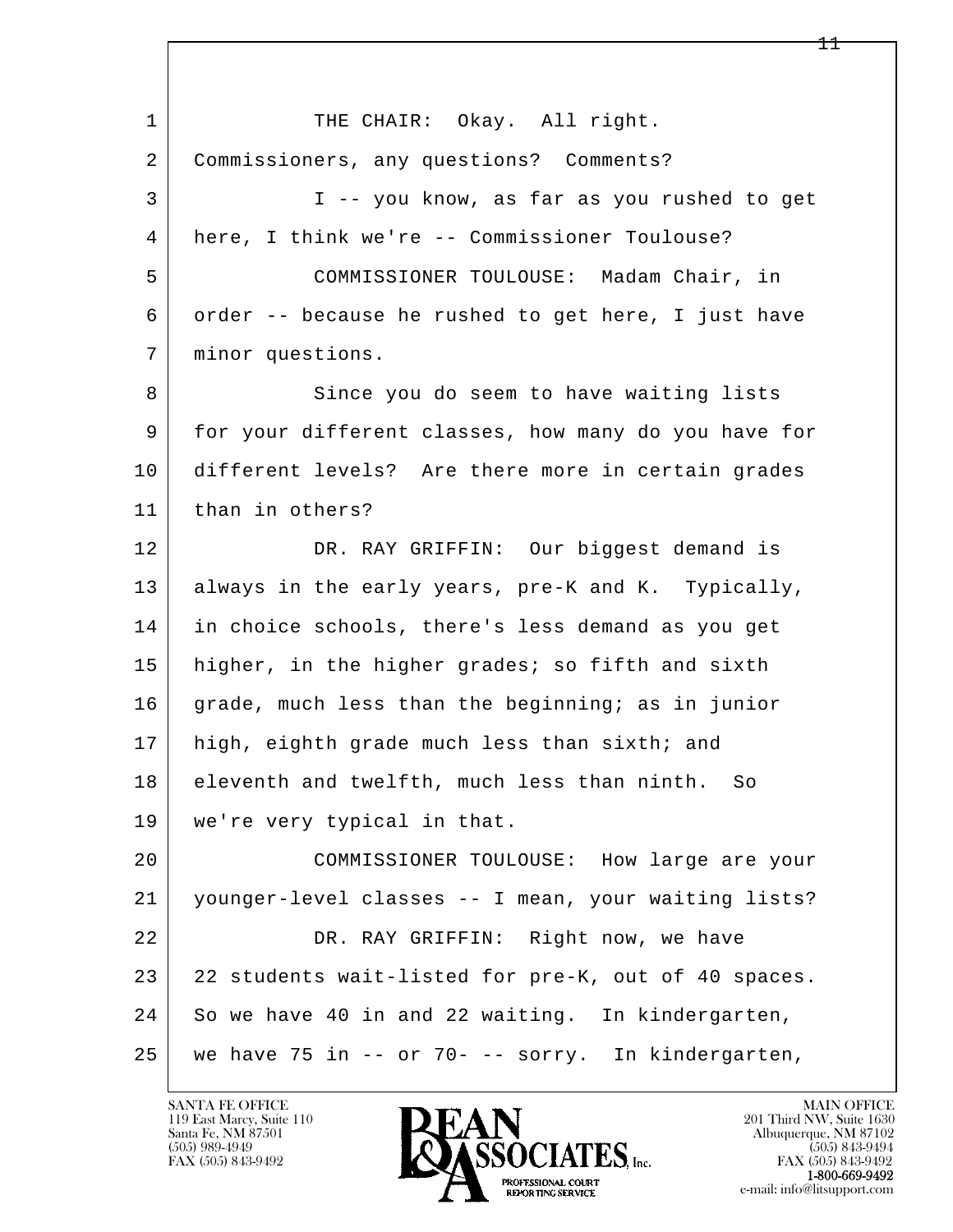| $\mathbf{1}$ | we have 60 in and five waiting, at the moment.       |
|--------------|------------------------------------------------------|
| 2            | COMMISSIONER TOULOUSE: Thank you.                    |
| 3            | THE CHAIR: Thank you for that question,              |
| 4            | because I have a friend whose daughter just moved    |
| 5            | into the area, and she's looking to, I think, enroll |
| 6            | her children. So it's good information for -- and    |
| 7            | I'm holding this down, and it's not working.         |
| 8            | So thank you.                                        |
| 9            | Any other questions or comments?                     |
| 10           | Commissioner Armbruster?                             |
| 11           | COMMISSIONER ARMBRUSTER: I'm happy that              |
| 12           | your grades are, you know, A's and B's and C's. But  |
| 13           | I am concerned about your lowest performing          |
| 14           | students, and I'd like to know what you are doing    |
| 15           | differently and why you're doing it and what you're  |
| 16           | doing.                                               |
| 17           | DR. RAY GRIFFIN: It is a very typical                |
| 18           | challenge in schools with Title I populations; not   |
| 19           | that that is the excuse, but that is the -- the      |
| 20           | cohort that is difficult to improve on the current   |
| 21           | standardized testing that we use in this country and |
| 22           | in this state.                                       |
| 23           | Because we have made, I would say, minimal           |
| 24           | progress in this area, I've worked closely with our  |
| 25           | leadership team and with the board to ensure that    |
|              |                                                      |

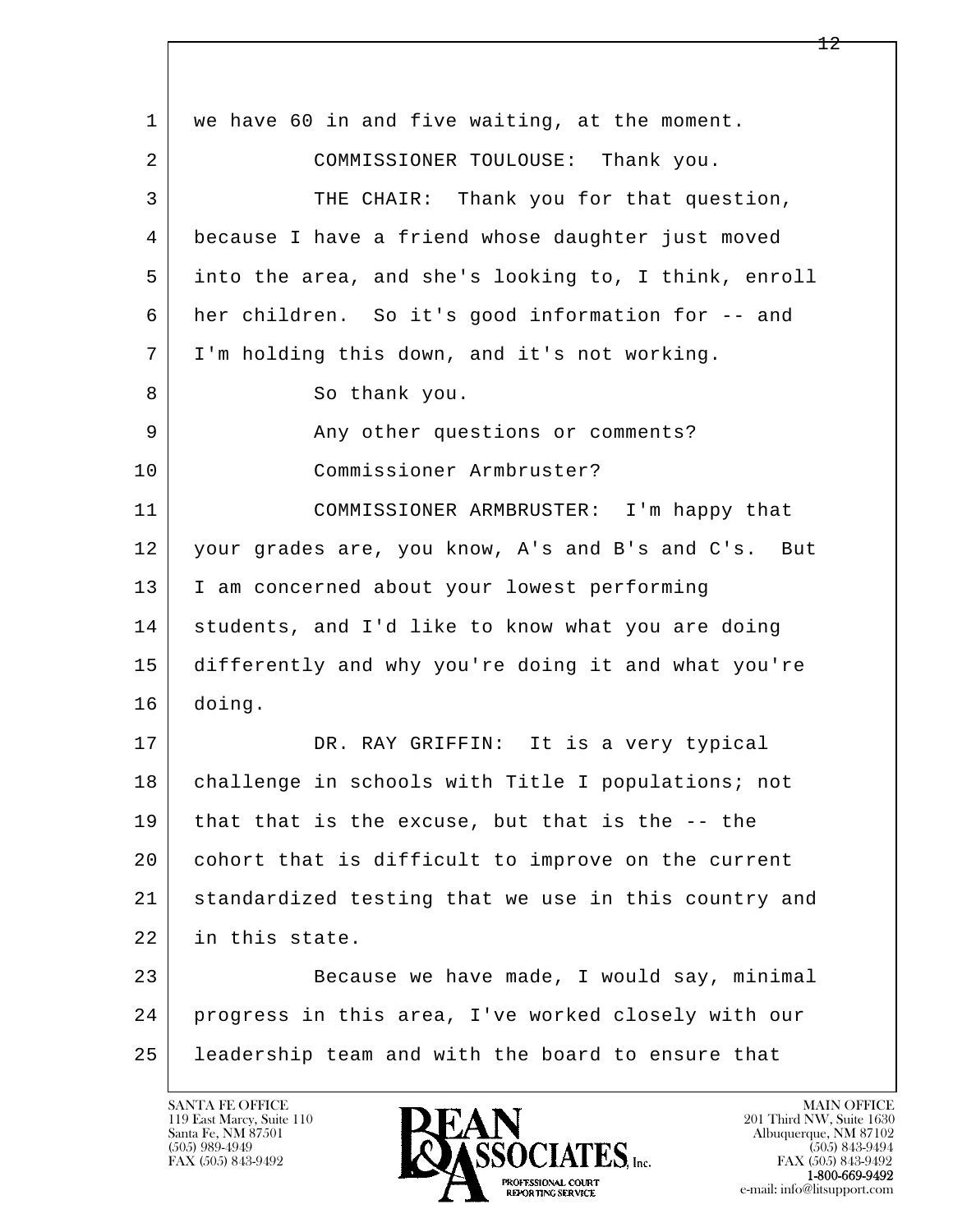l  $\overline{\phantom{a}}$  1 the allocation of funds in those areas are sustained 2 through the declining times of revenue. 3 And we have restructured. We have 4 restaffed. And in two specific areas, we have added 5 what I would call instructional-specific time for 6 | low achieving kids. 7 So in a small school, we know who those 8 eight kids are in second grade. And we know who the 9 nine kids are in third grade. And they're going to 10 spend much more time with a specific reading 11 interventionist this year. So we've allocated more 12 time for those students. We've changed the 13 | philosophy of pullout. We have increased the time 14 of RTI for those students. 15 | And then the other cohort that typically 16 is in the lower performing student group, special 17 education, we have completely restructured the way 18 that we allocate time for intervention, added more 19 interventionists, meaning more aides, to spend more 20 time in the classroom, which we believe is the most 21 appropriate. 22 And then in the pullout sections, we've 23 made those groups less grade-specific and more 24 level-specific. And that's a huge philosophical 25 change in the school that we are implementing this

119 East Marcy, Suite 110<br>Santa Fe, NM 87501



FAX (505) 843-9492<br>1-800-669-9492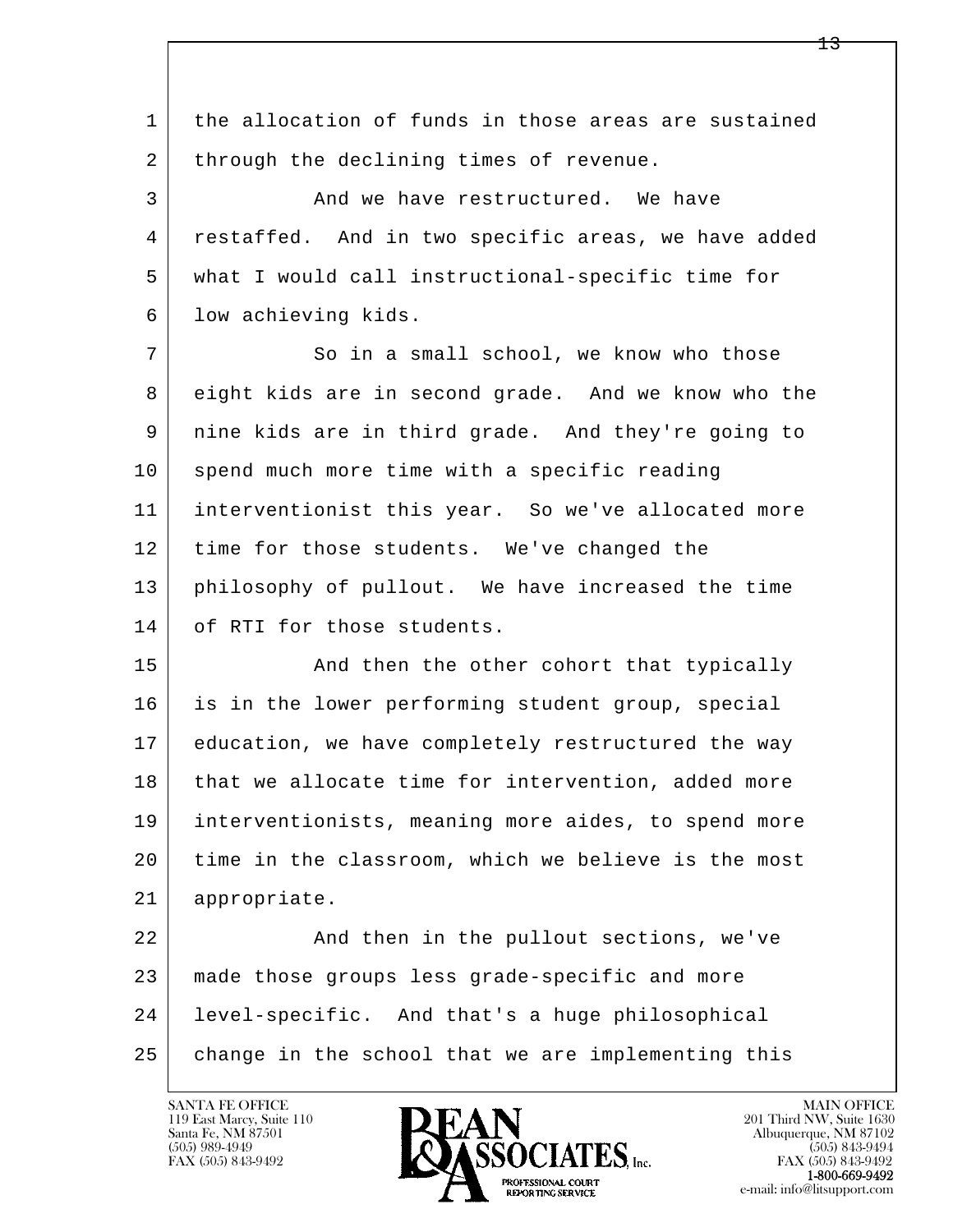l  $\overline{\phantom{a}}$  1 year. 2 So your question is on target. It's 3 appropriate, and we're aware and doing everything 4 that we can within our budget constraints to add 5 more time and more intervention to those students. 6 COMMISSIONER ARMBRUSTER: And so that just 7 began this year. And so the results that you will 8 | get will show that? 9 DR. RAY GRIFFIN: We will hopefully see 10 some results that are positive in the next month 11 from the efforts we've made this year; but in 12 anticipation that this is a long-term issue, we've 13 | made these changes proactively for next year. 14 THE CHAIR: And, actually, I was going to 15 | ask, what were the budget effects of those changes? 16 What kind of impact did it have for you? 17 DR. RAY GRIFFIN: We, as any school would 18 do, try to have the impacts not be in direct student 19 instruction. So the impacts that we were able to 20 minimize affected physical education and our nurse 21 in a .2 reduction for the year. And everybody 22 else -- every other student, in terms of our time in 23 the library for literacy and art and music, all 24 stayed the same. And the classrooms remain 25 unaffected, and these RTI programs remained

119 East Marcy, Suite 110<br>Santa Fe, NM 87501

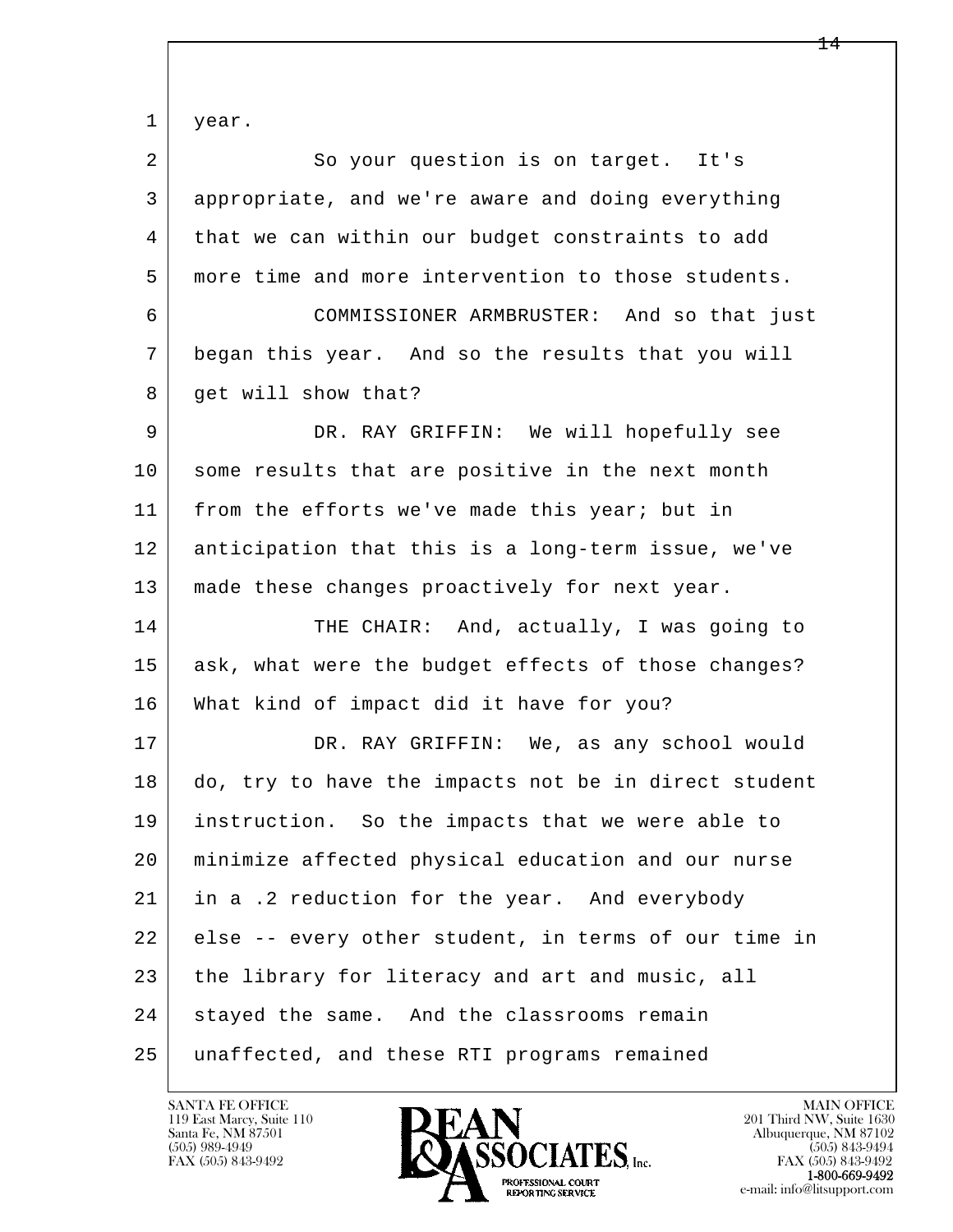1 unaffected.

| $\overline{2}$ | MR. FLOYD TRUJILLO: And, Madam Chair,                |
|----------------|------------------------------------------------------|
| 3              | members of the committee, if I might just add, the   |
| 4              | governance council is very aware of these budget     |
| 5              | cuts. We spent several meetings discussing them and  |
| 6              | trying to get through the budget year with the least |
| 7              | pain as possible and also to reflect the changes     |
| 8              | that we knew would be required, as Dr. Griffin       |
| 9              | detailed.                                            |
| 10             | THE CHAIR: Right. And I thank you for                |
| 11             | that, because too often, the conversation from the   |
| 12             | governance council isn't as robust as it should be.  |
| 13             | And it appears that you're as actively involved as   |
| 14             | we would appreciate. So thank you for that.          |
| 15             | And I want to apologize for everyone,                |
| 16             | because we're up here eating, because we went from   |
| 17             | work session to here. So we --                       |
| 18             | COMMISSIONER ARMBRUSTER: Ten minutes.                |
| 19             | THE CHAIR: So we didn't have a lot of                |
| 20             | time. We sometimes snack; but we normally don't eat  |
| 21             | a full meal while we're up here. So I apologize for  |
| 22             | that.                                                |
| 23             | Commissioner Armbruster?                             |
| 24             | COMMISSIONER ARMBRUSTER: I'm just                    |
| 25             | interested in some other things regarding your       |
|                |                                                      |

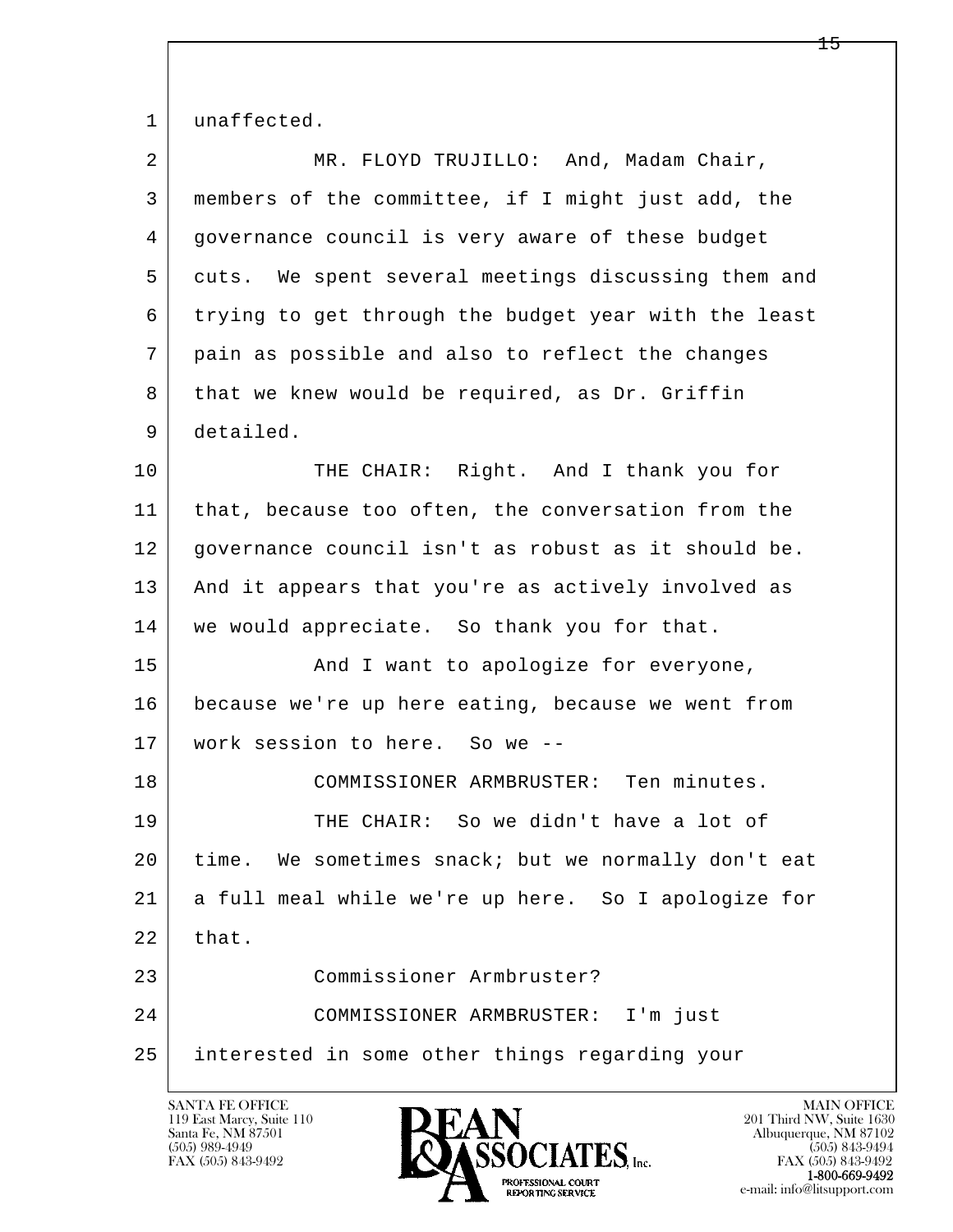l  $\overline{\phantom{a}}$ 1 lowest quartile. 2 So you've been doing -- I don't know -- 3 NWEA or MAP -- something? 4 DR. RAY GRIFFIN: We are shifting, like a 5 lot of schools, from the DEA Short-Cycle, which is 6 in our charter performance contract, to NWEA. 7 COMMISSIONER ARMBRUSTER: Right. And so 8 how are those scores looking on your lowest 9 quartile? Was this intervention with a reading 10 interventionist? 11 DR. RAY GRIFFIN: The NWEA and MAPs which 12 are similar tests, continue to show positive growth 13 and success. We have met our goal two years in a 14 | row of 70 percent of those low performing students 15 | meeting their growth goals; so that it is a very 16 different assessment, as I'm sure you know, from the 17 PARCC assessment, which, you know, ends up being a 18 criterion reference test and doesn't really provide 19 the information we need on those specific kids in a 20 timely way. 21 So I would say that we're meeting our 22 growth goals. But it is the most challenging thing 23 we do in education is trying to specifically target 24 | significantly large groups of students.

25 So 60 students out of 500 is a lot of

119 East Marcy, Suite 110<br>Santa Fe, NM 87501



FAX (505) 843-9492<br>1-800-669-9492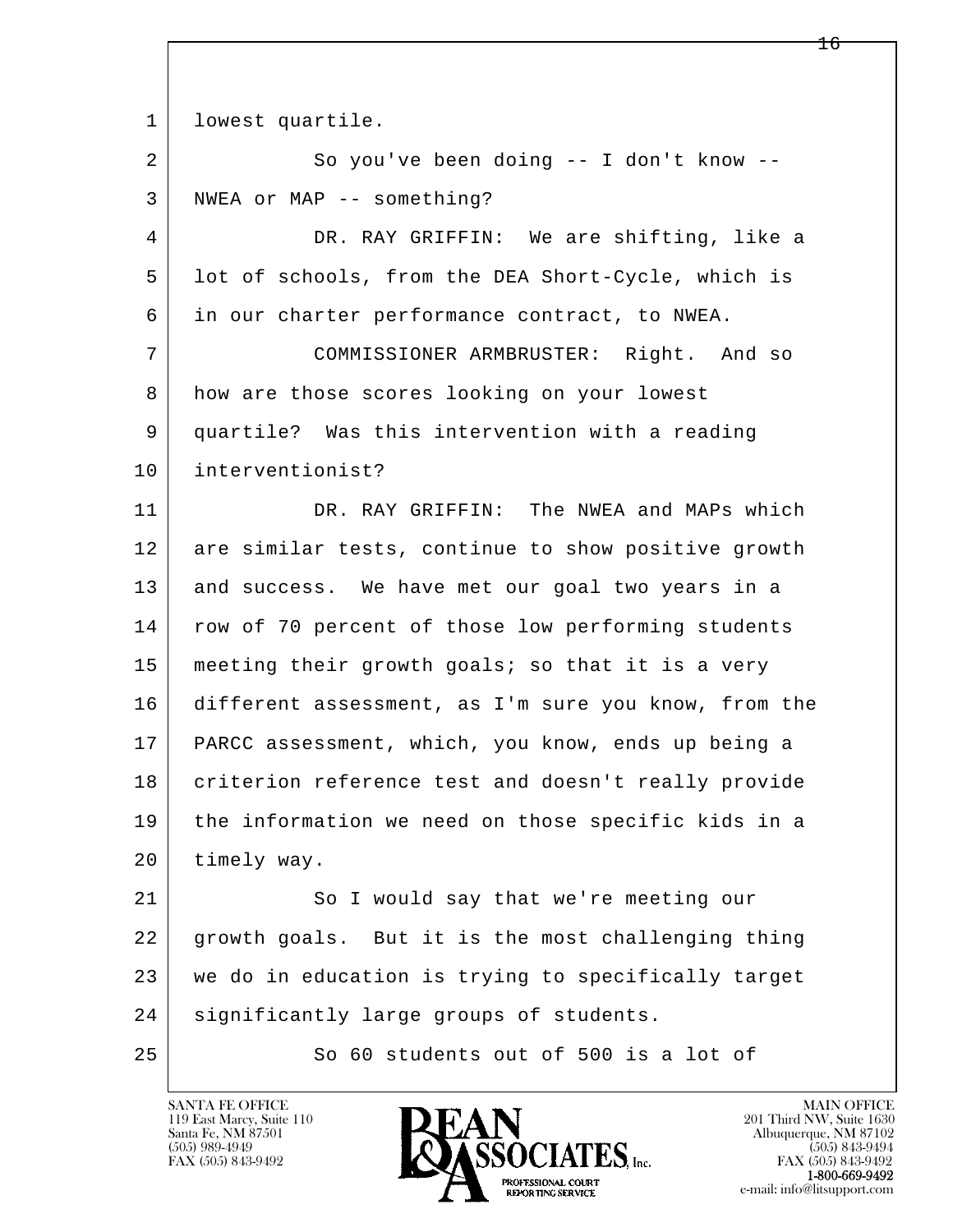l  $\overline{\phantom{a}}$  1 kids. And they require a tremendous organizational 2 focus that is one of the big challenges in public 3 education. 4 And I wish we had more people. If we had 5 more people, we'd have more tutoring, more 6 individual work. And I could go on with that wish 7 list, and I'll stop there. 8 COMMISSIONER ARMBRUSTER: I would add to 9 your wish list, also. 10 So the interventionist is -- started, I 11 assume, in August. 12 DR. RAY GRIFFIN: She's actually been in 13 the school for one year. So we just changed the 14 nature of the program and the specificity of who we 15 | choose to work with her and the length of time. 16 COMMISSIONER ARMBRUSTER: So are they 17 using a different program or different materials or 18 is it the same thing? 19 DR. RAY GRIFFIN: No. It's really leveled 20 reading instruction between, you know, specific -- 21 what I would call -- there's a technical term, 22 Katie, maybe you could help me with -- that is based 23 upon multicultural and Spanish at home and, you 24 know, those -- those challenges that students bring 25 to all schools. Language --

119 East Marcy, Suite 110<br>Santa Fe, NM 87501

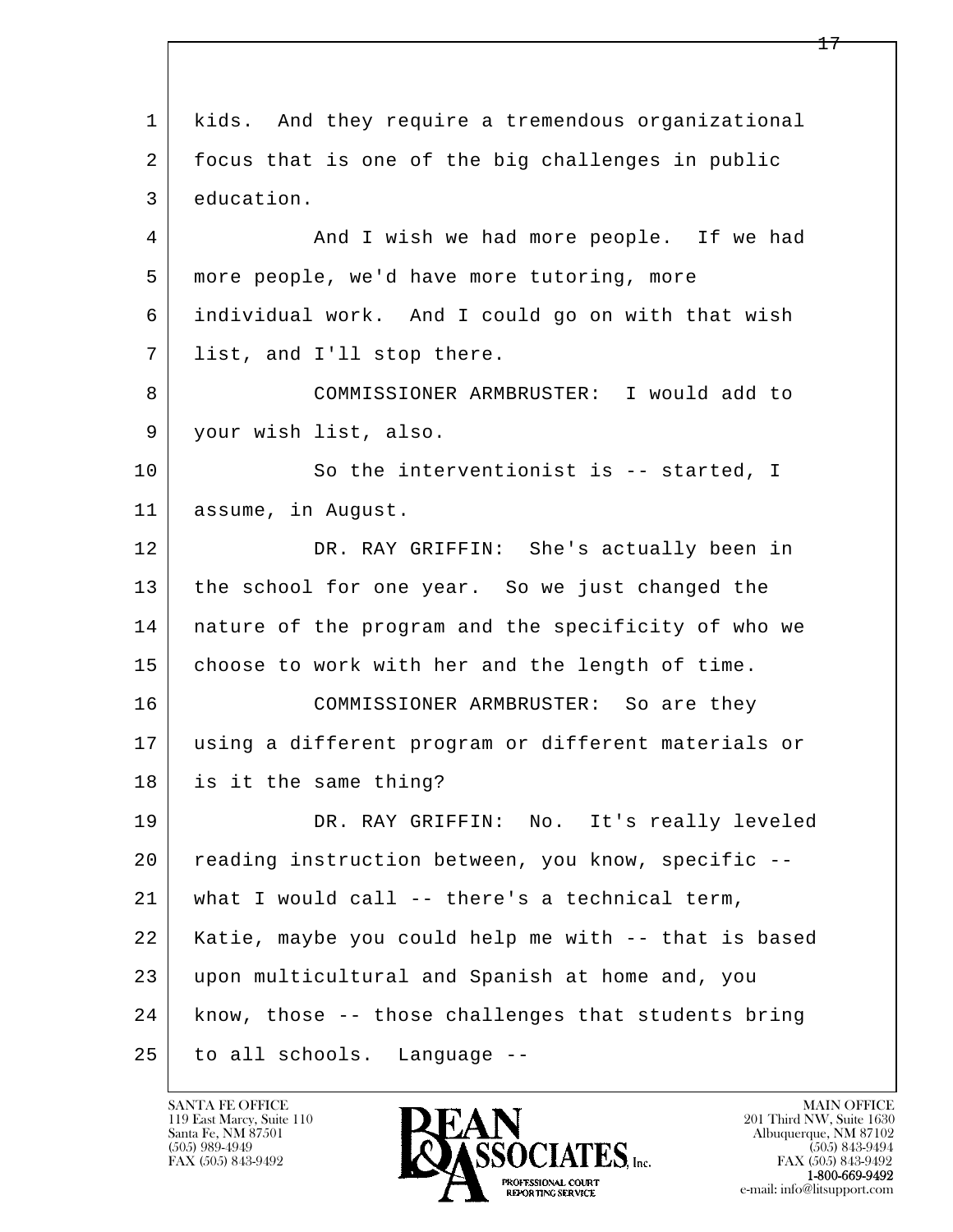| $\mathbf 1$    | THE CHAIR: Language acquisition?                     |
|----------------|------------------------------------------------------|
| $\overline{a}$ | DR. RAY GRIFFIN: Skills, yes. Spanish at             |
| 3              | home, typically, and English at school. So those     |
| 4              | efforts.                                             |
| 5              | And we have a great teacher. And she'll              |
| 6              | start her second year. And we worked with her all    |
| 7              | year long, saying, "What would you do differently if |
| 8              | you could, if you were allowed to do things          |
| 9              | differently? To help kids, help more kids, what      |
| 10             | would you do?"                                       |
| 11             | So we've tailored our program around her             |
| 12             | self-evaluation of how she did this year.            |
| 13             | COMMISSIONER ARMBRUSTER: And this is just            |
| 14             | a general question. And I -- sorry to put you on     |
| 15             | the spot. But there are schools -- because, you      |
| 16             | know, this is a State thing. They measure your kids  |
| 17             | against other special ed or ELL-type kids. So there  |
| 18             | are schools who are doing really well; not all, by   |
| 19             | the way, whether traditional or charter schools.     |
| 20             | And I'm wondering if you all kind of get             |
| 21             | together and say, "Wow, this really works." Or,      |
| 22             | "What are you doing?"                                |
| 23             | Do you have that ability to do that, to              |
| 24             | say, "Why isn't this program working for what you're |
| 25             | doing?"                                              |

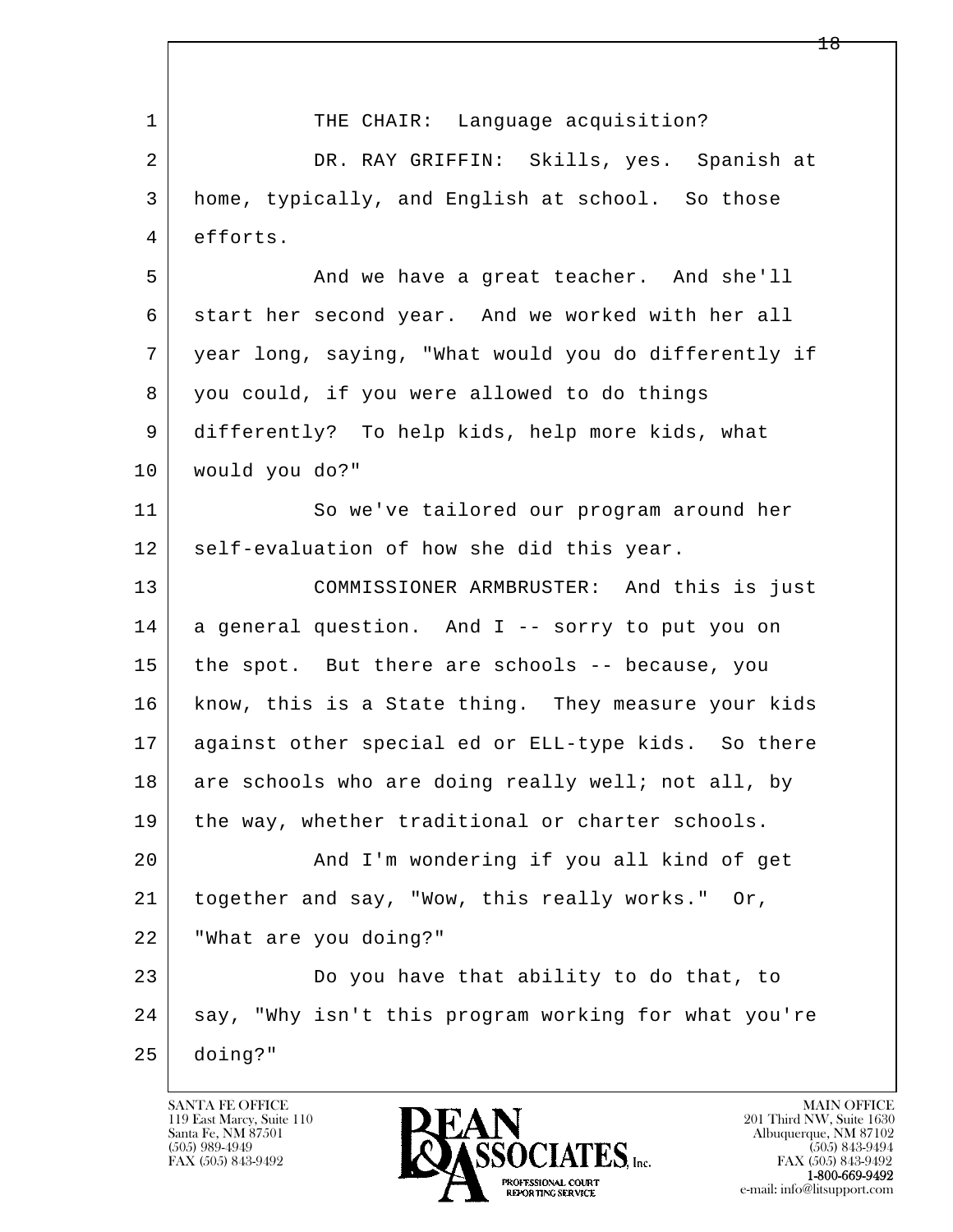l  $\overline{\phantom{a}}$ 1 DR. RAY GRIFFIN: Yes, we do, and I have a 2 conference coming up next week that will -- 3 COMMISSIONER ARMBRUSTER: Yes. 4 DR. RAY GRIFFIN: -- begin to share those 5 stories and those efforts. And in Santa Fe, there's 6 six charter schools. I even met for lunch at the 7 training today. What we talked about is our schools 8 and what we could do and how we could collaborate. 9 So the answer is yes; but we wish there 10 | was more time for that collaboration, because there 11 are great ideas out there that are not 12 cost-oriented. They're just good ideas, and they 13 | work somewhere. 14 So we're certainly open -- and we believe 15 that some of the things we're doing at Turquoise 16 Trail, we have shared with other schools, and they 17 are using our ideas. So, yes. 18 COMMISSIONER ARMBRUSTER: Thank you. 19 DR. RAY GRIFFIN: But not to the extent 20 that we would like always. 21 THE CHAIR: Director? 22 MS. POULOS: Madam Chairwoman and 23 Commissioners, I also do want to note that one of 24 the things our Assessment, Accountability & 25 Evaluation Bureau is going to be doing in this next

119 East Marcy, Suite 110<br>Santa Fe, NM 87501

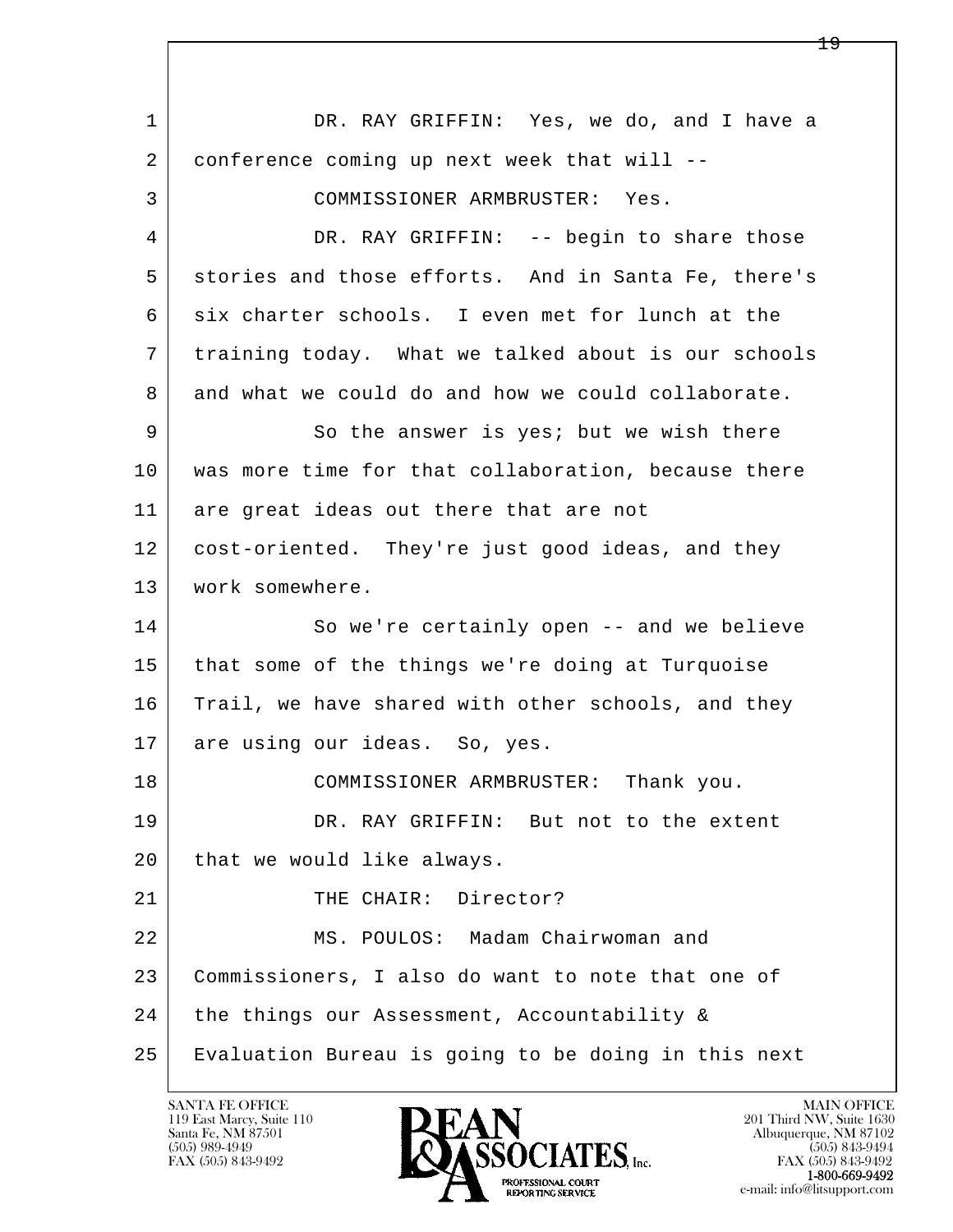l  $\overline{\phantom{a}}$  1 year is making it much more easy for schools to 2 access the data about similar schools that is found 3 in their report card that they're ranked up against. 4 And so those schools can more easily, you 5 know, find access to one another to share those 6 practices, but certainly something, as -- as 7 Dr. Griffin mentioned, that we are also working on 8 supporting our charter schools and doing. 9 | THE CHAIR: Thank you. 10 Seeing no other questions -- 11 COMMISSIONER JOHNSTON: Oh, I'm sorry. I 12 was inhaling, I apologize. This has been a busy 13 morning. And I'm trying to slow my head down. 14 You indicated that you had chosen this 15 year to begin using the NWEA MAP. 16 DR. RAY GRIFFIN: Correct. 17 COMMISSIONER JOHNSTON: Have you used that 18 | previously at all? 19 DR. RAY GRIFFIN: I have in other schools, 20 even in New Mexico. But at Turquoise Trail, four 21 years ago, there was an opportunity for all schools 22 to switch their short-cycle to the DEA, with 23 relatively no cost. And it became apparent quickly 24 | that they didn't mean charter schools, since we 25 ended up shifting to the DEA, which is a fine test.

119 East Marcy, Suite 110<br>Santa Fe, NM 87501



FAX (505) 843-9492<br>1-800-669-9492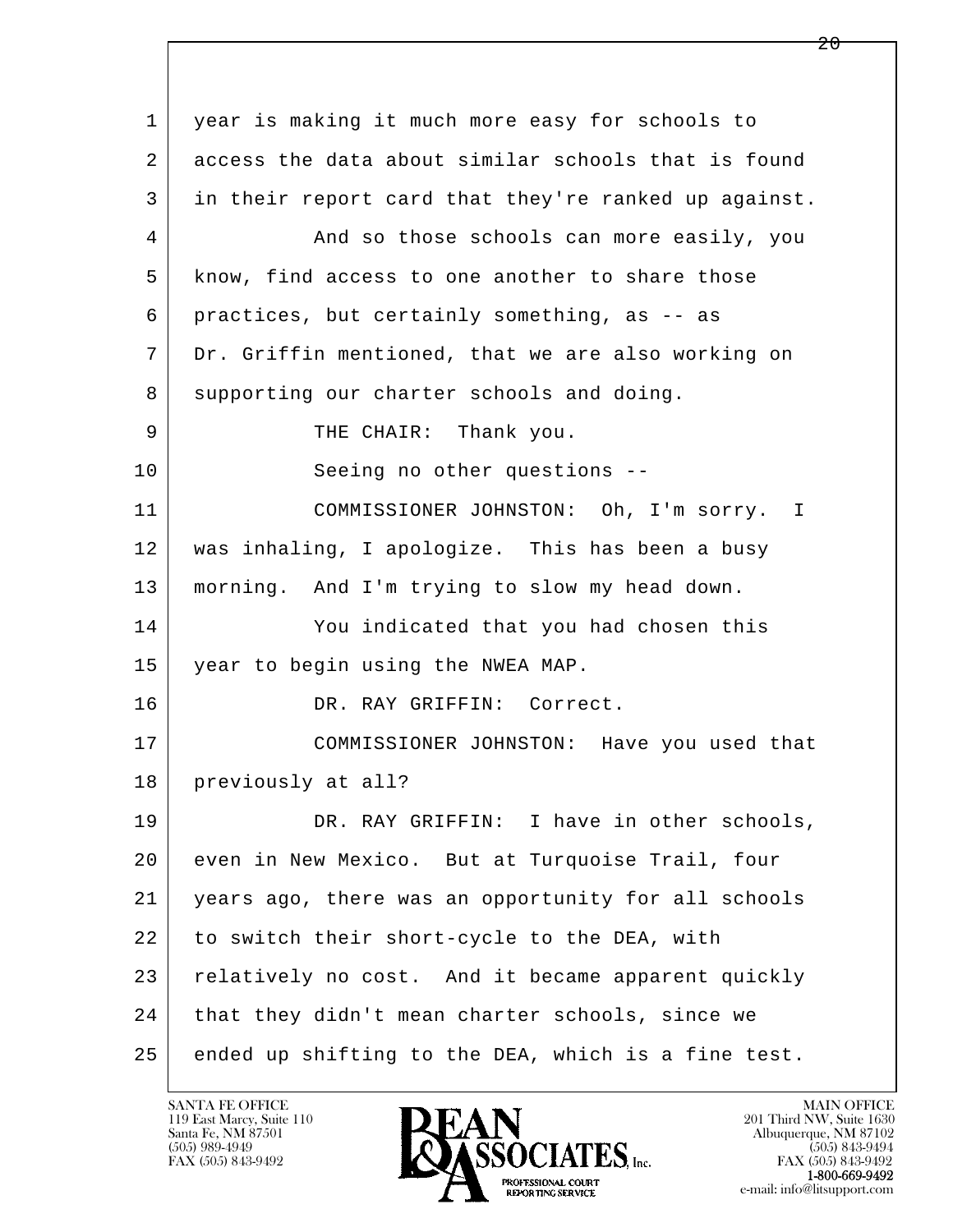| 1  | We like it, and we use it well. So I have no         |
|----|------------------------------------------------------|
| 2  | complaints against the test, and I'm glad we're      |
| 3  | using it.                                            |
| 4  | But as we understand, they have terminated           |
| 5  | that test for elementary schools. So I don't know    |
| 6  | if it's just New Mexico. But the NWEA is very        |
| 7  | similar, and it has new built-in interventions which |
| 8  | will actually be a little bit better, and it's       |
| 9  | slightly -- \$1,000 -- more for the school.          |
| 10 | But we're in that transition right now.              |
| 11 | And we believe that will be seamless, and we'll do   |
| 12 | that four times a year, and all teachers will do     |
| 13 | that in reading and math, and they'll be able to     |
| 14 | immediately access data within 24 hours to           |
| 15 | determine, you know, how their kids have grown and   |
| 16 | see specific areas within reading and within math    |
| 17 | that they can use some individualized intervention.  |
| 18 | And we're getting pretty good at teachers            |
| 19 | being very professional about looking at data and    |
| 20 | informing their instruction, changing their          |
| 21 | instruction. And I constantly check on that. And     |
| 22 | the teachers are -- we're doing a pretty good job at |
| 23 | looking at what is not going well in terms of        |
| 24 | instruction that testing shows.                      |
| 25 | COMMISSIONER JOHNSTON: And you                       |

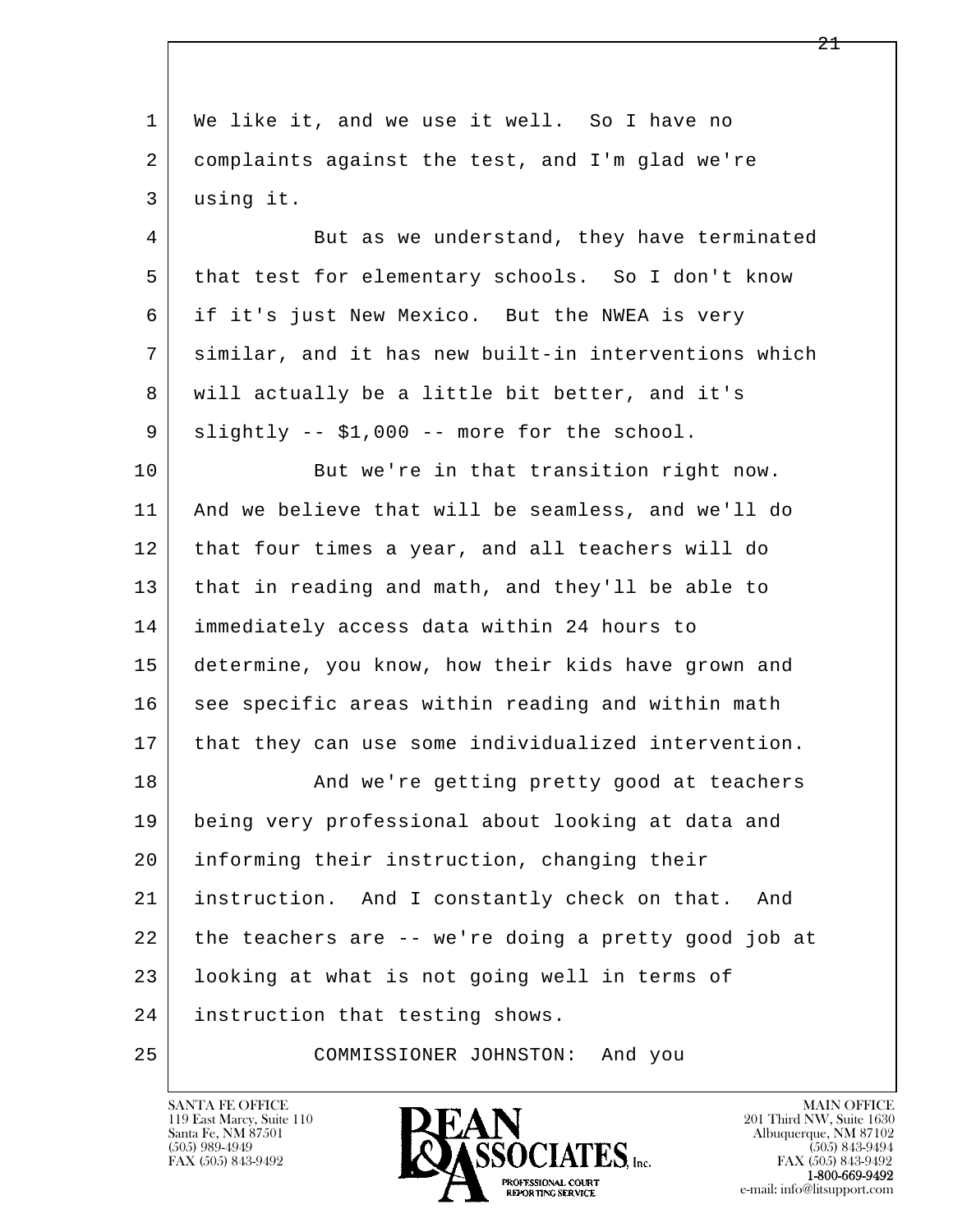| $\mathbf 1$ | transitioned to the MAP this year? Or you have a     |
|-------------|------------------------------------------------------|
| 2           | year's experience? Or you'll transition next year?   |
| 3           | DR. RAY GRIFFIN: There are a few teachers            |
| 4           | that have experience in using the NWEA MAP test.     |
| 5           | But it's essentially the same process, procedure.    |
| 6           | It's a little bit shorter test. It's a more          |
| 7           | intuitive test; in other words, it's one of the      |
| 8           | tests that have intelligence to know when a student  |
| 9           | has reached their level.                             |
| 10          | So instead of an hour of time, where the             |
| 11          | student will sit there, if they're done in           |
| 12          | half-an-hour, they're done, with, I would say,       |
| 13          | generally varying quality results, which you get in  |
| 14          | these computer-based tests.                          |
| 15          | So we're pleased. We're not worried about            |
| 16          | it. We're not anticipating any problems. We've had   |
| 17          | a transition going for six months. We have a team.   |
| 18          | We have trainings scheduled in August, and our       |
| 19          | testing is going to start the second week of school. |
| 20          | COMMISSIONER JOHNSTON: And this year, the            |
| 21          | teachers who have used the MAP, have you looked at   |
| 22          | their data with them, how that that data influenced  |
| 23          | their instruction?                                   |
| 24          | DR. RAY GRIFFIN: Well, in terms of the               |
| 25          | DEA tests that we've used for four years, what I can |
|             |                                                      |

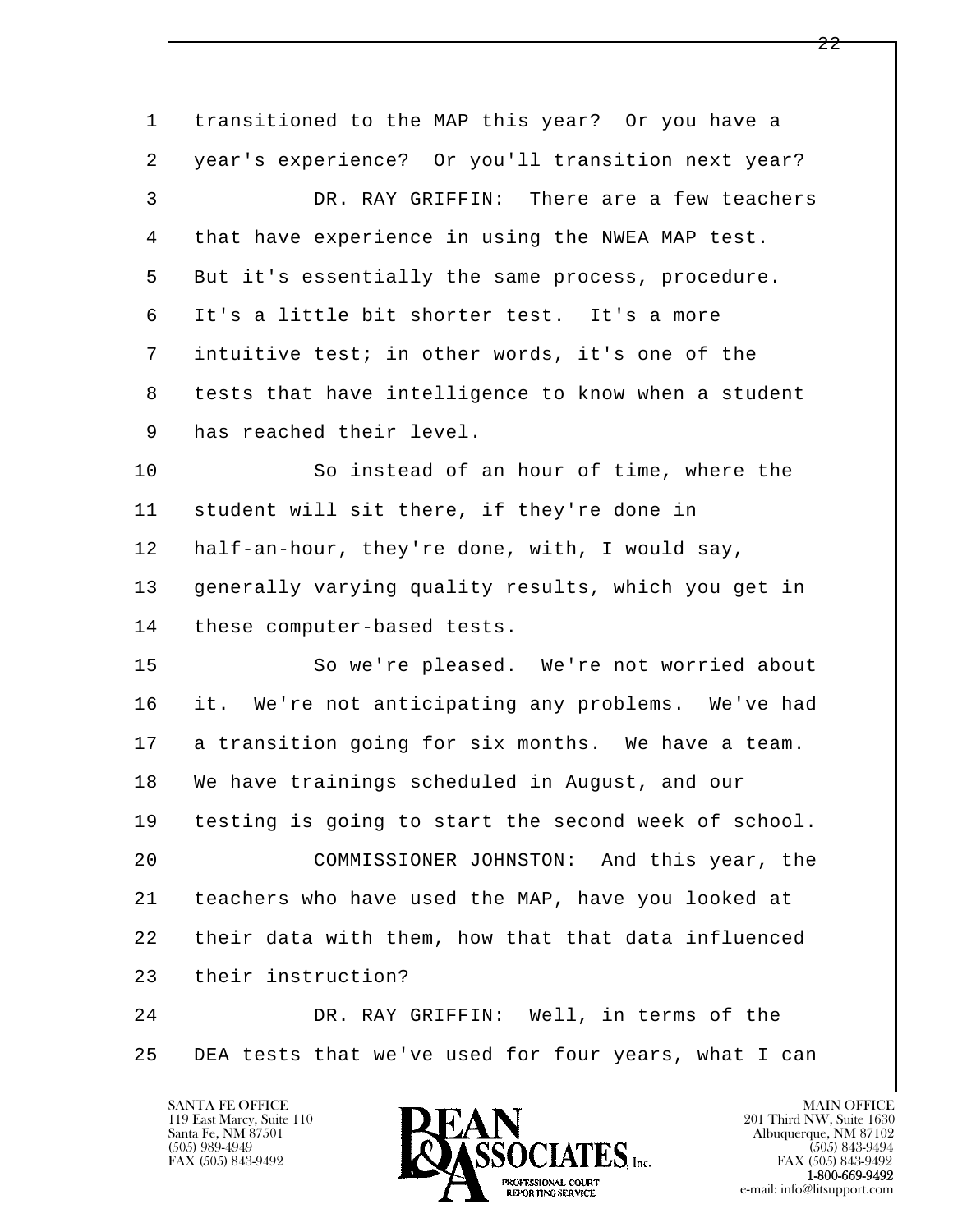l  $\overline{\phantom{a}}$  1 do is go into the fourth and fifth grade, which I 2 have done just recently, and said, "You know, we 3 didn't really do a good job this year with 4 measurement. Did you do a good job teaching cups, 5 ounces, gallons, quarts?" They're still in our 6 testing. 7 and, you know, measurement is a weak area 8 in terms of our instruction, because instruction is 9 moving toward metrics. And we tend to use that more 10 in teaching. 11 So even at the end of the year, right 12 before the testing, the teachers -- review how many 13 | ounces -- I don't even know right now. How many 14 ounces are in a cup? We'll just leave that 15 rhetorically. 16 THE CHAIR: Eight. 17 COMMISSIONER JOHNSTON: So if the 18 teachers -- if you have looked at the data and -- I 19 don't know where that's coming from -- and you have 20 identified where there might be a -- there might be 21 a need to strengthen instruction, and you've worked 22 with the teachers, what kind of a process have 23 you -- have you used to help these teachers utilize  $24$  this data? 25 DR. RAY GRIFFIN: We have even gone to the

119 East Marcy, Suite 110<br>Santa Fe, NM 87501

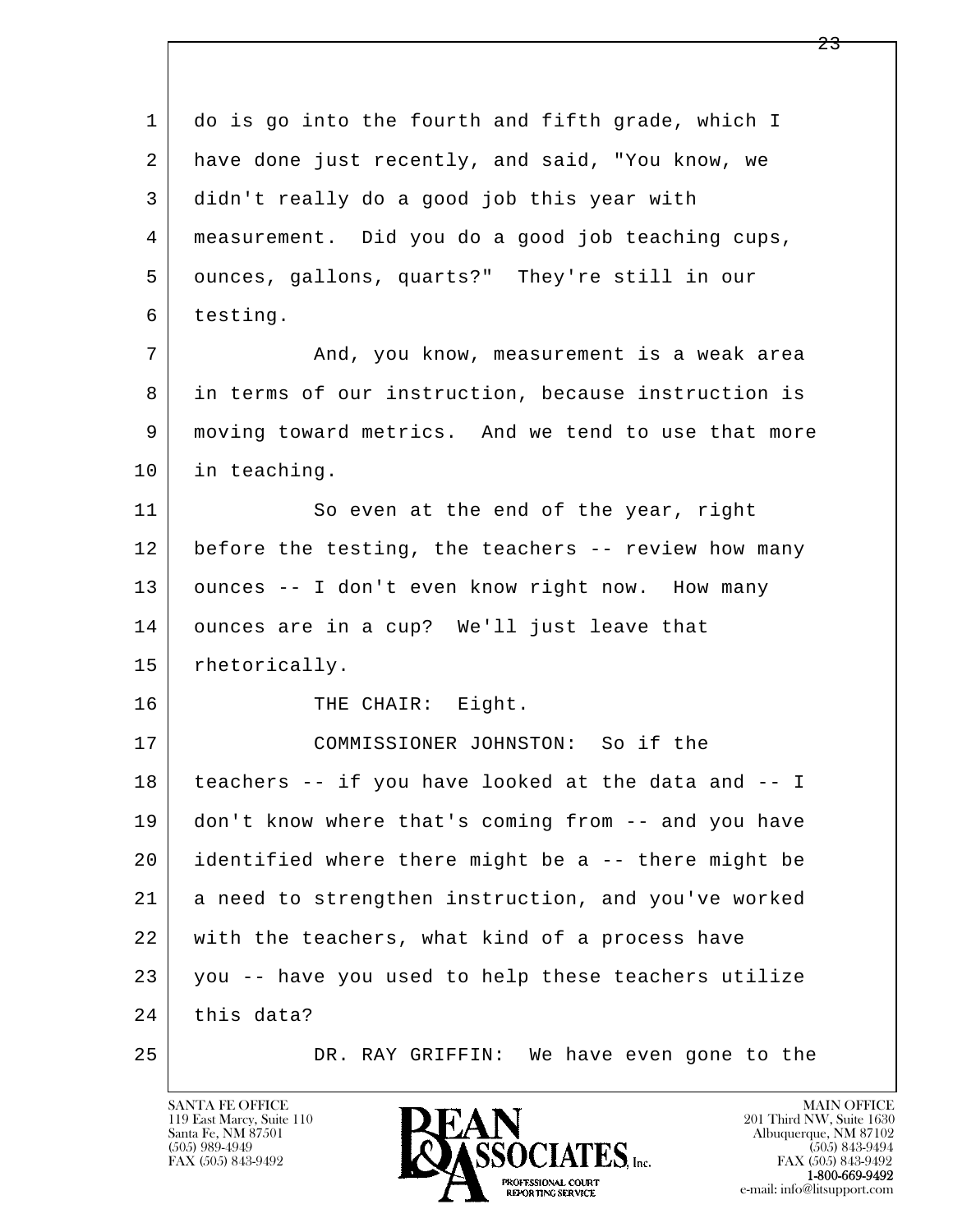| extent, in the four years I've been here, with       |
|------------------------------------------------------|
| support from the board, to spend cash balances -- in |
| the days when we had cash balances -- to hire an     |
| outside consultant to come in and work               |
| independently, non-judgmentally with the teachers,   |
| to do the kind of analysis that would inform their   |
| instruction; and then do the next step, which is,    |
| all right, what are we going to do, now that we know |
| that measurement is the area that needs work?        |
| You know, kids don't perform well on the             |
| basis of our short-cycle testing. And so what they   |
| would do -- in the simplest example, they would take |
| the problem that the class missed the most. 22 out   |
| of 24 students missed that particular problem on     |
| measurement. And the consultant worked with the      |
| teachers to create a lesson to teach that. And it    |
| would not surprise you to know that on the next DEA  |
| test, we did really well on that item.               |
| But it's that type of independent, you               |
| know, individual work, "lesson study," the Japanese  |
| call it, where they just really work on one specific |
| thing. And it takes a long time to hit all of those  |
| areas, because there are 30 problems, and 15 of them |
| are not performed well by the majority of the class. |
| So we do that work. And this is yet                  |
|                                                      |

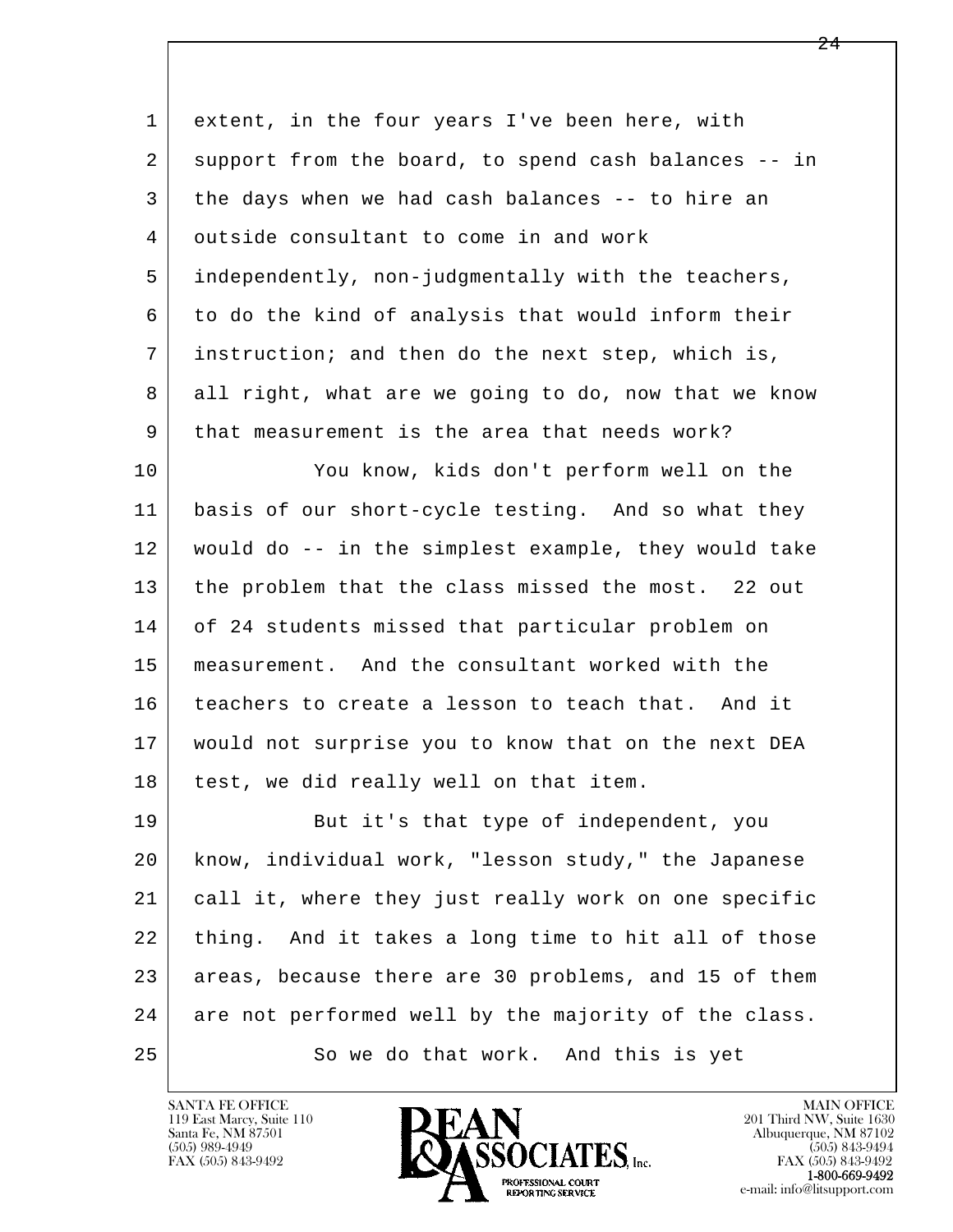l  $\overline{\phantom{a}}$  1 another example, where, if we had more people to 2 work on that, we know what to do. It really is the 3 demand of the multiple things to teach, the time in 4 the class day, the organization of the school, and 5 the discipline. And our teachers are very compliant 6 to do that, because they do want their kids to 7 perform well, and they want to perform well now on 8 these assessments. 9 So there's good motivation to do it. 10 Really, the days of, "I'm not teaching to the 11 tests," are pretty much over. So I think we have 12 teachers willing to realize that the kids need to 13 | know this stuff and are doing -- at various levels. 14 Some teachers dig into it a lot more than others. 15 But we know what to do and have made some progress 16 by that methodology. 17 COMMISSIONER JOHNSTON: Some progress. 18 DR. RAY GRIFFIN: Yes. 19 COMMISSIONER JOHNSTON: Can you define? 20 DR. RAY GRIFFIN: It's not universal. 21 Teaching 22 kids and having -- all of you that have 22 worked with kids, you're more effective with some 23 kids than others, by your personality and your 24 delivery. Right now, I'm very effective with some 25 of you, and I'm putting some of you to sleep, you

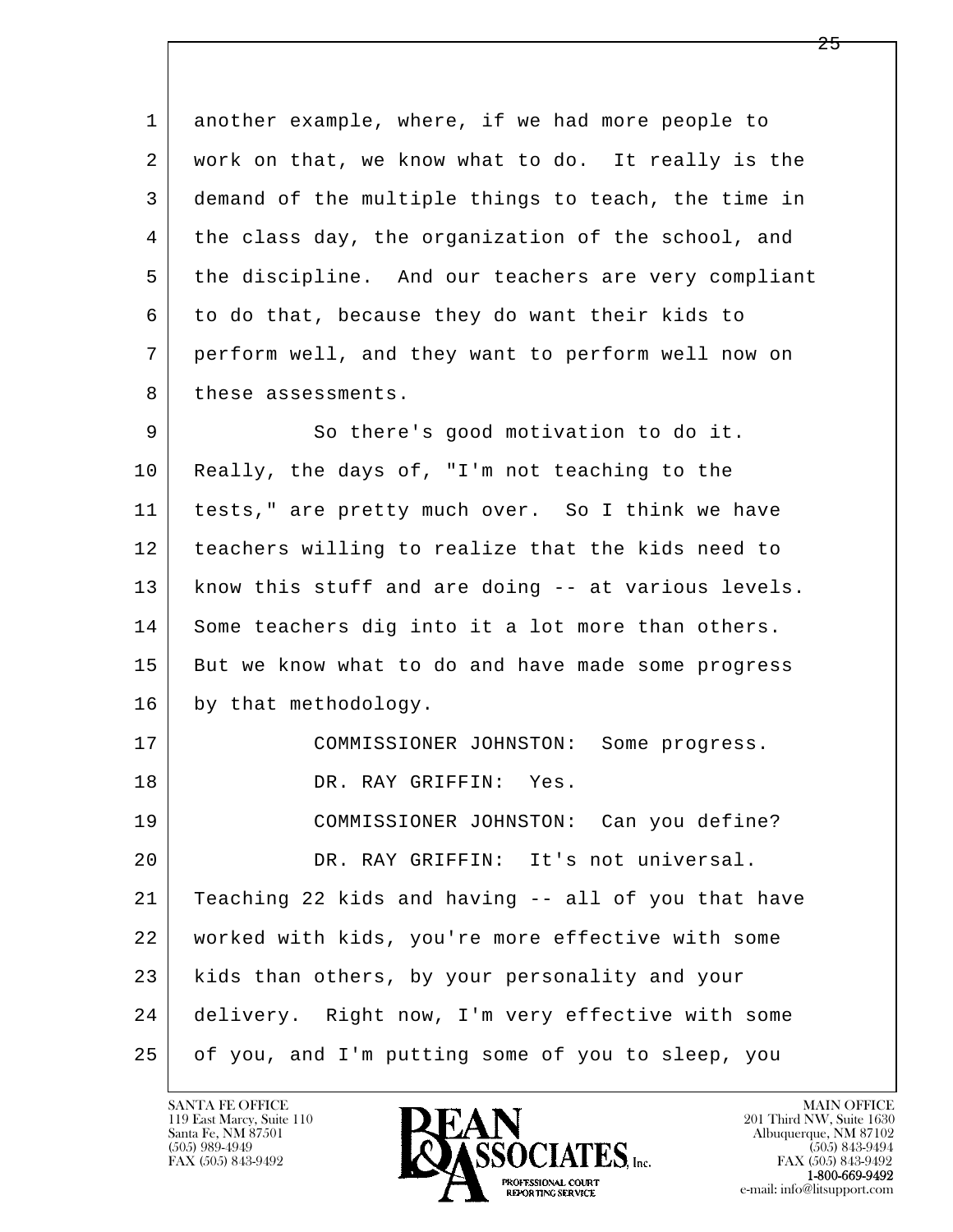l  $\overline{\phantom{a}}$  1 know. 2 So -- so, you know, we are introducing 3 technological tools, focusing on 21st Century 4 learning with the goal of engagement for students,  $5$  so that in the course of a six-hour day at school, 6 not counting lunch and recess, they'll pay attention 7 more, they'll be more engaged, more active learning, 8 more hands-on learning -- the current term is 9 "project-based learning." 10 But we're really fans of the inquiry-based 11 methodology that LANL introduced through the science 12 program, and we're trying to introduce that, again, 13 with limited funds for instructional materials, 14 because charter schools were not in that LANL grant. 15 So we're heading in that direction as quickly as we 16 can. And we have eight or nine teachers going to 17 the training, which LANL has provided us for free 18 | this summer, to introduce and strengthen that 19 methodology into our teachers' repertoire of 20 instructional techniques. 21 COMMISSIONER JOHNSTON: And here's -- 22 here's the kicker. It's very rich environment that 23 you describe, very interactive among the adults, to 24 make sure that the delivery of the instruction to  $25$  the students is  $-$  is of a quality, and that areas

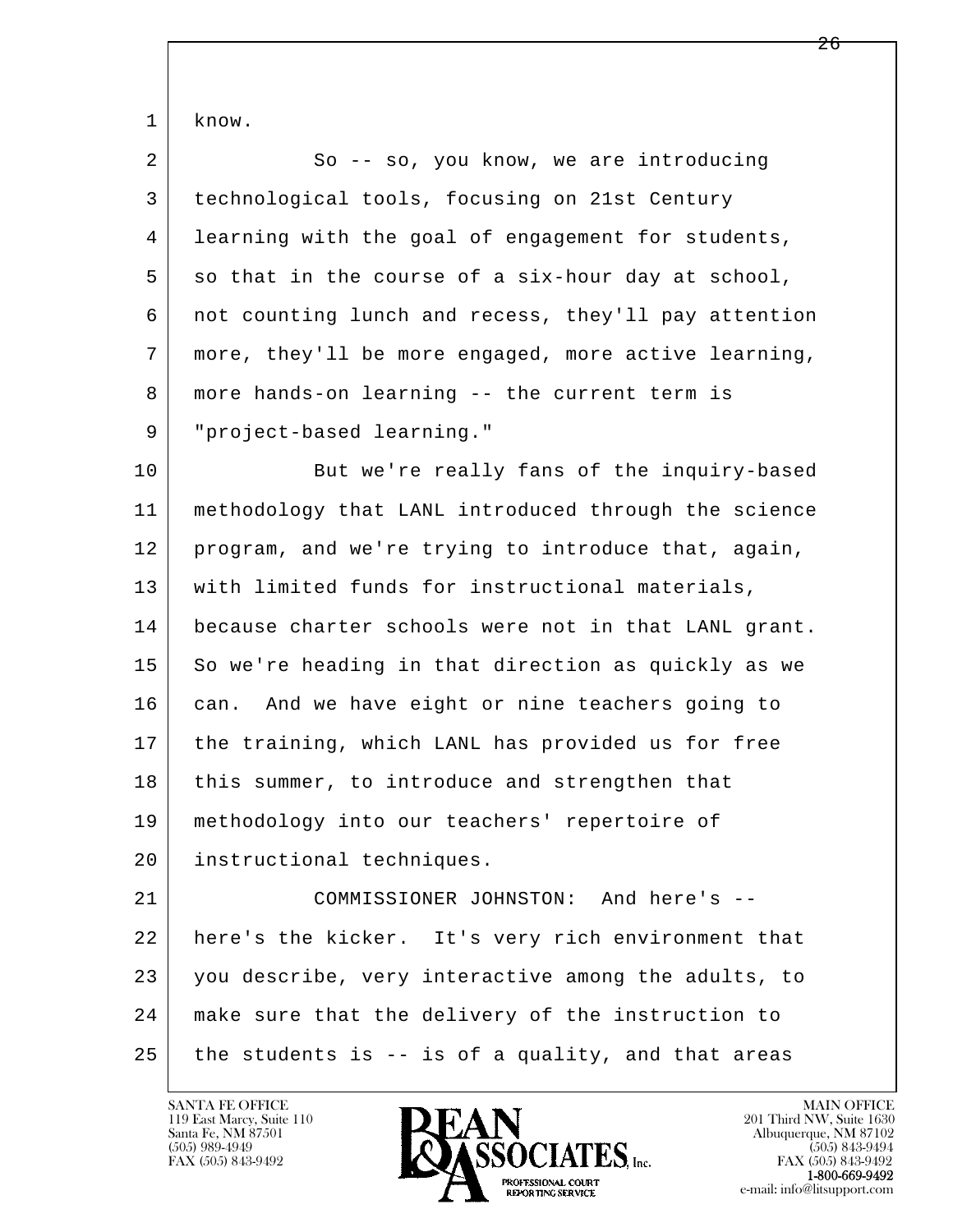| 1  | that need to be strengthened are strengthened.         |
|----|--------------------------------------------------------|
| 2  | Is this a time to grow? Or do you need to              |
| 3  | maintain where you are to work on these -- all of      |
| 4  | these trends that you're talking about today? You      |
| 5  | said teaching 22 students. If you add students to      |
| 6  | my classroom, is that the most effective use?          |
| 7  | DR. RAY GRIFFIN: It's a balance, to be                 |
| 8  | So because we're asking for an enrollment cap<br>sure. |
| 9  | that is higher than actually will be enrolled, that    |
| 10 | gives us the cushion to make decisions about that      |
| 11 | extra kid in every classroom.                          |
| 12 | We have 21 classrooms. So if we added 21               |
| 13 | students, every classroom would get one student.       |
| 14 | But 21 times $$4,000 - $80,000$ would keep a couple    |
| 15 | of aides or keep a nurse full-time, or keep music or   |
| 16 | keep art. And the balance of making sure students      |
| 17 | have that, versus the increase in class size --        |
| 18 | there are diminishing returns as you go higher in      |
| 19 | the 20s, no question about it. So we have no           |
| 20 | intention to immediately jump to 28 kids in a          |
| 21 | classroom; nobody wants that.                          |
| 22 | But it's a balance between maintaining the             |
| 23 | rich program that we have, continuing to have the      |
| 24 | services for kids that we have, and putting another    |
| 25 | kid in the classroom to make it yet 1/22 harder for    |

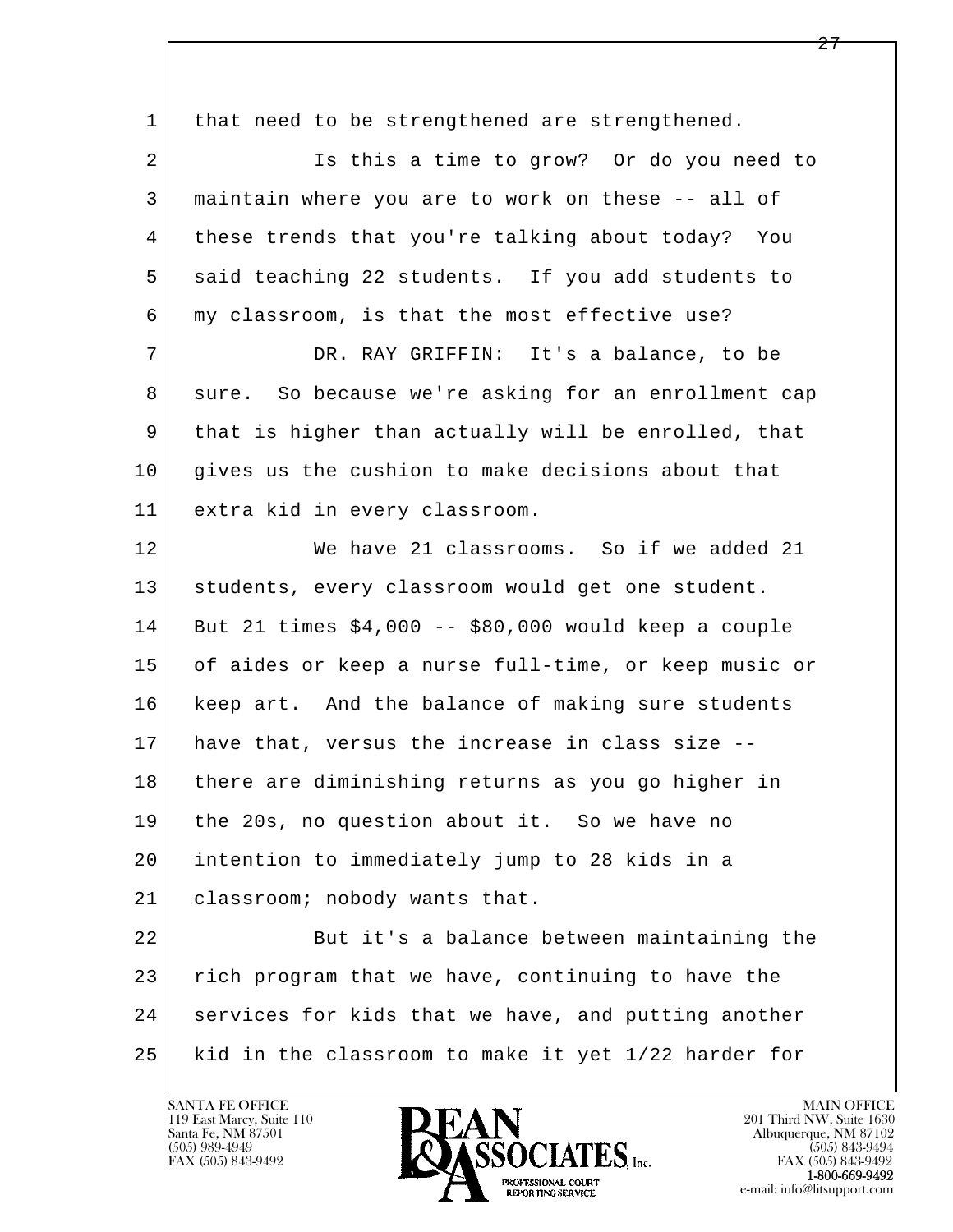l  $\overline{\phantom{a}}$  1 the teacher. It's really an exponential growth as 2 you go up in the 20s. 3 COMMISSIONER JOHNSTON: How large are your 4 kindergarten classes? 5 DR. RAY GRIFFIN: This year, there were 6 20 each, and each kindergarten has an aide. 7 COMMISSIONER JOHNSTON: That was my next 8 question. So you have 20 in each; plus, you're 9 paying for the aide. 10 DR. RAY GRIFFIN: The formula does pay for 11 that when you hit 20. 12 COMMISSIONER JOHNSTON: Yes. And then the 13 one through three, how large are your first and 14 second grades -- 15 DR. RAY GRIFFIN: This is an interesting 16 question; because you go from 20 kids in 17 kindergarten with an aide to 21 kids in first grade 18 with no aide. And with luck, the kids have grown, 19 and there's less management of student behavior. 20 But like everybody, we're seeing the slow change of 21 behavior creep demographically and socially into our 22 school, and more special ed students coming to 23 charter schools. 24 In a typical trend around the country, 25 13 percent a couple of years ago, 15 percent of our

119 East Marcy, Suite 110<br>Santa Fe, NM 87501

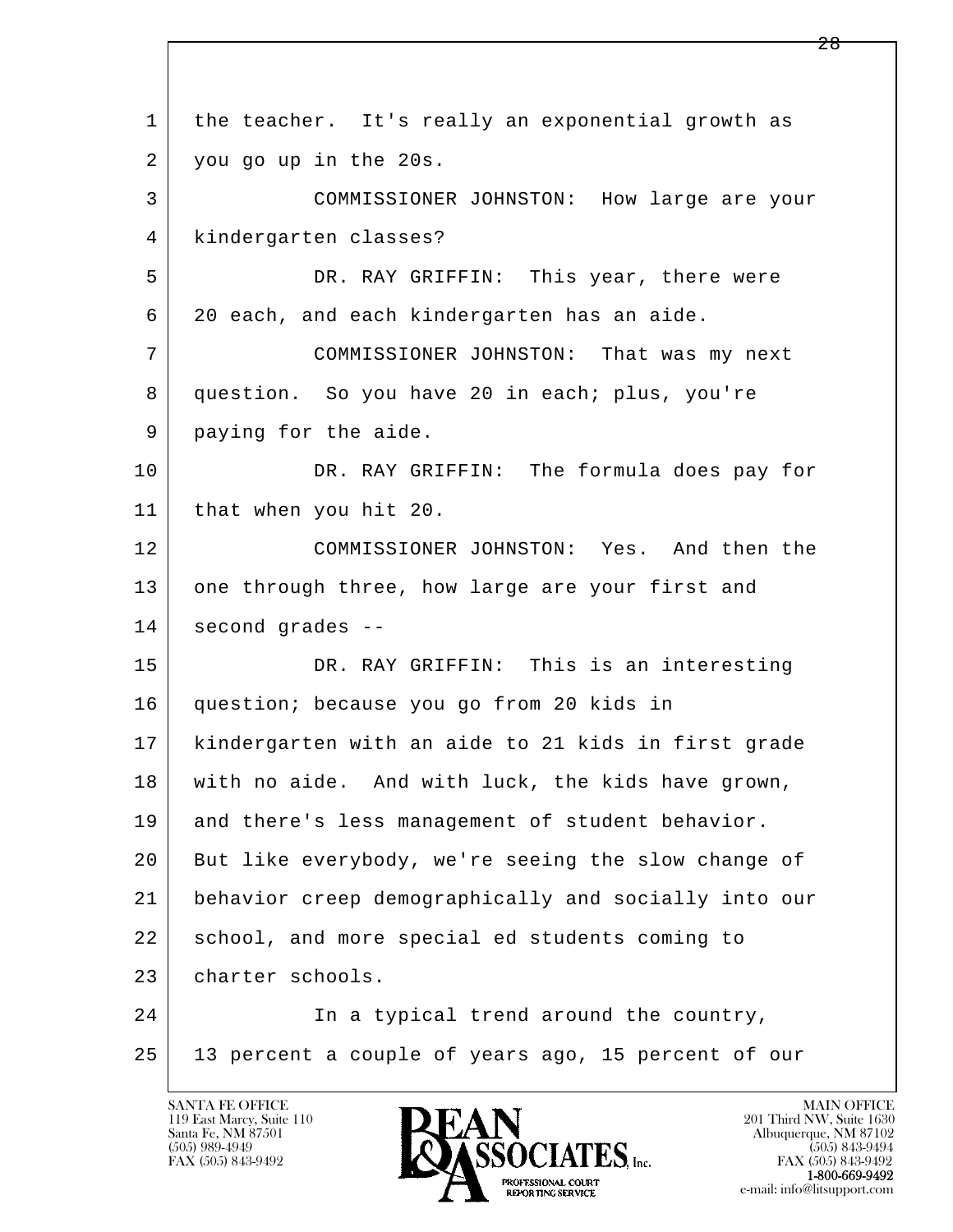l  $\overline{\phantom{a}}$ 1 population this year; zero autistic kids four years 2 ago, five next year. 3 So, you know, that is -- that is part of 4 the change in the instruction, which is why we may 5 add another kid in a grade to get an "A." You know, 6 you just make -- those are the management decisions 7 you make for your school every day. 8 COMMISSIONER JOHNSTON: How many second 9 grade -- how large are your second grade? 10 DR. RAY GRIFFIN: 22. 22 with no aide. 11 So the capacity of each classroom at our facility -- 12 which is an excellent facility, I have to say -- is 13 25 students is really the capacity. So if you put 14 25 in 21 classrooms, you can get up to 500 easily. 15 But we wouldn't fit 500 kids in that school 16 logistically. 17 COMMISSIONER JOHNSTON: And isn't that -- 18 is that in the best interests, with all of the 19 enrichment that you're now adding, is that -- is 20 adding students the best -- is this the best time? 21 I have a question about -- you made a 22 comment about changing the nature of your 23 interventions. 24 DR. RAY GRIFFIN: Yes. 25 COMMISSIONER JOHNSTON: Can you explain

119 East Marcy, Suite 110<br>Santa Fe, NM 87501

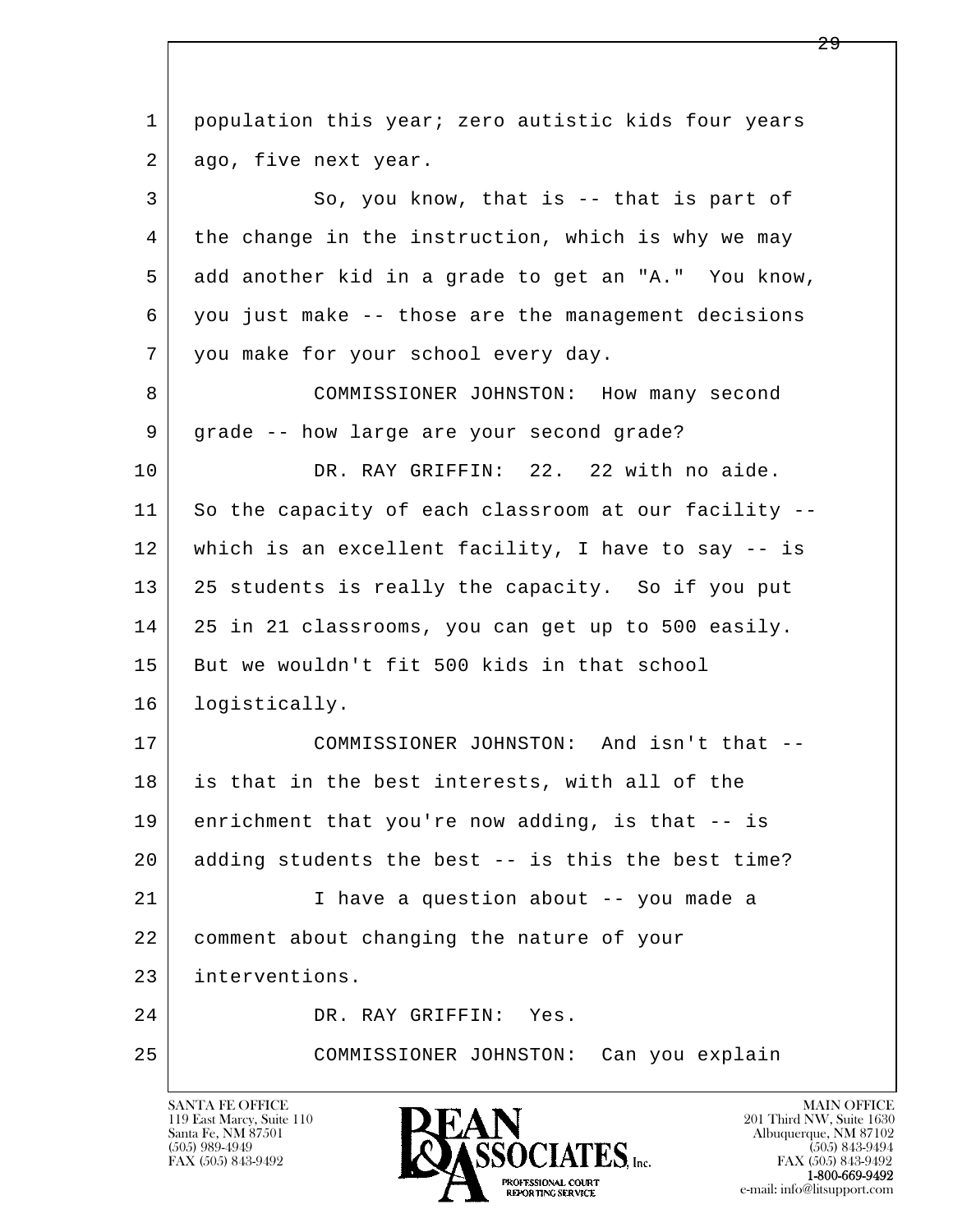1 that a little bit to me?

| $\overline{2}$ | THE WITNESS: So the Reads to Lead                    |
|----------------|------------------------------------------------------|
| 3              | program, which you're familiar with, targets a       |
| 4              | specific range of students on a specific test. And   |
| 5              | you pull one or two students out, and you work with  |
| 6              | them until they're up to grade level; that reaches   |
| 7              | 40, 50 kids in the course of a year for two to three |
| 8              | weeks each.                                          |
| 9              | And our decision is to not pull two to               |
| 10             | three kids out of just third grade. It's to take     |
| 11             | all the kids at Level C in first, second, and third  |
| 12             | grade and teach to a specific level to a larger      |
| 13             | group of kids, so that we touch more kids all at the |
| 14             | same level.                                          |
| 15             | So we're moving away from an                         |
| 16             | individualized pullout to a specifically targeted    |
| 17             | larger group. So we're going to touch more           |
| 18             | students. More students are going to get help.       |
| 19             | Do we know if that's a better way to do              |
| 20             | it?                                                  |
| 21             |                                                      |
|                | No, but we are going to try that.                    |
| 22             | COMMISSIONER JOHNSTON: Will you level                |
| 23             | across the school? Will you have a reading time,     |
| 24             | then, where students go to different groups?         |

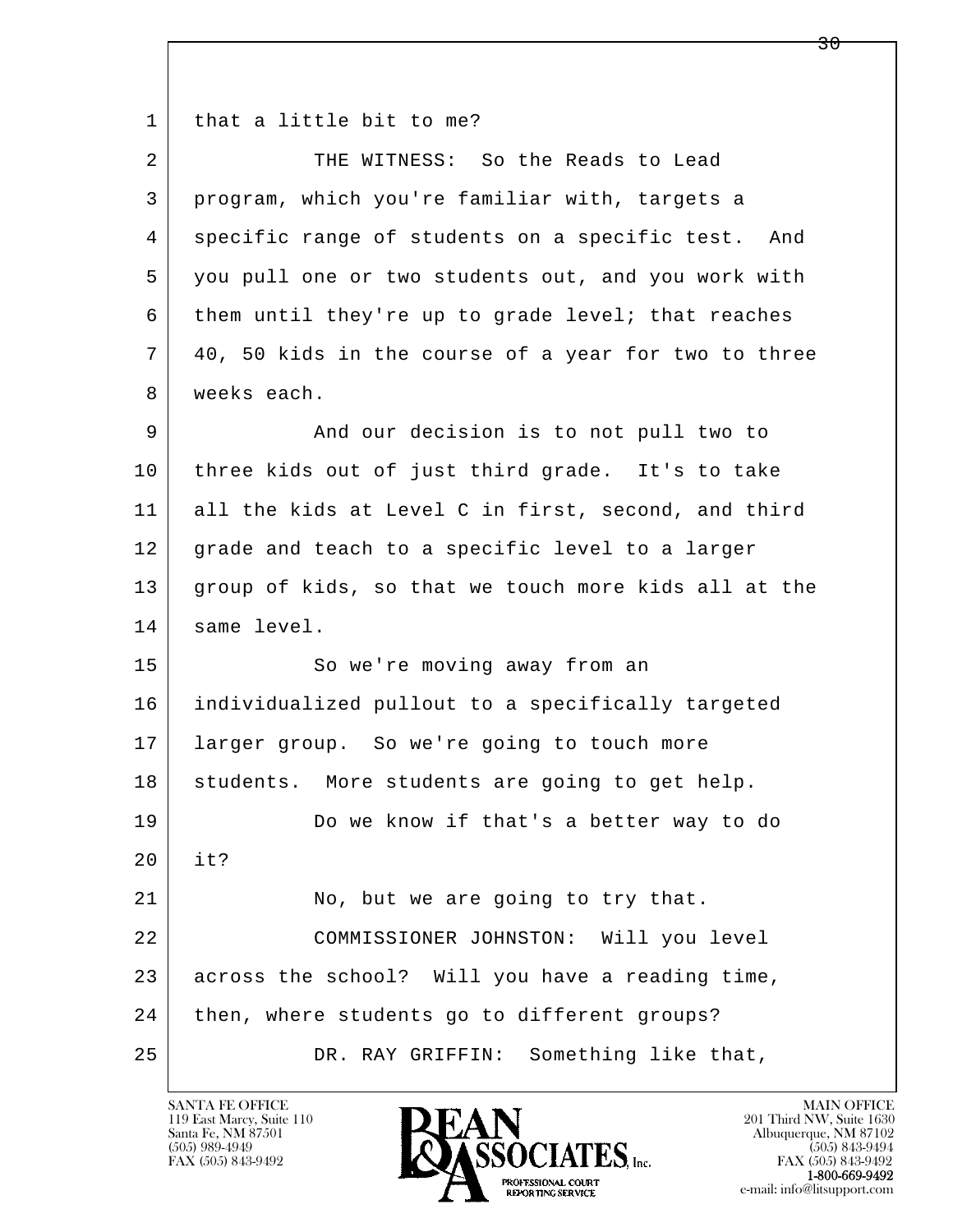| $\mathbf 1$ | right. Right. So the reading teacher will say to     |
|-------------|------------------------------------------------------|
| 2           | the faculty in K to 4, for example, "From 9:00 to    |
| 3           | 10:00, I'm pulling the Level C readers that are      |
| 4           | struggling."                                         |
| 5           | And talk to the teachers. Individualize.             |
| 6           | Talk to kids about what they're missing; because,    |
| 7           | usually, they'll be missing a literacy. So they'll   |
| 8           | be getting smaller group, more targeted literacy and |
| 9           | then the large group instruction.                    |
| 10          | So it is an individualized process. But              |
| 11          | the goal is to touch more students and have better   |
| 12          | results for more students: improved reading levels,  |
| 13          | and, ultimately, get kids' engines going to the      |
| 14          | point where they can be more independent readers.    |
| 15          | And then the missing piece in all of this            |
| 16          | is Turquoise Trail, with the board's support and     |
| 17          | guidance, is really working hard on what we would    |
| 18          | call "parent participation" in the -- in their own   |
| 19          | child's academic improvement. So the notification    |
| 20          | to you that your child is below grade level is much  |
| 21          | more forceful, more often, and clearer and           |
| 22          | validated. In other words, you have no way, if       |
| 23          | you're a parent at Turquoise Trail, that you don't   |
| 24          | know where your kid is in reading.                   |
| 25          | COMMISSIONER JOHNSTON: How specific is               |

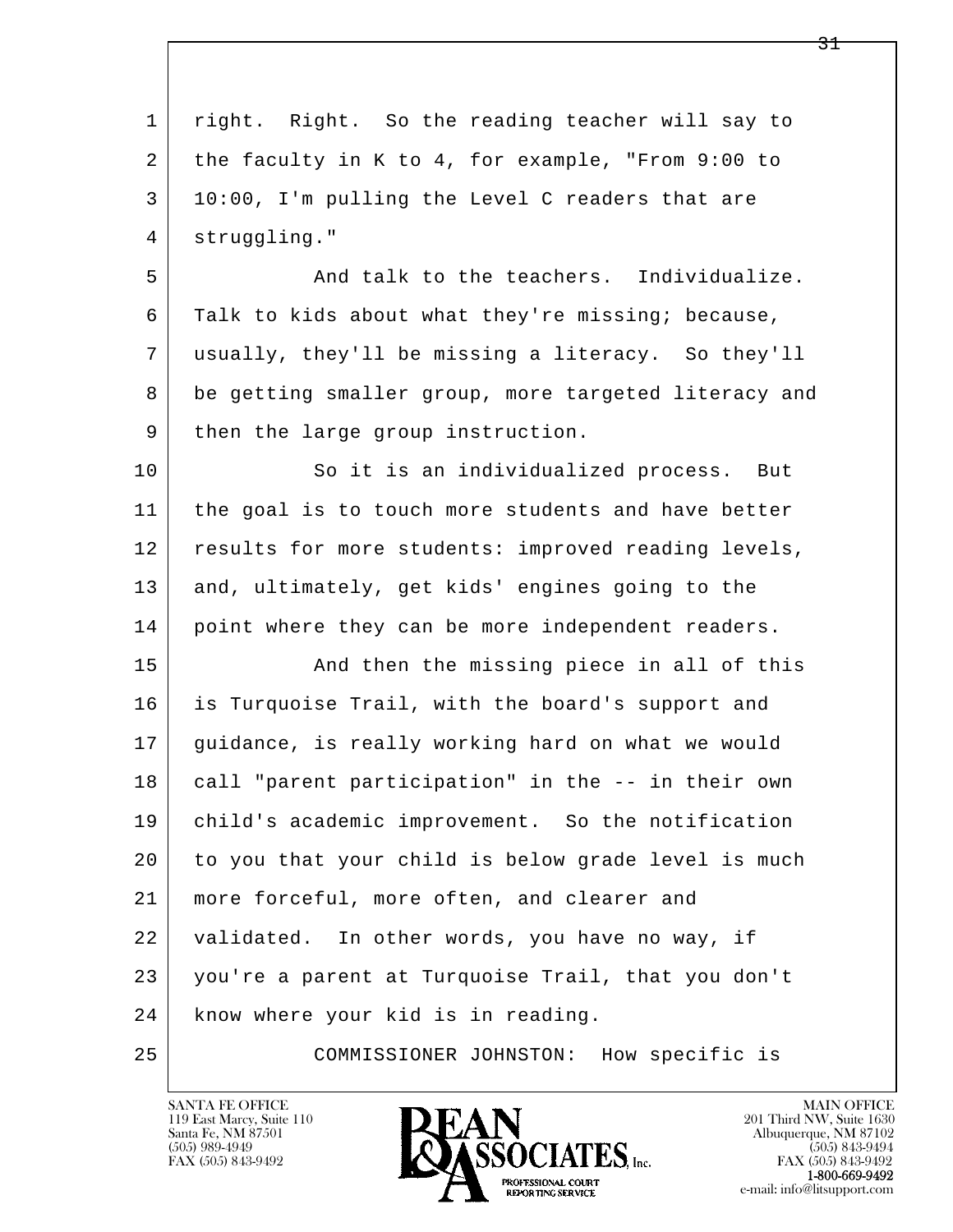l  $\overline{\phantom{a}}$  1 that information that's provided me? I mean, do I 2 know exactly where my child, with your notification,  $3$  needs  $-$  4 DR. RAY GRIFFIN: Compared to other kids 5 in our school, in the State, in the district, and 6 nationally. 7 COMMISSIONER JOHNSTON: And where my 8 | child's strengths and weaknesses are? 9 DR. RAY GRIFFIN: It's an interesting 10 conversation about what we do in schools. So the 11 answer is that we do want our parents to be more 12 partners. So we have -- schedule more parent 13 evening events during the school year, where they 14 | will learn about what the assessments mean, what's 15 | the difference between criterion-based percentiles, 16 what does it mean if you're in the 13th percentile, 17 what does your Level C mean when the rest of your 18 | class is at Level F, and, as a parent, what can you 19 do about it? 20 | The 21st Century learning of 21 learning 24/7, we're making sure that parents, on 22 their phones, and whatever technology at work, at 23 their friends' house or relatives' house, their 24 child has unlimited amount of improving -- I would 25 call it computer-based instruction.

119 East Marcy, Suite 110<br>Santa Fe, NM 87501

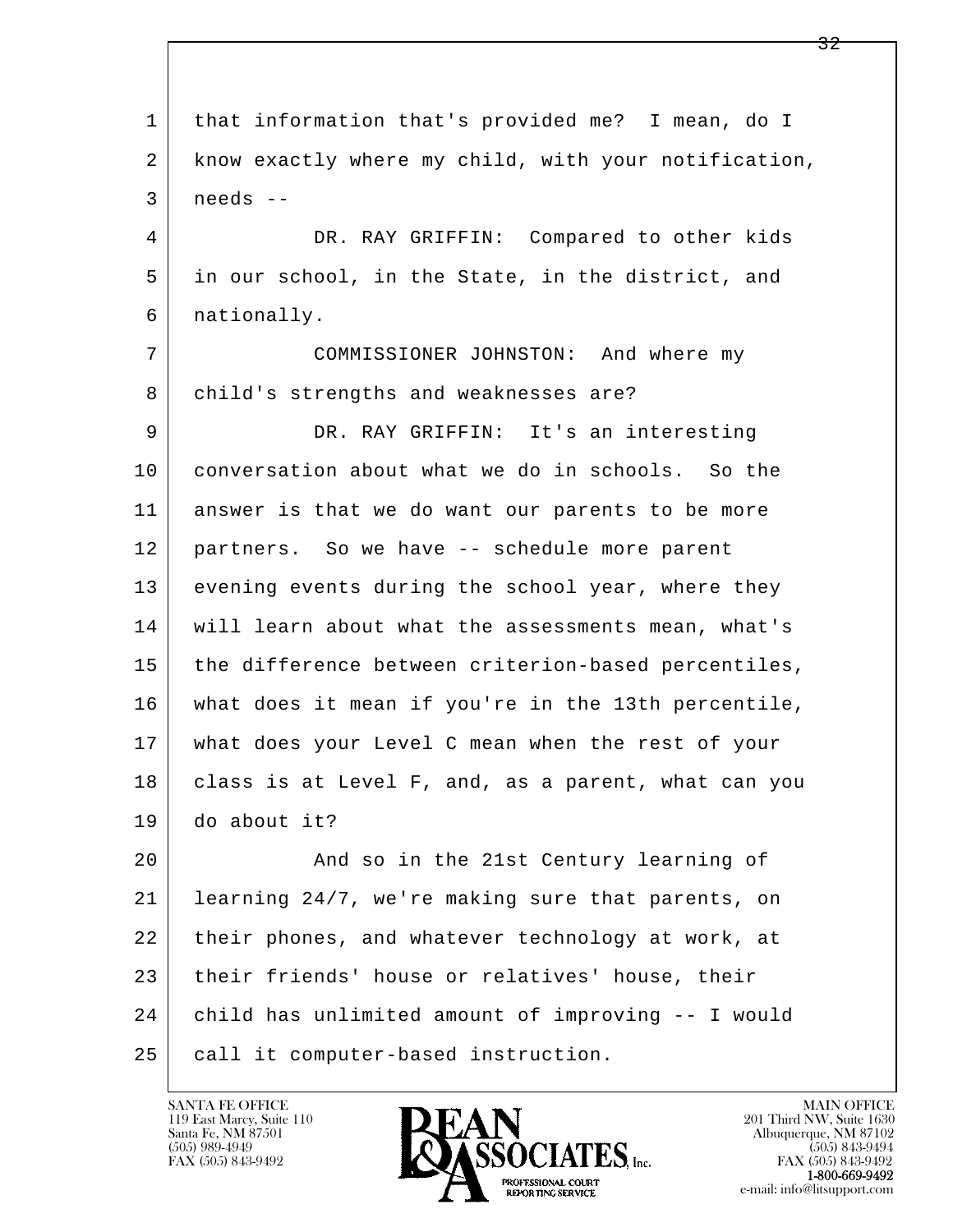1 So you're familiar with Khan Academy. But 2 there's new generations of tools that we're using, 3 like YUP, which is a texting -- you take a picture 4 of the problem you don't know, or the passage you 5 don't know, take a picture of it, send it off, and 6 say, "I don't know what the main idea is of this 7 paragraph." And the tutor works with you. 8 And so we've just run a pilot program for

 9 math on the PARCC test for fifth and sixth grade 10 that we'll see the results of, where kids got free 11 help from this company because they're wanting to 12 come in to New Mexico and have some results.

13 So we're interested in trying everything 14 we can to get the learning to be not just at school, 15 where we provide intervention; because we can't do 16 | that alone. Everybody knows the ratio of hours in 17 | school versus hours at home.

l  $\overline{\phantom{a}}$ 18 And, of course, we have K-3 Plus in the 19 summertime and get as many kids in that program. 20 But we want parents to be our partners at Turquoise 21 Trail, and we're doing everything we can to 22 emphasize the word "required." While we can't 23 require it, we want our parents to be involved in 24 helping their kids get their kids where they need to 25 be, with tools, with time, and with parent

119 East Marcy, Suite 110<br>Santa Fe, NM 87501



FAX (505) 843-9492<br>**1-800-669-9492**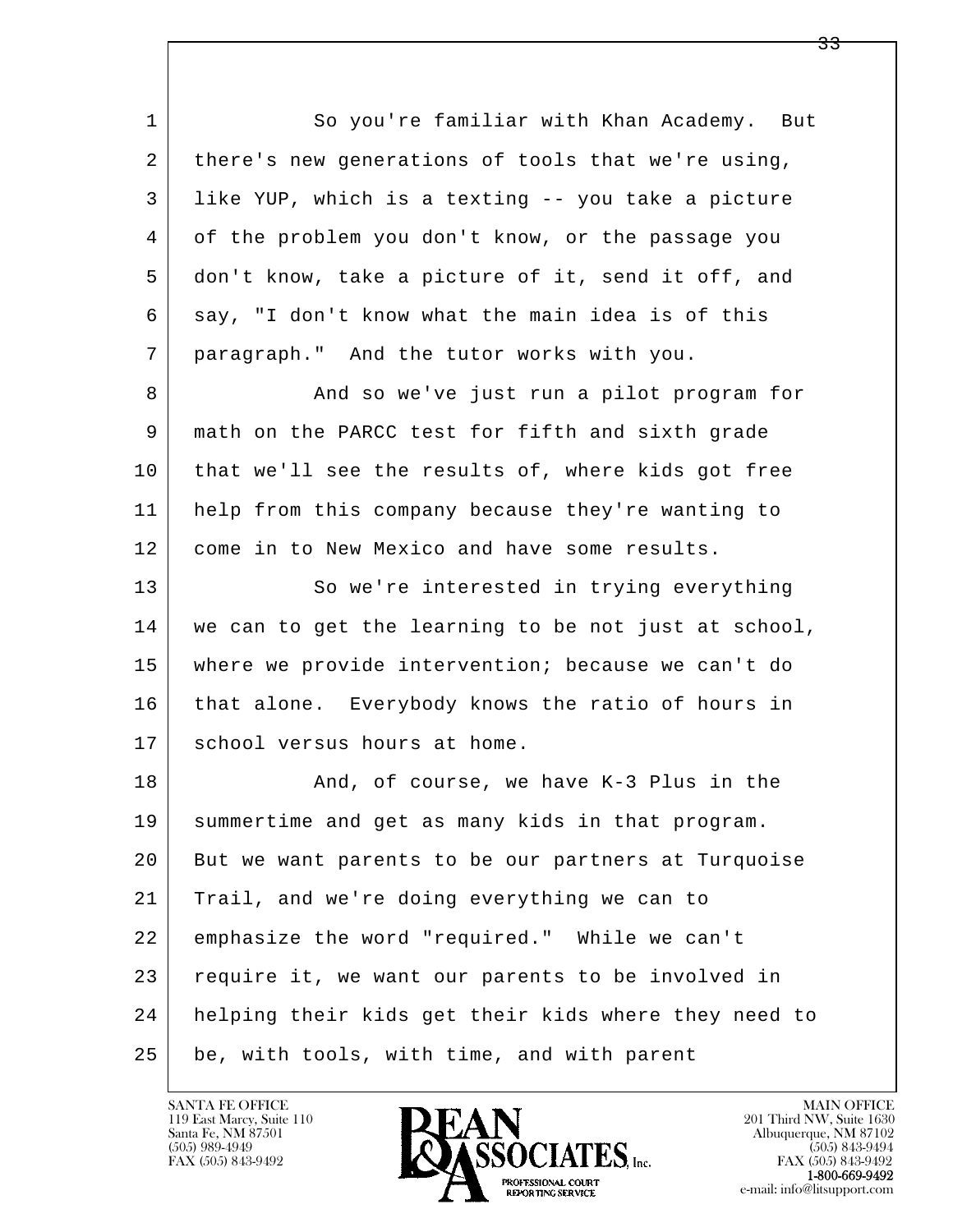1 instruction about what to do.

| $\overline{2}$ | And is it paying off? A little bit, a              |
|----------------|----------------------------------------------------|
| 3              | little bit, slowly, over time. It's not flipping a |
| 4              | switch, and everyone goes, "Oh, great, it's        |
| 5              | working." It takes a long time for people to make  |
| 6              | changes in what they do at home, what we do at     |
| 7              | school, and our routines.                          |
| 8              | COMMISSIONER JOHNSTON: Thank you. And              |
| 9              | that all leads me back to the question of is this  |
| 10             | the time to grow, with all of the efforts that     |
| 11             | you're explaining to us?                           |
| 12             | DR. RAY GRIFFIN: So the enrollment cap             |
| 13             | would allow us, if the enrollment projections pan  |
| 14             | out, to have six extra kids in the school when we  |
| 15             | open, out of 21 grades. So the growth would be     |
| 16             | minimal. Six classrooms would have an extra kid.   |
| 17             | And is that necessary to help our budget           |
| 18             | and process? We just learned today that our        |
| 19             | Speech-Language Pathologist is going to be three   |
| 20             | days instead of two. That's \$25,000 that's not in |
| 21             | next year's budget. Where is that money going to   |
| 22             | come from? Six more kids.                          |
| 23             | So those are the kind of balances that we          |
| 24             | have to make.                                      |
| 25             | Do we go into our cash balance next year           |

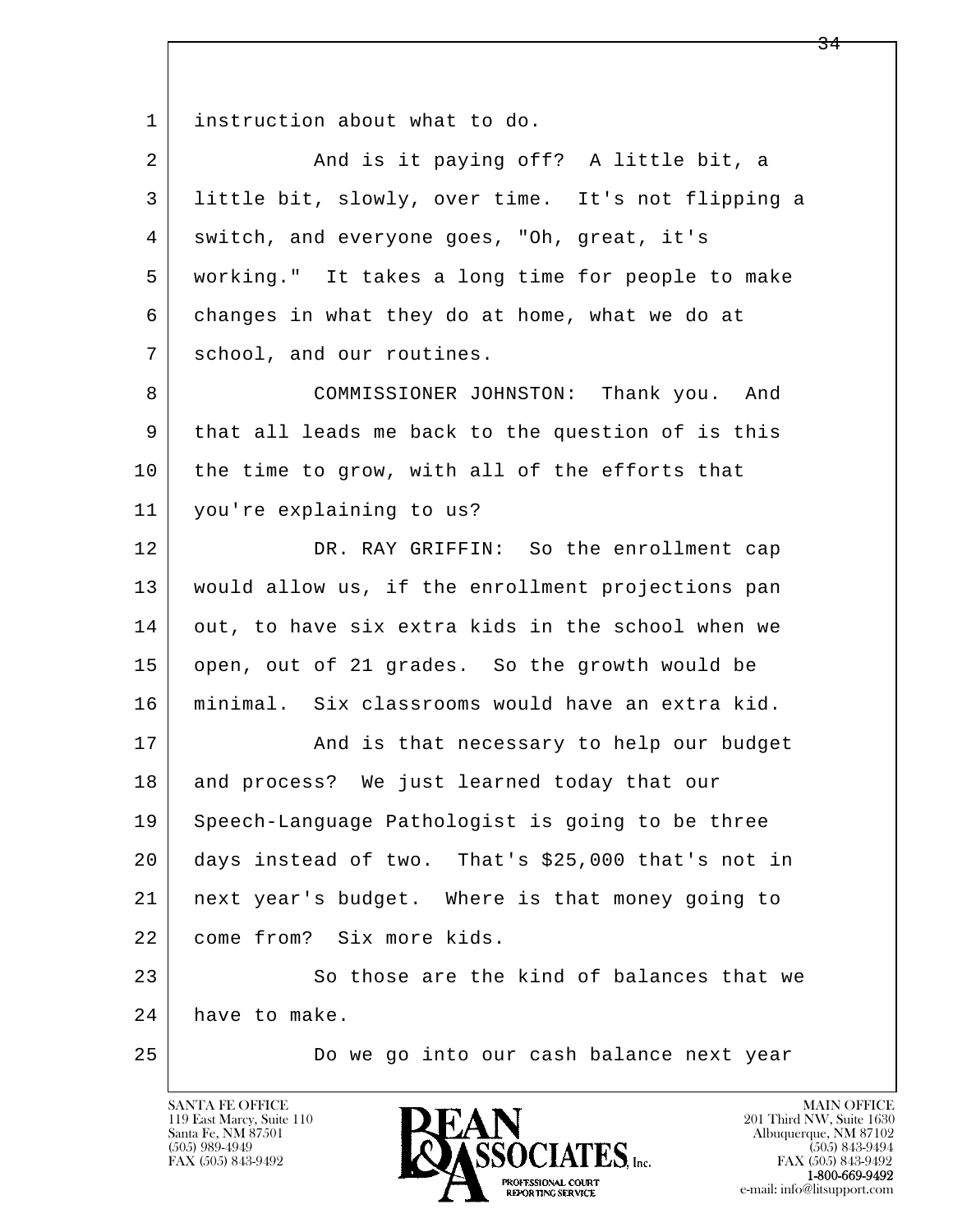l  $\overline{\phantom{a}}$  1 and, you know, run a \$25,000 deficit next year? Or 2 do we add the kids and make sure we have a balanced 3 budget for all of next year? 4 Those are difficult. 5 MR. FLOYD TRUJILLO: And, Madam Chair, 6 Member Johnston, one other thing to add is that the 7 flexibility that we're looking for here is also, 8 again, something that we believe is a tool that we 9 can use. 10 | We certainly can't over-enroll. However, 11 traditionally, we do see that we get to a certain -- 12 to what our cap is. Often, we don't hit that, 13 base- -- ball students just don't show, even though 14 | we originally thought they would. Certainly we, 15 | can't make an attempt to over-enroll. 16 But this gives us a little bit of 17 flexibility to, again, increase some of the students 18 there. 19 COMMISSIONER JOHNSTON: Thank you. 20 COMMISSIONER ARMBRUSTER: I just have one, 21 Madam Chair. 22 THE CHAIR: Commissioner Armbruster? 23 COMMISSIONER ARMBRUSTER: I just wanted to 24 know -- because I don't actually know this answer -- 25 when you said that 70 percent were meeting their

119 East Marcy, Suite 110<br>Santa Fe, NM 87501

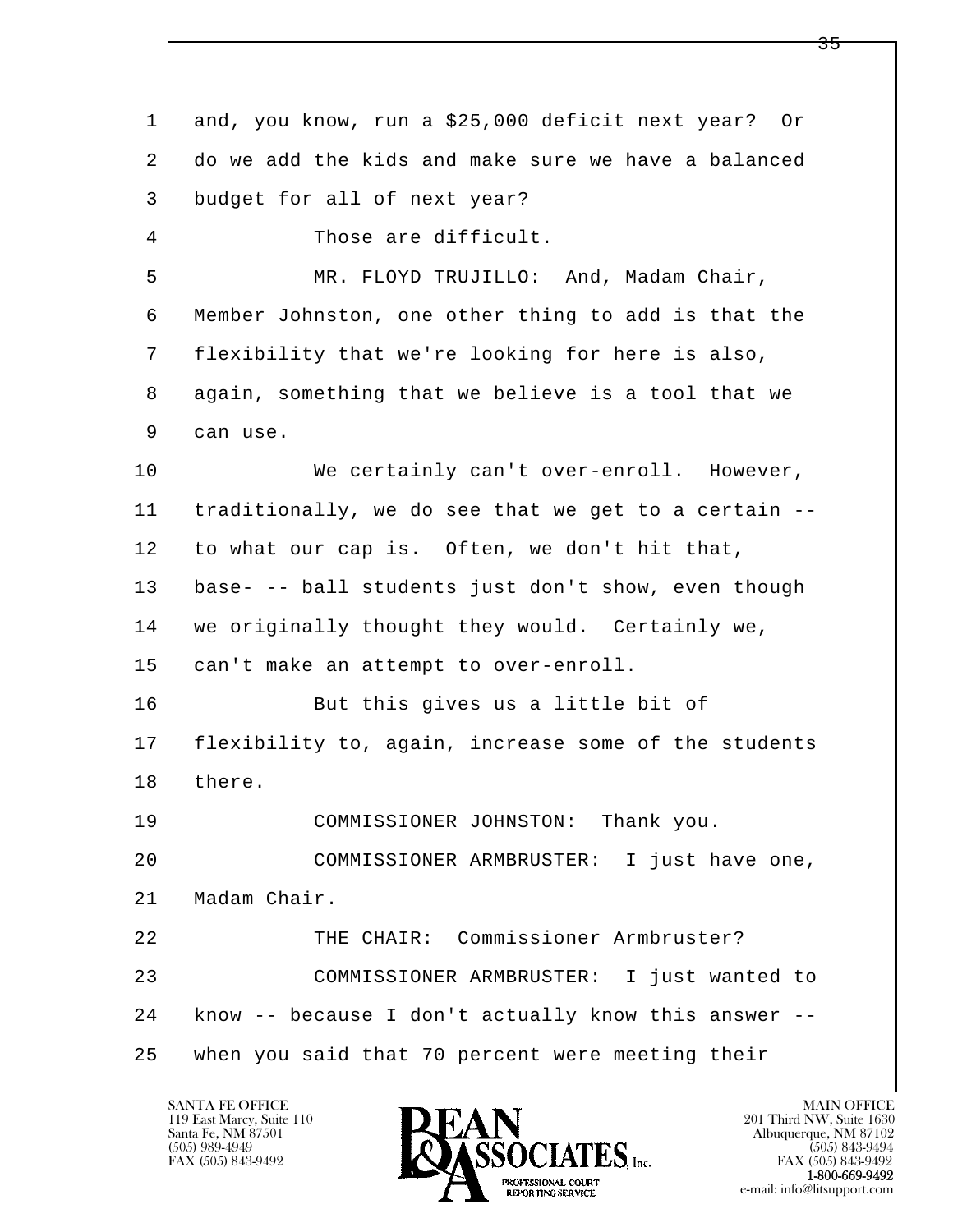l  $\overline{\phantom{a}}$  1 growth goals, based on NWEA MAPs, is that a one-year 2 growth, or is that more than one year? Considering 3 you're two or three years below, what does that 4 mean? 5 DR. RAY GRIFFIN: The growth goal is 6 determined by the company, DEA, that said, "A 7 third-grader should, over the course of the year, 8 make this much improvement from the first test to 9 the fourth test." And so that's a predetermined 10 psychometrician-based goal, based on that test, 11 based on norms. 12 So we say to our teachers, "15 out of 20 13 of your kids should grow that much, one year's 14 expected growth."  $15$  And so we have met that quite easily; 16 almost 80 percent of our students grew in math, and  $17$  69 percent, this year, 4 out of 6 -- 4 out of 7, 5 18 out of 7 -- classes met their growth goal. So we 19 | measure this by teacher, by grade level, and by 20 school. 21 So it simply means that on the DEA test, 22 four times over the quarters, the students have gone 23 from 30 right, 35 right, if that's their expected 24 growth goal.  $25$  That's a  $-$  I don't want to touch that.

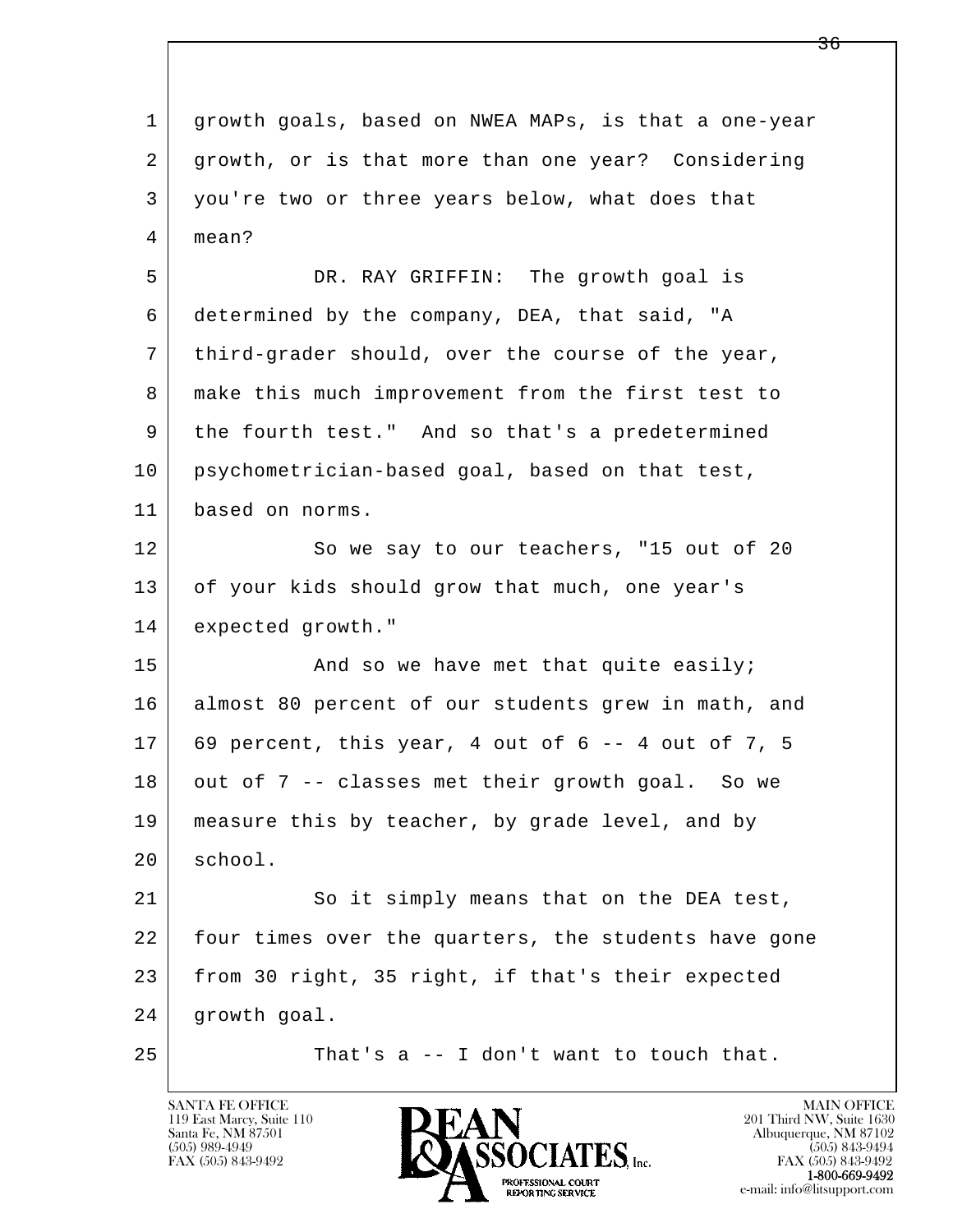| $\mathbf 1$ | THE CHAIR: No. I think they want you to              |
|-------------|------------------------------------------------------|
| 2           | try it, because they've been working on it.          |
| 3           | COMMISSIONER ARMBRUSTER: So in overall               |
| 4           | things, it sounds like you have a number of          |
| 5           | interventions that you've looked into and you've     |
| 6           | talked with other schools to see what they're doing  |
| 7           | and if they're being more or less successful;        |
| 8           | hopefully more.                                      |
| 9           | So the goal really has to be not one                 |
| 10          | year's growth, because if they're three years        |
| 11          | behind, then they're still three years behind in the |
| 12          | next grade level. So their growth for you all would  |
| 13          | have to be, you know, a year and a half or two years |
| 14          | to get those kids up right.                          |
| 15          | DR. RAY GRIFFIN: That's right. This                  |
| 16          | isn't a proficiency measurement. Students that are   |
| 17          | at grade level varies from 30 to 55 percent of our   |
| 18          | students, which is better than the district and      |
| 19          | State averages, for a whole lot of reasons.          |
| 20          | We think we do a really good job; but we             |
| 21          | know we can do better. I mean, we still have, I      |
| 22          | always say, a half of our students not where they    |
| 23          | need to be. So we're not complacent with that at     |
| 24          | all.                                                 |
| 25          | Thank you.                                           |

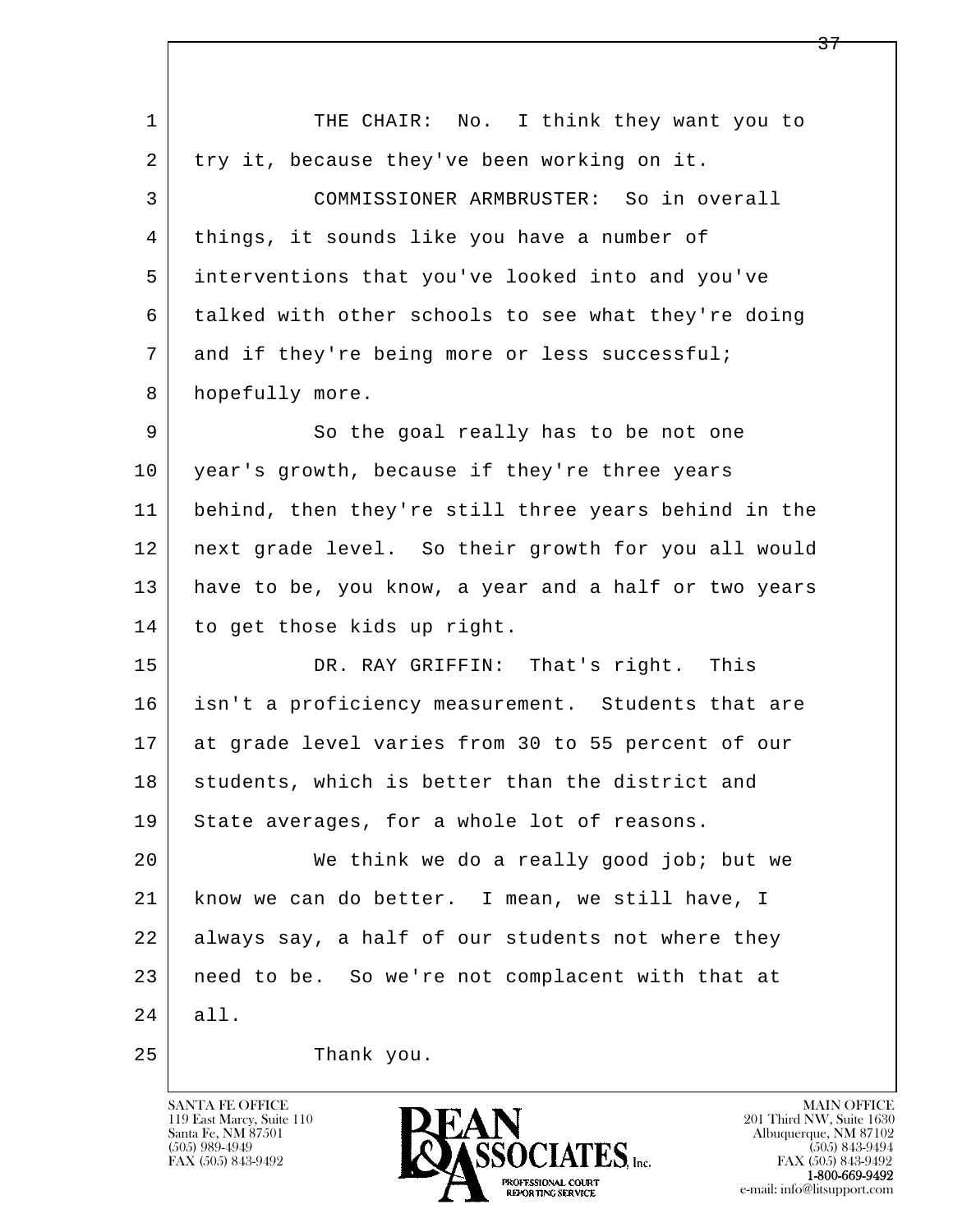| 1  | COMMISSIONER JOHNSTON: Madam Chair, I                 |
|----|-------------------------------------------------------|
| 2  | have one more question.                               |
| 3  | THE CHAIR: Commissioner Johnston?                     |
| 4  | COMMISSIONER JOHNSTON: The 30 percent of              |
| 5  | students who do not -- who are not proficient, the    |
| 6  | data that you have, how -- how do teachers access     |
| 7  | that data? How do you monitor that it's -- it's       |
| 8  | being utilized at the classroom level and at the      |
| 9  | student level? What methodologies do you use?         |
| 10 | COMMISSIONER ARMBRUSTER: The teachers                 |
| 11 | have direct access to that, because they have         |
| 12 | instant access to their test results. Then they all   |
| 13 | are very curious when we give these short-cycle       |
| 14 | assessments.                                          |
| 15 | They immediately look and see how their               |
| 16 | kids did and whether they met their teacher goals     |
| 17 | for the year, whether the kids have met their goal.   |
| 18 | And as you can imagine, a teacher is really proud     |
| 19 | when a kid moves a level and meets their goal.<br>And |
| 20 | they have, you know, 90 percent of their kids,        |
| 21 | proficient, you know, it's a very proud moment, and   |
| 22 | teachers do check that often.                         |
| 23 | So we have the year results, now ready for            |
| 24 | our board to see, you know, at a board meeting to     |
| 25 | review that. But every imaginable dichotomy, boys     |

 $\overline{\phantom{a}}$ 

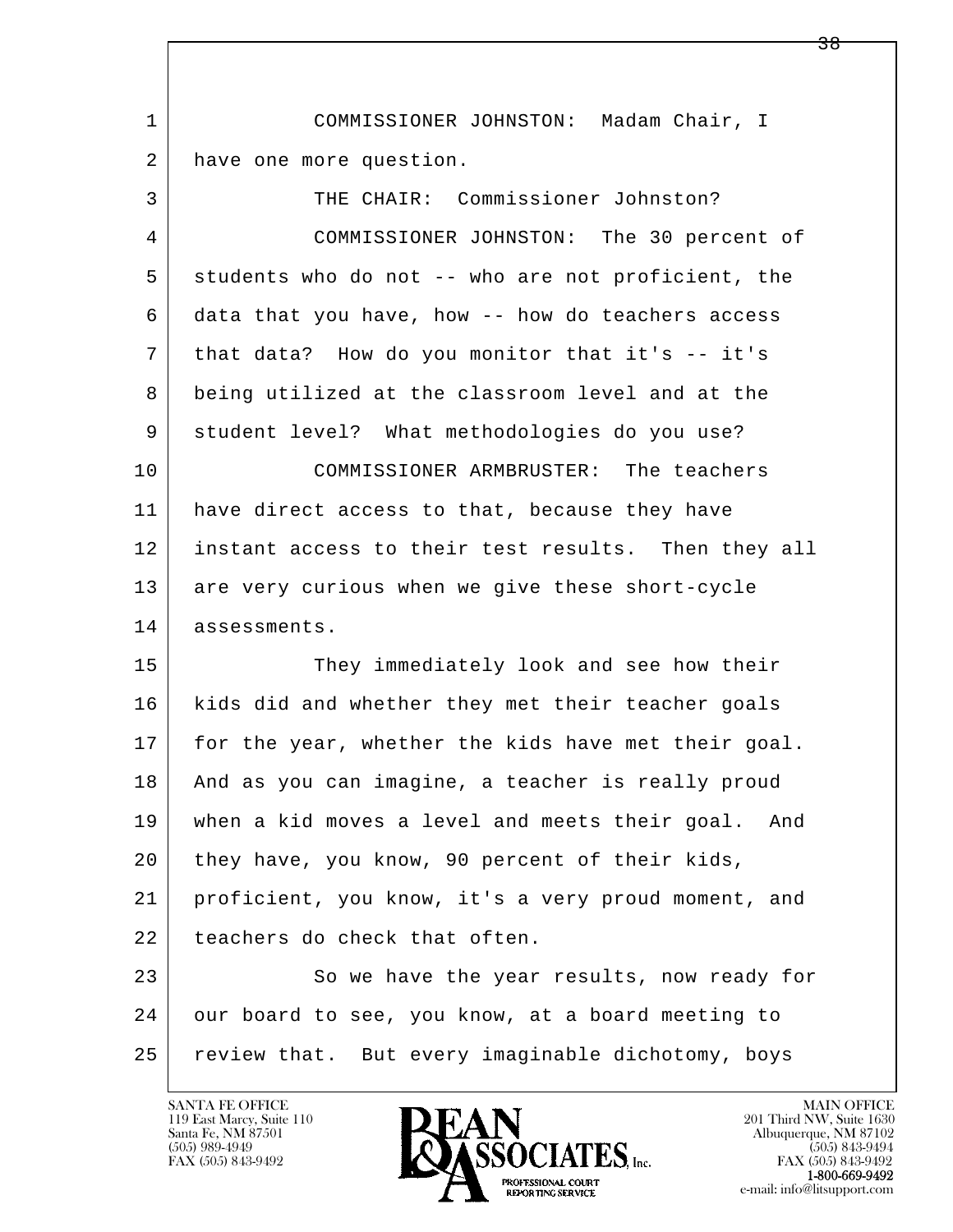l  $\overline{\phantom{a}}$  1 and girls, students speaking at -- Spanish at home, 2 ethnicity, grade level, teacher level, rookie 3 teacher, experienced teacher, Level III teacher, 4 every single possible way we look at that data and 5 try and understand where we could, you know, analyze 6 that and do a better job. 7 But teachers, at the beginning of the 8 year, when they have 22 kids come in, there's always 9 an entrance meeting with me, "Have you looked in 10 your student's cumulative records," which is sort of 11 my old school -- you go in the file and look. 12 Now, have you looked at your kids' scores 13 from last year? Do you know who in your class is 14 bilingual? Do you know who speaks this language at 15 home? And I go through a check list of questions. 16 And I quiz them, you know, in a fun way, to see if 17 they know what's going on. And especially, "Do you 18 | know who your low readers are right off the bat? 19 | The "And I want you to have a conference with 20 the parents immediately, not wait until October for 21 conference day." 22 And our teachers do that pretty well. 23 COMMISSIONER JOHNSTON: How do they 24 diagnose those low readers at the beginning of the 25 year?

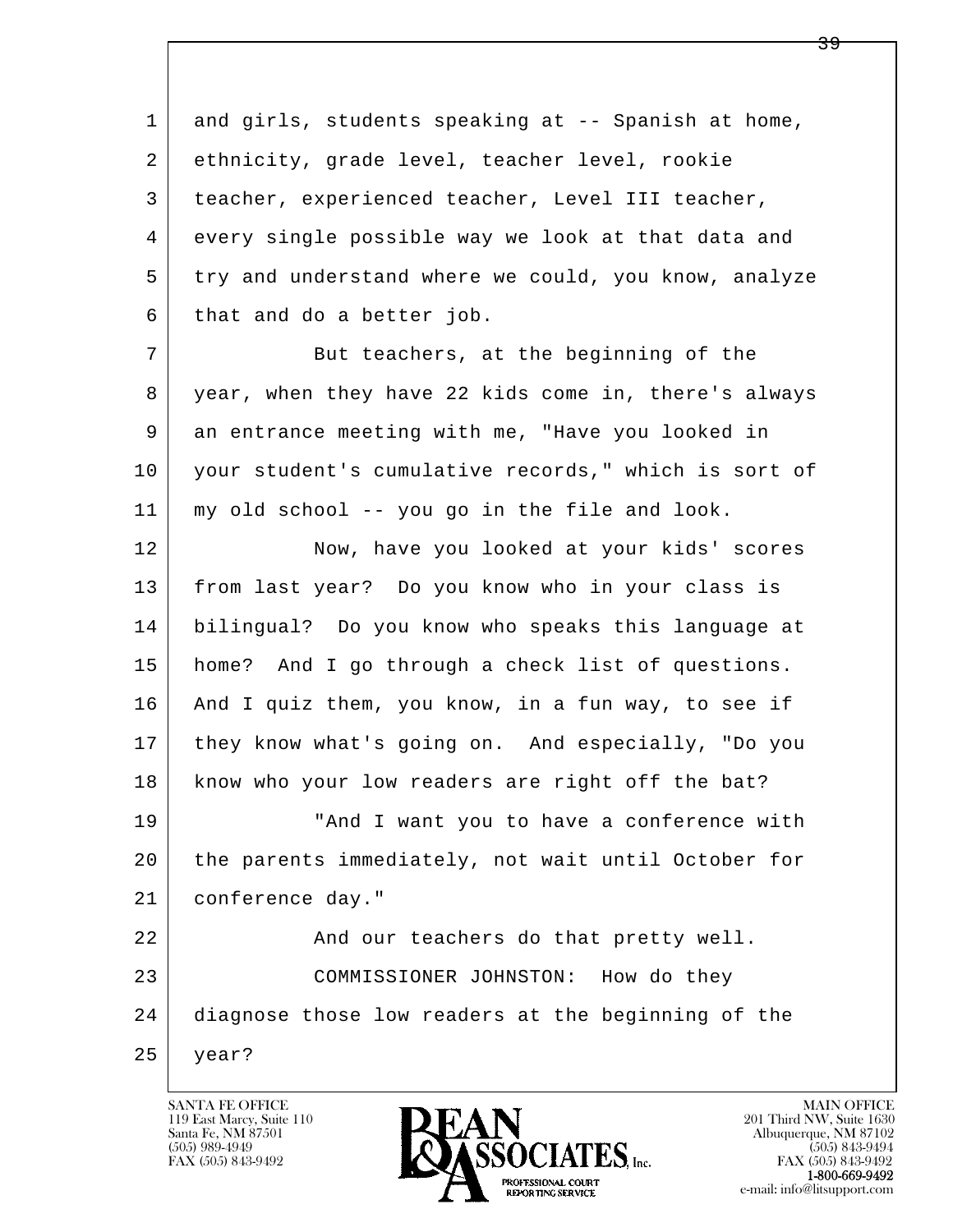| $\mathbf 1$ | DR. RAY GRIFFIN: We provide them with the           |
|-------------|-----------------------------------------------------|
| 2           | information on a piece of paper. "These are your    |
| 3           | kids and your test scores by order of reading level |
| 4           | and math level."                                    |
| 5           | And we go, "Here are your kids. Here are            |
| 6           | your special ed kids. Here are your bilingual       |
| 7           | kids."                                              |
| 8           | So they know that. Then the next question           |
| 9           | is, "Okay, do you know what you're to do? Do you    |
| 10          | know how to differentiate when you introduce your   |
| 11          | lessons for these kids?"                            |
| 12          | And we have a pretty experienced staff; so          |
| 13          | most of the time it's, "Yeah, I know."              |
| 14          | "Okay. Good."                                       |
| 15          | Our teachers are very collaborative in              |
| 16          | terms of when kids move from second to third grade, |
| 17          | third to fourth, there's a lot of discussion about  |
| 18          | who's the best teacher, who they shouldn't be with. |
| 19          | So we really know very well. We have an             |
| 20          | amazing amount of retention.                        |
| 21          | I'm at a Title I school. 98 percent of              |
| 22          | our kids return every year. And we have an Alpha    |
| 23          | Omega Society, beginning and end. And I would say   |
| 24          | two-thirds of our sixth grade every year have been  |
| 25          | there since preschool.                              |

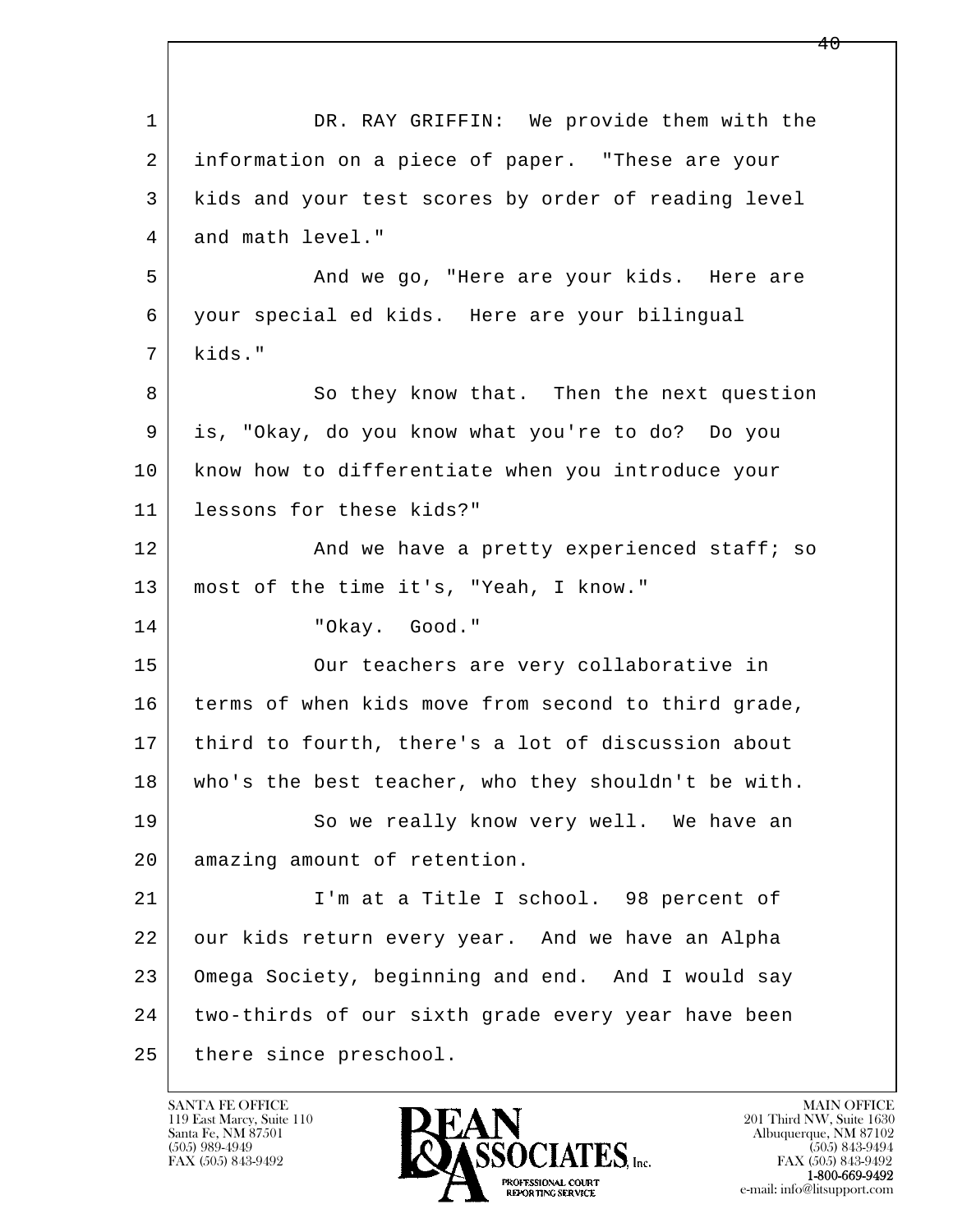l  $\overline{\phantom{a}}$ 1 So it really is a community -- it's still 2 a community school. And we really know our kids. 3 And the new kids, we know them right away. So 4 there's a good communication. It would be almost 5 impossible for a teacher to say, "Oh, I don't know 6 who I have," or, "I didn't know." 7 It happens once in a while; but --8 COMMISSIONER JOHNSTON: As an 9 administrator, when you go to a teacher of the 10 students who are underperforming -- because I'm 11 looking at the -- the lowest performing students, 12 the growth in the last three years. And they've 13 | struggled with that. 14 You've had a "D" one year, an "F" one 15 year, and an "F" the next year, in the -- in the  $16$  gains of those  $-$  of those students. 17 | I'm a teacher and I have low performing 18 students in my class. We take the MAP. I get 19 immediate results, because -- do you work with 20 teachers -- how do you know that the teachers have 21 taken that MAP data and identified the specific 22 strengths and weaknesses of that student and are 23 developing lesson plans that might address those? 24 How do you monitor that? 25 DR. RAY GRIFFIN: Such to the point that

119 East Marcy, Suite 110<br>Santa Fe, NM 87501

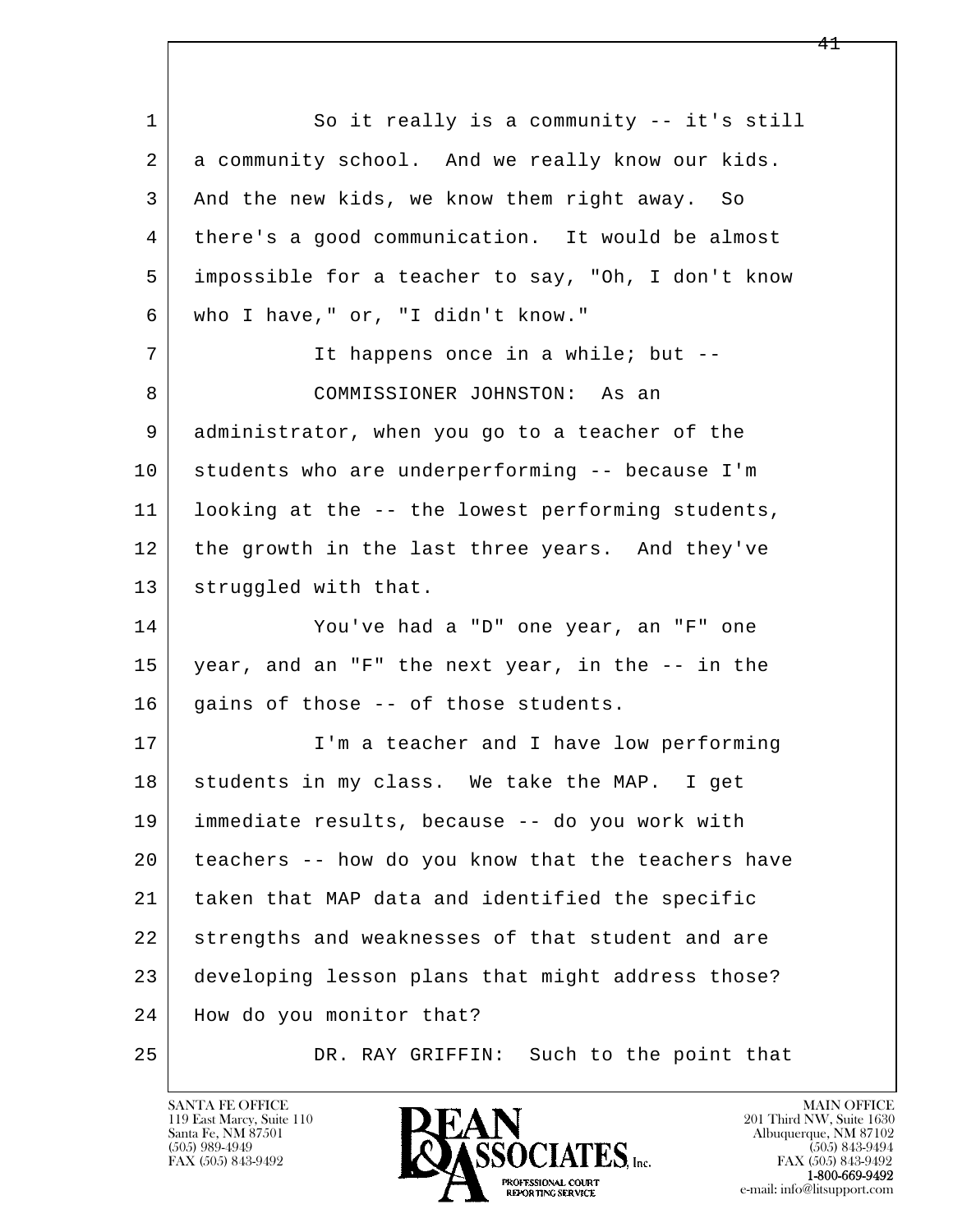| $\mathbf 1$ | that's the significant change we've made in the      |
|-------------|------------------------------------------------------|
| 2           | bilingual program, in terms of who these students    |
| 3           | meet, how often they meet, who is qualified to teach |
| 4           | them.                                                |
| 5           | And, most interestingly, we took the                 |
| 6           | teachers that did show improvement in the lower      |
| 7           | performing students more than other teachers.        |
| 8           | So, for example, one teacher would have a            |
| 9           | "C" level of improvement, and one teacher would have |
| 10          | an "F." And we have conversations together to say,   |
| 11          | "What did you do that was so effective? How were     |
| 12          | you effective?"                                      |
| 13          | And you know what the interesting analysis           |
| 14          | is so far? It's the teachers that speak Spanish,     |
| 15          | that are bilingual, that are the most effective with |
| 16          | the low performing students. And it's because they   |
| 17          | understand the grammar in Spanish, and they          |
| 18          | understand where the kids are struggling.            |
| 19          | So we want to hire more teachers that                |
| 20          | actually have Spanish in their background; and,      |
| 21          | thus, we had four openings. I hired three teachers   |
| 22          | this year that are all bilingual.                    |
| 23          | With that in mind, we're lucky enough to             |
| 24          | have a pool of teachers enough to act on that        |
| 25          | analysis and that theory.                            |

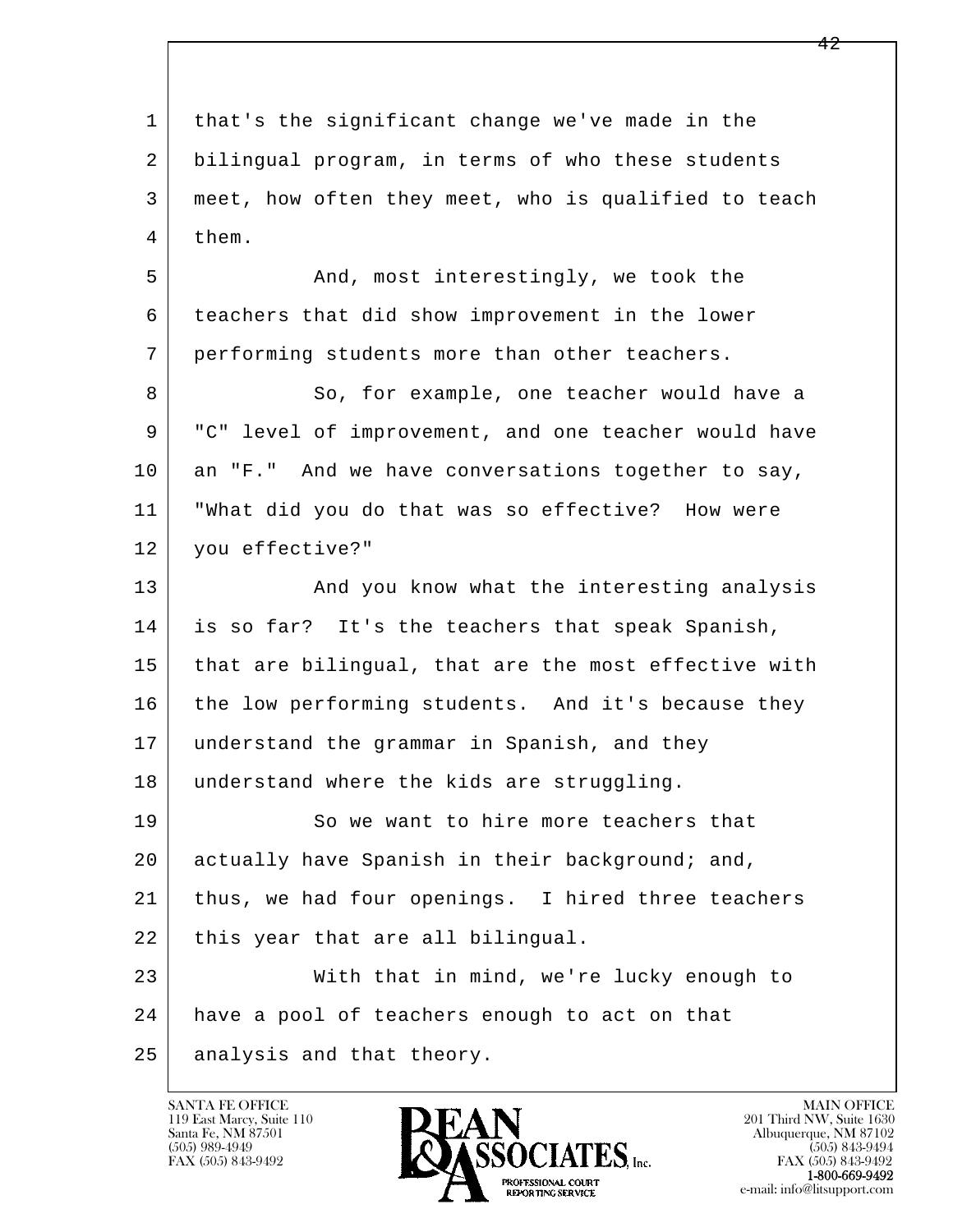l  $\overline{\phantom{a}}$  1 COMMISSIONER JOHNSTON: Do your teachers 2 do trend data during the year with the interim 3 assessments that shows you, so that you could look 4 at a classroom through the year and see any kind of 5 patterns with specific Common Core? 6 DR. RAY GRIFFIN: I can't speak to all 7 38 teachers. But that's the expectation is that's 8 the way they do that. And I know some do that very 9 well. And I have a couple that I'm working with 10 | that don't do it so well. 11 COMMISSIONER JOHNSTON: Okay. Thank you 12 | very much. 13 COMMISSIONER ARMBRUSTER: We could say 14 something else for about 20 seconds, until you 15 swallow. 16 THE CHAIR: Commissioners, any other 17 questions? Seeing none, I'll entertain a motion. 18 And I believe on Page 5 -- Page 4 and 5 of 19 | your tab  $-$  5  $-$  there is a motion. 20 Commissioner Conyers? 21 COMMISSIONER CONYERS: I'll make the 22 motion. 23 THE CHAIR: Thank you. 24 COMMISSIONER CONYERS: I move to approve 25 the amendment request presented by Turquoise Trail

119 East Marcy, Suite 110<br>Santa Fe, NM 87501

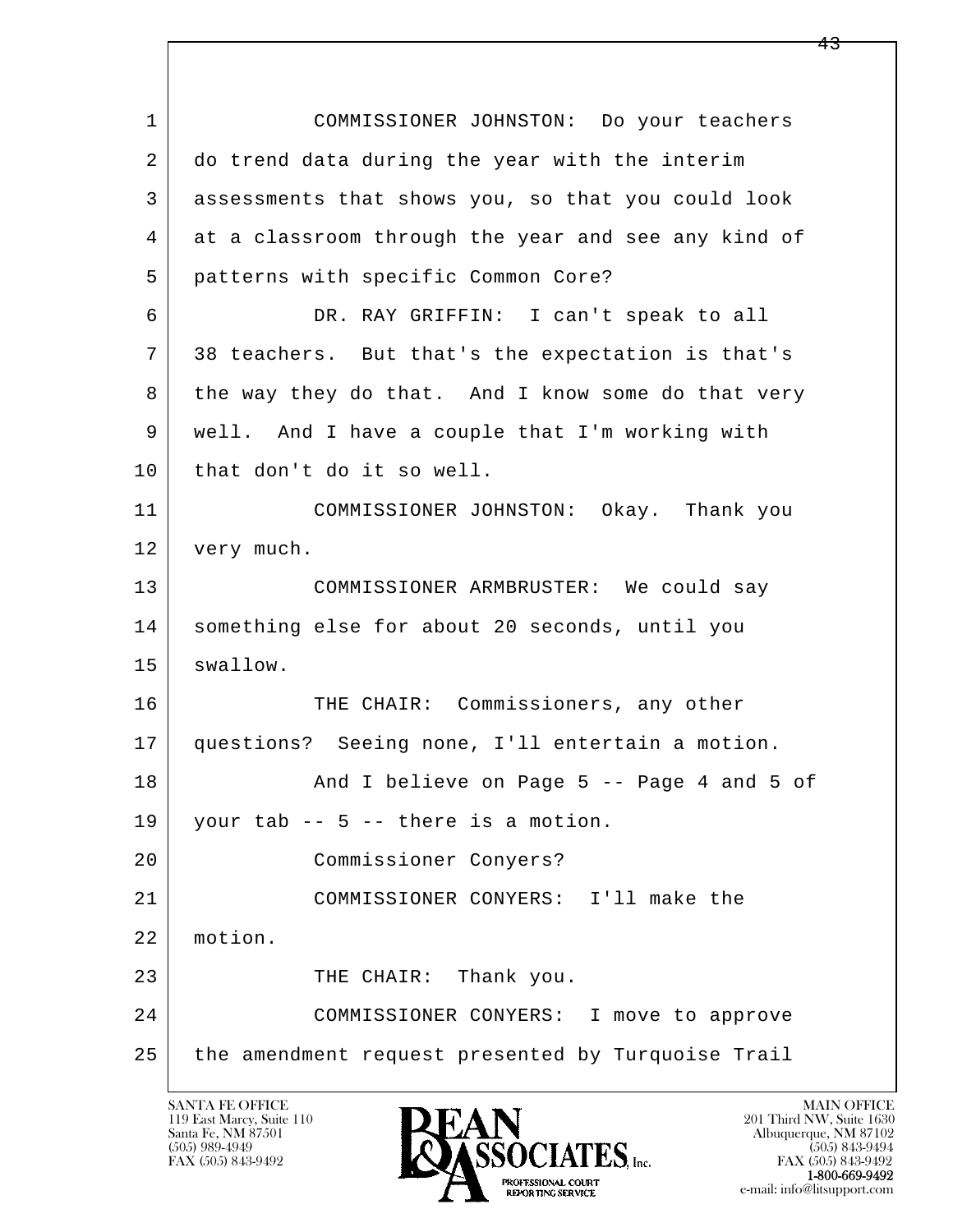l  $\overline{\phantom{a}}$ 1 Charter School to Amend Section 8.01(A)(i), 2 Operational Structure of its Contract, to change the 3 school's enrollment cap from 475 to 490 students, 4 because the school has demonstrated an acceptable 5 level of academic performance through letter grade 6 performance with no grade lower than a "C" in the 7 | last three years. 8 | THE CHAIR: Thank you. 9 COMMISSIONER RUIZ: (Indicates.) 10 THE CHAIR: And there's a second by 11 Commissioner Ruiz. 12 Commissioner Armbruster? 13 COMMISSIONER ARMBRUSTER: Commissioner 14 Peralta -- did you want to have discussion? 15 THE CHAIR: Oh, I'm sorry. I'm sorry. Is 16 | there discussion? I was moving my consent agenda. 17 | COMMISSIONER ARMBRUSTER: Okay. My 18 question is, are there any abstentions before we 19 vote? 20 COMMISSIONER PERALTA: Madam Chair, 21 Secretary, I do abstain, as I have a relative 22 employed by the District. 23 THE CHAIR: How unusual. 24 COMMISSIONER ARMBRUSTER: So we have one 25 abstention.

119 East Marcy, Suite 110<br>Santa Fe, NM 87501

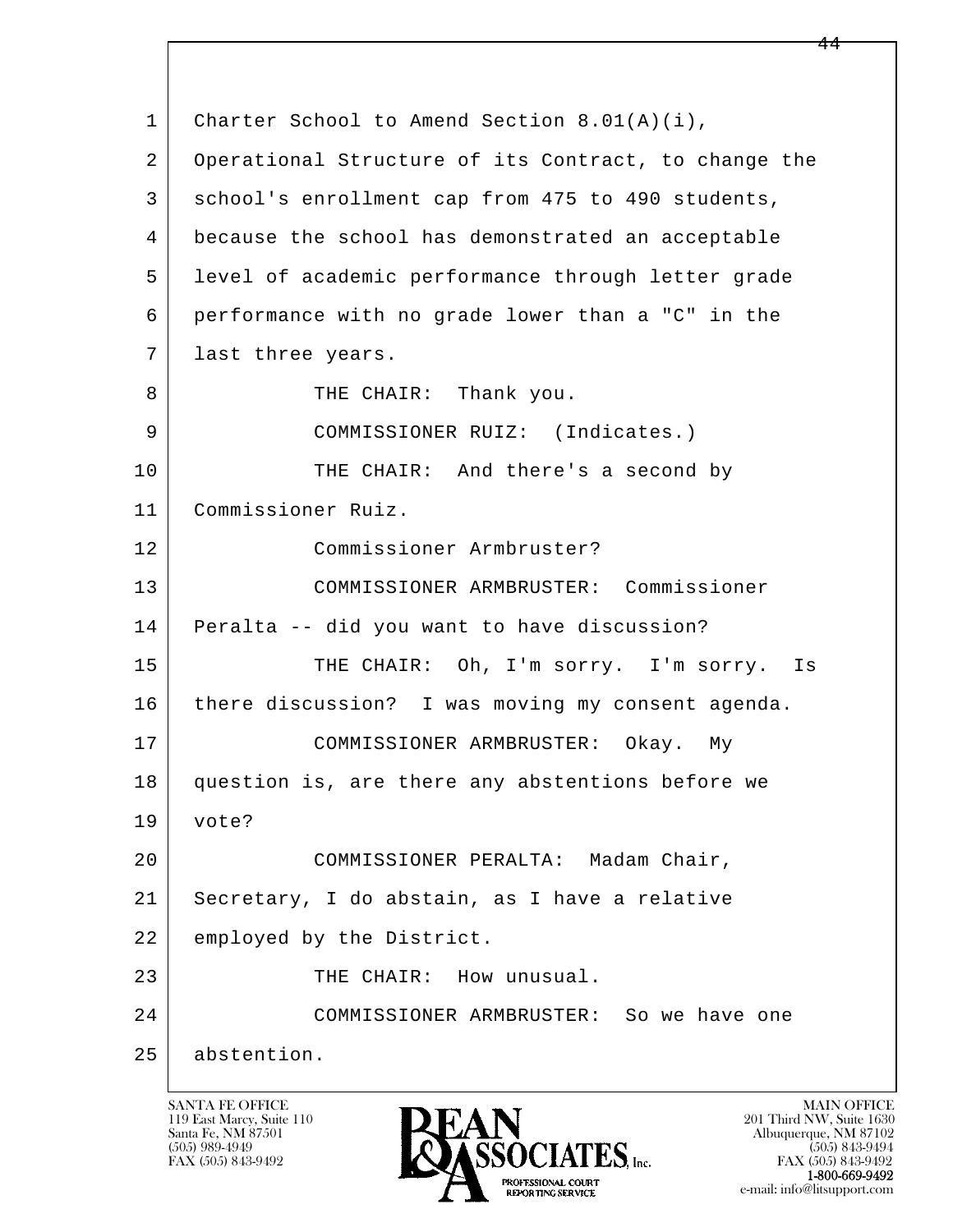l  $\overline{\phantom{a}}$  1 Commissioner Conyers? 2 COMMISSIONER CONYERS: Yes. 3 COMMISSIONER ARMBRUSTER: Commissioner 4 Johnston? 5 COMMISSIONER JOHNSTON: No. 6 COMMISSIONER ARMBRUSTER: Commissioner 7 Ruiz? 8 COMMISSIONER RUIZ: Yes. 9 COMMISSIONER ARMBRUSTER: Commissioner 10 Gipson? 11 THE CHAIR: Yes. 12 COMMISSIONER ARMBRUSTER: Commissioner 13 Toulouse? 14 COMMISSIONER TOULOUSE: Yes. 15 COMMISSIONER ARMBRUSTER: Commissioner 16 Caballero? 17 COMMISSIONER CABALLERO: Yes. 18 COMMISSIONER ARMBRUSTER: Commissioner 19 | Armbruster votes "Yes." So that passes. 20 THE CHAIR: It passes with a six to two? 21 Seven to one? 22 COMMISSIONER ARMBRUSTER: It's six, with 23 one abstention. 24 It still has a -- it still has a -- 25 THE CHAIR: Six-one-zero. Six-one-one.

119 East Marcy, Suite 110<br>Santa Fe, NM 87501



FAX (505) 843-9492<br>**1-800-669-9492** e-mail: info@litsupport.com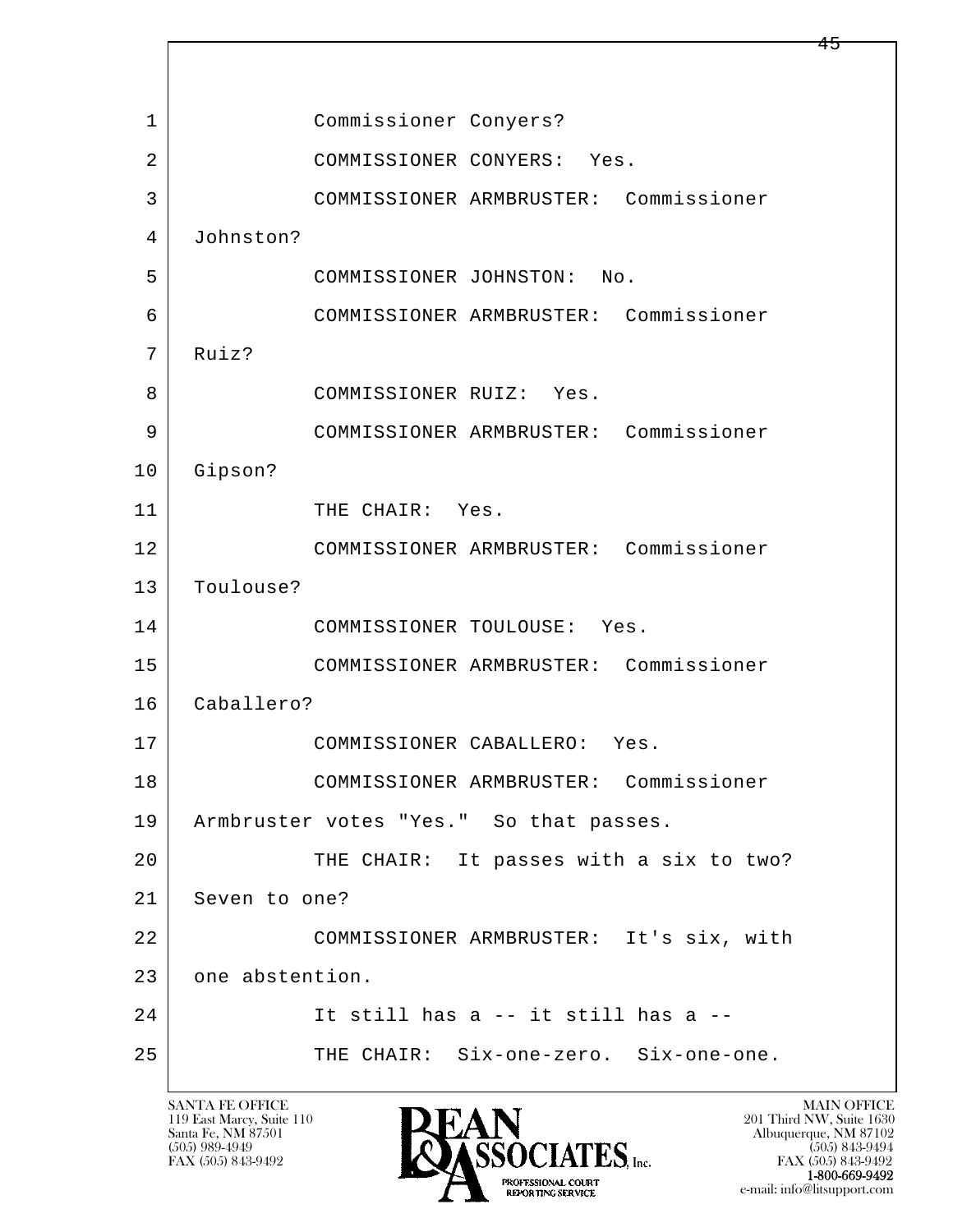l  $\overline{\phantom{a}}$ 1 Six "yes," one abstention, and one "no" vote. 2 Sorry. It's been a long day so far. 3 Thank you very much. 4 | MR. FLOYD TRUJILLO: Madam Chair, 5 committee members, thank you very much. 6 DR. RAY GRIFFIN: Thank you. 7 THE CHAIR: We are on to our second 8 | amendment request, which is Estancia Valley 9 Classical Academy. So anyone from the school -- and 10 I do see folks. And you can certainly pull another 11 chair from here, if need be. 12 Director? 13 MS. POULOS: Madam Chair- -- 14 | Madam Chairwoman, Commissioners, before you today, 15 you do have an enrollment cap increase request from 16 Estancia Valley Classical Academy. They are 17 | requesting to amend the current enrollment cap of 18 455 -- sorry -- 575 -- 455 to 575; is that correct? 19 Am I misreading? No? Got it. Got it. 20 | 575 to 780. Thank you. 21 This amendment request was originally 22 presented to the Commission at the April meeting. 23 At that time, the Commission did table this request, 24 and the motion was made by Commissioner Toulouse, 25 noting that she requested -- or she moved to table

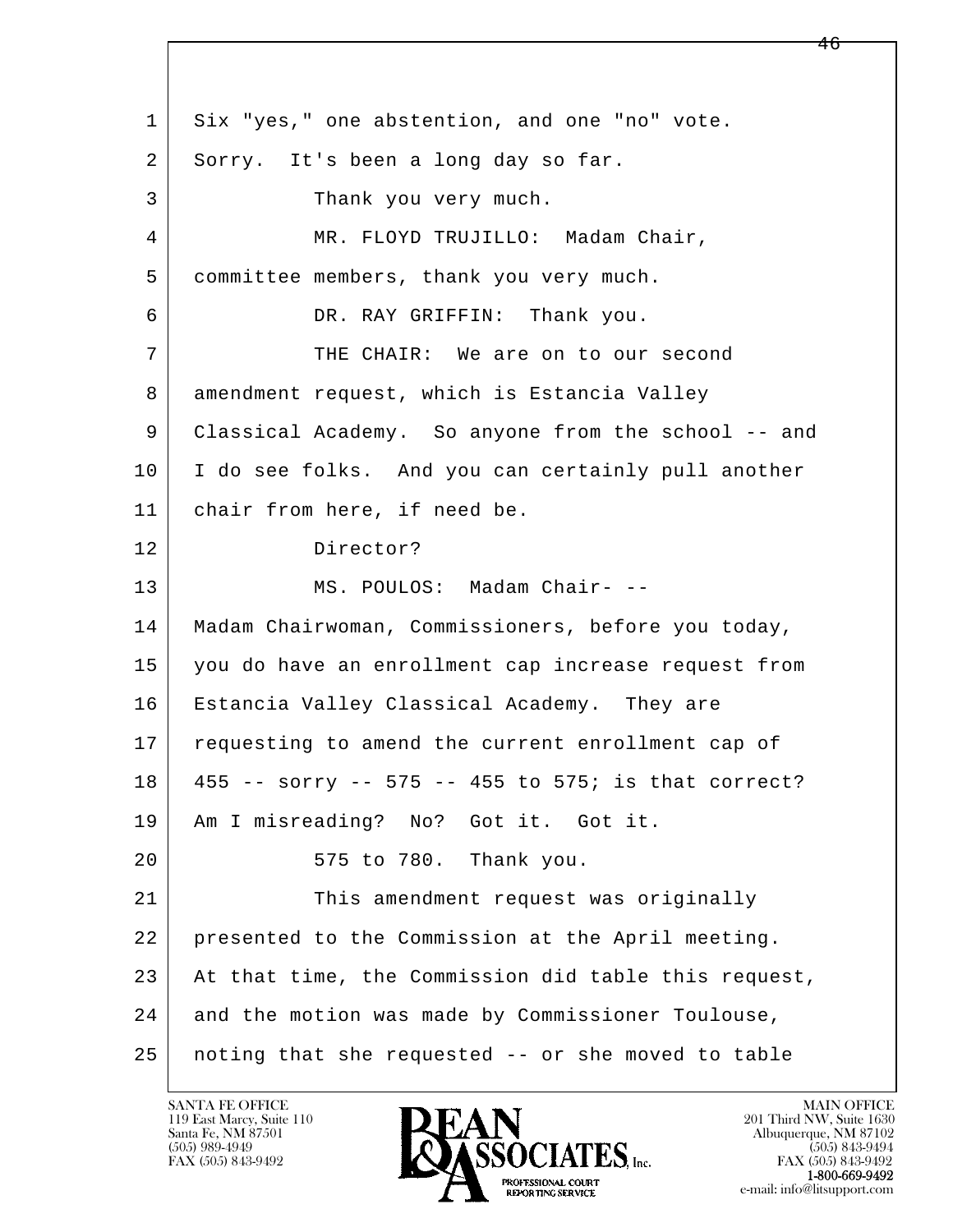l  $\overline{\phantom{a}}$  1 the enrollment cap request until such time as the 2 school had plans in place and approved for the new 3 facility that they were looking to have built. 4 We do have information in the packet, 5 which is a letter from the Public Schools Facility 6 Authority. And you will see that. 7 | T apologize. 8 Yes, on Page 13 of the packet. It's a 9 letter dated May 11th. It is from Martica Casias, 10 and it notes that the PSFA assessed the proposed 11 facilities based on 100 percent construction 12 documents. And the documents indicate that the 13 | school meets general classroom space requirements to 14 adequacy for charter schools. It does indicate that 15 the NMCI score is a 6.57, noting that that is lower 16 than the statewide average, which is -- lower is 17 better. 18 And so this was added back to the agenda, 19 based on that information that we received. 20 And, again, the Commission does have, in 21 its materials, the academic performance of the 22 school, comparative proficiencies, comparative 23 enrollments. 24 And you will see that based on the 25 information that the CSD had, we did make a

119 East Marcy, Suite 110<br>Santa Fe, NM 87501



FAX (505) 843-9492<br>1-800-669-9492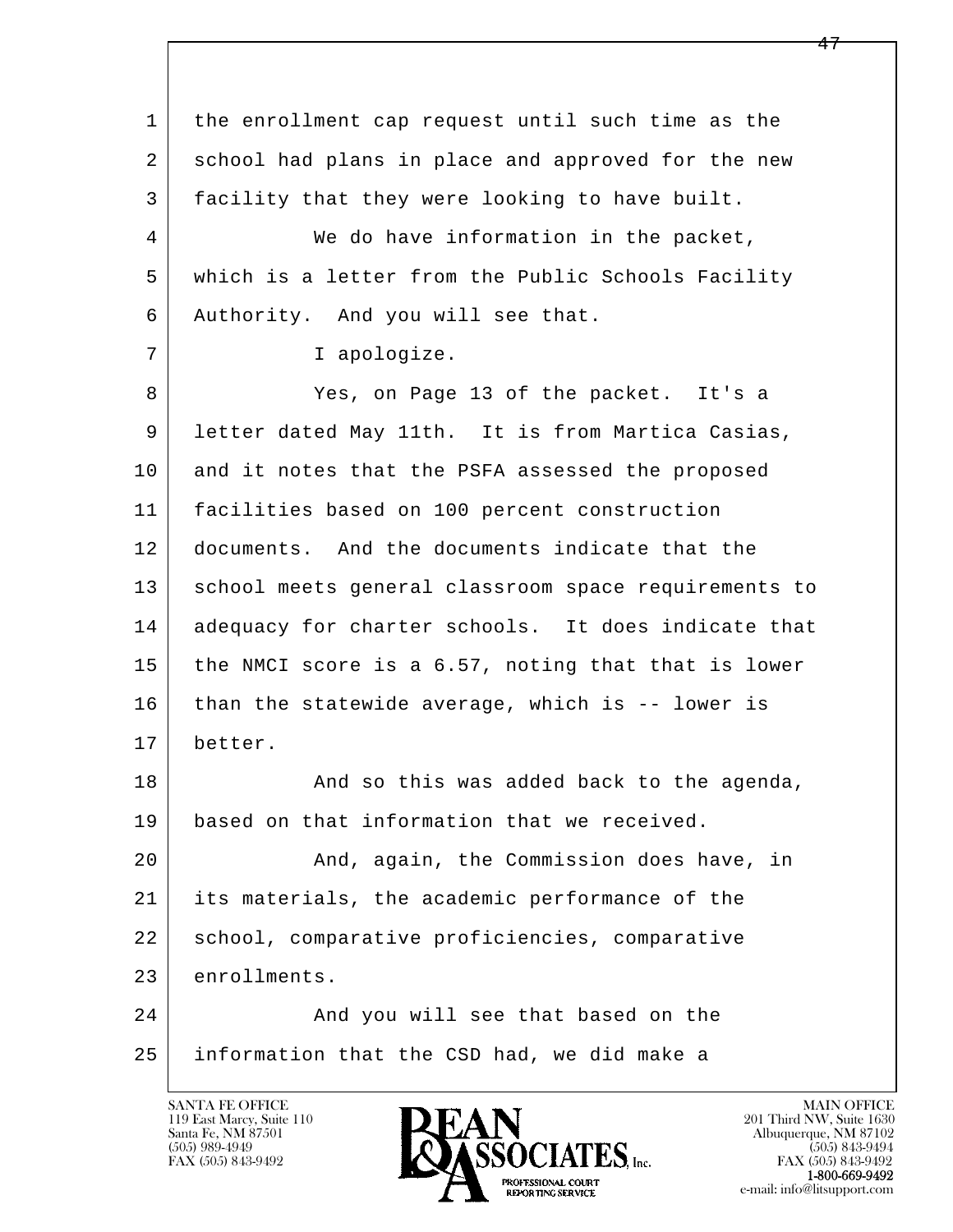l  $\overline{\phantom{a}}$  1 recommendation to approve this enrollment cap. And 2 I believe -- and I don't think it's included here -- 3 but that recommendation would be conditional, like 4 the Commission has done in the past, recommended or 5 made approval also for schools that are seeking an 6 enrollment cap based on a future facility, that that 7 would be conditional, based on that facility being 8 able to accommodate the enrollment cap. 9 THE CHAIR: Commissioner Peralta? 10 COMMISSIONER PERALTA: Thank you, 11 Madam Chair. Just to bring the Commissioners up to 12 date. 13 And so in reference to the letter that 14 Director Poulos just referred to, the PSFA did 15 receive plans on May 2nd. And so there was some 16 additional information that was needed by the PSFA 17 in regards to the plans that were submitted to PSFA. 18 There have been two requests thereafter, on May 10 19 and on June 2nd. 20 | And the request was that the PSFA needed 21 additional information or corrections from the 22 architect regarding construction documents. And 23 until these plans can be corrected, those plans will 24 then be submitted to PSFA and CID. And the permit 25 for that building to be able to commence would

119 East Marcy, Suite 110<br>Santa Fe, NM 87501

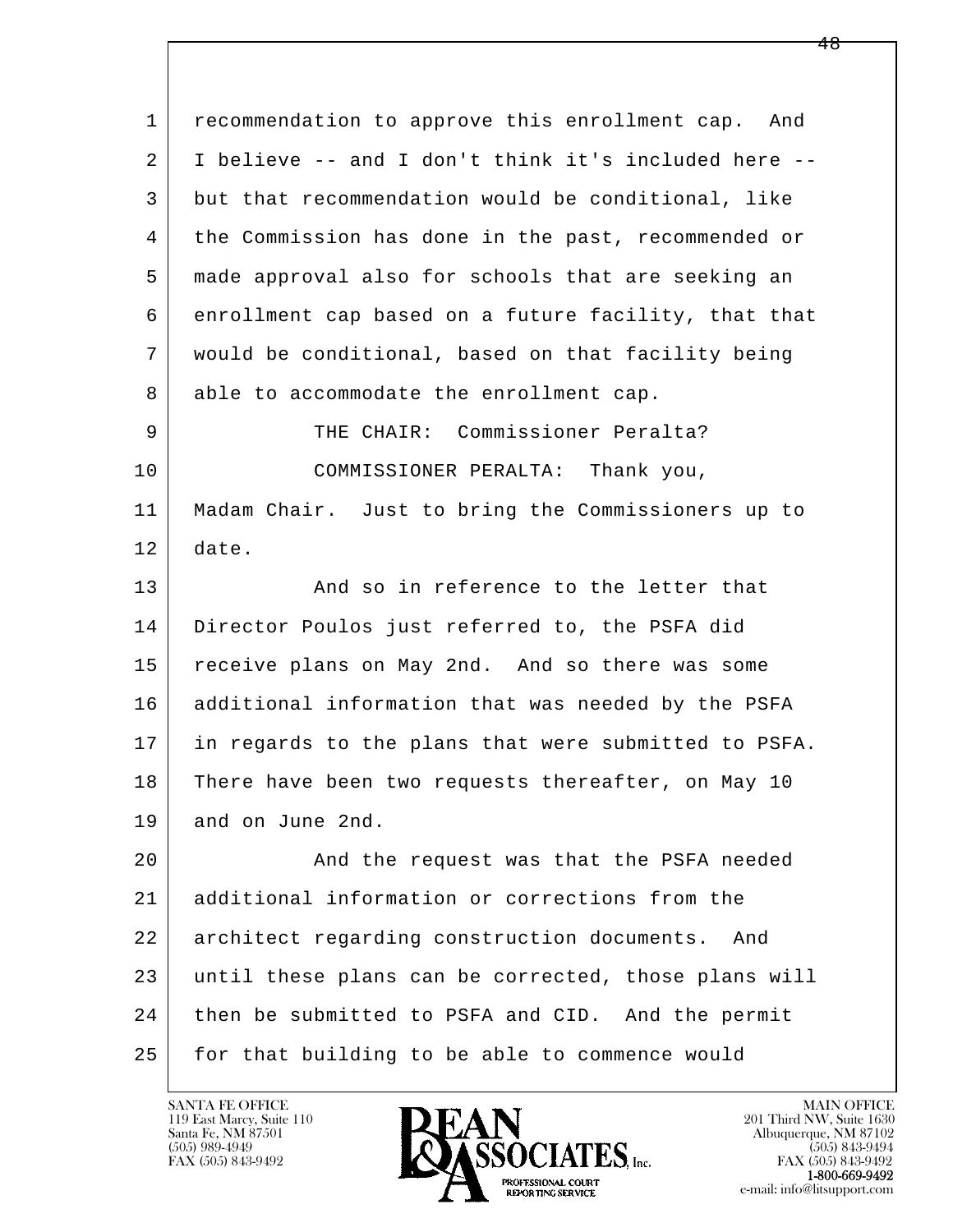l  $\overline{\phantom{a}}$  1 probably take about two weeks in order for those to 2 be approved by PSFA and CID. 3 So at this time, there's still some -- 4 some cleaning up that needs to be done with those -- 5 those plans from the architect in order for the 6 school to be able to begin its construction, from my 7 understanding. 8 THE CHAIR: So I guess I'm going to ask if 9 we want to table this until there has been the 10 clarification for those items presented to PSFA. 11 Commissioner Toulouse? 12 COMMISSIONER TOULOUSE: Madam Chair, the 13 motion is -- or the action -- is already tabled. 14 And when we vote, we would need to take it off the 15 | table, because the conditions were met. 16 And if the conditions are not met, it's 17 already tabled; so we don't need another motion to 18 | table. It's already there, and we'd have to take it 19 off. 20 THE CHAIR: Right. I guess I misspoke in 21 terms of saying "a motion to table" again. But the 22 question is do we want to continue with this tabled? 23 Or do we want to look at this amendment request 24 today? 25 COMMISSIONER ARMBRUSTER: I don't think we

119 East Marcy, Suite 110<br>Santa Fe, NM 87501

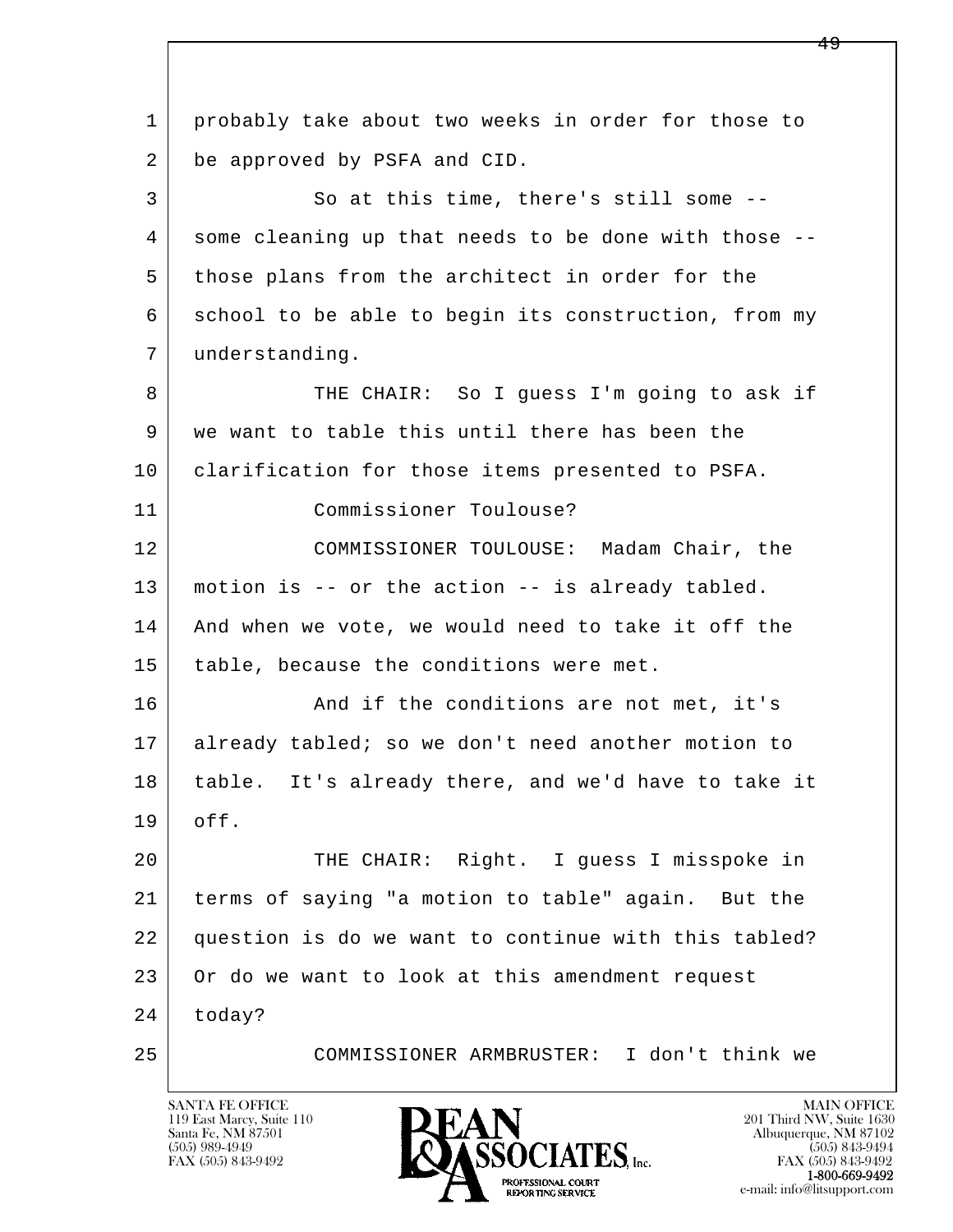l  $\overline{\phantom{a}}$ 1 can, if we don't have the permission. 2 | THE CHAIR: I think it still stays tabled, 3 because we don't have all the necessary information 4 from PSFA. 5 COMMISSIONER PERALTA: Nothing has 6 changed. 7 THE CHAIR: Yeah. Yeah -- unfortunately, 8 we don't have all the information that we need. 9 COMMISSIONER PERALTA: Madam Chair, may I 10 ask a question? 11 THE CHAIR: Certainly. 12 COMMISSIONER PERALTA: So my understanding 13 is that the school still anticipates opening in the 14 | fall of 2018; is that correct? 15 MR. TIM THIERY: Correct. That's correct. 16 COMMISSIONER PERALTA: So we're still 17 behind a bit on getting things up to speed with PSFA 18 in terms of plans and what have you. And we're 19 mid-June. On average, it takes about a year and a 20 half for all phases to work in before building 21 actually finishes from the bottom to the top. 22 I'm just concerned whether your time line 23 | is really realistic or not. That's just my concern. 24 MS. HETHERINGTON: Madam Chairman and 25 Commission Member Peralta, the -- I have to say that

119 East Marcy, Suite 110<br>Santa Fe, NM 87501

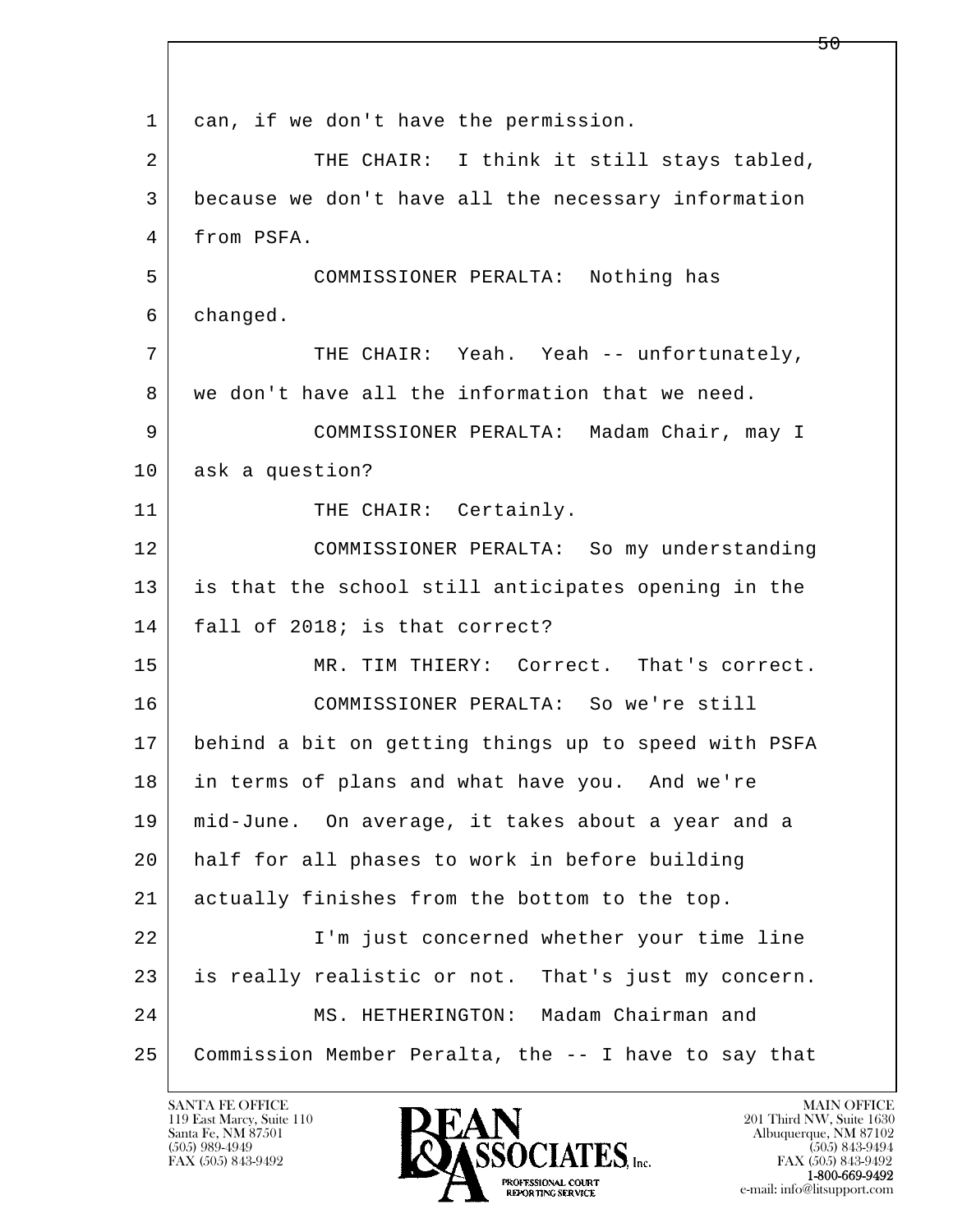l  $\overline{\phantom{a}}$  $1$  the  $-$ 2 THE CHAIR: I'm sorry. Before you 3 continue, could you just identify yourself for the 4 record? 5 MS. HETHERINGTON: Yes, I apologize. That 6 was -- I apologize. I am Charlotte Hetherington, an 7 attorney with Cuddy & McCarthy, and I am 8 representing the Estancia Valley Classical Academy. 9 The letter that Mr. Peralta is referring 10 to is not a letter that the school has received, 11 indicating that there are some -- some additional 12 pieces of information that PSFA is still requiring 13 from the architect. And so I'm hoping that you 14 might be able to tell us when -- when you received 15 it. 16 COMMISSIONER PERALTA: So the letter I 17 referred to was the letter that Ms. Poulos referred 18 to in -- in our binder. What I'm referring to is a 19 conversation I had with Ms. Martica on Tuesday at a 20 | PSCOC meeting. 21 MS. HETHERINGTON: Of this past week. 22 This week. 23 COMMISSIONER PERALTA: Day before 24 yesterday. 25 MS. HETHERINGTON: Okay. Okay.

119 East Marcy, Suite 110<br>Santa Fe, NM 87501

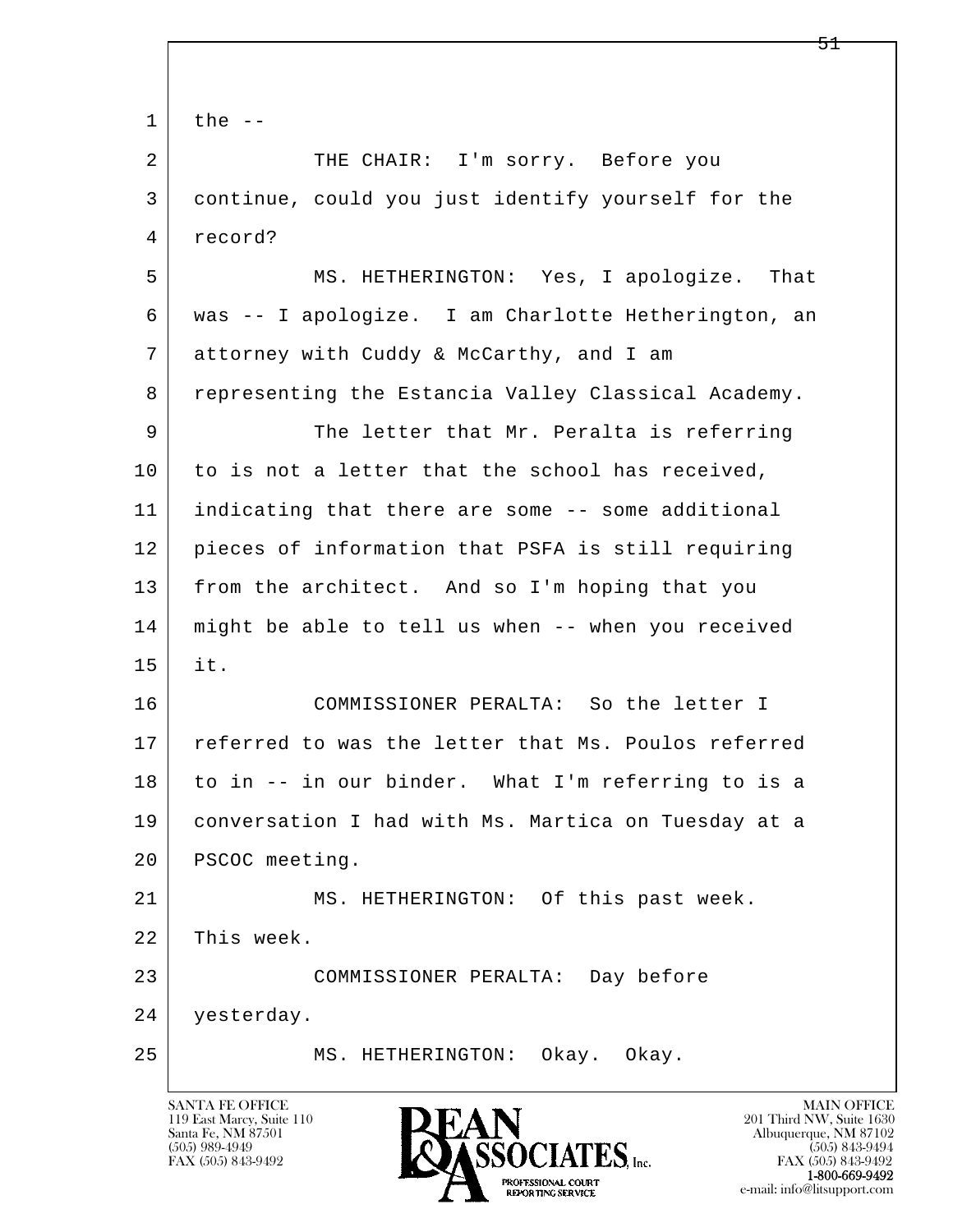l  $\overline{\phantom{a}}$  1 COMMISSIONER PERALTA: If I may ask -- 2 THE CHAIR: I'm sorry. Quick -- 3 Ms. Martica indicated that she had sent 4 communications to the school on two separate 5 occasions for clarification. 6 COMMISSIONER PERALTA: May 10th -- May 7 10th and June 2nd were the requests made by PSFA. 8 MS. HETHERINGTON: And I guess what I am 9 | trying to figure out -- because we certainly want to 10 make sure that communications are being properly 11 responded to -- is whether those communications were 12 with the architect or with the Foundation, which is 13 the supporter of the school; because it is the 14 Foundation -- the Foundation is acquiring the 15 | property where the facility will be built, and then, 16 once it is constructed, intends to lease the new 17 facility to the school. 18 COMMISSIONER PERALTA: Based on my 19 conversation and from what I remember, my assumption 20 would be that she made that communication to the 21 architect. 22 MS. HETHERINGTON: Thank you. That's 23 helpful. 24 COMMISSIONER PERALTA: Have you guys 25 broken ground yet at the site?

119 East Marcy, Suite 110<br>Santa Fe, NM 87501



FAX (505) 843-9492<br>**1-800-669-9492**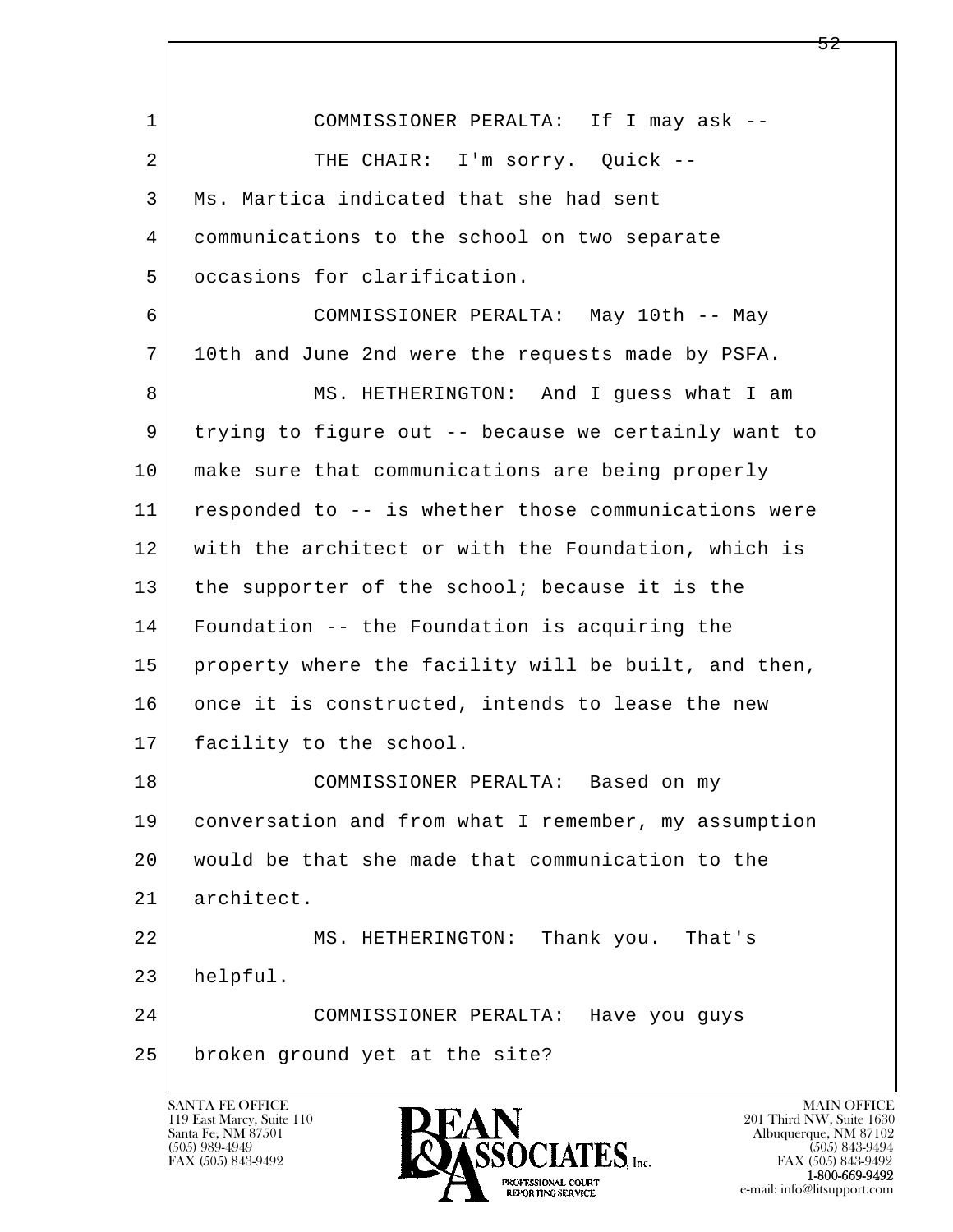l  $\overline{\phantom{a}}$ 1 | MS. HETHERINGTON: No. The site has not 2 been sold to the Foundation yet. And, quite 3 frankly, one of the contingencies on the closing is 4 having -- having the approval of PSFA, as well as 5 the PEC, for this facility. So we -- we seem to be 6 in sort of a chicken-and-egg cycle here, where the 7 school is caught in the middle. And now that you've 8 relayed this information to us, we will certainly 9 follow up with it. 10 So I quess I'm requesting that if the 11 information is given to PSFA, that we be placed on 12 your July agenda, if you're going to hold a meeting 13 in July. 14 THE CHAIR: We actually have a meeting 15 | scheduled in July for Albuquerque, because we will 16 be having our input hearings with the new 17 applications in Albuquerque. So we do have a July 18 | meeting scheduled. 19 and I don't know the exact address. I 20 know it's part of the APS school system. It's not 21 at their main building; but it's at a -- it's at an 22 APS building. It'll -- it'll certainly be noticed  $23$  out. 24 But, yes, we do have a regular scheduled 25 meeting.

119 East Marcy, Suite 110<br>Santa Fe, NM 87501

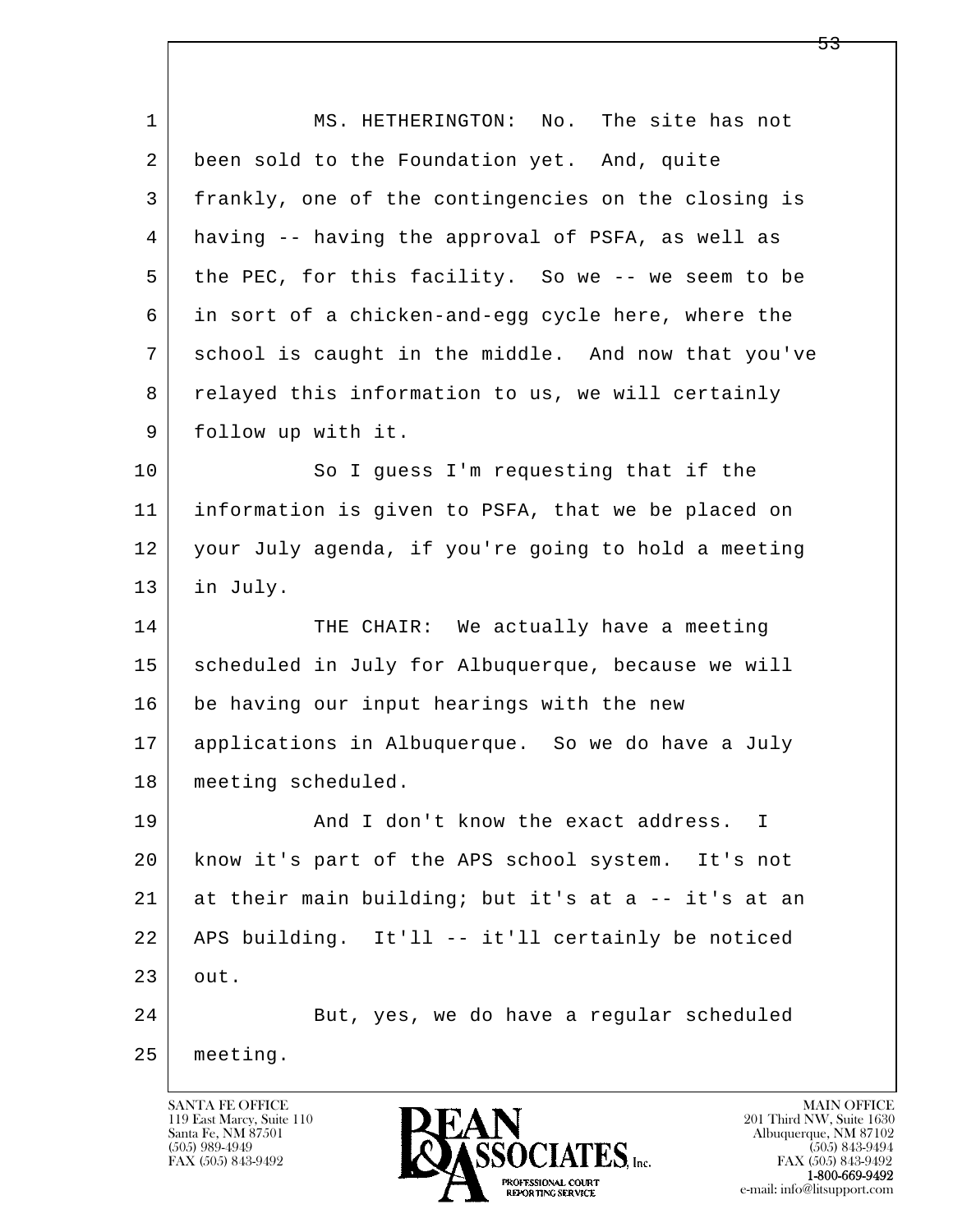l  $\overline{\phantom{a}}$ 1 Director? 2 MS. POULOS: Madam Chairwoman, 3 Commissioners, one of the questions that I have 4 received from the school and that might be helpful, 5 for clarity's sake, to my understanding, is one of 6 the things that the Foundation is struggling with 7 with their -- with their purchase is when does this 8 Commission approve the -- the move to a different 9 location; specifically because this site is not the 10 same location. It is within the same school 11 district. 12 But their struggle is can they get an 13 approval of that change in location or some sort of 14 an assurance that as long as the school meets the 15 | occupancy, the ownership requirements, those pieces, 16 that it's more of a formality, more of a notice 17 | process than an actual approval process, where they 18 could find themselves in a situation where the 19 purchase of the land has occurred, somebody has 20 invested money in it, and then the school is not 21 allowed to move to that new location. 22 THE CHAIR: And I think, by and large, the 23 approval process is basically an automatic consent, 24 provided that the lease is appropriate, the 25 E-Occupancy is there. I don't see that there would

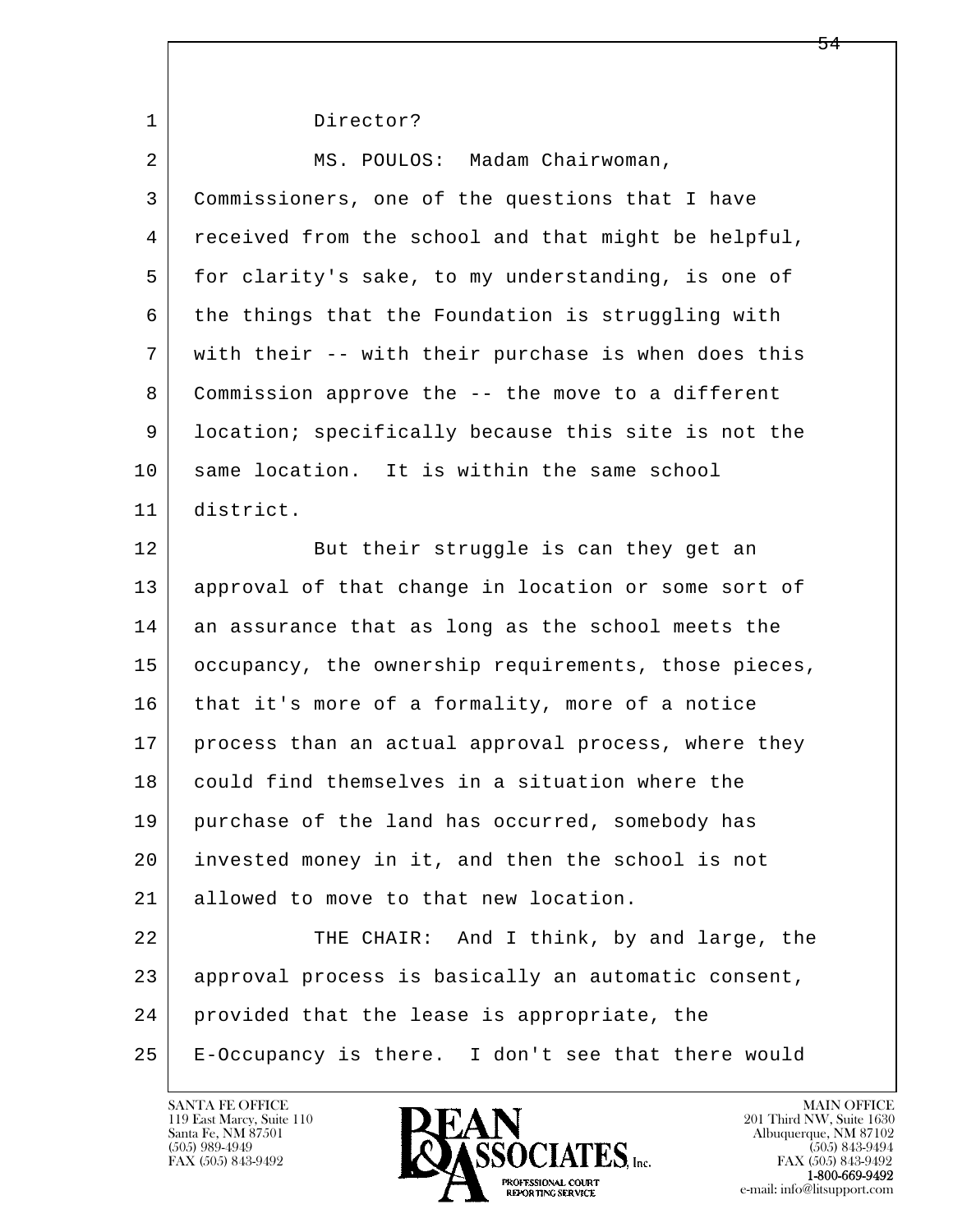l  $\overline{\phantom{a}}$  1 be any reason why we would say no, unless there was 2 a health and safety concern. But, otherwise, why 3 would we say, "No, you can't go into a nice new 4 building?" It doesn't make a whole lot of sense for  $5$  us. 6 But as long as all those ducks are in a 7 row, and you've got everything settled with PSFA, 8 the lease is appropriate, you know, it's -- it's a 9 formality for us to say, "Yes, you can -- you can  $10 | q0."$  11 Commissioner Caballero? 12 COMMISSIONER CABALLERO: If it's -- if 13 | that's the case, if it's a formality that we're 14 going to do in the near future concerning this new 15 site, can't we approve it, pending and conditioned  $16$  on the -- the -- all the steps that need to be put 17 in order to get this done? Is that -- is that 18 something that can be done? 19 THE CHAIR: Well, I think we're talking 20 two different things. We're talking they're coming 21 to us and asking for the amendment, because they're 22 changing their location. That's a whole different 23 item than this, where we're approving an enrollment 24 cap based on a future building that has not been 25 approved by that State -- what do you -- Commission



FAX (505) 843-9492<br>1-800-669-9492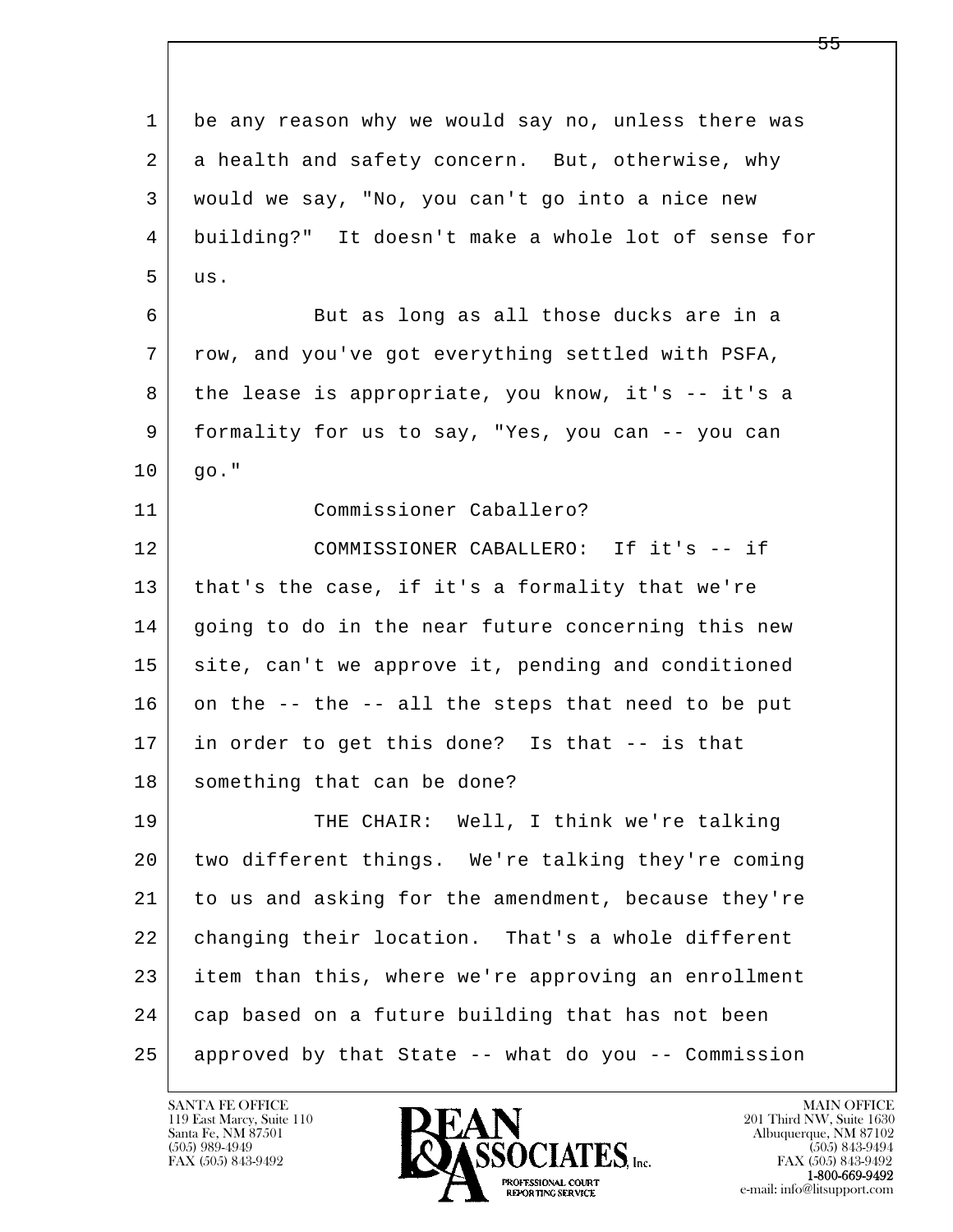l  $\overline{\phantom{a}}$  1 or board or -- 2 COMMISSIONER PERALTA: The PSFA. 3 THE CHAIR: Yeah, the PSFA. So it's two 4 different items. 5 COMMISSIONER TOULOUSE: Madam Chair, there 6 is one other item, and they've already done that. 7 | THE CHAIR: Correct, yes. 8 COMMISSIONER TOULOUSE: It's a 9 notification to us of intent to move and go for a 10 | location. And I think part of it is, in the past, 11 too, we've had schools that moved and then came to 12 us and said, "Oh, we've moved. Will you approve 13 it?" 14 Well, it's pretty hard at that point --15 | sometimes PSFA hasn't even necessarily known for 16 sure they've moved. Then it becomes very difficult. 17 Now, with this procedure, you tell us what 18 | you've done. Then you get the facility approved. 19 It'll be ready for the cap. And then we approve the 20 cap, you know. 21 So we've gone part of the way; but we need 22 to know the facility is approved. Then we can do  $23$  the cap. 24 THE CHAIR: Right. I think getting over  $25$  this hopefully small hurdle with getting the  $-$ -

119 East Marcy, Suite 110<br>Santa Fe, NM 87501

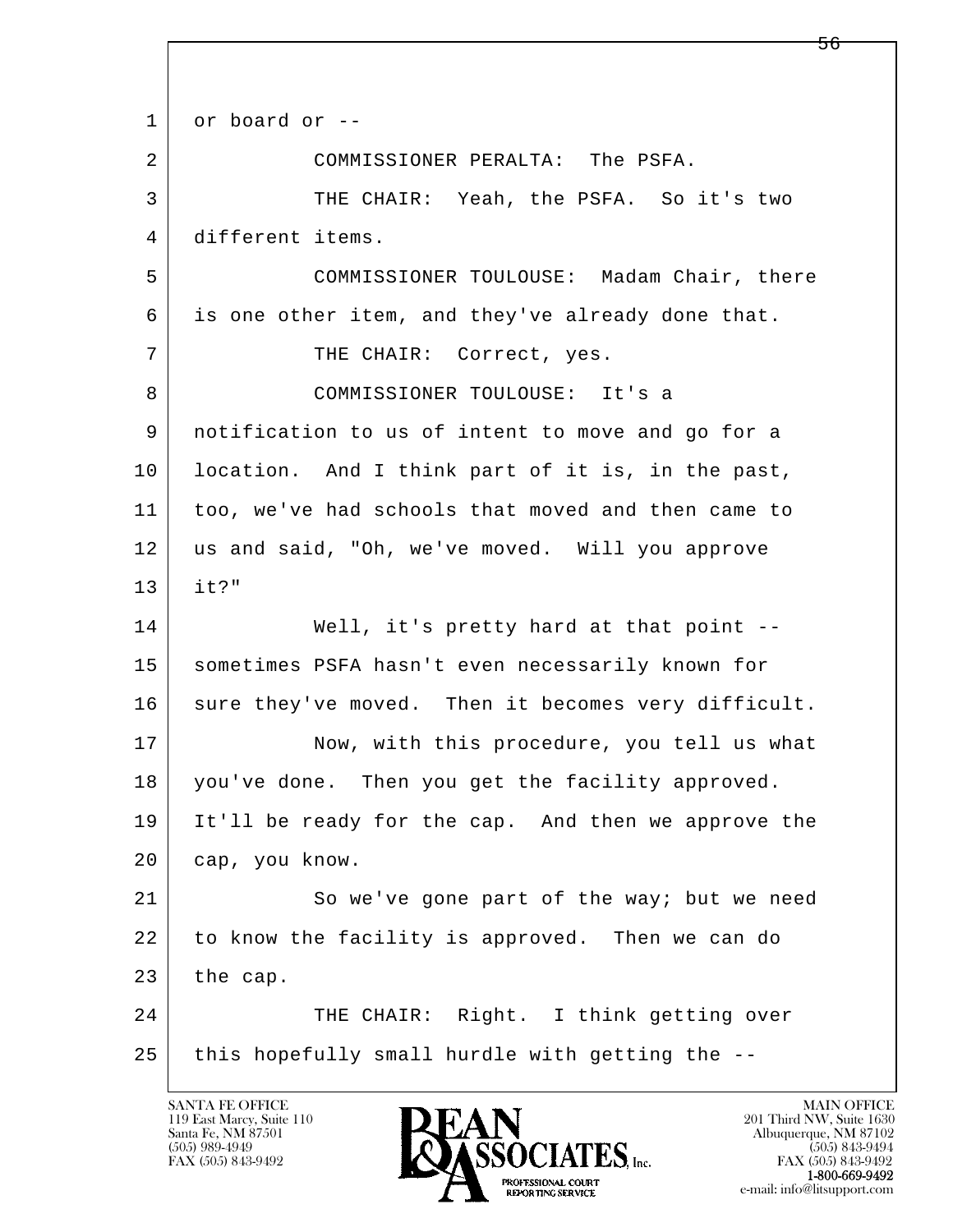l  $\overline{\phantom{a}}$  1 whatever the concerns are from the architect, 2 that's -- that's, to me, a more significant issue. 3 I don't think it should be a concern that if PSFA 4 has approved it all, and the building is 5 constructed, that there's going to be any concern 6 that we would say, at that point in time, "No, you 7 can't move." 8 | I -- I just can't imagine the scenario 9 that would have to take place for that to happen. 10 COMMISSIONER JOHNSTON: Madam Chair? 11 THE CHAIR: And I'll be on the record on  $12$  that, too. 13 Commissioner Johnston? 14 COMMISSIONER JOHNSTON: Thank you. 15 | Ms. Nunneley and Mr. Thiery, this letter that we're 16 looking at -- and I hadn't realized now, is 17 addressed to Mr. Robertson, who is the director of 18 the Foundation. 19 MS. THERESA NUNNELEY: Uh-huh. 20 COMMISSIONER JOHNSTON: When he receives 21 communication, does he share that with the governing 22 council and with you, Mr. Thiery, immediately? 23 MR. TIM THIERY: I guess I should 24 introduce myself. I'm Tim Thiery, the Executive 25 Director of Estancia Valley Classical Academy.

119 East Marcy, Suite 110<br>Santa Fe, NM 87501

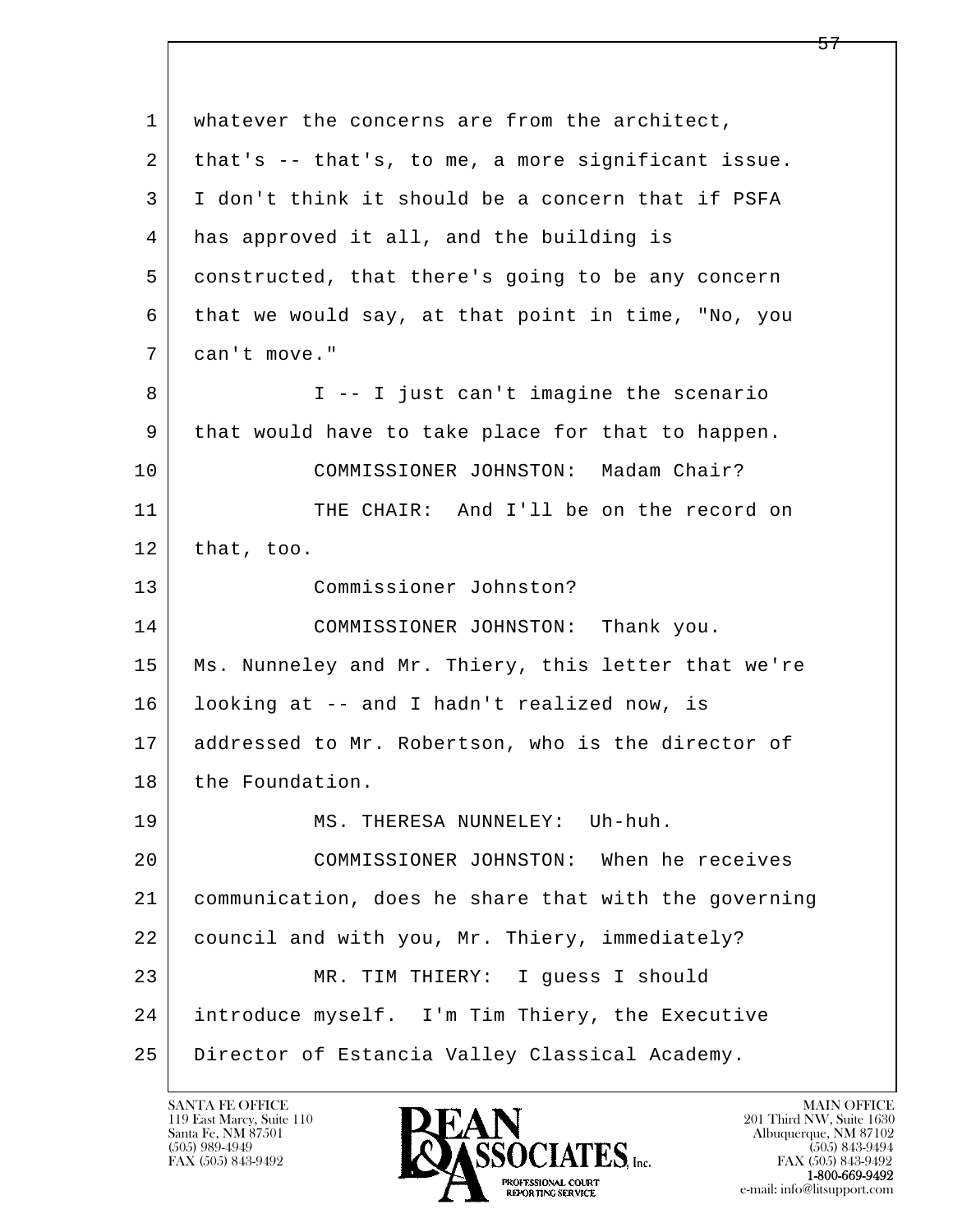l  $\overline{\phantom{a}}$  1 Yes, Mr. Bill Robertson, who is president 2 of the VCA Foundation, regularly communicates with 3 myself, and, usually, governing council members were 4 together in that conversation. And we -- he reports 5 every month to our governing council meetings, as 6 well. 7 But something like that, I would have 8 expected to have heard of right away. 9 COMMISSIONER JOHNSTON: That's why I'm 10 asking. 11 MR. TIM THIERY: We were surprised. 12 THE CHAIR: Let me qualify. I think the 13 problem is the communication wasn't to the head of 14 the GC; the communication went to the architect. 15 COMMISSIONER JOHNSTON: But the architect 16 and Mr. Robinson should be in immediate contact. 17 MR. TIM THIERY: I agree with that. 18 COMMISSIONER JOHNSTON: You know, it's 19 caught you off guard. And you didn't know, and -- 20 but it's important. That's why I'm asking. But he 21 does communicate regularly and in depth, so that you 22 know particularly when this is finally approved and 23 you begin construction? 24 MR. TIM THIERY: Yes. This is unlike 25 Mr. Robinson to -- to miss a detail like this.

119 East Marcy, Suite 110<br>Santa Fe, NM 87501

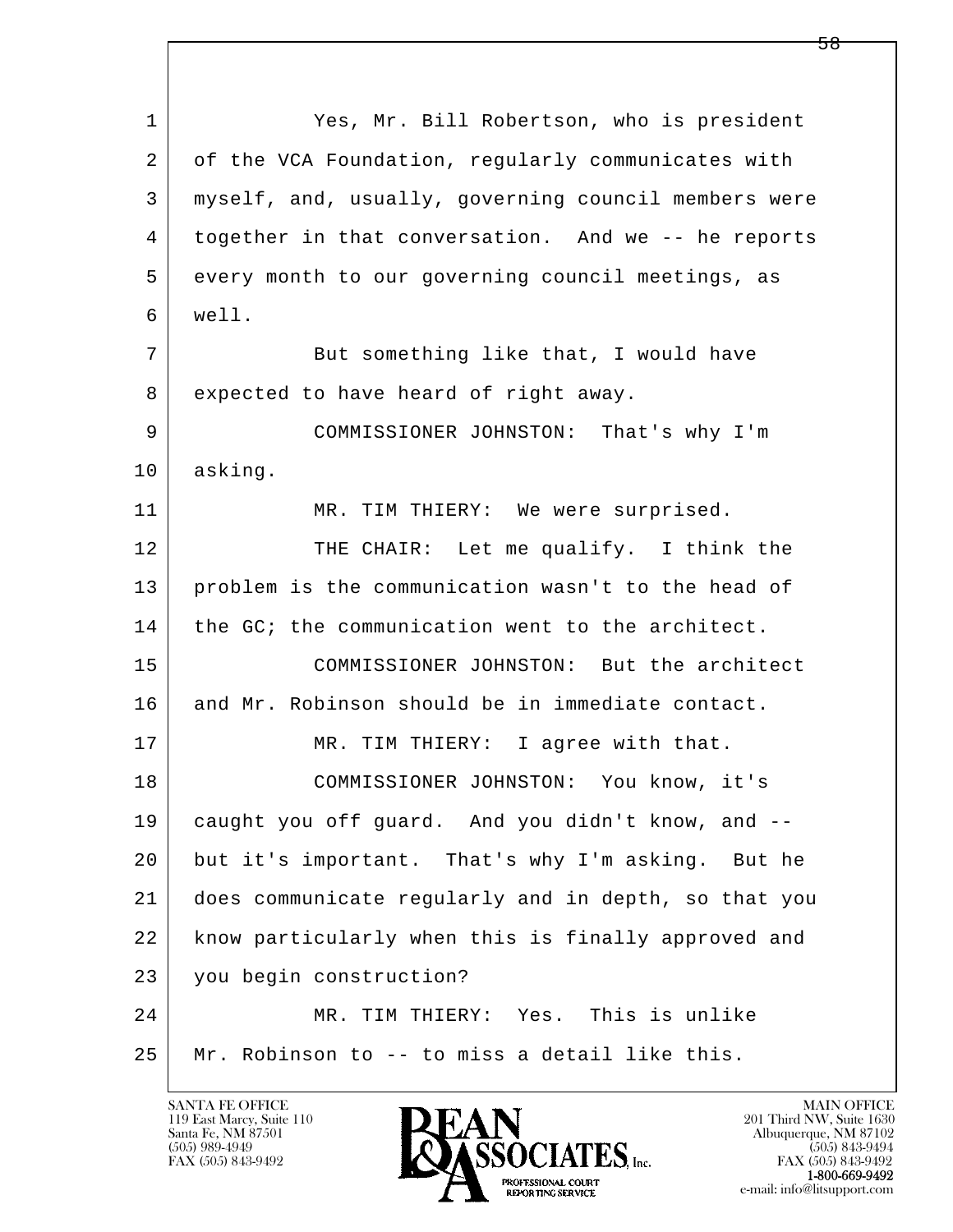l  $\overline{\phantom{a}}$  1 COMMISSIONER JOHNSTON: That's why I asked 2 you. Because you're going to be walking that 3 facility as it's built. 4 MS. THERESA NUNNELEY: Absolutely, living 5 it. 6 COMMISSIONER JOHNSTON: And who is the 7 architect? 8 MR. TIM THIERY: It's Rachel Matthews. 9 COMMISSIONER JOHNSTON: That's the 10 developer; right? So they have architects on staff 11 there? 12 MR. TIM THIERY: They do. 13 COMMISSIONER JOHNSTON: Okay. All right. 14 That was just an aside; so I won't even go down that 15 path. But it is a big -- 16 THE CHAIR: Right. I think it's a point 17 that somewhere, there's a communication -- there's 18 been a communication breakdown. 19 COMMISSIONER JOHNSTON: I'm so sorry. 20 THE CHAIR: So that, you know, that's 21 something that, correct, needs a conversation so 22 that there's not this time gap with, you know, 23 concerns being out there, and -- you know, and 24 you've got multiple layers with having to deal with 25 the Foundation and the school and the architect, so

119 East Marcy, Suite 110<br>Santa Fe, NM 87501

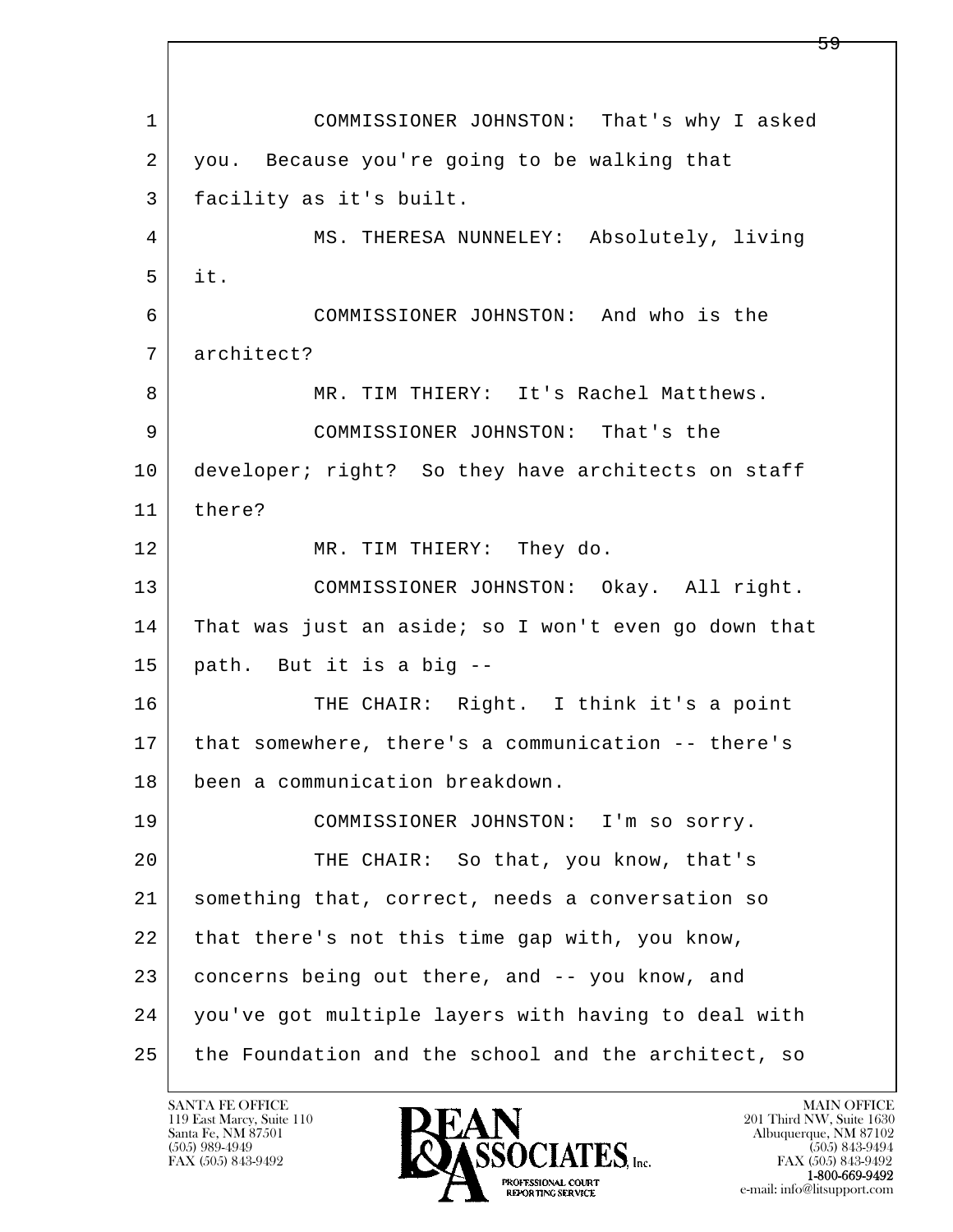l  $\overline{\phantom{a}}$  1 that it's not just the head of -- head administrator 2 dealing directly with the architect; you're going 3 via the Foundation. 4 So it does put maybe a little bit more of 5 a wrinkle into it. 6 Commissioner Peralta? 7 COMMISSIONER PERALTA: Yes, if I may just 8 | say, I know there are other schools or other 9 executive directors or administrators, what have 10 you, constantly have just personal contacts, 11 personal phone calls just to Martica directly. I 12 would strongly suggest you just do that on a weekly 13 basis here in the next few months just to make sure 14 she keeps up to speed and not, you know, rely on the 15 guys outside of your building. Just advice. 16 COMMISSIONER JOHNSTON: May I ask a 17 question? 18 THE CHAIR: Just if you have -- give a 19 list of who has to be cc'd on e-mails so that you've 20 got any number of other people that -- that are in 21 | receipt of this communication. 22 Commissioner Johnston? 23 COMMISSIONER JOHNSTON: Thank you. 24 Mr. Thiery, Ms. Nunneley, have you ever -- have you 25 been to the PSFA office, or have you met Martica, or

119 East Marcy, Suite 110<br>Santa Fe, NM 87501

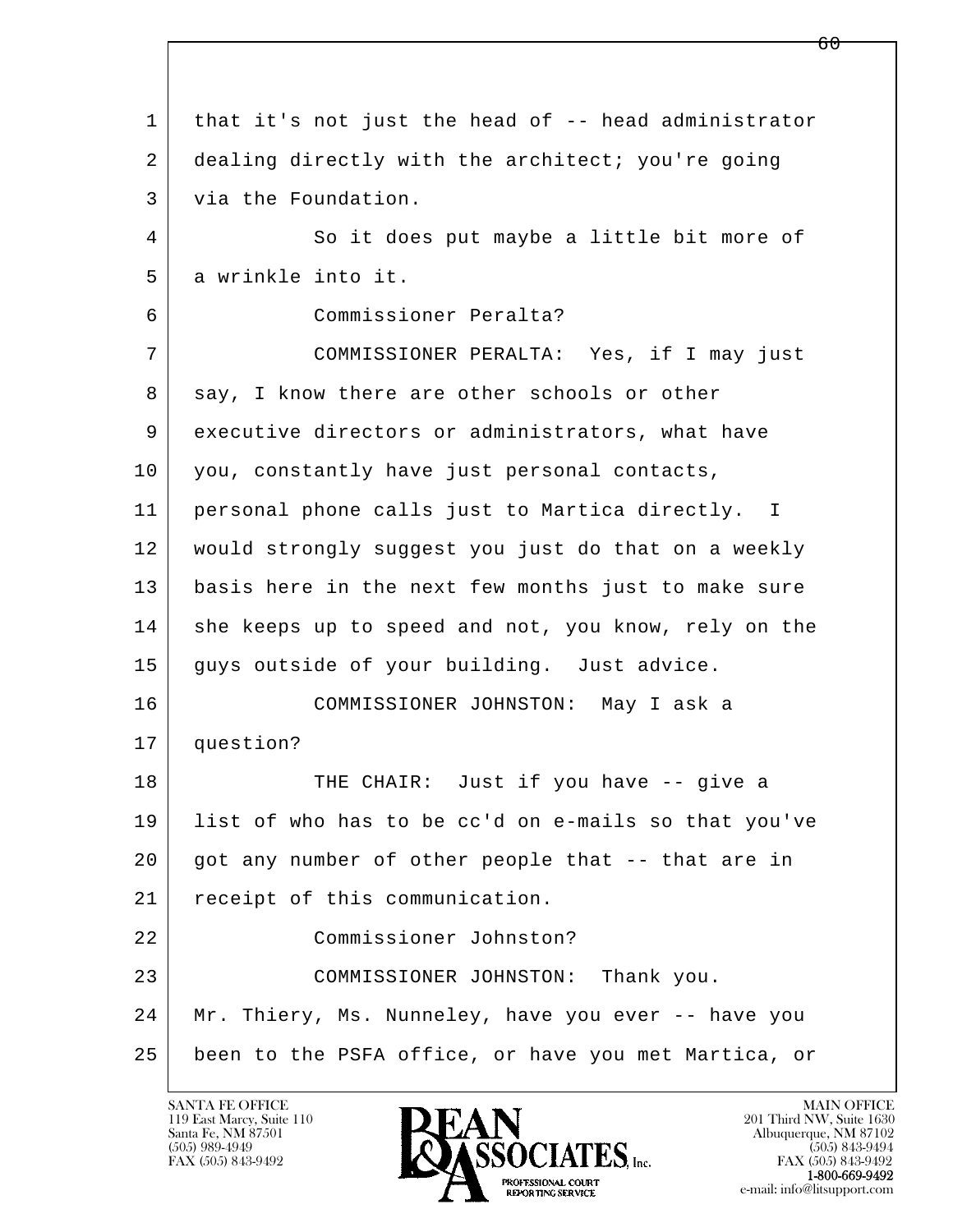l  $\overline{\phantom{a}}$ 1 have you met Mr. Sprick. 2 MS. THERESA NUNNELEY: I have not. 3 MR. TIM THIERY: No, I have not. 4 COMMISSIONER JOHNSTON: If you parked in 5 the garage over here, their office is just right 6 there. 7 | The Mand I would -- I agree with Mr. Peralta. 8 You should reach out and make personal contact with 9 these folks, particularly with this construction 10 project ahead of you, both the GC and -- because it 11 will be the Foundation, the GC, and the Head 12 | Administrator. And very gracious people, very 13 helpful. Their plates are full. Reaching out, 14 because I am so sorry that you did not know about  $15$  this. 16 THE CHAIR: Okay. So I quess at this 17 point in time, we're going to keep this tabled and, 18 | hopefully, in July, we can get this straightened 19 out. Thank you. 20 MR. TIM THIERY: Thank you. 21 MS. THERESA NUNNELEY: Thank you very 22 much. 23 THE CHAIR: Commissioners, I'm going to 24 ask for a ten-minute break at this point in time. 25 Thank you.

119 East Marcy, Suite 110<br>Santa Fe, NM 87501

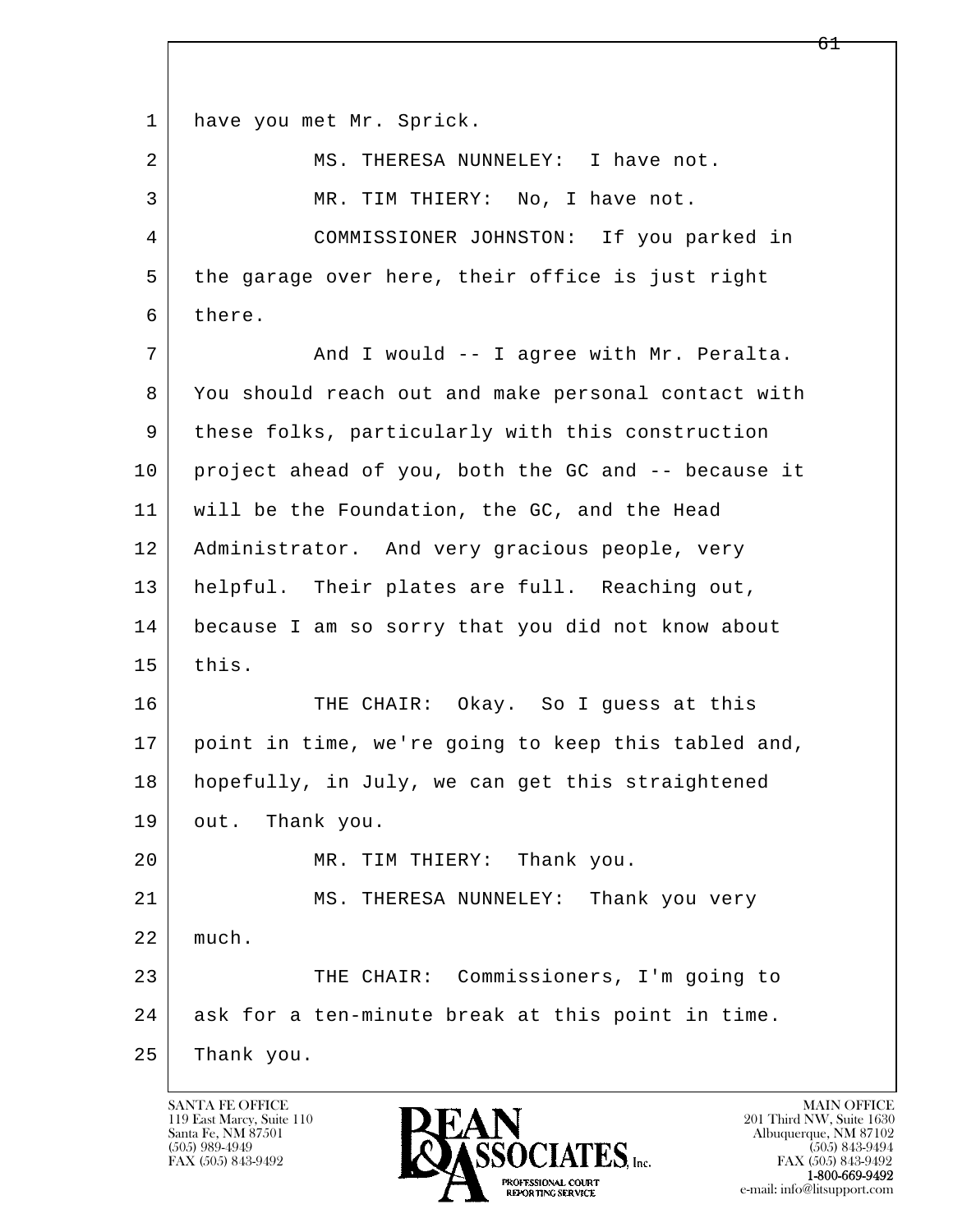l  $\overline{\phantom{a}}$  1 (Recess taken, 2:13 p.m. to 2:28 p.m.) 2 THE CHAIR: I think we're set with our 3 telecom machine now; so we will continue with Item 4 No. 6, which is Discussion and Possible Action on 5 Acceptance of the 2016 New Charter School 6 Applications. 7 | And will the record please indicate that 8 Commissioner Crone is now in attendance; he's in the 9 house? 10 | MS. POULOS: Madam Chairwoman, 11 Commissioners, you will see Item No. 6 is loose in 12 your materials, because I did have a typo. And I 13 | apologize. So that has been corrected. 14 Based on just an administrative review of 15 the two -- or a technical review; I'm not sure what 16 word we landed on -- the two applications that we 17 received on June 1st, the applicants did attend all 18 of the training sessions that we provided and 19 actually asked us for extra sessions. And so we did 20 work a lot with those applicants. And they -- they 21 did submit all required appendices. 22 And so at this point, we don't have a 23 recommendation that any of those need to be notified 24 that they should not or cannot go forward in the 25 process.

119 East Marcy, Suite 110<br>Santa Fe, NM 87501

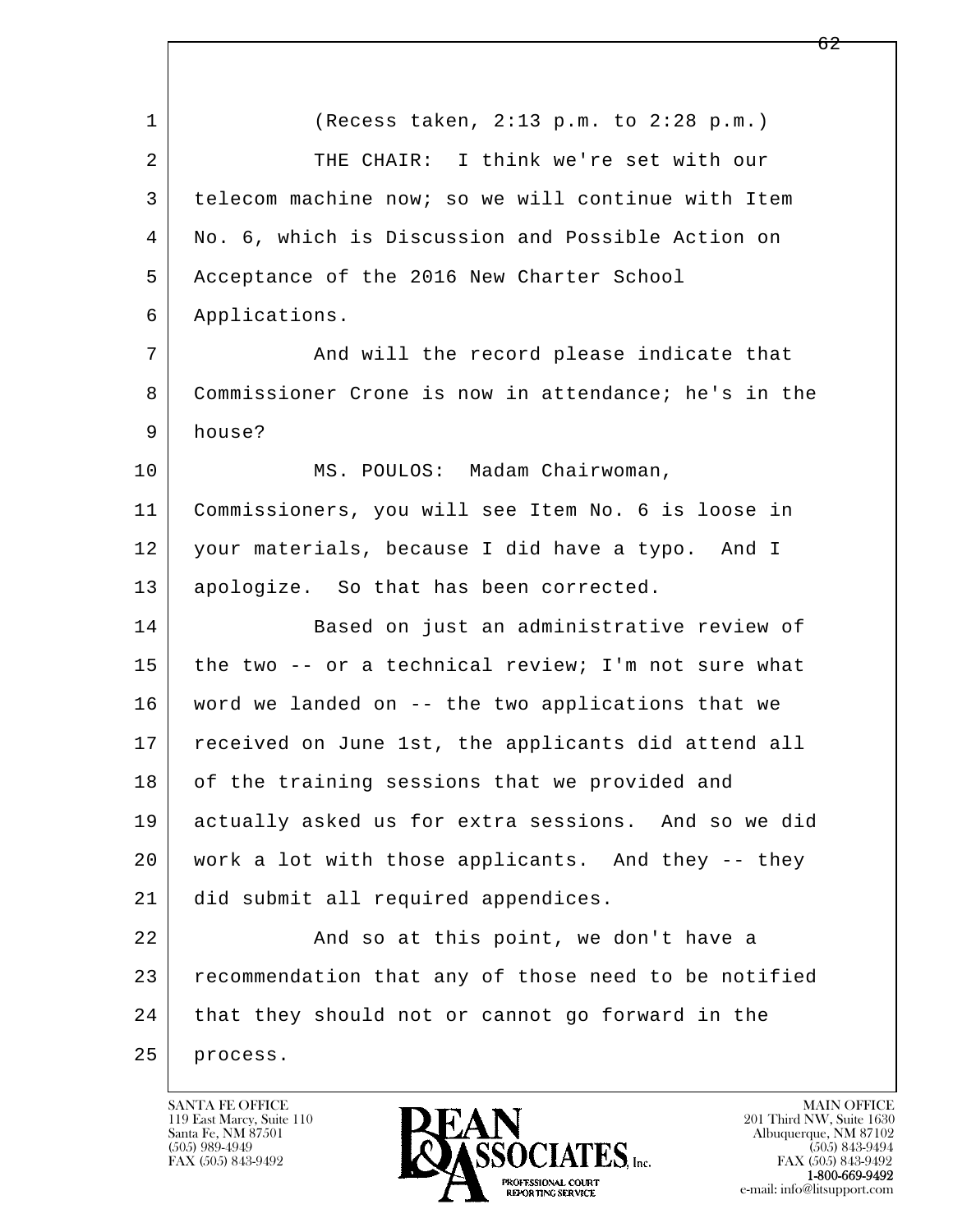l  $\overline{\phantom{a}}$ 1 THE CHAIR: Thank you. 2 Commissioners, any questions? 3 Otherwise, I'll entertain a motion, which 4 is on the last page. The only thing you would need 5 to do is include the names of the two schools. And  $6$  that would be -- Commissioner Ruiz. 7 COMMISSIONER RUIZ: I move that the PEC -- 8 | I'm sorry here. I'm sorry, Madam Chair. 9 THE CHAIR: That's okay. The names of the 10 two schools are in the little chart on the front 11 page of it. 12 COMMISSIONER RUIZ: Move that the PEC 13 accept? 14 THE CHAIR: Yeah, it's there. 15 COMMISSIONER RUIZ: So I move that the PEC 16 accept the applications of the Albuquerque 17 Collegiate Charter School and the Altura Preparatory 18 School. 19 COMMISSIONER PERALTA: Second. 20 THE CHAIR: Second by Commissioner 21 Peralta. 22 Any discussion? 23 Commissioner Armbruster? 24 COMMISSIONER ARMBRUSTER: Commissioner 25 Peralta?

119 East Marcy, Suite 110<br>Santa Fe, NM 87501



FAX (505) 843-9492 FAX (505) 843-9492 e-mail: info@litsupport.com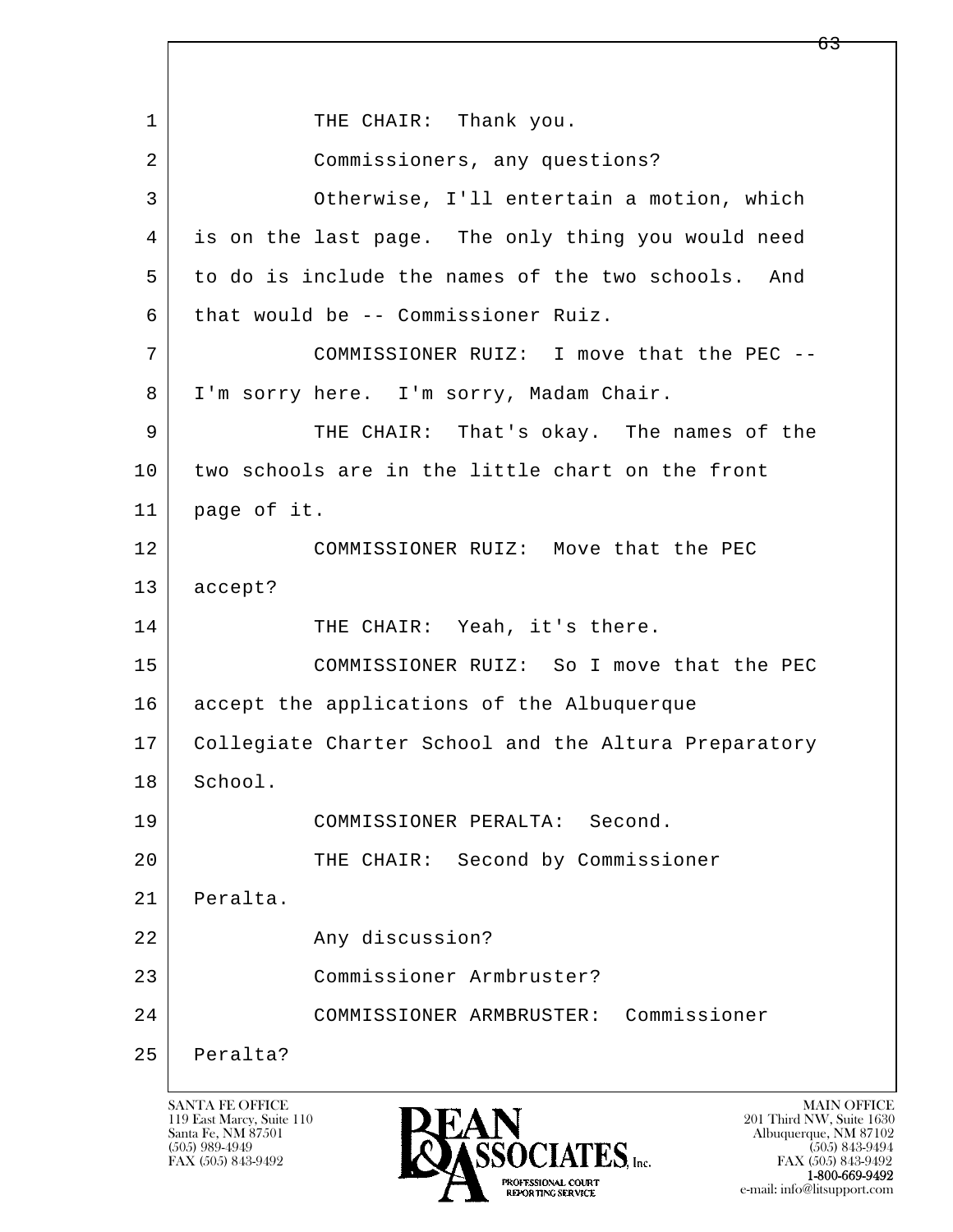l  $\overline{\phantom{a}}$  1 COMMISSIONER PERALTA: Yes. 2 COMMISSIONER ARMBRUSTER: Commissioner 3 Ruiz? 4 COMMISSIONER RUIZ: Yes. 5 COMMISSIONER ARMBRUSTER: Commissioner 6 Gipson? 7 THE CHAIR: Yes. 8 COMMISSIONER ARMBRUSTER: Commissioner 9 Johnston? 10 COMMISSIONER JOHNSTON: Yes. 11 COMMISSIONER ARMBRUSTER: Commissioner 12 Toulouse? 13 COMMISSIONER TOULOUSE: Yes. 14 COMMISSIONER ARMBRUSTER: Commissioner 15 Armbruster votes "Yes." 16 Commissioner Conyers. 17 COMMISSIONER CONYERS: Yes. 18 COMMISSIONER ARMBRUSTER: Commissioner 19 Crone? 20 COMMISSIONER CRONE: Yes. 21 COMMISSIONER ARMBRUSTER: Commissioner 22 Caballero? 23 COMMISSIONER CABALLERO: Yes. 24 COMMISSIONER ARMBRUSTER: That passes with 25 a nine-to-zero vote.

119 East Marcy, Suite 110<br>Santa Fe, NM 87501



FAX (505) 843-9492<br>**1-800-669-9492** e-mail: info@litsupport.com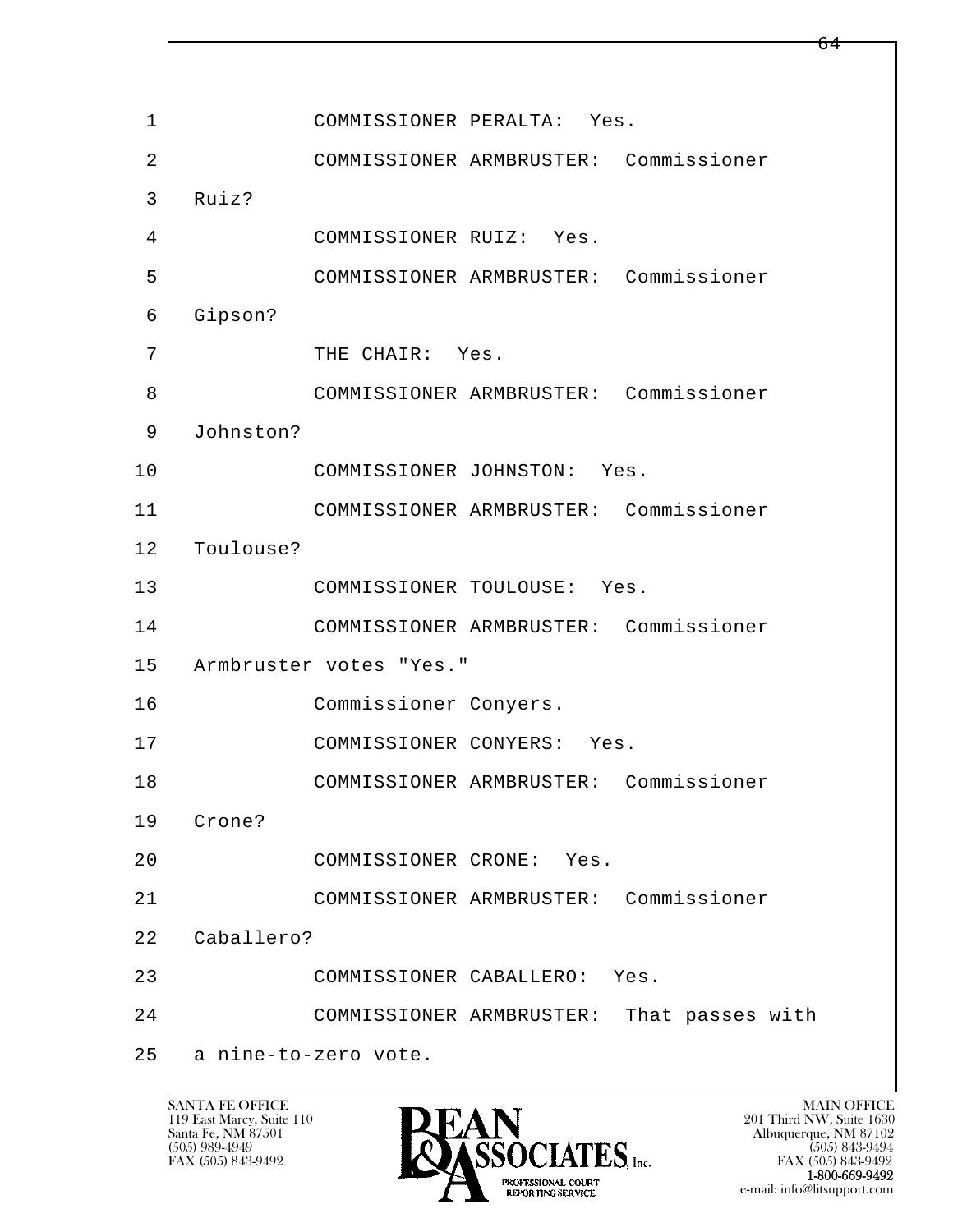l  $\overline{\phantom{a}}$ 1 THE CHAIR: Thank you. We are now on 2 to -- am I putting my finger on this button for no 3 reason? Yes. 4 We are now on to Item No. 7, which is 5 Discussion and Possible Action on Acceptance and 6 Approval of Temporary Contracts for Renewal Schools. 7 | MS. POULOS: Madam Chairwoman, 8 Commissioners. So there is an explanation. As you 9 all know, we did have several schools apply for 10 renewal back in December. And many of them were 11 approved. There were some that were denied. 12 And one of the requirements moving forward 13 is to enter into contracts with those schools for 14 | their continued operation to establish the terms. 15 But certainly, part of the work that this 16 Commission knows they need to do is to work on the 17 template for both the contract that this Commission 18 uses with its schools, as well as the performance 19 frameworks. And rather than entering into a 20 five-year contract that we don't believe is in the 21 best interest of the Commission, students, schools, 22 or the public, we thought it was best -- and the 23 Chairwoman and I worked collaboratively on this to 24 come up with a temporary solution, and so presented 25 all of the schools with a temporary contract that

119 East Marcy, Suite 110<br>Santa Fe, NM 87501

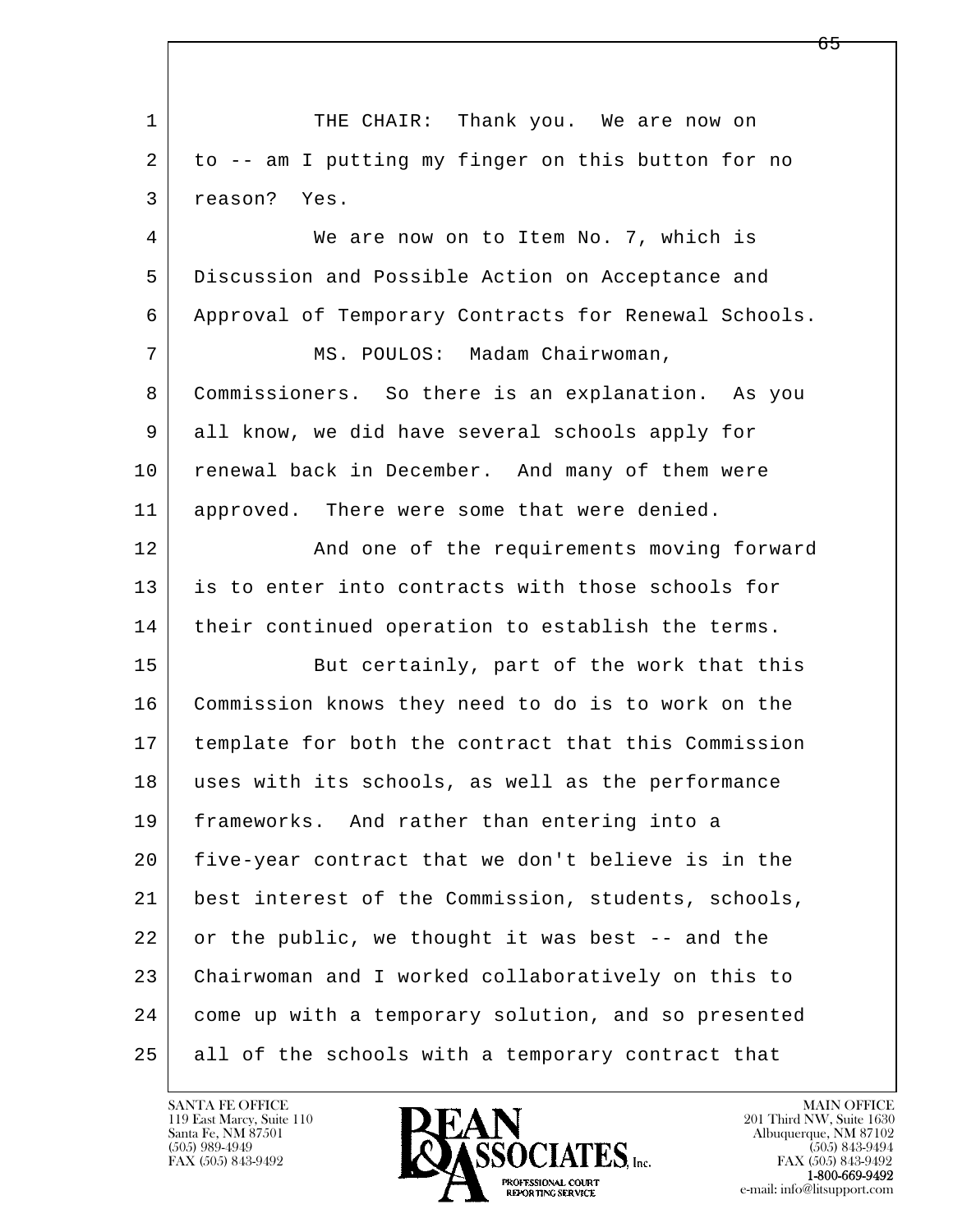1 would make sure they felt the comfort that they were 2 going to continue to operate, but allow the 3 Commission time to do the work it needs to on the 4 contract, thinking that that will take less time. 5 And I do believe it will. And then also the 6 performance framework.

7 And we did have some conversation with 8 several of the schools, received a couple of 9 different versions of the contract back. The 10 Chairwoman and I, again, working collaboratively 11 determined that in one case, there were contract 12 revisions proposed that really changed the intent 13 and the impact of the proposed temporary contract. 14 So we did communicate with those schools that we 15 would not be supportive of accepting those proposed 16 changes. And those schools did write back with 17 | the -- the temporary document that was originally 18 proposed to them, signed and approved by their 19 boards.

l  $\overline{\phantom{a}}$ 20 And then we did have one other school 21 write with proposed changes that we did believe 22 really were kind of clerical in nature and helped 23 provide additional clarity, and so felt comfortable 24 accepting those changes to the temporary contract 25 for that school.

119 East Marcy, Suite 110<br>Santa Fe, NM 87501



FAX (505) 843-9492<br>**1-800-669-9492**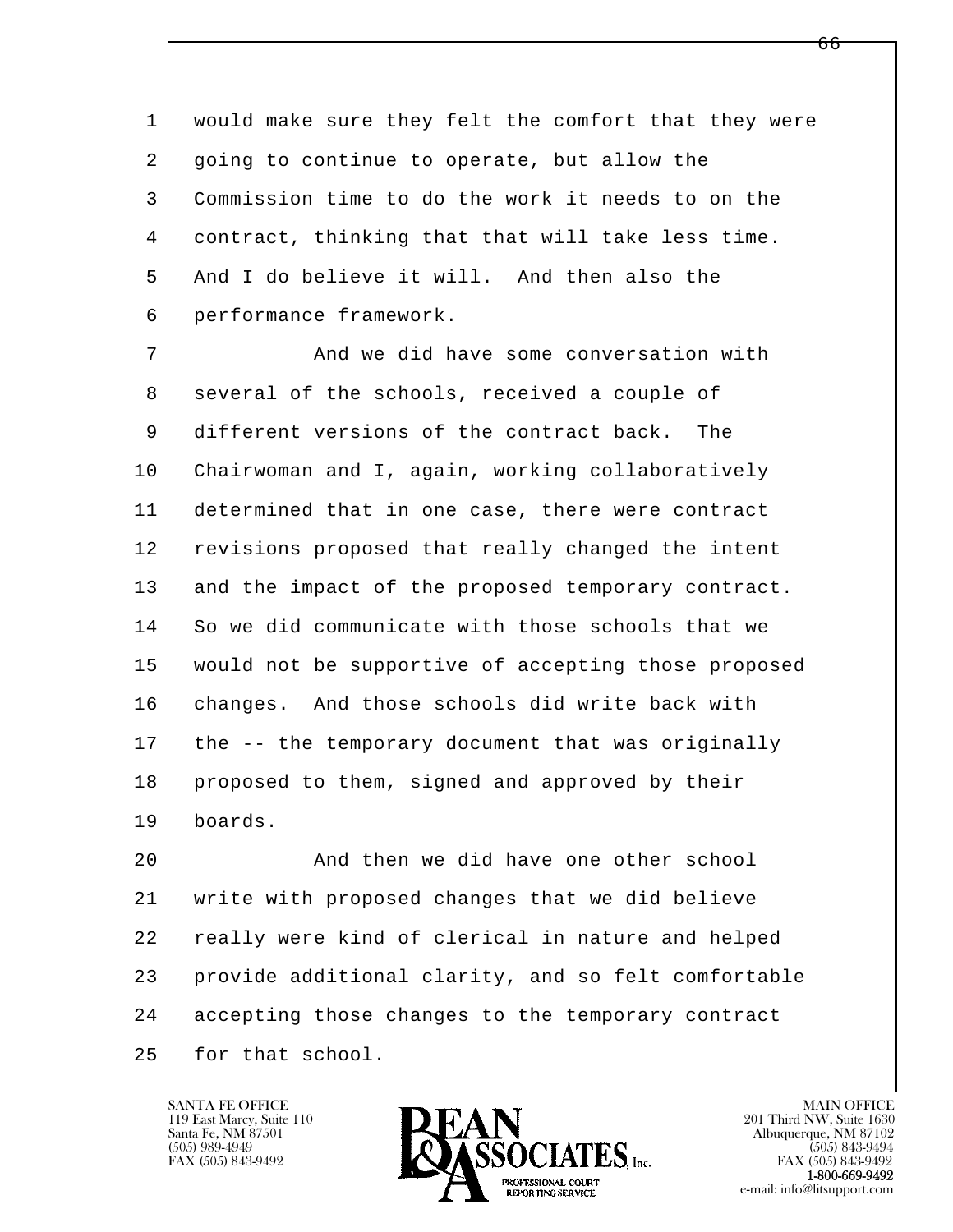l  $\overline{\phantom{a}}$ 1 So you do have in your materials today --2 and I gave you copies just now of temporary signed 3 contracts from New America School-Las Cruces, from 4 | MAS Academy, and from Southwest Aeronautics, 5 Mathematics and Sciences Academy. And that is the 6 one that does have revisions or proposed changes 7 that, again, the Chairwoman and I both reviewed and 8 | felt comfortable with. 9 And then, in addition, in your binders, we 10 had already received a signed contract from 11 | Southwest Secondary Learning Center. 12 What you do not have in your materials, 13 and who we have not heard back from is, Walatowa 14 Charter School, La Tierra Montessori School. And so 15 I will be following up with both of the leaders at 16 those schools next week when we see them at our 17 conference. 18 | And then I do know that McCurdy Charter 19 School -- and Deborah is here today, and she can 20 address you. But they will be voting tonight and 21 ask that we consider the approval of their temporary 22 contract tomorrow morning, quickly, before we start 23 the heavy amount of work we have to do tomorrow. 24 And then we did hear back from Coral 25 Community Charter School. Their governing body will

119 East Marcy, Suite 110<br>Santa Fe, NM 87501



FAX (505) 843-9492<br>1-800-669-9492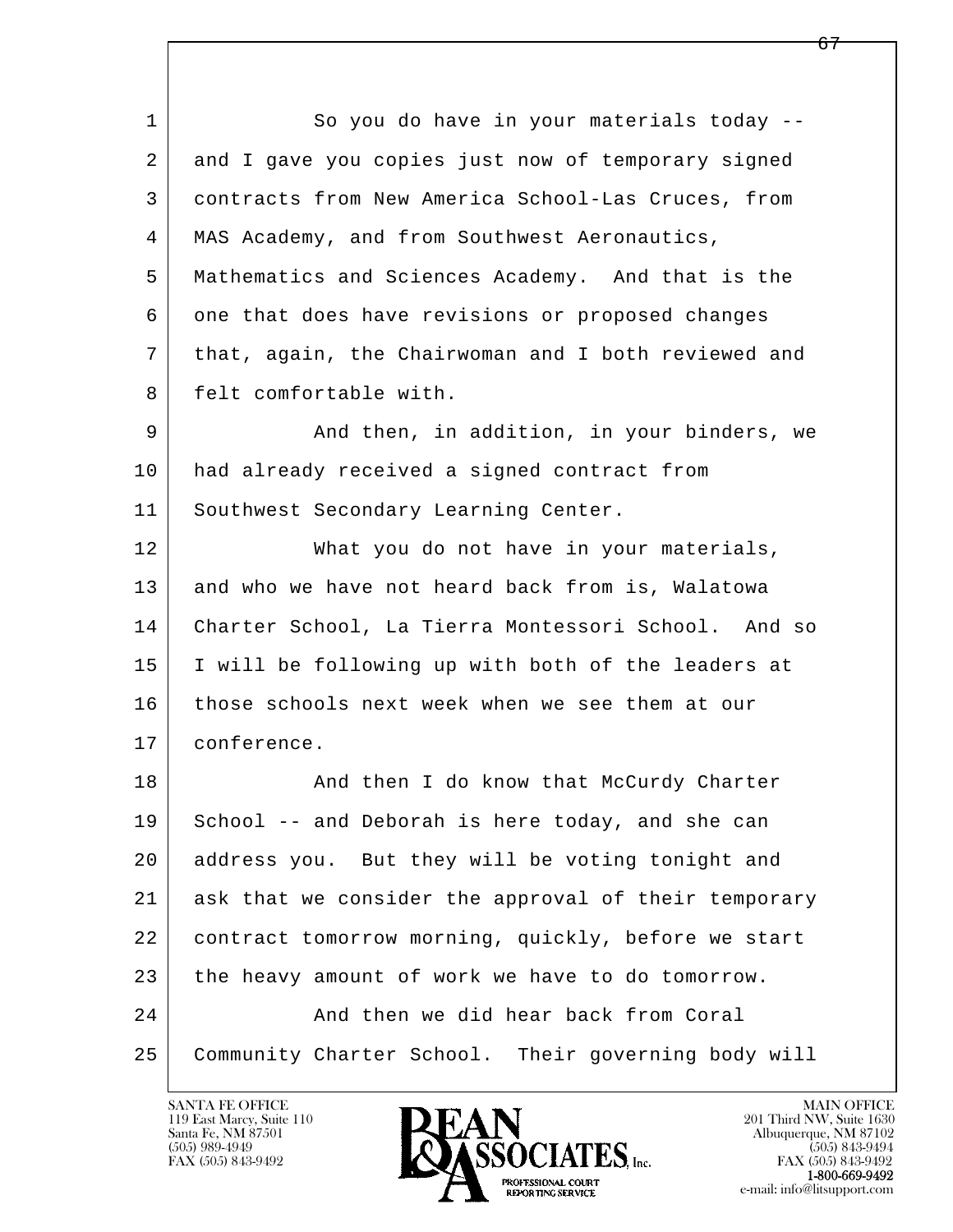l  $\overline{\phantom{a}}$  1 be meeting on June 27th. And so we have indicated 2 that we will add them to the July meeting for 3 approval of their temporary contract. And Southwest 4 Preparatory Learning Centers -- you'll recall that 5 was "Primary," but they changed their name -- they 6 will be meeting on June 22nd. And so we will also 7 add them to the July meeting for their temporary 8 contract approval. 9 Any questions? 10 COMMISSIONER ARMBRUSTER: I do, only 11 because I didn't hear it. What did you say about 12 Walatowa? 13 MS. POULOS: We haven't heard back from 14 them. And so I will be in touch -- they will be 15 presenting at our conference next week, and so I'll 16 talk to them then. 17 THE CHAIR: Is -- La Tierra also at the 18 conference, or -- 19 MS. POULOS: They're registered; so I'll 20 make sure I touch base with them. 21 COMMISSIONER JOHNSTON: And I have a 22 question. I didn't hear Southwest Secondary. 23 MS. POULOS: That is in your materials. 24 So that was actually provided to me very early on. 25 So it is in your binder.

119 East Marcy, Suite 110<br>Santa Fe, NM 87501

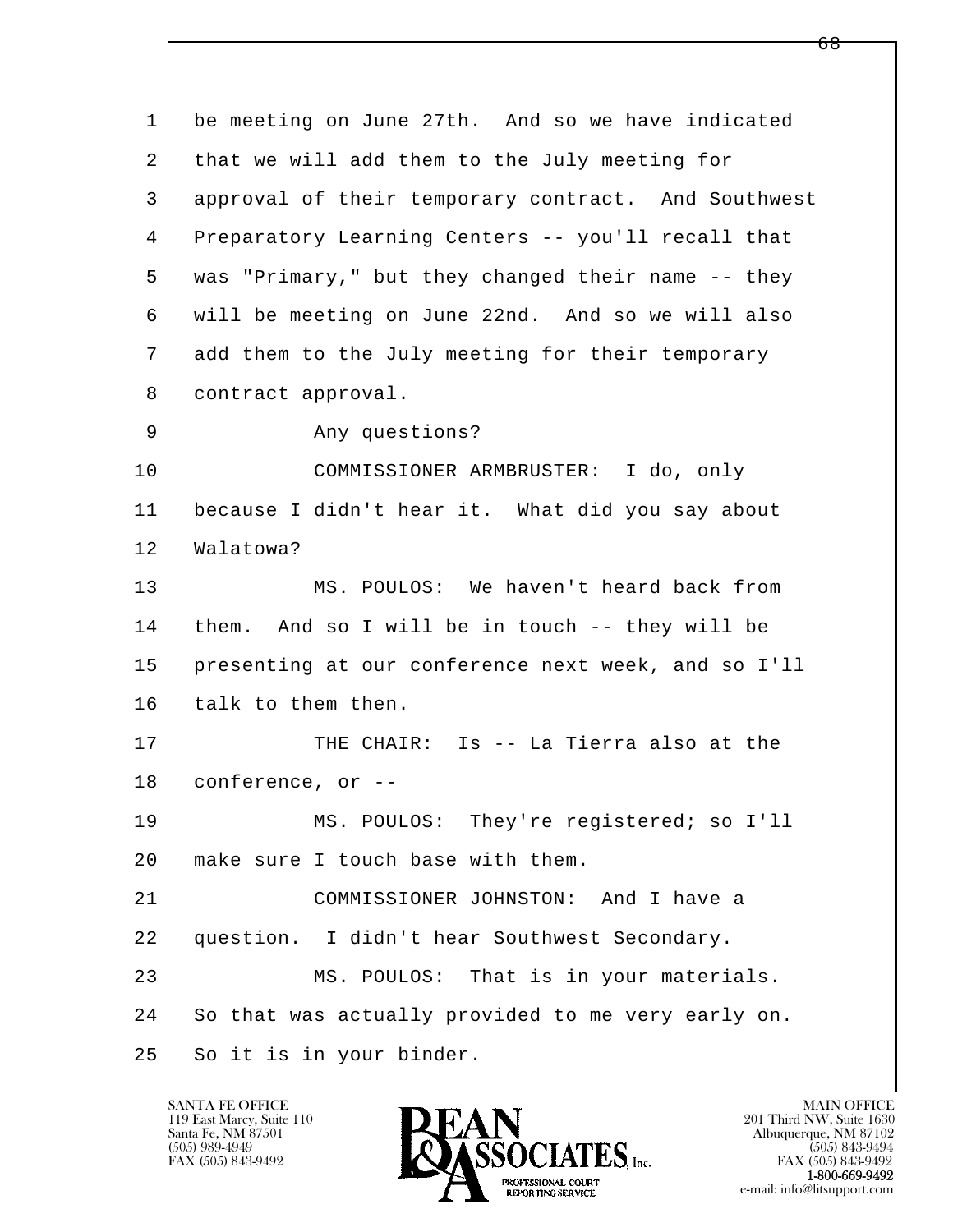l  $\overline{\phantom{a}}$  1 COMMISSIONER JOHNSTON: And so you didn't 2 give us a second copy of that. 3 MS. POULOS: Correct. 4 COMMISSIONER JOHNSTON: Right. So I just 5 | need to locate that. 6 THE CHAIR: The only one where you have a 7 second copy is where there was a slight clerical 8 change, and/or they just came in signed; otherwise, 9 you already had them signed in your packets. 10 MS. POULOS: And if you're looking for 11 that, that's on Page 33 of Item 7. 12 COMMISSIONER JOHNSTON: Thank you. 13 THE CHAIR: And I want to thank the 14 Director for the work -- and the schools -- for 15 | their cooperation in this. And in my spare time, 16 I'm going to law school, I think. 17 | So it's -- it's been a -- it's been a 18 learning curve. And I appreciate the -- the time 19 and the effort that everyone put in for this. 20 | The there any other questions? 21 COMMISSIONER CABALLERO: Question. So in 22 reading this, it -- it incorporates the existing 23 contract, or the -- the old contract? Is that what 24 I -- and if it doesn't, then my question is why a 25 temporary contract and not an extension of existing

119 East Marcy, Suite 110<br>Santa Fe, NM 87501



FAX (505) 843-9492<br>1-800-669-9492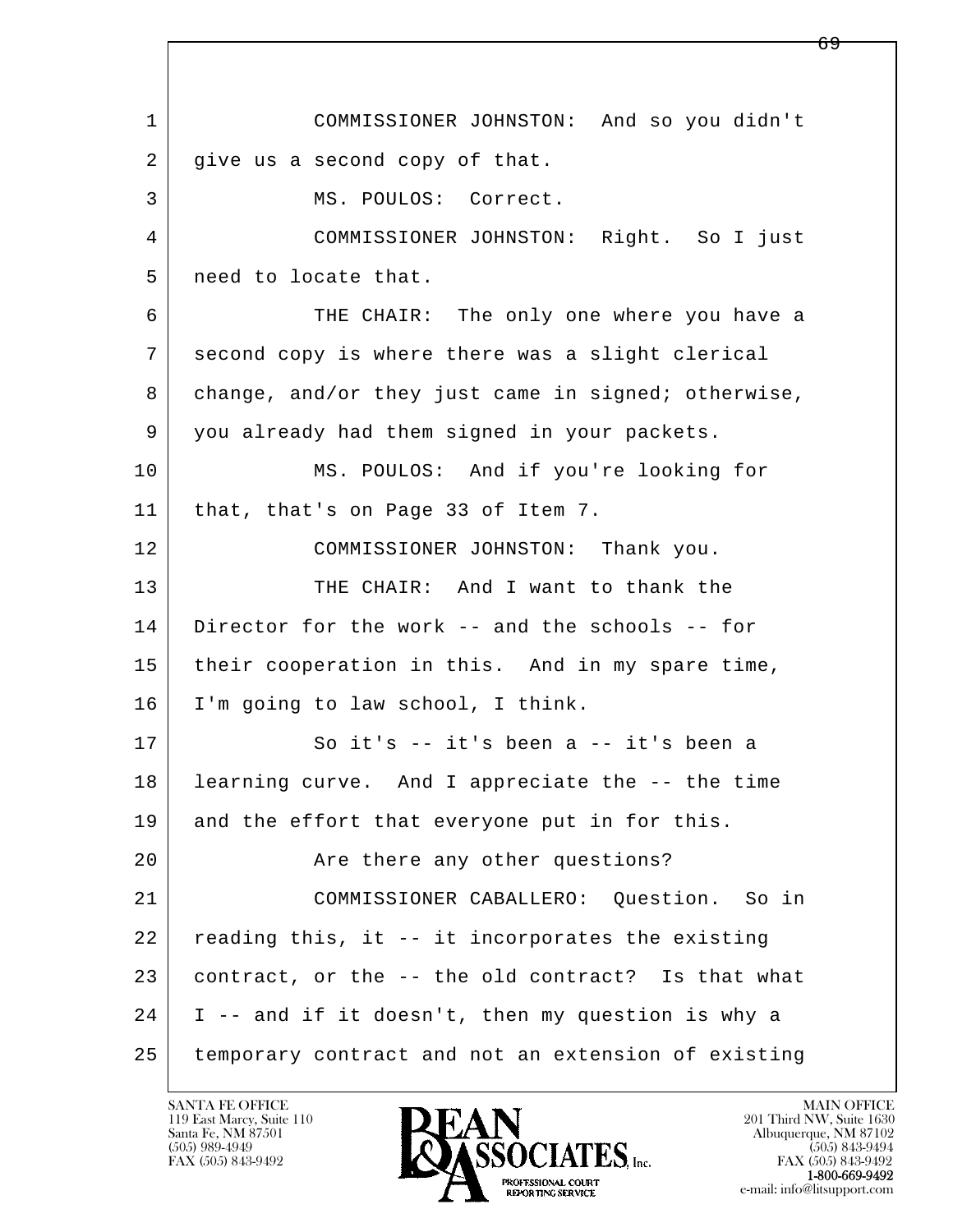1 contract?

| 2  | THE CHAIR: These are -- these are schools           |
|----|-----------------------------------------------------|
| 3  | that are just transitioning into the contract       |
| 4  | system. So they don't have an existing contract.    |
| 5  | So they're -- we're moving off of just renewing     |
| 6  | their charter and placing them on a contract. So we |
| 7  | can't just continue with an old, because we don't   |
| 8  | have it.                                            |
| 9  | COMMISSIONER CABALLERO: There's none.               |
| 10 | Okay, thank you.                                    |
| 11 | MS. POULOS: And Madam Chairwoman, in                |
| 12 | addition, there are a few of those schools that did |
| 13 | have existing contracts. But the reason for the     |
| 14 | temporary is because it is -- it incorporates the   |
| 15 | terms from the prior contract to the extent that    |
| 16 | they weren't changed as part of the renewal. And    |
| 17 | that's important, because several of them were.     |
| 18 | THE CHAIR: Right.                                   |
| 19 | Commissioner Conyers?                               |
| 20 | COMMISSIONER CONYERS: Just a question.              |
| 21 | I'm trying to understand the time line. I see       |
| 22 | August 15th. Is that, like, in August needs to be   |
| 23 | And is that reasonable? I'm just -- I'm --<br>done? |
| 24 | what's the time line?                               |
| 25 | THE CHAIR: Well -- and I think that's --            |

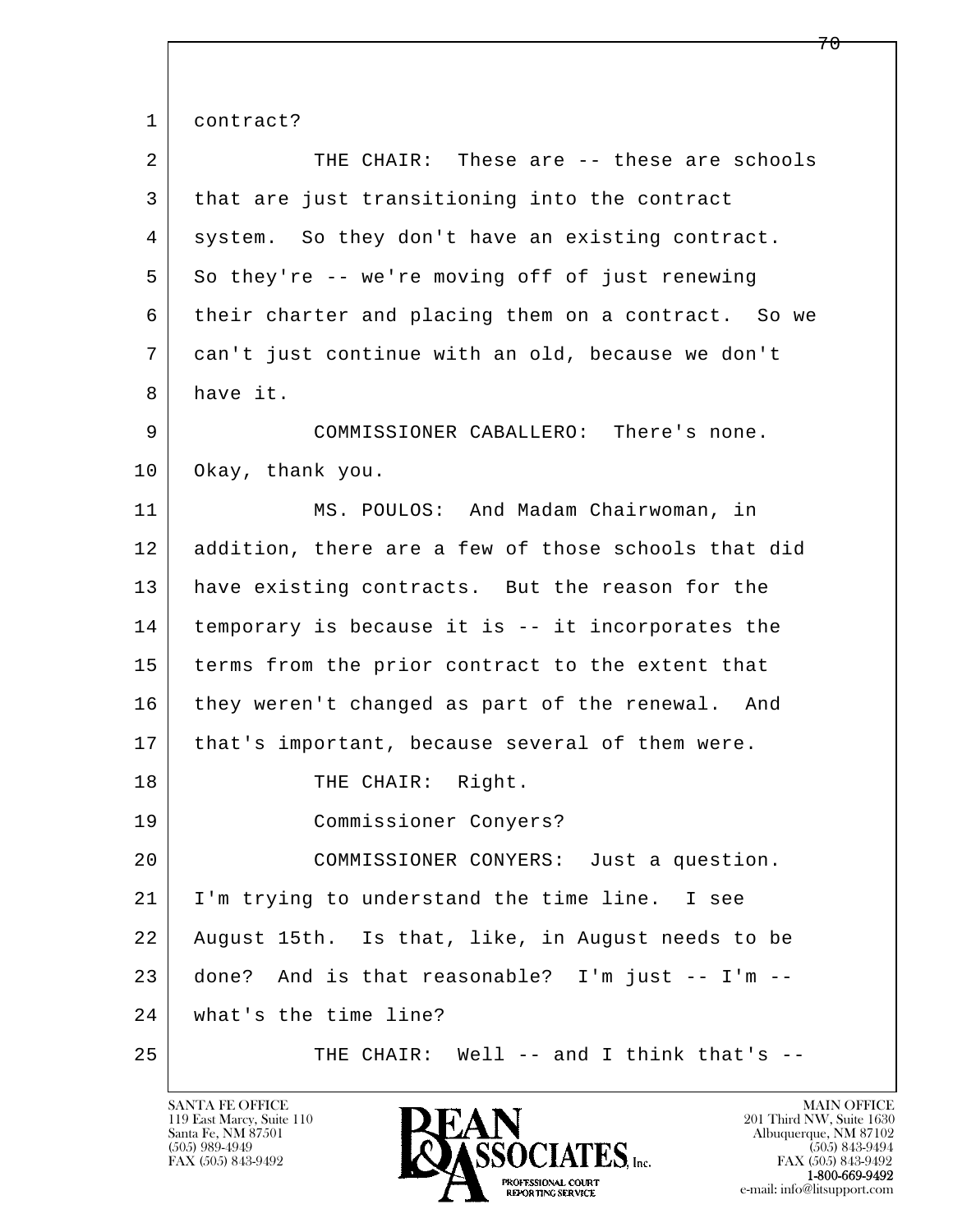l  $\overline{\phantom{a}}$ 1 yeah, that's a big question mark. 2 COMMISSIONER CONYERS: Oh. 3 | MS. POULOS: Madam Chairwoman, 4 Commissioner Conyers, it is August 15th, 2017, for 5 the contract; because, again, we think that's going 6 to take less time. And it does actually state 7 explicitly, "If we're not able to get it done again, 8 | we can extend it again." 9 | THE CHAIR: Right. 10 MS. POULOS: Our hope is that we will be 11 able to have an attorney on board and be able to 12 move quickly through that. 13 | And then for the performance framework, 14 it, I believe, is August 15th, 2018; because we do 15 think that that's going to take a bit of work before 16 we get to that endpoint. 17 | THE CHAIR: Right. And I do -- those of 18 you that were at the work session received -- and do 19 we all have the -- the contract, changed? 20 MS. POULOS: I need to hand it out. 21 THE CHAIR: So Commissioners who were at 22 the work session received it. Those that were not 23 will receive the contract language suggestions that 24 | the Director passed out this morning. 25 But -- and we're looking at putting that

119 East Marcy, Suite 110<br>Santa Fe, NM 87501

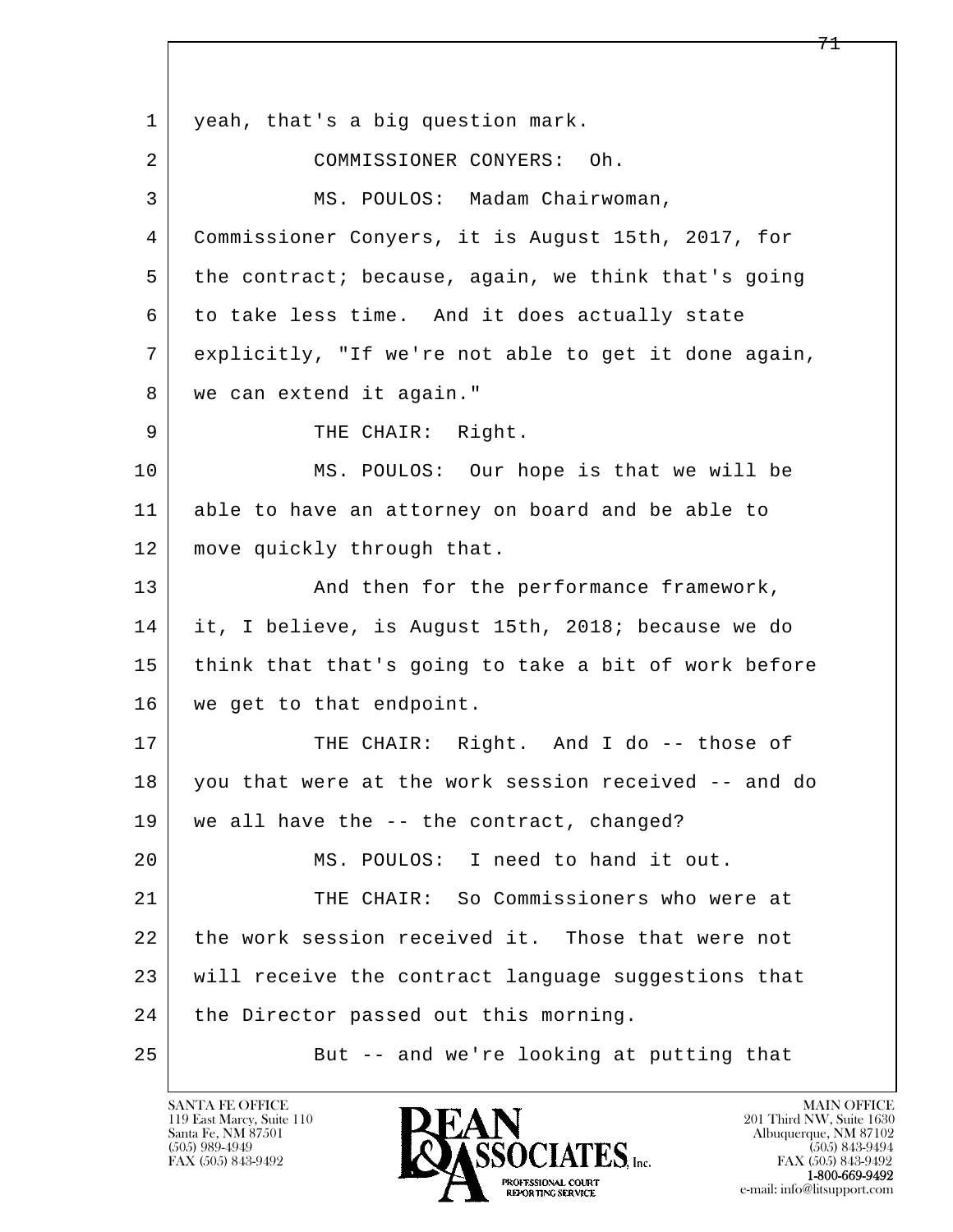l  $\overline{\phantom{a}}$  1 on the Work Session for July when we have Work 2 Session in Albuquerque during our input hearings. 3 However, it is contingent on our being able to 4 have -- whenever we get the attorney on board. 5 So that's -- there's a contingency there 6 on when -- if August -- pie in the sky, August is 7 when it's done, hopefully. Okay? 8 Commissioners, any other questions? 9 | Comments? 10 If not, I'll take a stab at the motion, 11 because I think there has to be some modification to 12 it. And I hope I get this right. 13 So I move to approve the temporary 14 contracts for New America School-Las Cruces, 15 Walatowa Charter School, McCurdy Charter School, 16 La Tierra Montessori Charter School, MAS Academy, 17 | Coral Community Charter School, Southwest 18 | Aeronautics, Mathematics, and Science Academy, 19 Southwest Secondary Learning Center, and Southwest 20 Preparatory Learning Center, in order to provide the 21 schools a requested assurance that they will not be 22 closed because of the technicality of not having a 23 contract. 24 This temporary contract is intended to 25 allow the Commission to engage in necessary work to

119 East Marcy, Suite 110<br>Santa Fe, NM 87501

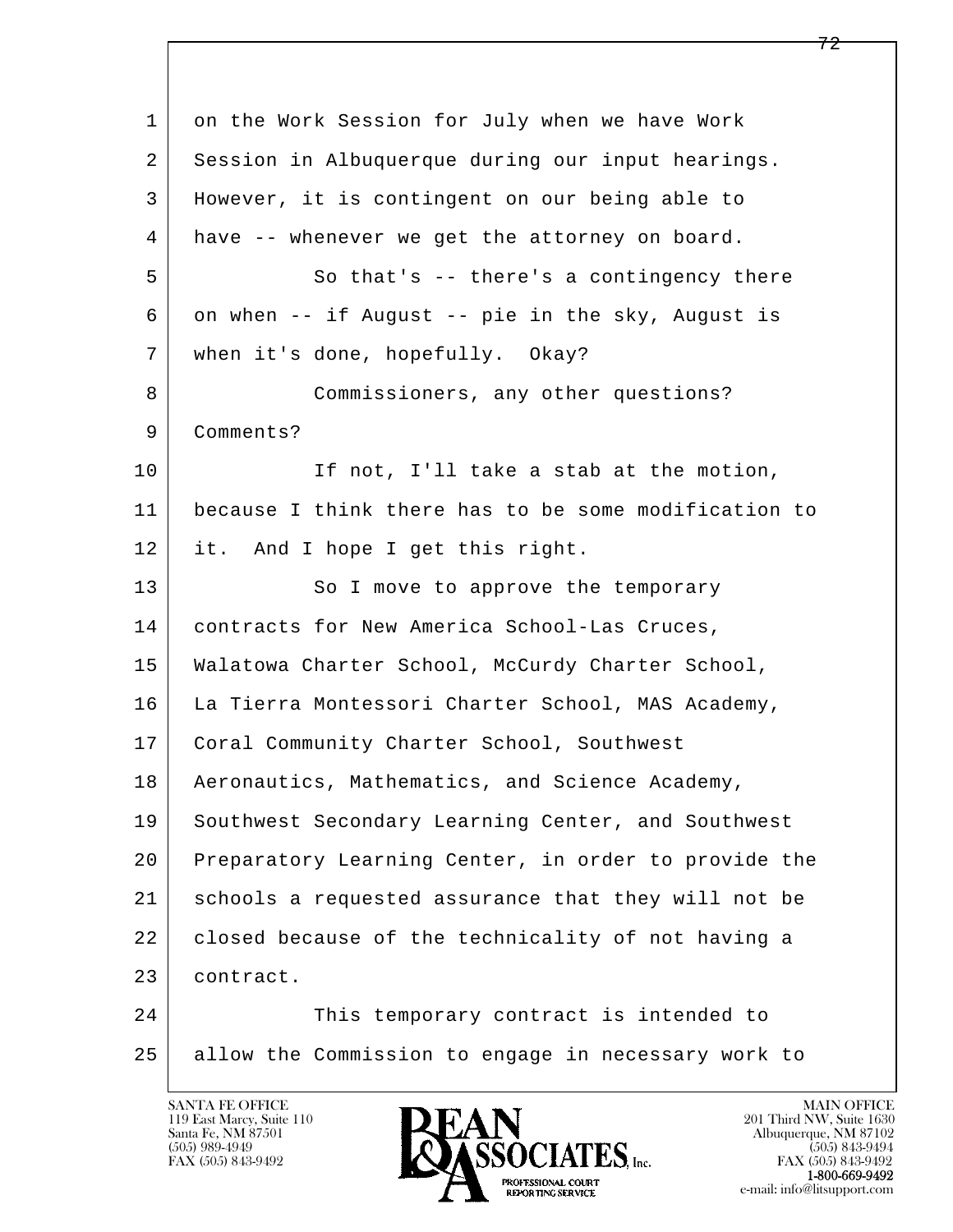l  $\overline{\phantom{a}}$  1 ensure contract templates and performance frameworks 2 are student-centered and fair to both the school, 3 families, the PEC, and State taxpayers. 4 As noted in the temporary contract, a 5 final contract and performance framework will be 6 negotiated when the Commission has completed its 7 work. And this is also pending the signed contracts 8 from those schools that have not provided the signed 9 contracts and the additional appropriate materials, 10 their governance council minutes approving the 11 temporary contract, once all of that documentation 12 is received. 13 Is that sufficient? 14 COMMISSIONER ARMBRUSTER: Second. 15 THE CHAIR: Oh, I'm sorry. 16 MR. DAN CASTILLE: Beg your pardon, Madam 17 Chairman. I just wanted to make clear, or ask, for  $18$  SAMS  $--$ 19 THE CHAIR: Sorry. Could you identify 20 yourself for the record? 21 | MR. DAN CASTILLE: Sure. I'm --22 THE CHAIR: And you can sit, if you -- 23 MR. DAN CASTILLE: I'm Dan Castille. And 24 I represent SAMS, which is Southwest Aeronautics, 25 Mathematics and Science Academy. And we were the

119 East Marcy, Suite 110<br>Santa Fe, NM 87501

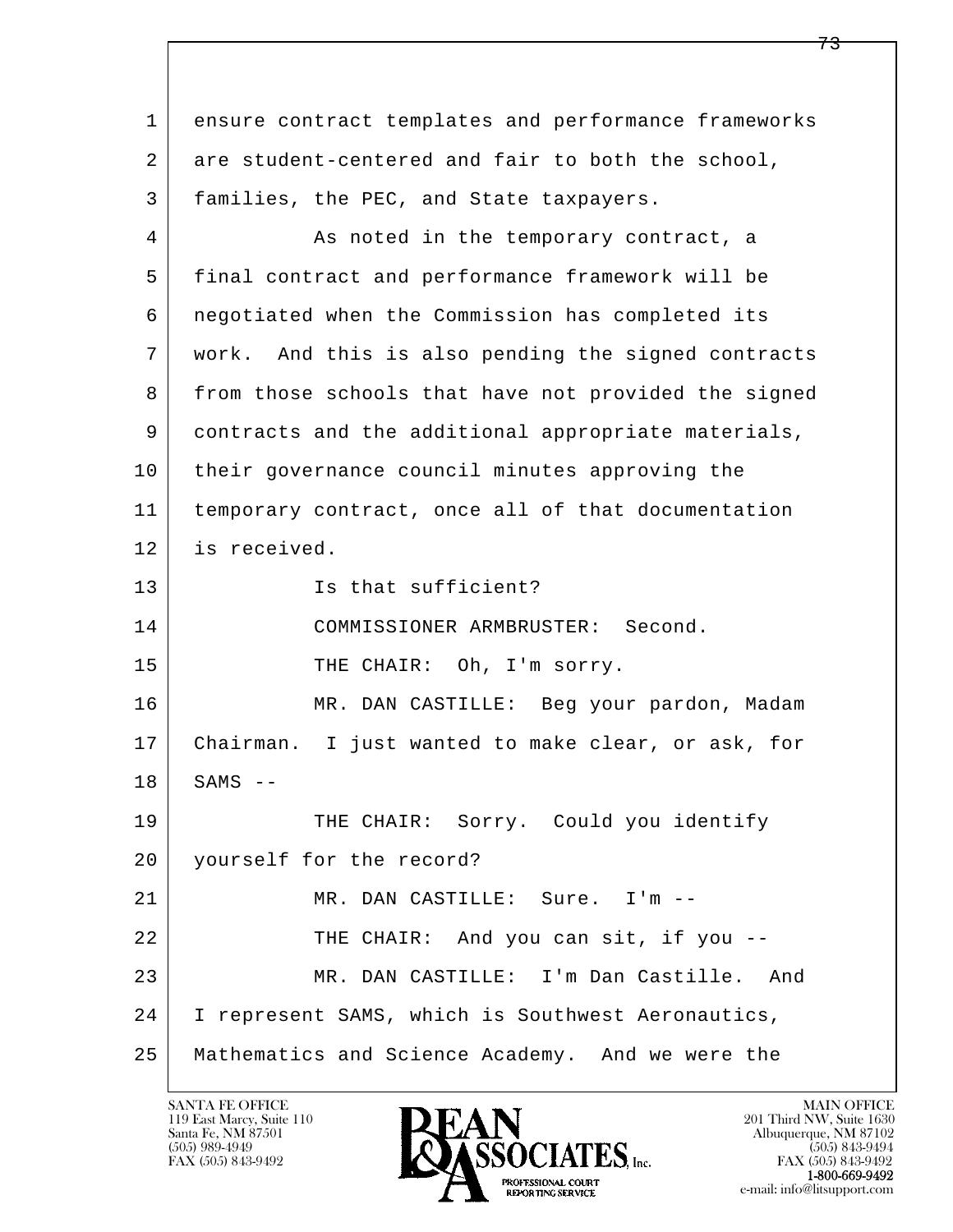l  $\overline{\phantom{a}}$ 1 one who submitted the -- the revisions that were 2 largely clerical. 3 | THE CHAIR: Correct. 4 | MR. DAN CASTILLE: But I did want to -- I 5 just wanted to make it clear, I hope, that that is 6 what you were moving to approve for SAMS, the 7 revised one that we had had previous discussions 8 about. 9 THE CHAIR: It is. I'm sorry if I needed  $10$  to spec- -- but that is, yes, yes. 11 MR. DAN CASTILLE: Okay. That's all I 12 have. Thank you. 13 COMMISSIONER CABALLERO: Question, or a 14 discussion. I'm not quite sure why we have to use  $15$  that language, because of  $-$ 16 THE CHAIR: Oh, I'm sorry. We didn't get 17 | a second on my motion yet. 18 COMMISSIONER ARMBRUSTER: I did second it. 19 But I'm not sure. 20 Did you get that? 21 | THE CHAIR: Yeah, I didn't see it. I'm 22 sorry. 23 COMMISSIONER CABALLERO: That was 24 somewhere. 25 THE CHAIR: Yeah, I didn't cement it, I'm

119 East Marcy, Suite 110<br>Santa Fe, NM 87501

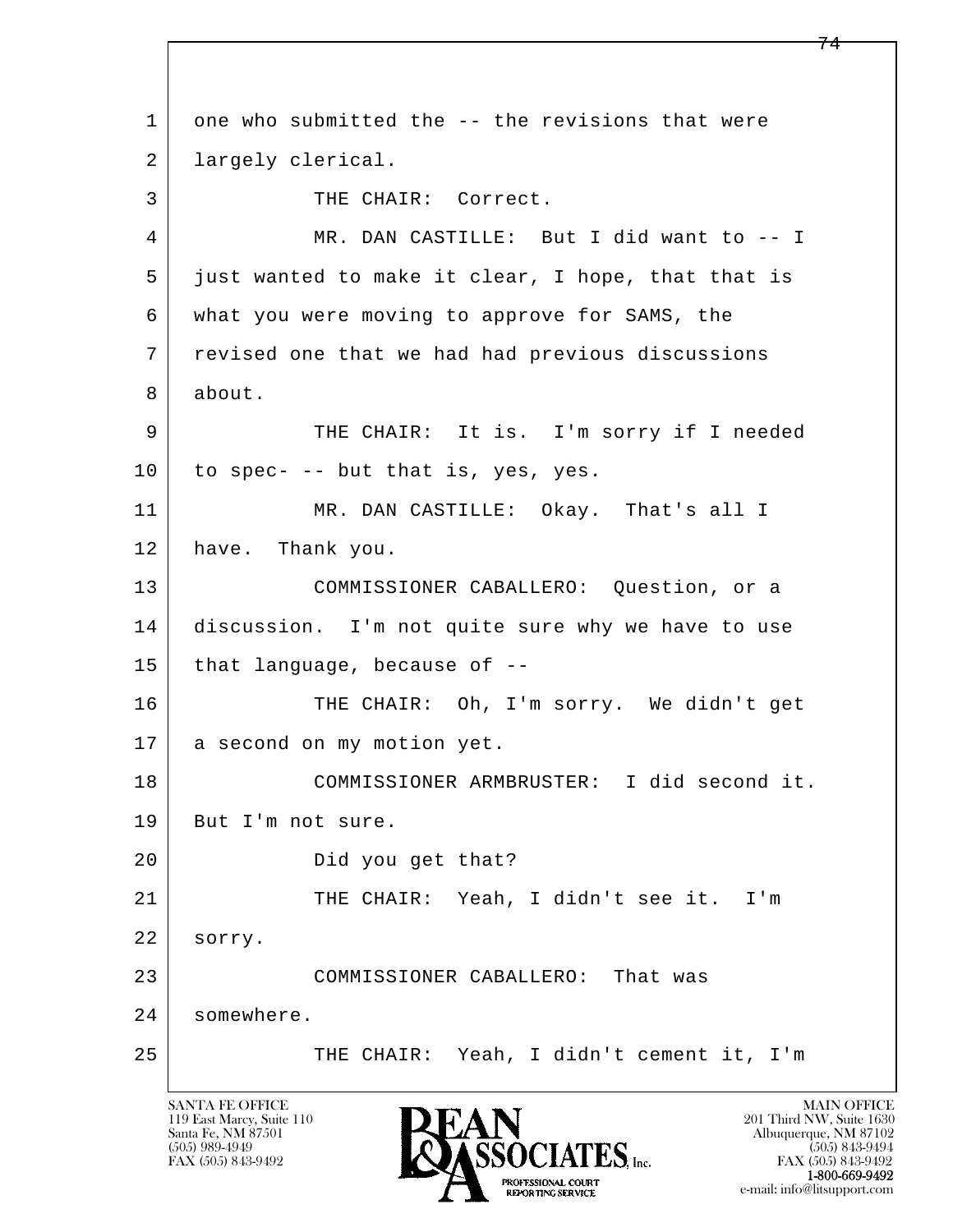l  $\overline{\phantom{a}}$  1 sorry. 2 COMMISSIONER CABALLERO: On discussion, I 3 don't think contracts are -- are technical in 4 nature. I think it's a must -- isn't it a must that 5 they must have a contract with the PEC? And if it's 6 a requirement to exist as a charter, I think we need 7 to -- to change the word "technical," because it's 8 | not a technicality. Where it says, "intended" --9 | THE CHAIR: Oh. I -- 10 COMMISSIONER CABALLERO: Because of a 11 technicality of not having a contract. It kind of 12 minimizes -- it, for the PEC, is very important. It 13 | kind of minimizes our request for contracts. It's 14 | not technical. It is a necessary requirement. And 15 so I would just remove it, just so that it doesn't 16 look funny. 17 | (Chair consults with PEC Counsel.) 18 THE CHAIR: Okay. I would -- I have no 19 issue with a friendly amendment to that to remove 20 "technicality." That's fine. I'm all right with  $21$  that. 22 Any other discussion? 23 MR. DAN CASTILLE: Making -- 24 MS. BENNETT ANDERSON: Deborah Bennett, 25 McCurdy Charter School.

119 East Marcy, Suite 110<br>Santa Fe, NM 87501



FAX (505) 843-9492<br>1-800-669-9492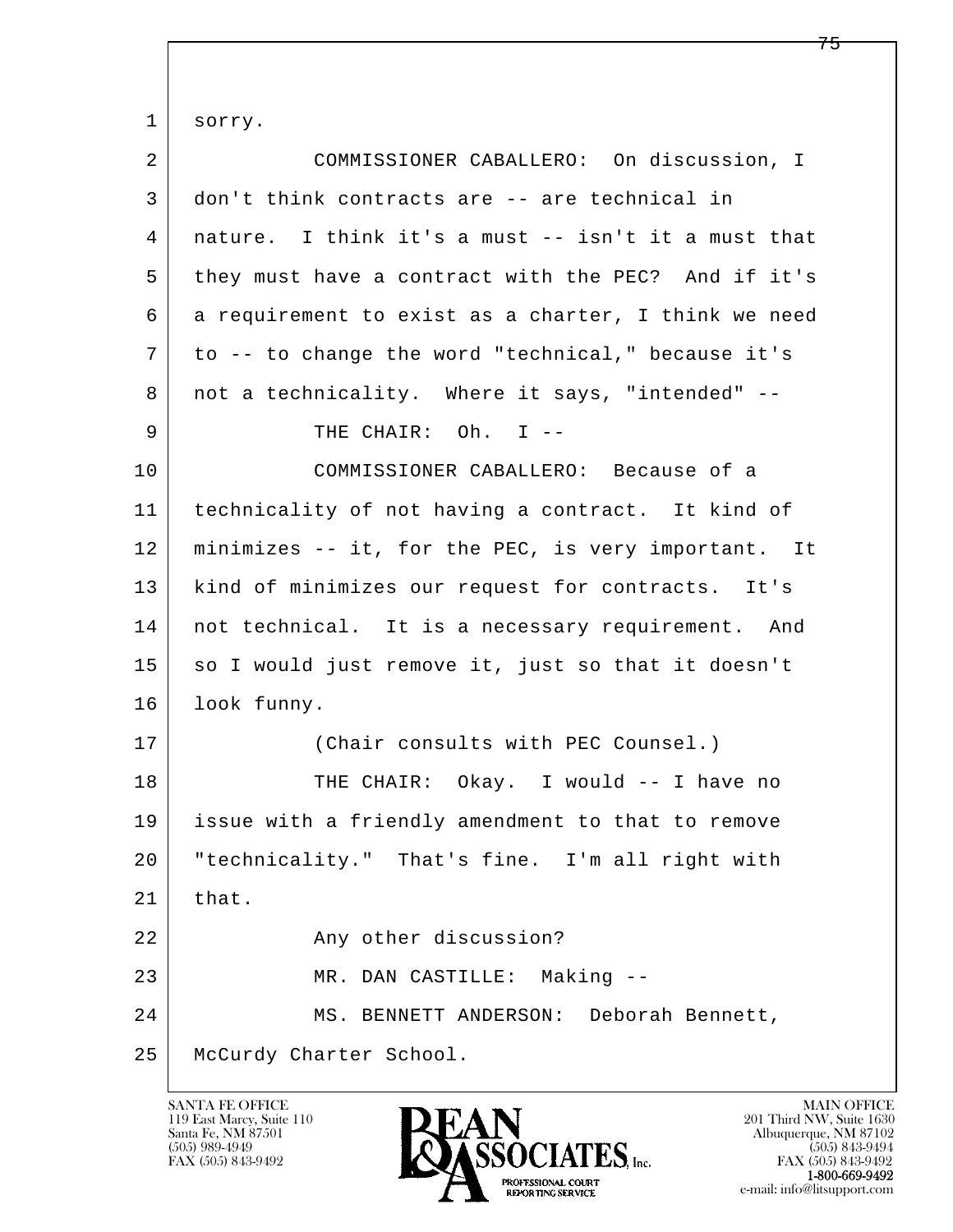l  $\overline{\phantom{a}}$ 1 THE CHAIR: Please, come on down so we can 2 hear you. 3 MS. BENNETT ANDERSON: Deborah Bennett, 4 | McCurdy Charter School. 5 The minutes that you're requesting, do 6 those have to be approved minutes? Or can they be 7 draft? Because we don't -- 8 THE CHAIR: They have to be approved 9 | minutes. 10 MS. BENNETT ANDERSON: Because we will 11 | have the signed document by tomorrow morning; but we 12 won't have the approved minutes until next month. 13 THE CHAIR: The motion accepts these 14 contracts, and it's pending that. So as long as you 15 send those materials in in whatever timely fashion 16 you can, based on your meetings, you're fine. 17 | MS. BENNETT ANDERSON: Okay. Okay. Thank 18 you. 19 THE CHAIR: Thank you. 20 Any further discussion? 21 | Tf not, Commissioner Armbruster? 22 COMMISSIONER ARMBRUSTER: Are there any 23 abstentions before we vote? 24 Okay. 25 | THE CHAIR: Commissioner Toulouse, you

119 East Marcy, Suite 110<br>Santa Fe, NM 87501

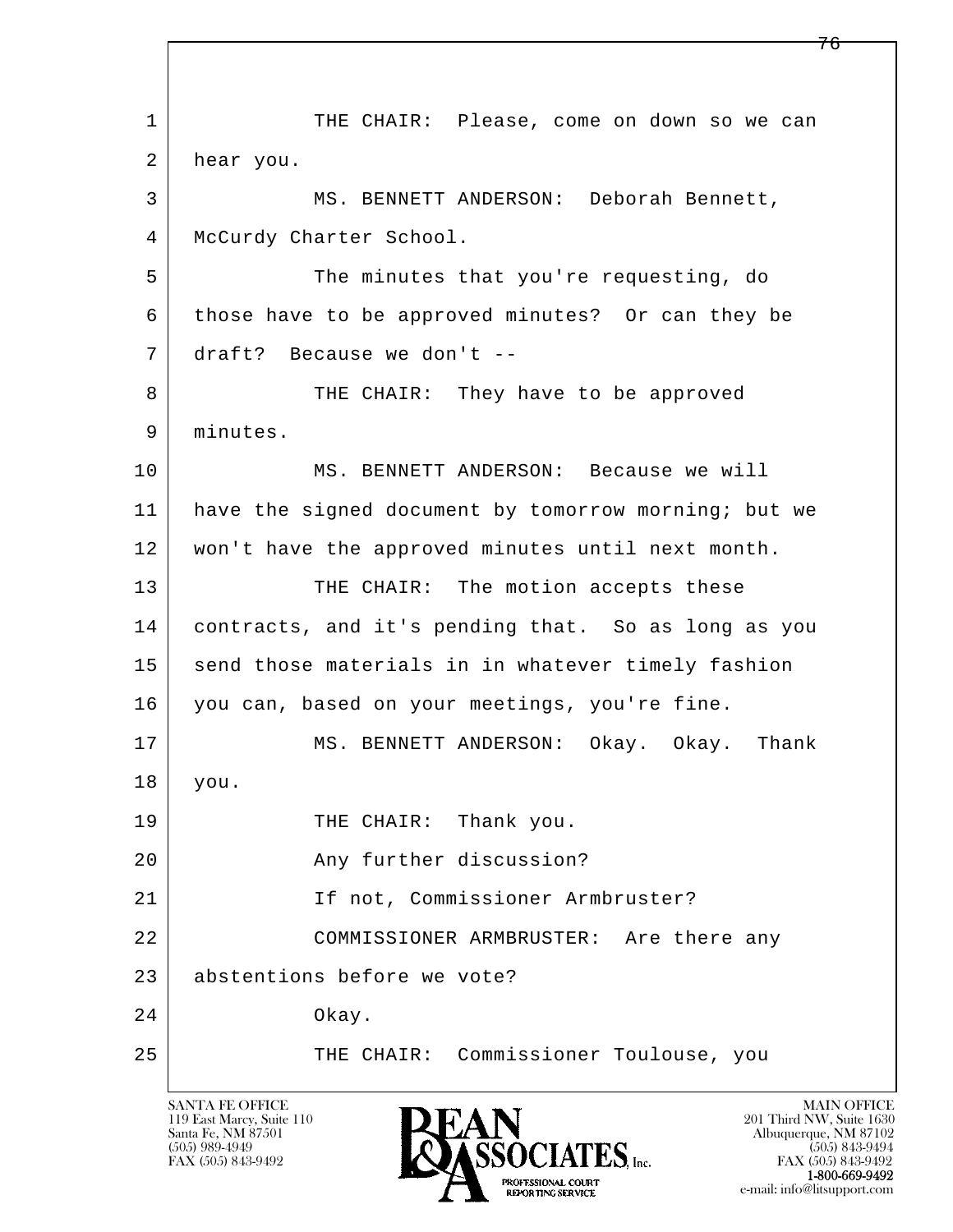l  $\overline{\phantom{a}}$  1 don't have someone going to one of these schools? 2 COMMISSIONER TOULOUSE: But, actually, 3 doing them all together, I don't know how to 4 abstain. I do have a relative at MAS, as people 5 know. But when it's this kind of generic thing, I'm 6 not sure there's a conflict of interest on a generic 7 memo. We could ask our attorney; but -- 8 | MR. DAVID STEVENS: It's okay. She 9 doesn't have to abstain. 10 COMMISSIONER TOULOUSE: That's what I 11 figured, a big clump. 12 COMMISSIONER ARMBRUSTER: Commissioner 13 Ruiz. 14 COMMISSIONER RUIZ: Yes. 15 COMMISSIONER ARMBRUSTER: Commissioner 16 Toulouse? 17 COMMISSIONER TOULOUSE: Yes. 18 COMMISSIONER ARMBRUSTER: Commissioner 19 Crone? 20 COMMISSIONER CRONE: Yes. 21 COMMISSIONER ARMBRUSTER: Commissioner 22 Armbruster votes "Yes." 23 Commissioner Johnston? 24 COMMISSIONER JOHNSTON: Yes. 25 COMMISSIONER ARMBRUSTER: Commissioner

119 East Marcy, Suite 110<br>Santa Fe, NM 87501

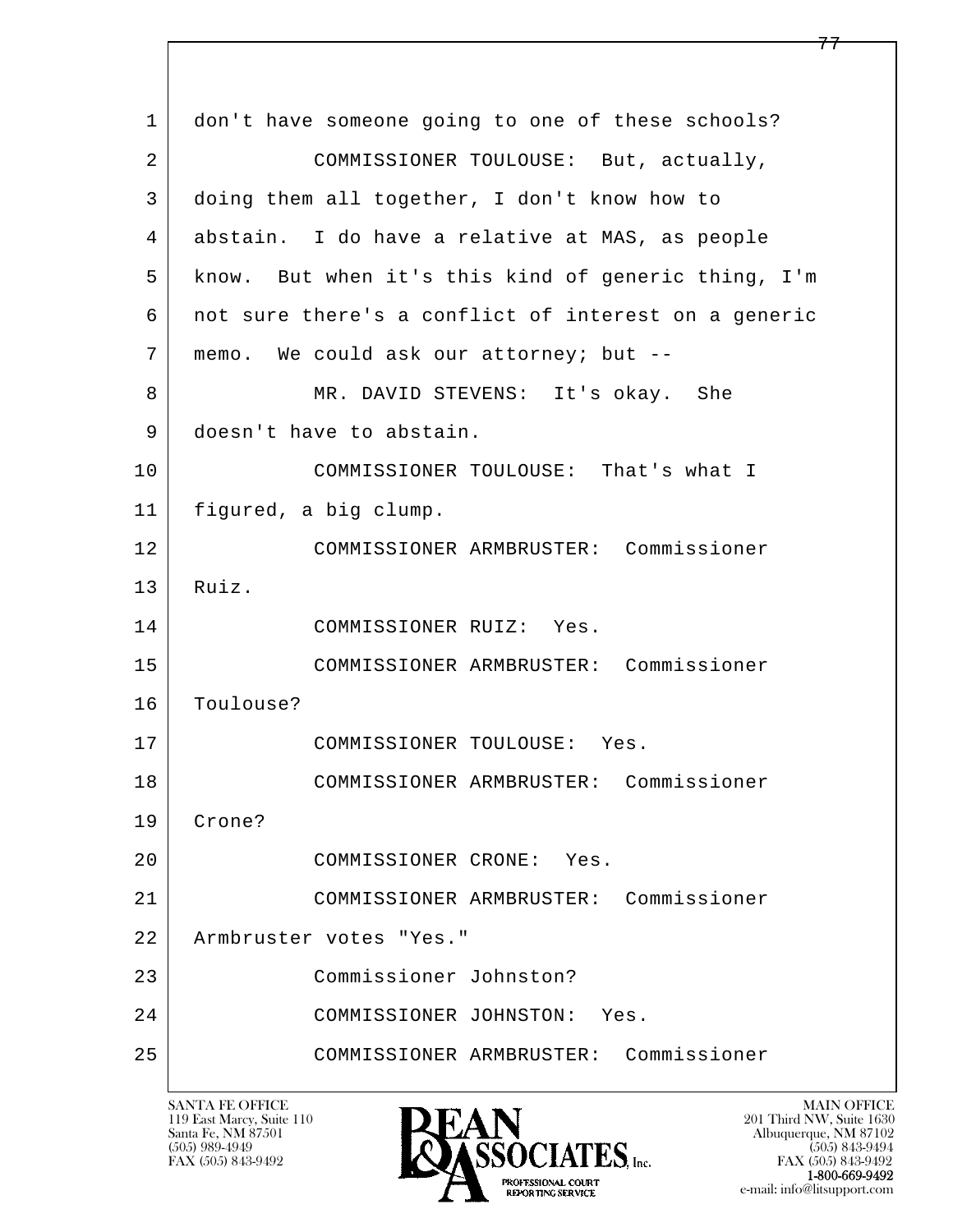l  $\overline{\phantom{a}}$  1 Caballero? 2 COMMISSIONER CABALLERO: Yes. 3 COMMISSIONER ARMBRUSTER: Commissioner 4 Peralta? 5 COMMISSIONER PERALTA: Yes. 6 COMMISSIONER ARMBRUSTER: Commissioner 7 Gipson? 8 THE CHAIR: Yes. 9 COMMISSIONER ARMBRUSTER: Commissioner 10 Conyers? 11 COMMISSIONER CONYERS: Yes. 12 THE CHAIR: That is a nine-to-zero vote. 13 It passes. 14 Again, I thank you all for your efforts. 15 I just want to take a two-minute break. I just want 16 to talk to someone for a sec. 17 (Recess taken, 2:47 p.m. to 2:57 p.m.) 18 | THE CHAIR: We are now on to Item No. 8, 19 which is Discussion and Possible Action on PED 20 Recommendation to Commence Revocation Proceedings 21 for Dzil -- oh, sorry. I -- DEAP School of 22 Empowerment and Perseverance, Because of Legal 23 Noncompliance, Lack of Appropriate Fiscal Management 24 and Other Concerns about School Operations. 25 | Let me just get clarification. Do we

119 East Marcy, Suite 110<br>Santa Fe, NM 87501

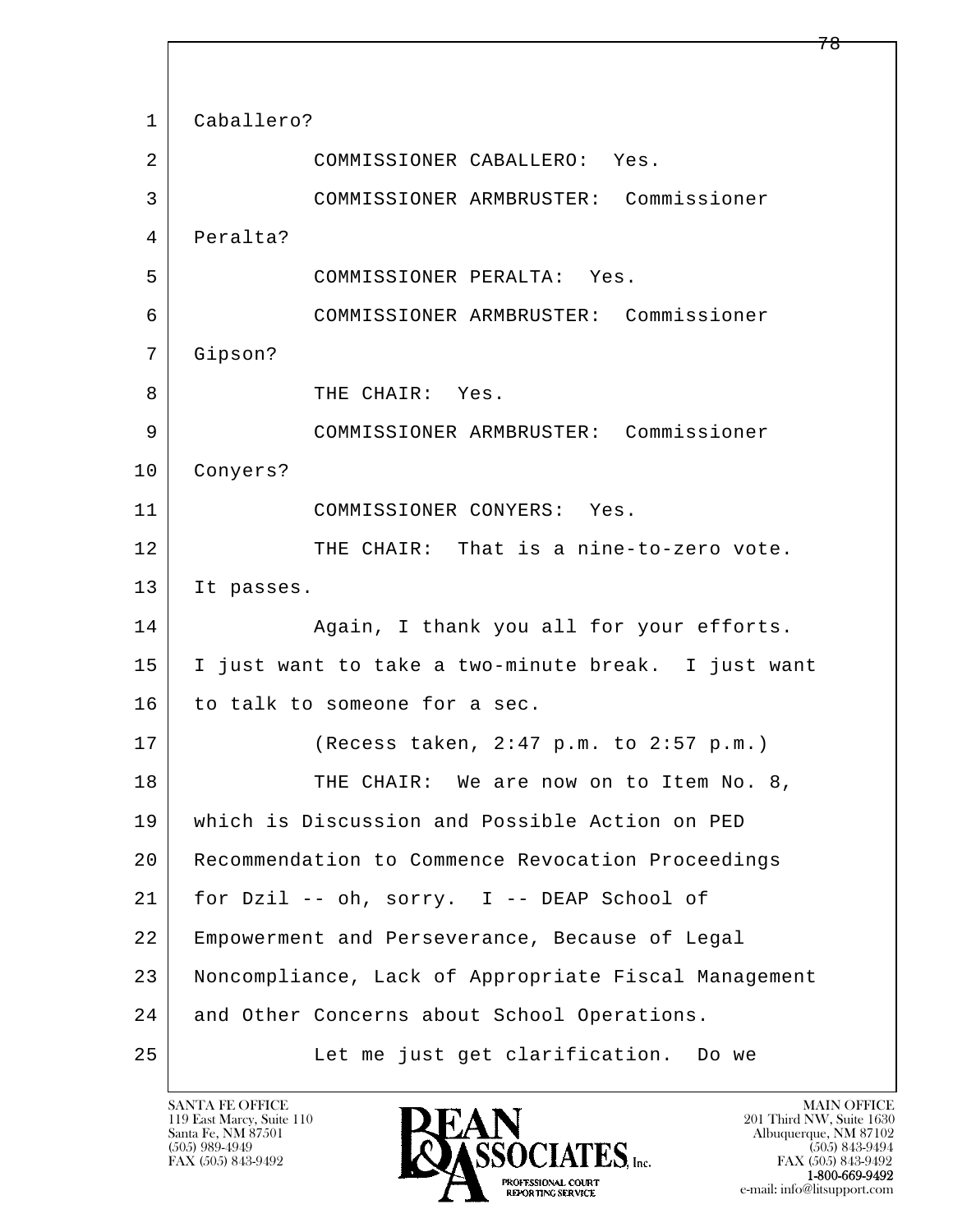l  $\overline{\phantom{a}}$  $1$  have  $-$ 2 FROM THE FLOOR: No, we don't. I -- I 3 think I confused her. I called her cell phone. And 4 she lives in a place where she has to go outside and 5 walk a little ways. And so she might be doing that 6 and not answering her home phone. 7 So we're going to try to get ahold of her; 8 so hopefully -- we'll call her. Hopefully, at some 9 point in time, we will have someone on the phone. 10 FROM THE FLOOR: Yes, yes. 11 THE CHAIR: I didn't want to ignore her if 12 she was already on. 13 Director? 14 | MS. POULOS: Madam Chairwoman, 15 Commissioners, before you, you have a recommendation 16 for the Public Education Department to hold a 17 | revocation hearing to determine if there is cause to 18 revoke the charter of DEAP Charter School. 19 This recommendation is based on the issue 20 that the Commission first heard about, discussed at 21 its meeting last month. At that time, that item had 22 been brought at the request of the Commission, and 23 PED had not yet completed a report from a visit that 24 was conducted by the School Budget and Financial 25 Analysis Bureau and Audit Bureau of the PED.

119 East Marcy, Suite 110<br>Santa Fe, NM 87501

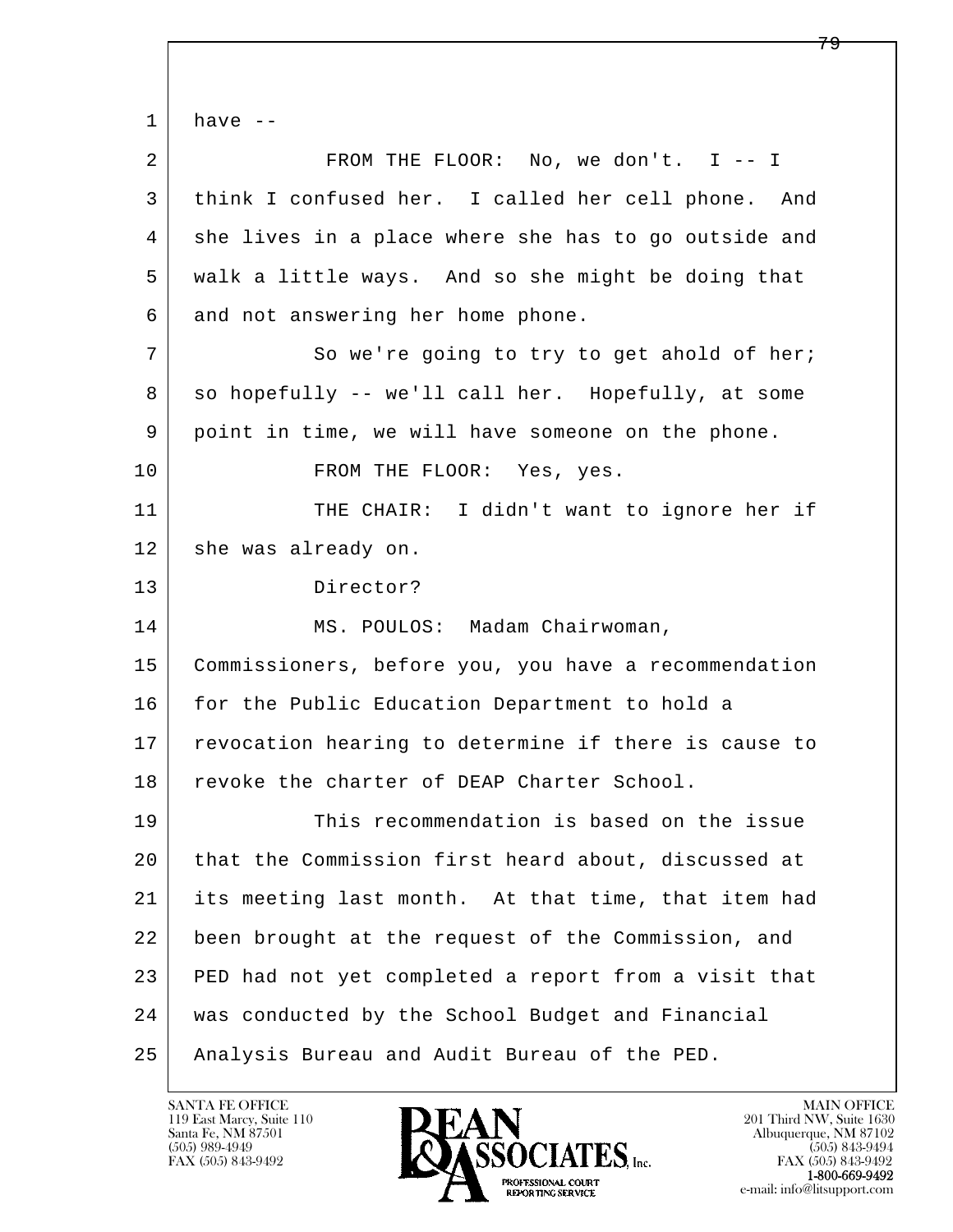l  $\overline{\phantom{a}}$ 1 That report was completed and provided to 2 the school a week ago last Friday. And based on 3 that report, as well as the affidavits that the 4 school -- sorry -- that the Commission received in 5 the materials last month, as well as the audit 6 report from the 2016 audit, and as well as the 7 budget technical review meeting that was held last 8 | week, and additional information that came to the 9 PED after that meeting, specifically, the 10 resignation of the most recent business manager, it 11 was determined by PED that at this time, we did feel 12 that it was appropriate to hold a revocation 13 hearing -- or to make a recommendation to the 14 Commission that they hold a revocation hearing to 15 determine if there is sufficient and just cause to 16 revoke the charter, because of the information that 17 | has been presented in all of those materials. 18 | The Rand today, we do have David Craig from our 19 School Budget and Financial Analysis Bureau, who is 20 here to address the Commission. 21 THE CHAIR: I saw him over there, and then 22 I didn't see him. So I was, like, where did he go? 23 Okay. Thank you. 24 MR. CRAIG: Sure. 25 THE CHAIR: Mr. Craig, do you have --

119 East Marcy, Suite 110<br>Santa Fe, NM 87501

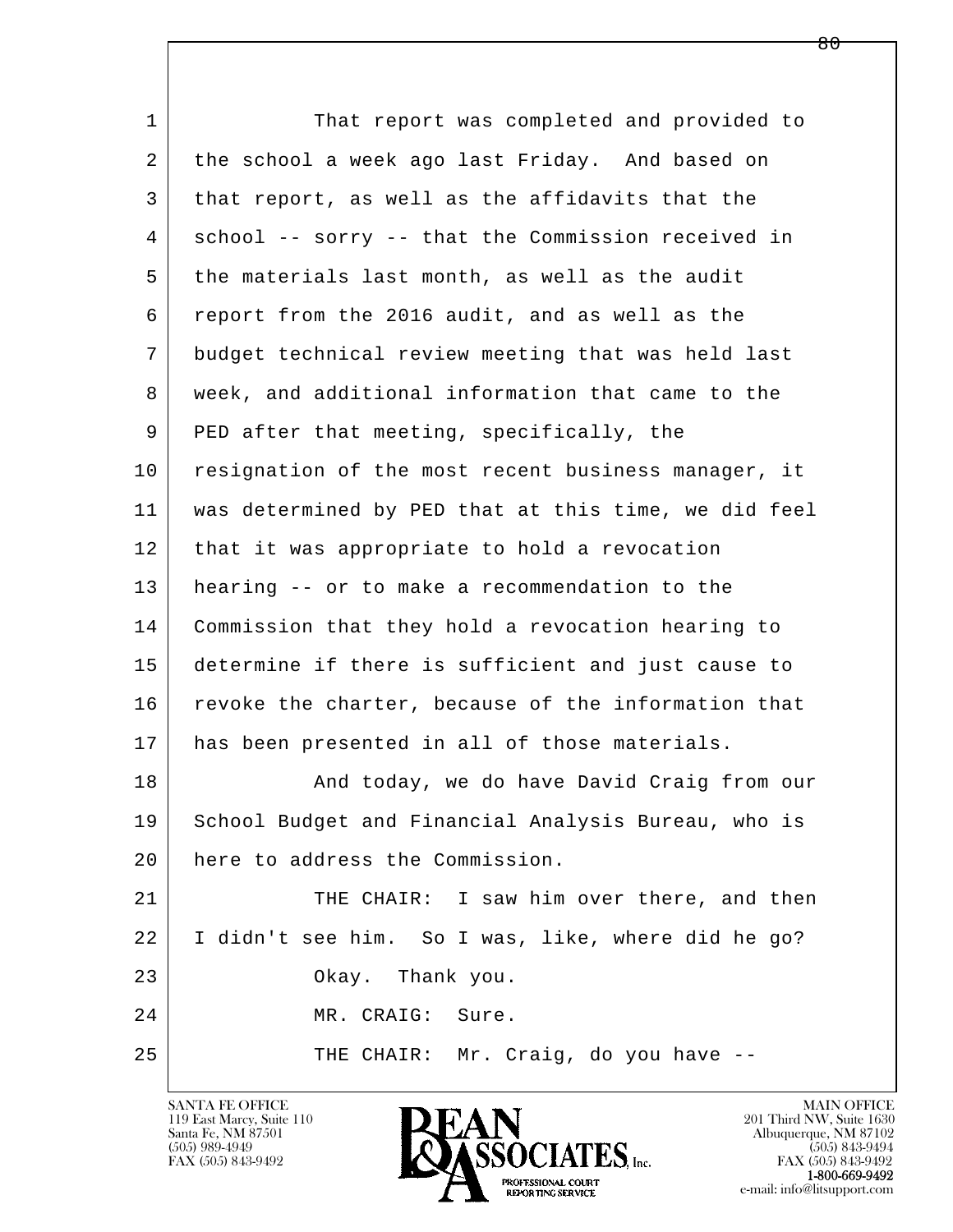l  $\overline{\phantom{a}}$ 1 MR. CRAIG: I don't -- I'll stand for 2 questions. But we have an audit report that the 3 Audit Bureau is happy to provide to you. I believe 4 you guys have had an opportunity to review it. 5 We did do a site visit. Based upon some 6 of the issues that were raised as part of -- an 7 affidavit that was done by the former business 8 managers, part of that was to determine whether or 9 not this school, Bear Mountain Empowerment Action 10 and Perseverance, has the ability to be able to go 11 forward as a functioning Board of Finance. 12 As you know, we have the ability from the 13 Secretary to have to suspend that if we have 14 evidence of financial mismanagement. At this time, 15 we haven't taken that additional step, because we're 16 still looking to see if they can submit a budget 17 | that will comply with the law. If and when they 18 can't, then we may have to take additional steps. 19 Subsequently, the Audit Bureau has 20 released the audit report that you've seen. It has 21 a number of concerning things in it. Katie asked me 22 if I thought that a revocation hearing would be 23 appropriate. I said, "Absolutely." I said, "This 24 is a school that is not able to function 25 financially."

119 East Marcy, Suite 110<br>Santa Fe, NM 87501

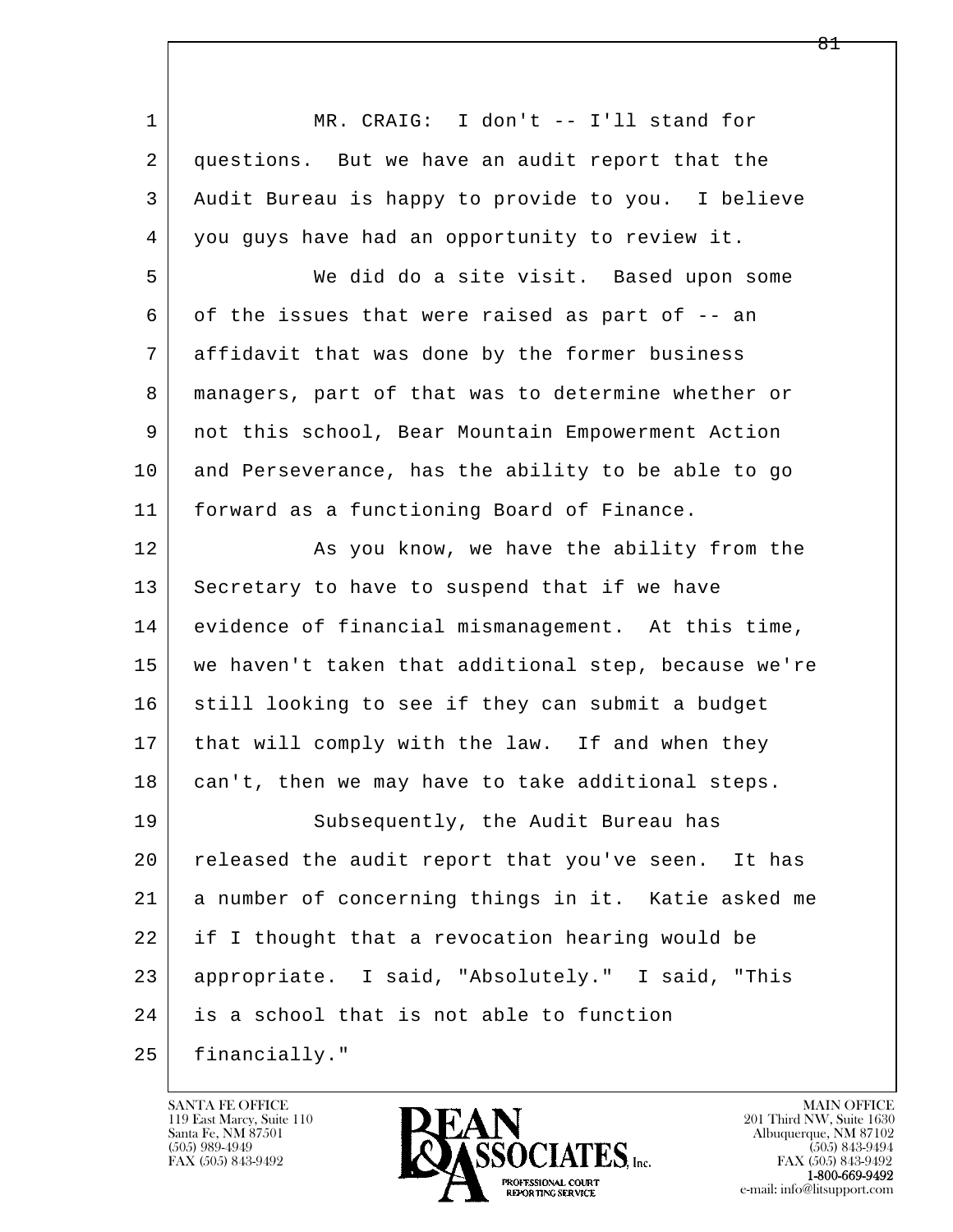l  $\overline{\phantom{a}}$  1 Nearly -- I mean, I'll just summarize 2 what's in that audit report. But nearly every 3 single procurement code that we have has been broken 4 by the school for long periods of time. Constant 5 churning in this business office has left inadequate 6 or nonexistent financial records, making the ability 7 for us to be able to go forward on an ongoing basis 8 extremely difficult. 9 We would have to -- they've had two 10 financial systems that would have to be compiled. 11 The most recent business manager just quit after we 12 had our budget technical review, and I indicated 13 what would need to be done in submitting an 14 operating budget that was effective that met their 15 verification of laws. 16 And I could go on and on. And I don't 17 want to waste your time, Madam Chair Gipson, but 18 it's as bad as I've ever seen it. So I'll stand for 19 questions, if you guys have anything specific based 20 on the materials we've given you. 21 THE CHAIR: Okay. Thank you. I 22 appreciate it. 23 MS. POULOS: Madam Chairwoman, sorry. 24 Also joining us is Molly Saiz from our Audit office. 25 And I'm sure she has questions. I don't know if

119 East Marcy, Suite 110<br>Santa Fe, NM 87501

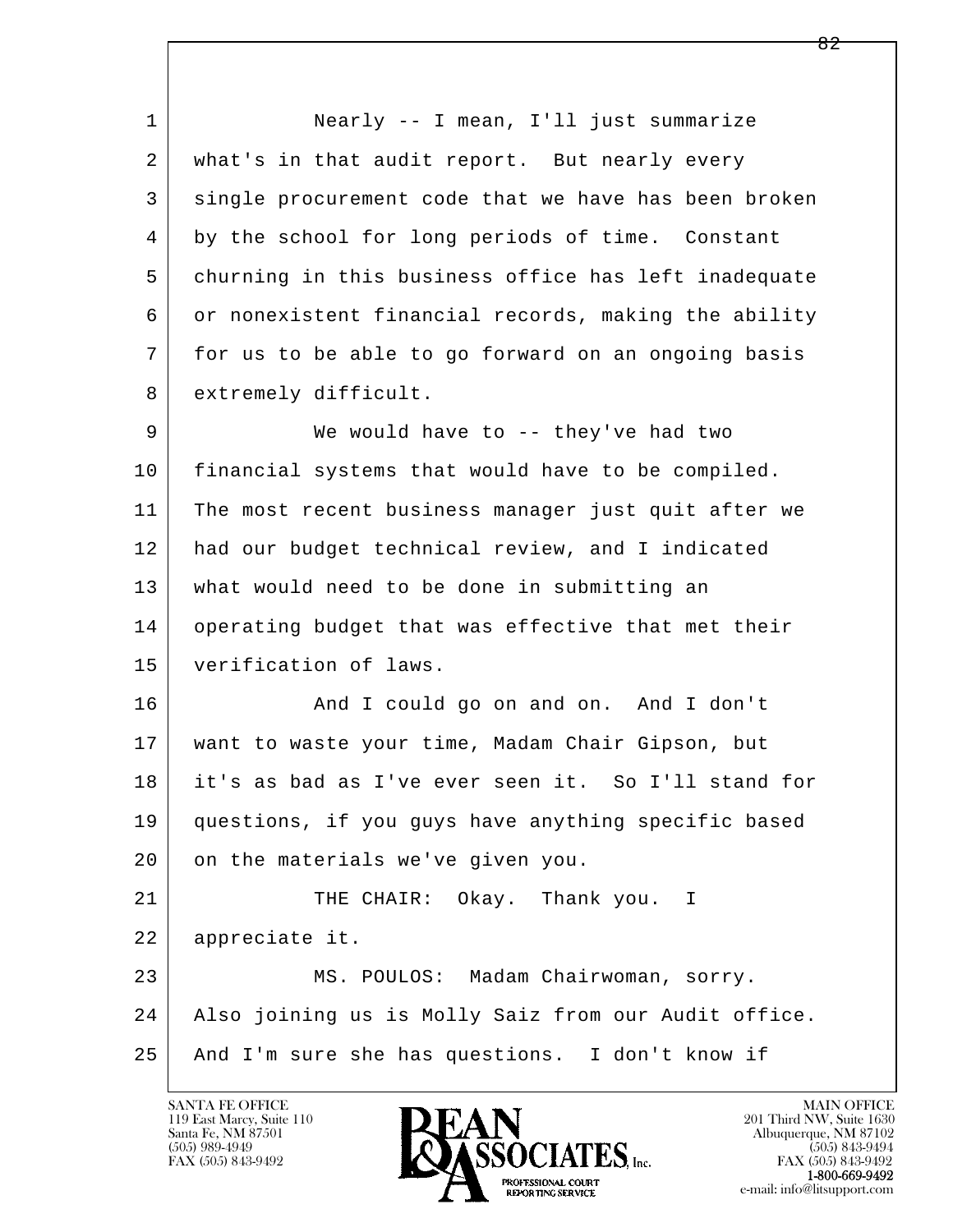l  $\overline{\phantom{a}}$ 1 there was anything you wanted to say. 2 MS. MOLLY SAIZ: Not at this point. I'm 3 going to listen in, and -- 4 THE CHAIR: Thank you. We appreciate you 5 coming. Unfortunately, we don't see you generally 6 in good times. 7 | MS. MOLLY SAIZ: Unfortunately. 8 THE CHAIR: Good afternoon. And please, 9 once again, introduce yourself for the record. 10 MS. SHAYLA YELLOWHAIR: Okay. Ya'at'eeh, 11 everybody. My name is Shayla Yellowhair. I am the 12 Governing Council President of DEAP School. I stand 13 before you again. 14 It's unfortunate that we are here again. 15 And I have a prepared statement. And I do have -- I 16 can patch in our Head Administrator to provide a 17 little bit of context for why she is not here at 18 this point. 19 So while we completely understand the 20 seriousness of the concerns, it is frustrating that 21 we have not been given the time or support to make 22 these things right. 23 As you just heard from Mr. Craig, if and 24 when we can't [verbatim], we are up against already 25 a denial and a lack of support from the people who

119 East Marcy, Suite 110<br>Santa Fe, NM 87501

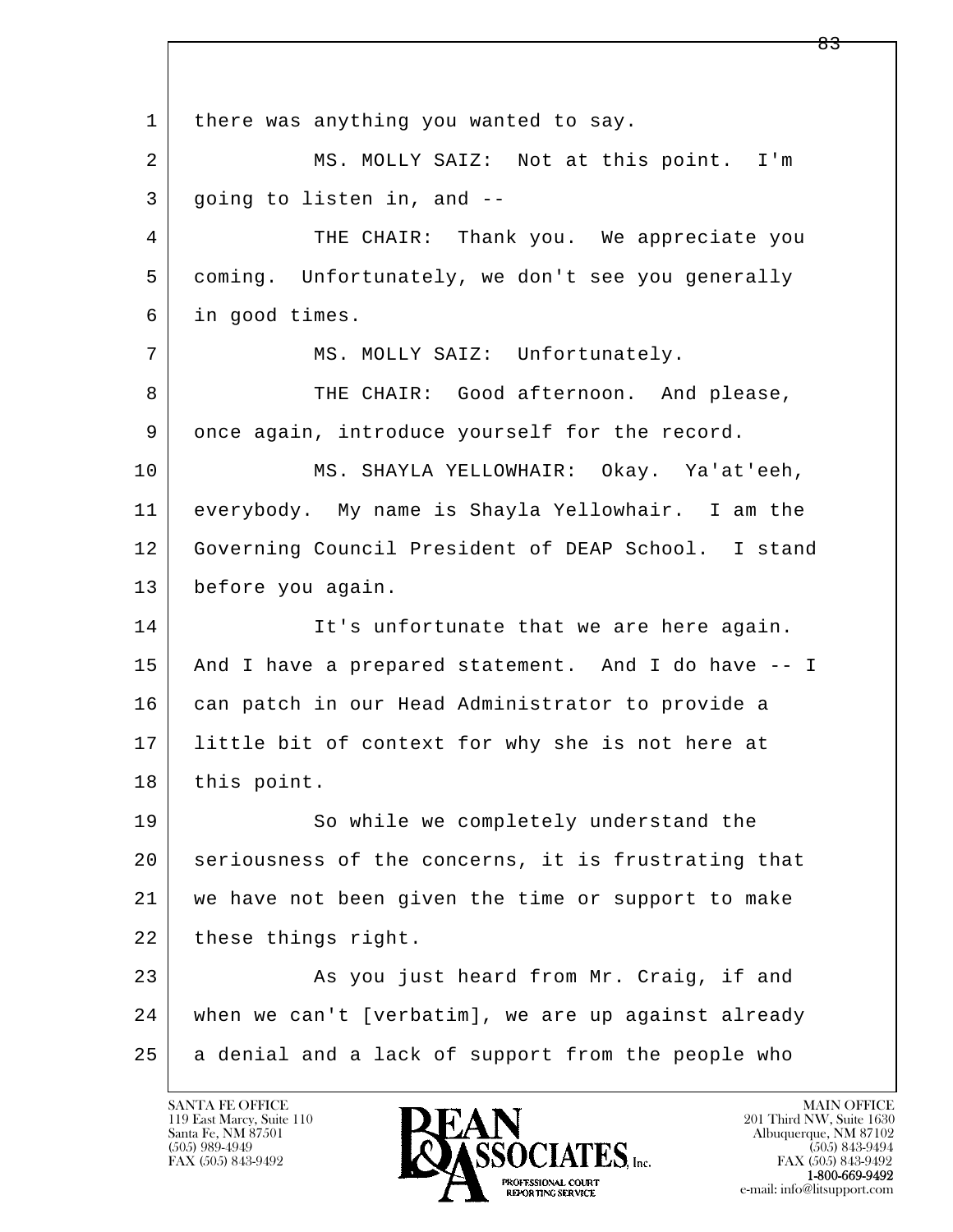l  $\overline{\phantom{a}}$ 1 are supposed to be supporting us directly. 2 At the last meeting, we assured you that 3 we would do whatever it takes to solve these issues. 4 We stand by that statement and have done everything 5 in our power to do so. 6 We received the report on Friday. We have 7 been -- it has been a week, almost a week and a 8 half, since the budget review meeting. And in that 9 time, our business manager, as you have heard, has 10 resigned due to the amount of work and the -- I 11 can't speak for her -- due to the amount of work 12 that does need to be done. I think there was a 13 level of intimidation there. 14 Our experience -- it's obvious that we 15 have much to improve; but we also, again, need the 16 support to do so. 17 We have been given many harsh and vague 18 directions with unreasonable time frames. Given the 19 report on Friday, we are supposed to -- what is 20 it? -- four days later, have everything completely 21 turned around. 22 We want to fix everything, because we owe 23 it to our students and community; but we also need 24 your help and understanding to do so, and time. 25 DEAP is a small staff of five, and it

119 East Marcy, Suite 110<br>Santa Fe, NM 87501

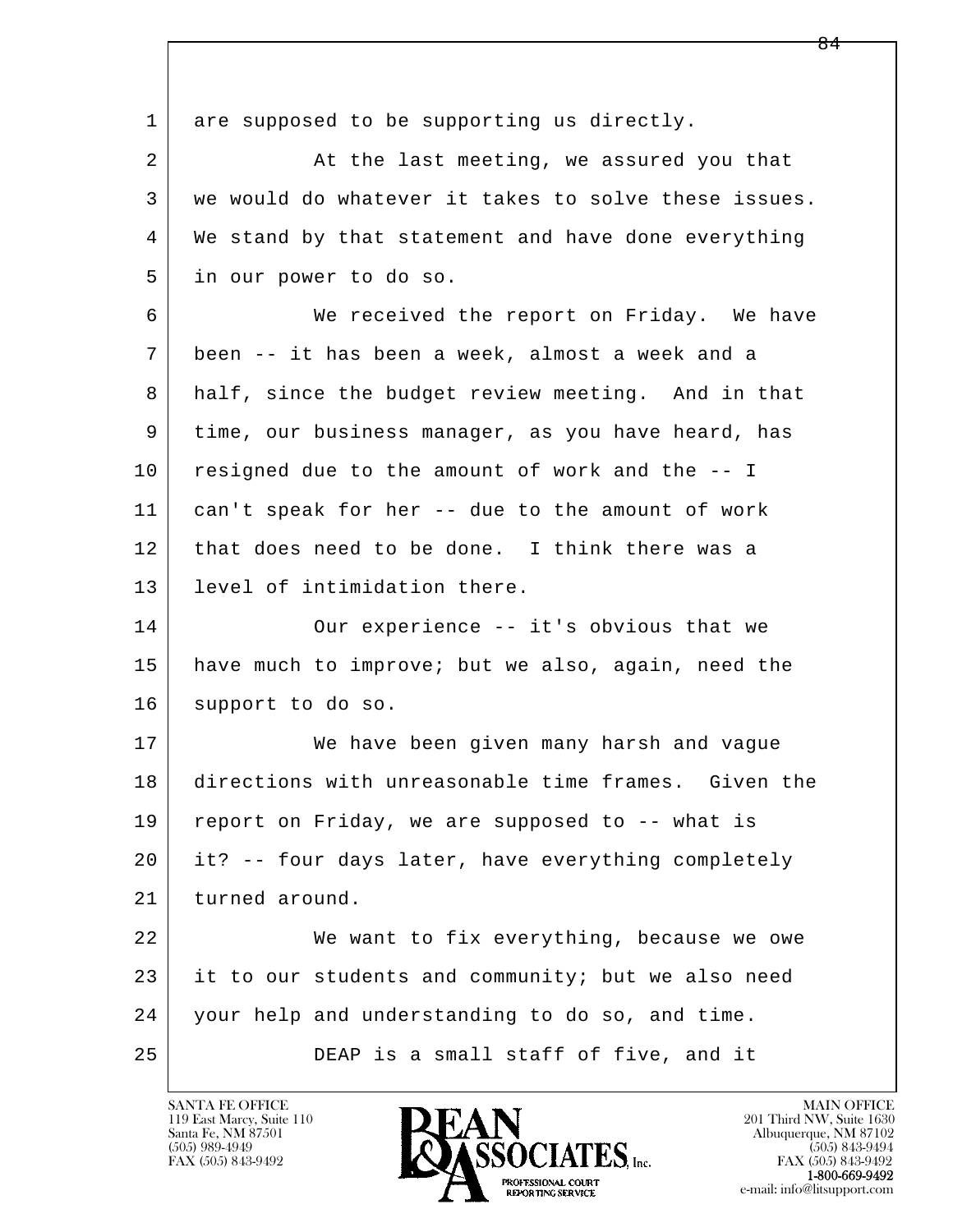l  $\overline{\phantom{a}}$  1 requires that we wear many hats. While not 2 everything has panned out the way that we've 3 intended, we have made every effort to do what is 4 necessary to ensure that our students are given the 5 education we have set out to provide. 6 We wrapped up our second year of school 7 last week and are fully committed to making year 8 | three a success. Starting this school and 9 continuing to improve has been task -- has been a 10 difficult task, and we are more than willing to do 11 what it takes to make sure that we correct what 12 needs to be corrected in the audit. And I'm able 13 to -- we'll be able to speak to the things that we 14 have already corrected and our action plan going 15 forward. 16 Again, it is -- we are asking for the 17 opportunity, because thus far, we have not had that 18 opportunity, given the -- the attitude that we can't 19 do this in the time that is given. And I, for one, 20 reject that notion. 21 I'm going to pass it over to Natasha. And 22 I'm going to call Ms. -- Dr. Jimenez. 23 MS. NATASHA CUYLEAR: Good afternoon, 24 Madam Chair and Commissioners. My name is Natasha

25 Cuylear. I'm an attorney at the Johnson, Barnhouse

119 East Marcy, Suite 110<br>Santa Fe, NM 87501



FAX (505) 843-9492<br>1-800-669-9492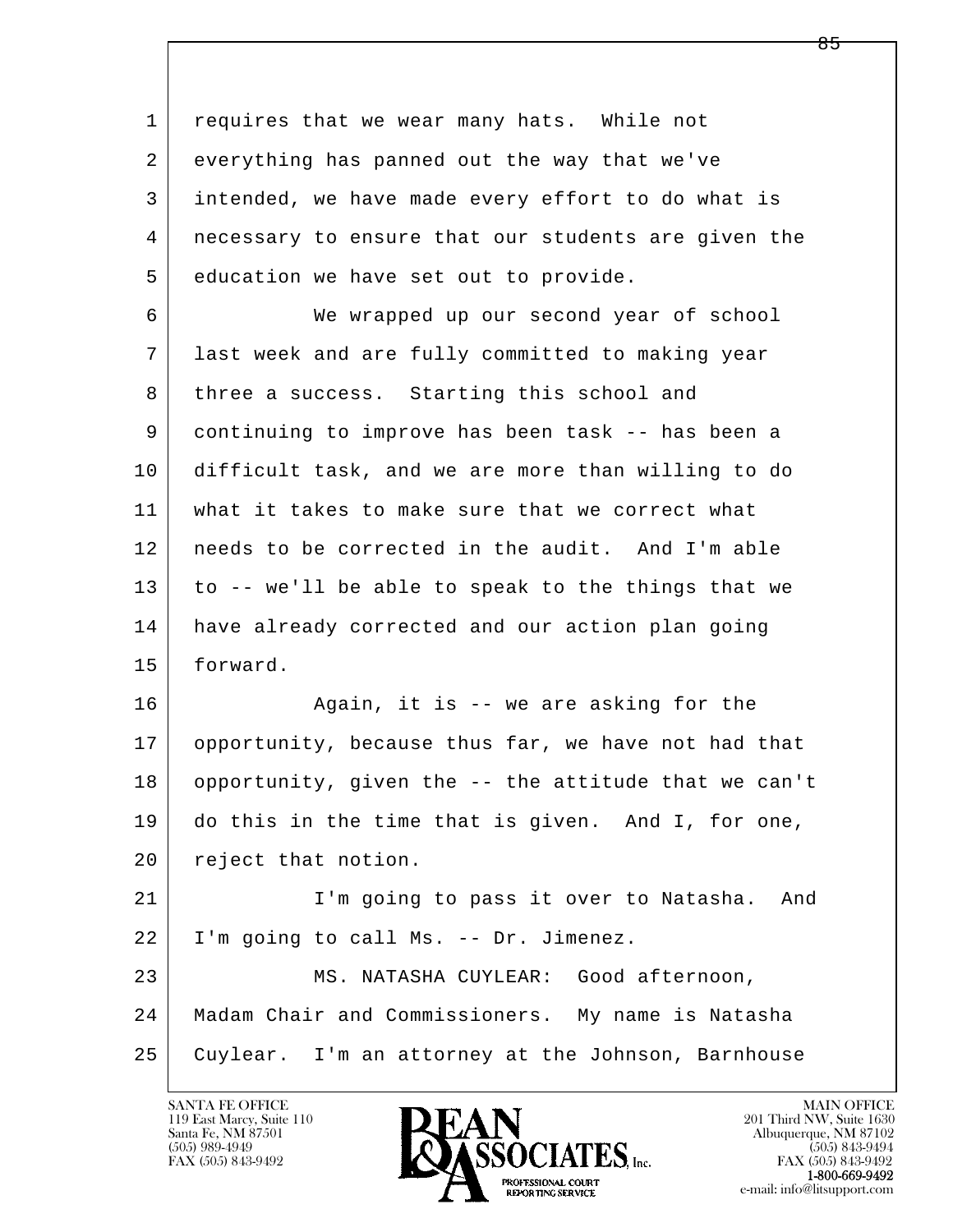l  $\overline{\phantom{a}}$  1 & Keegan Law Firm. I'm here in support of DEAP. 2 I'll keep my remarks short. I think Ms. Yellowhair 3 touched on a lot of what I was going to say. 4 I just want to reemphasize that DEAP is 5 really asking the Public Education Commission today, 6 and the Department, to continue to work with the 7 school and to give DEAP a reasonable amount of time. 8 | (Telephone call placed.) 9 MS. NATASHA CUYLEAR: And to giving DEAP a 10 reasonable amount of time to respond to the 11 Department's recommendations. 12 The Department's audit report does have 13 recommendations. And the school has already 14 complied -- has already complied with most of those. 15 So, I mean, they are in the process of doing so. 16 And, you know, pursuant to the Section 11.02 of the 17 Charter School Contract, the PEC has the option, if 18 there is an unsatisfactory review -- which there has 19 been -- to institute a Corrective Action process. 20 So we ask the PEC to at least consider a Corrective 21 Action process, or an Improvement Plan, or just 22 something so that the school has an opportunity to 23 continue to respond and continue to comply and to 24 follow through with the recommendations from the -- 25 from the PED Audit Bureau.

119 East Marcy, Suite 110<br>Santa Fe, NM 87501

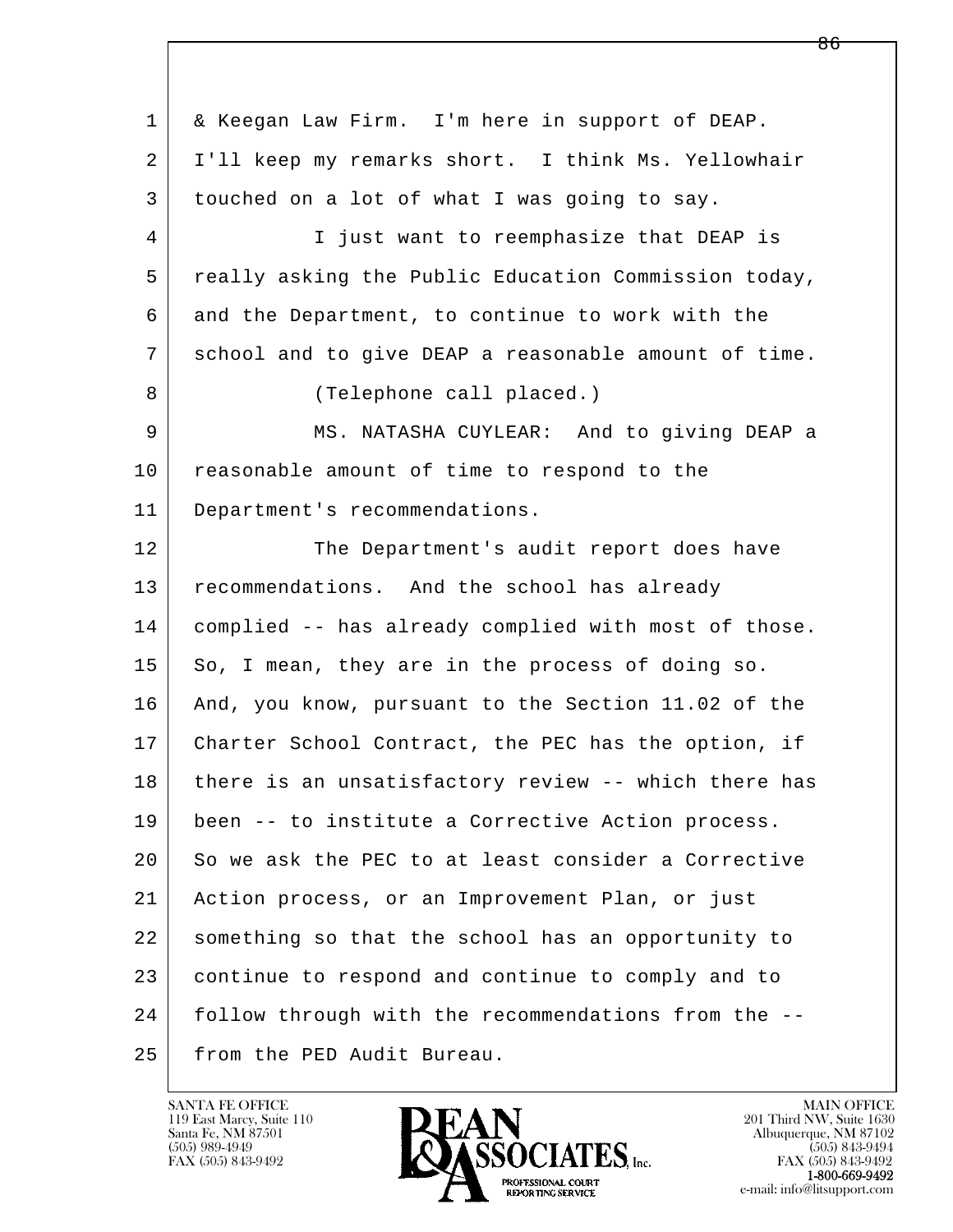l  $\overline{\phantom{a}}$  1 MS. SHAYLA YELLOWHAIR: And also you'll 2 notice that our Head Administrator, Dr. Jennie 3 Jimenez, is not here in person. I do have her on 4 phone so she can state for the record why she's not 5 able to be here. Jennie, are you there? 6 DR. JENNIE JIMENEZ: Yes, I am. 7 MS. SHAYLA YELLOWHAIR: Okay. Can you go 8 ahead and state why you're not able to be here? 9 DR. JENNIE JIMENEZ: Yes. I was in a very 10 serious car accident a week ago Friday, or this 11 coming Friday. And I was on my way on I-40 to 12 Albuquerque and got involved in a -- in a head-on, 13 four-car crash. And one of the people involved 14 died. So it was very serious. 15 | Thave multiple abrasions from the  $16$  seat belt and the -- the airbag; so I'm not able to 17 | travel or move around very much yet. 18 MS. SHAYLA YELLOWHAIR: Thank you, 19 Jennie -- Dr. Jimenez. 20 THE CHAIR: Thank you. 21 Where do I begin? Commissioner Toulouse? 22 COMMISSIONER TOULOUSE: Madam Chair. 23 Have you entered into any kind of contract 24 for a business manager? 25 MS. SHAYLA YELLOWHAIR: Yes. So our

119 East Marcy, Suite 110<br>Santa Fe, NM 87501

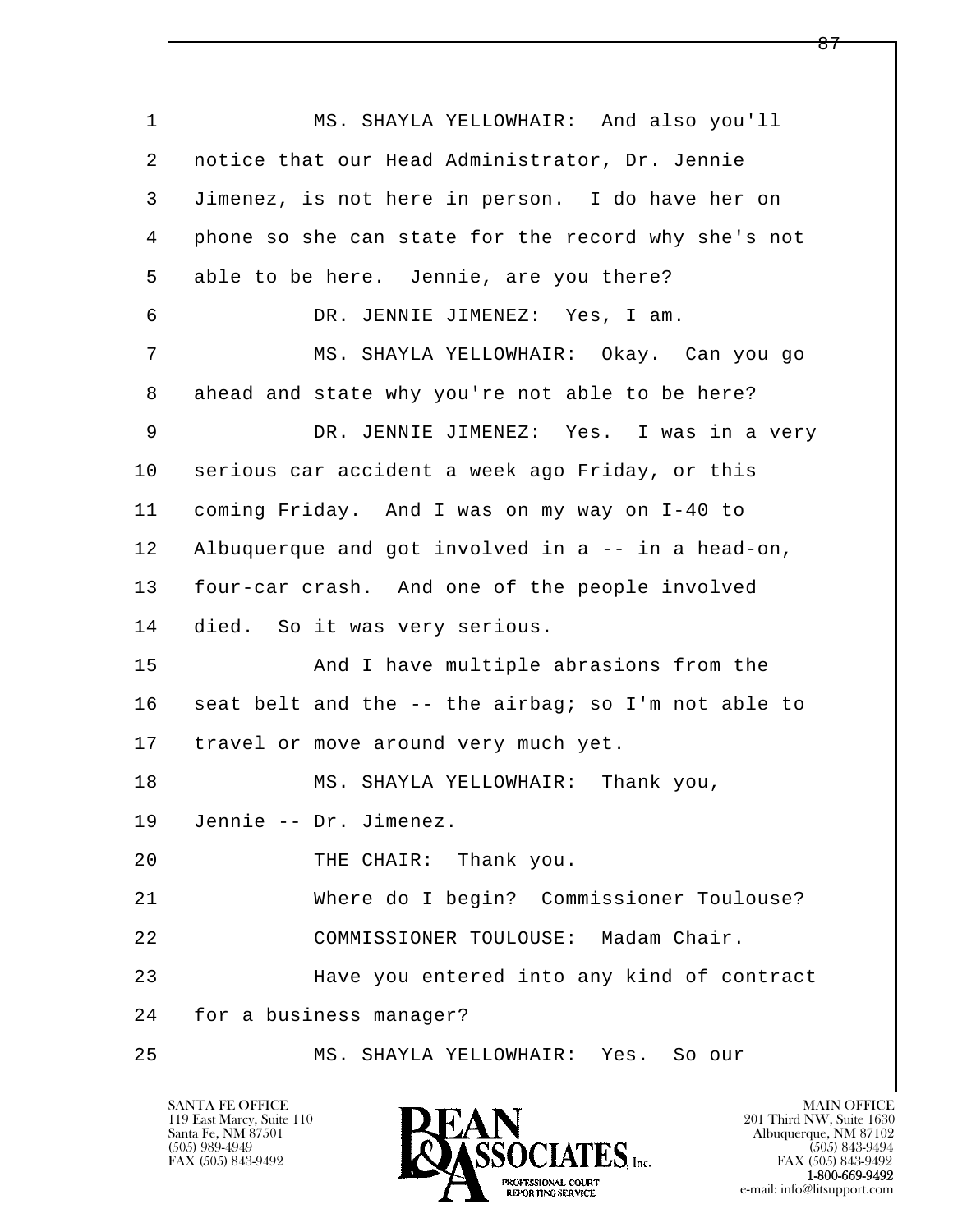| 1  | current business manager, though she's going to      |
|----|------------------------------------------------------|
| 2  | resign at the end of this month -- so she's still    |
| 3  | our current business manager. We are waiting for     |
| 4  | a -- what is it? -- a quote from the Vigil Group.    |
| 5  | And they're the ones that are currently going        |
| 6  | through all of our past records; so they're the ones |
| 7  | that are reconciling everything that we've been      |
| 8  | asked by Mr. Craig.                                  |
| 9  | COMMISSIONER TOULOUSE: Thank you.                    |
| 10 | THE CHAIR: And the Vigil Group is what               |
| 11 | you anticipate will go forward. I guess the -- the   |
| 12 | overwhelming concern -- and it doesn't just come     |
| 13 | from a week ago or even a month ago. But it's the    |
| 14 | fact that you don't have someone on site that is     |
| 15 | overseeing this and that -- you know, that's been an |
| 16 | ongoing concern.                                     |
| 17 | I do believe the Director brought that --            |
| 18 | was it back in January? There were                   |
| 19 | MS. POULOS: December.                                |
| 20 | THE CHAIR: These are concerns that we've             |
| 21 | had ongoing. So that's -- you know, that's where I   |
| 22 | have difficulties is that -- is this individual      |
| 23 | going -- how hands-on is this individual going to be |
| 24 | with the finances of the school? Because it          |
| 25 | obviously hasn't worked that someone is coming in on |

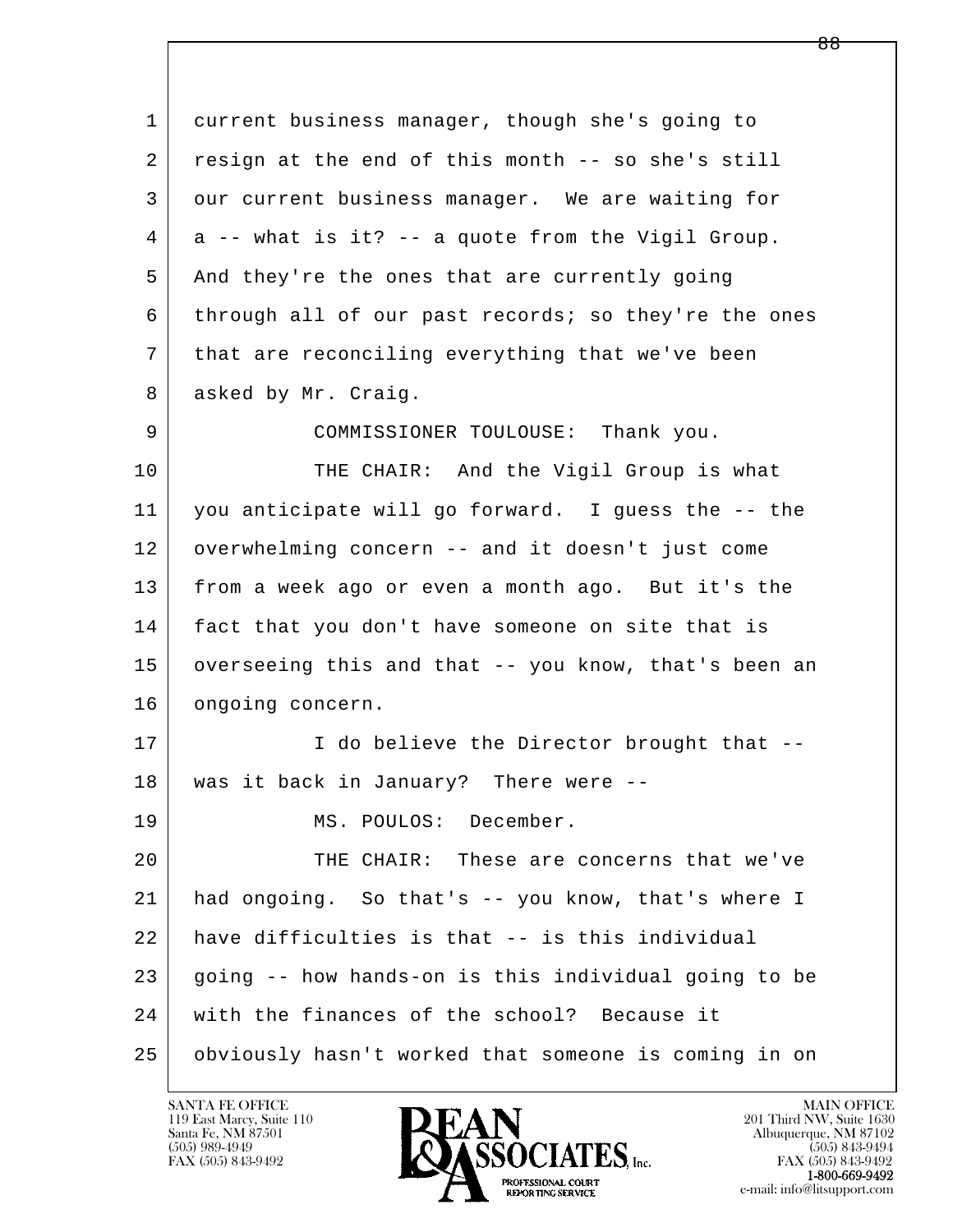| $\mathbf 1$    | a quarterly basis and looking at what you're doing.    |
|----------------|--------------------------------------------------------|
| $\overline{a}$ | MS. SHAYLA YELLOWHAIR: Right.                          |
| 3              | THE CHAIR: So can you shed any light                   |
| 4              | on -- on that?                                         |
| 5              | MS. SHAYLA YELLOWHAIR: Yeah. I think --                |
| 6              | I have two responses. The first response is we         |
| 7              | are -- we are responsible for being a part of the      |
| 8              | network that did, and is currently employing, the      |
| 9              | two individuals that -- what is the word I'm looking   |
| 10             | for? -- the affidavits, filed affidavits; right?<br>So |
| 11             | they are the ones that did the past business           |
| 12             | manager. So we put our trust in the wrong people,      |
| 13             | and for that, we take full responsibility.             |
| 14             | The fact is is while we are trying to make             |
| 15             | amends, the Vigil Group has come very well             |
| 16             | recommended. And I'm positive that we are not the      |
| 17             | only school in New Mexico that does not have a         |
| 18             | business manager on site.                              |
| 19             | THE CHAIR: Oh, I'm sure of that. But I                 |
| 20             | think for many of us, the concern has been -- and      |
| 21             | I'm not getting into a personnel issue with who --     |
| 22             | whether the people that were working were or were      |
| 23             | not adequate, because that's something I don't want    |
| 24             | to get into in public.                                 |
| 25             | But my concern is that it -- it appears --             |

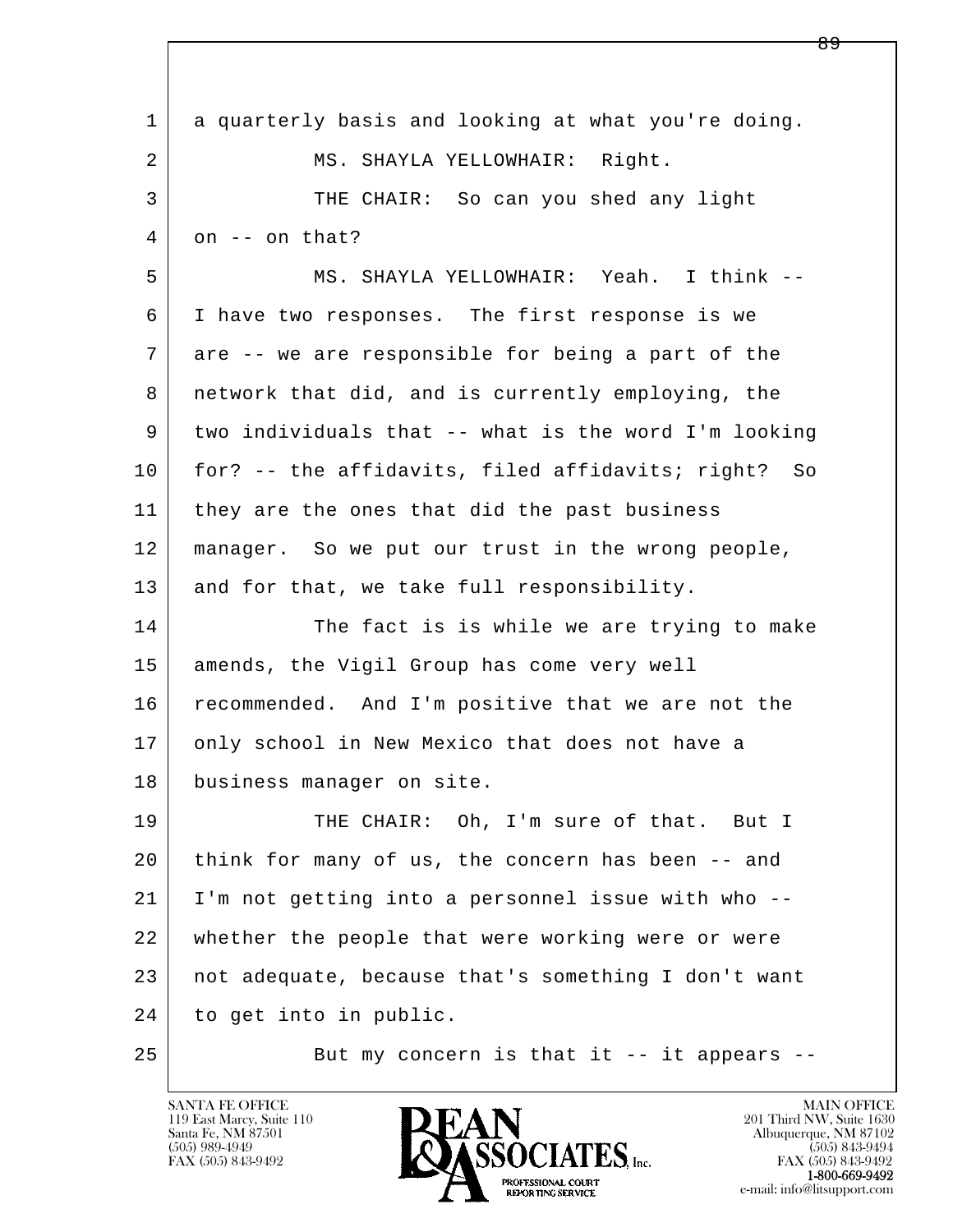| 1  | and maybe Mr. Craig can answer this adequately for   |
|----|------------------------------------------------------|
| 2  | us -- that I know that there are schools that don't  |
| 3  | have people on site. I think those schools probably  |
| 4  | have people that are on site a little more often     |
| 5  | than what the previous business administrators were, |
| 6  | whether they did a good job or didn't do a good job. |
| 7  | Given the serious nature of your financial           |
| 8  | issues, if someone's not there regularly --          |
| 9  | MS. SHAYLA YELLOWHAIR: Right.                        |
| 10 | THE CHAIR: -- how -- how -- how can these            |
| 11 | issues be fixed? That's my concern, that -- and I    |
| 12 | don't -- so I don't know whether it's something that |
| 13 | Mr. Craig even feels comfortable answering. I don't  |
| 14 | know.                                                |
| 15 | MR. CRAIG: Commissioner, Madam Chair                 |
| 16 | Commissioner Gipson and members of the PEC, let me   |
| 17 | answer that by saying that most of the setups that   |
| 18 | have a remote business official have significant     |
| 19 | internal controls and accounting procedures that     |
| 20 | allow for us to be able to assure that they're       |
| 21 | meeting the State law requirements for the           |
| 22 | Procurement Code.                                    |
| 23 | You will have a remote business official.            |
| 24 | The licensed school business official, as is         |
| 25 | required under the Administrative Code, will have    |

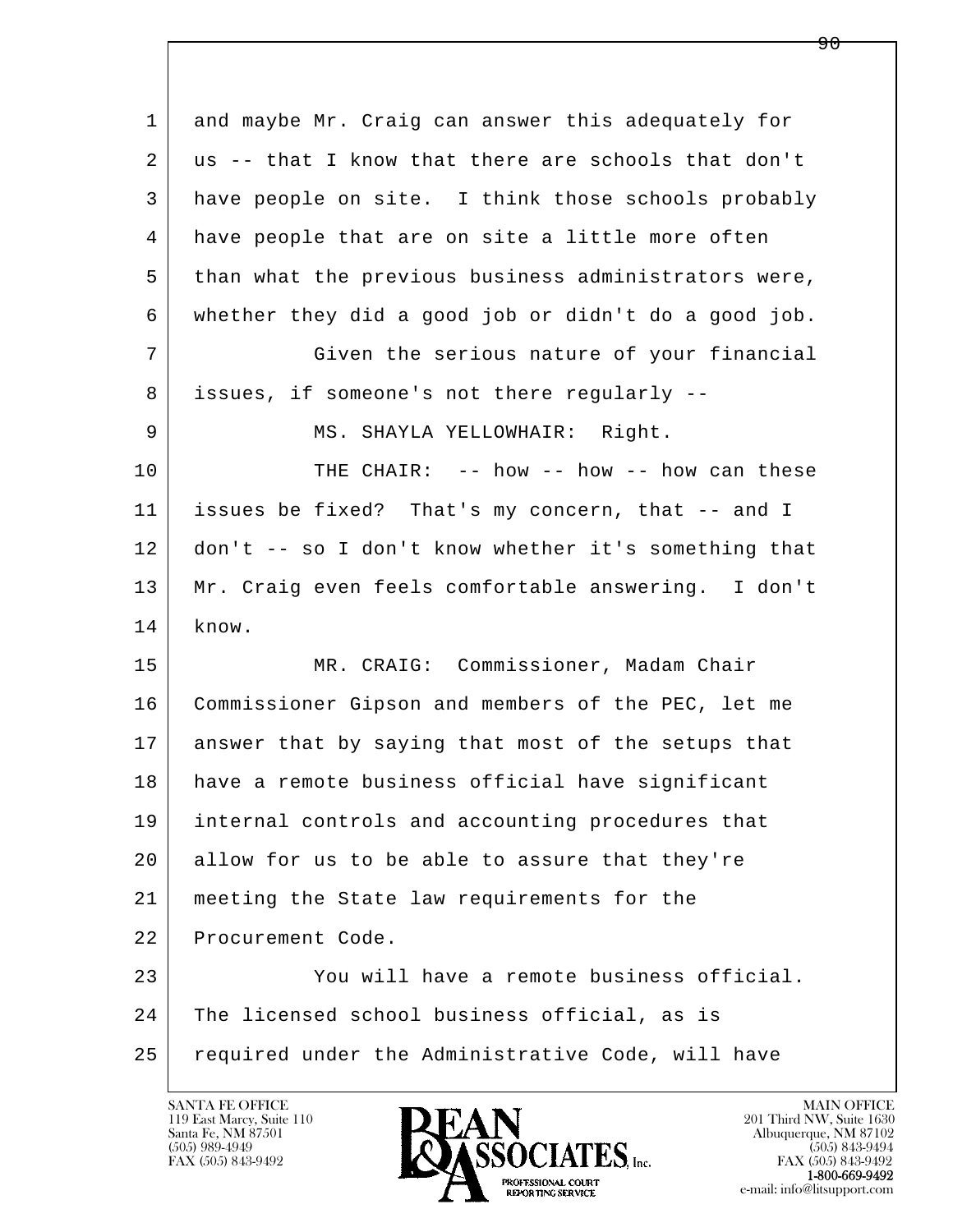1 oversight over that school's finances and will be 2 signing off on the budget, but will make sure that 3 there is significant internal controls that make 4 sure that the purchase requisition is available and 5 a purchase order is available for every purchase, 6 that operating budgets are developed in conformance 7 with State law, that there is a General Ledger that 8 is being adhered to that conforms to General 9 | Accepted Accounting Principles.

10 | All of those, when I go to the licensed 11 | school business official, should be able to be 12 produced. And in this instance, it was not. In 13 fact, many times we had noncompliance with almost 14 every aspect of finances. For example, not only is 15 there not any purchase requisitions or purchase 16 orders at this school, all we have is a box of 17 | receipts.

l  $\overline{\phantom{a}}$ 18 We have situations in which we had -- I 19 was there on the site visit. I went out to Navajo, 20 New Mexico, this time. I don't often do that, 21 because it's kind of far-away away to go on these 22 site visits. But I was worried about whether or not 23 the governing council would have the ability to be 24 able to operate as a Board of Finance.

25 We also had a budget that was submitted to

119 East Marcy, Suite 110<br>Santa Fe, NM 87501

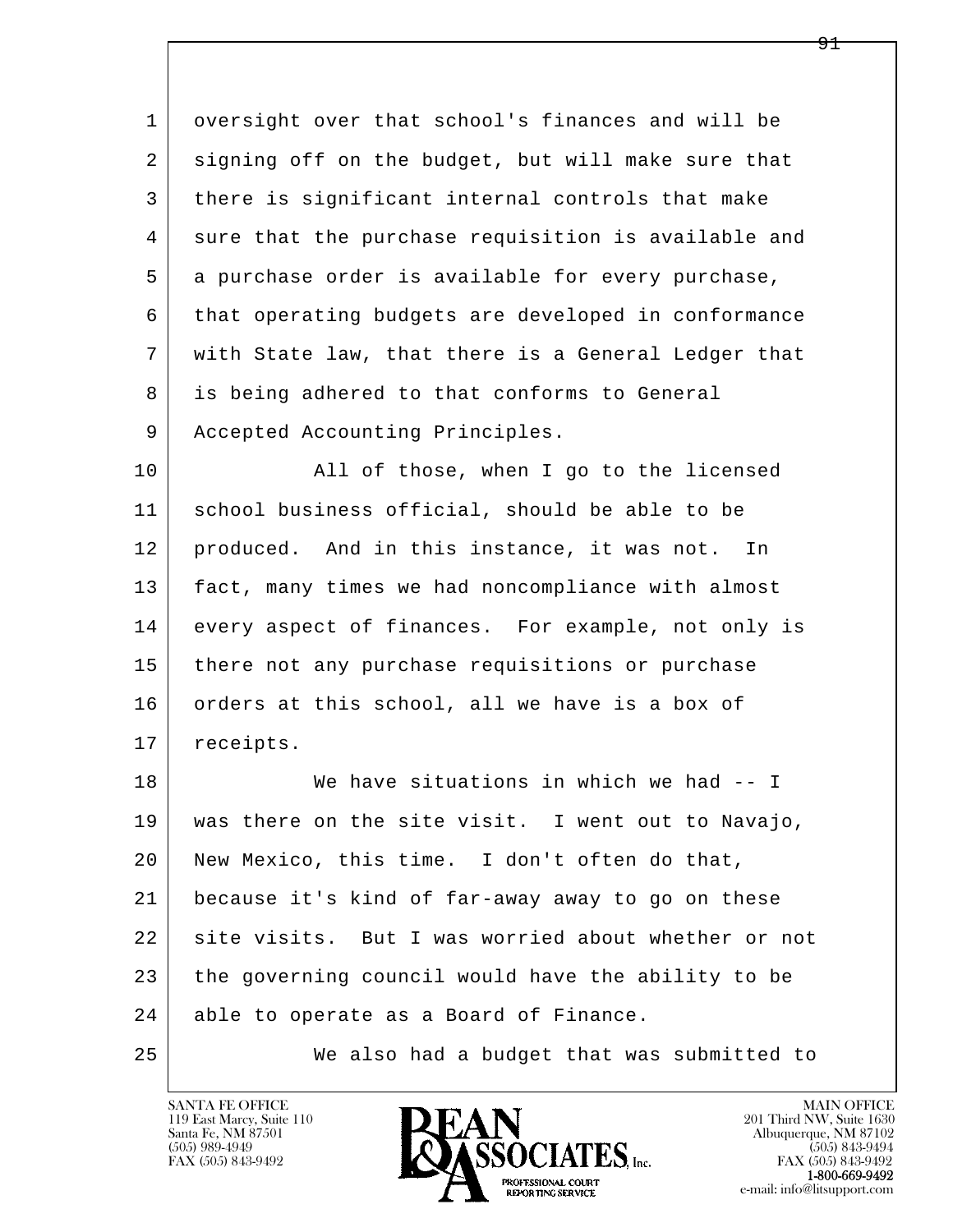l  $\overline{\phantom{a}}$  1 me that did not have revenues match expenditures. 2 Now, you don't have to be an accounting whiz to 3 understand that that doesn't conform with an 4 operating budget that is able to be accepted and 5 approved by the Public Education Department. 6 Now, I apologize if I ever came off to the 7 school staff as intimidating. But my point was is 8 you're going to have to go through and determine 9 what your expenditures were in the current year so 10 that you can develop a budget based upon what your 11 expenditures were in the current year, and you're 12 going to have to do that pretty quick, because the 13 statutory guideline by me -- for me is that I have 14 to have them all through by June 30th. 15 So that's -- I mean, if conforming to 16 State law is intimidating, then so be it; because 17 I'm still going to make them have to do that. 18 You're going to have to go through, determine what 19 you guys spent in the current year to determine what 20 the cash position of this school is in order to 21 determine a budget for the next year. It wasn't my 22 intent to be intimidating; but so be it. 23 So, I mean, I will say this: The licensed 24 school business official indicated that that would 25 be a significant difficulty because of the level of

119 East Marcy, Suite 110<br>Santa Fe, NM 87501

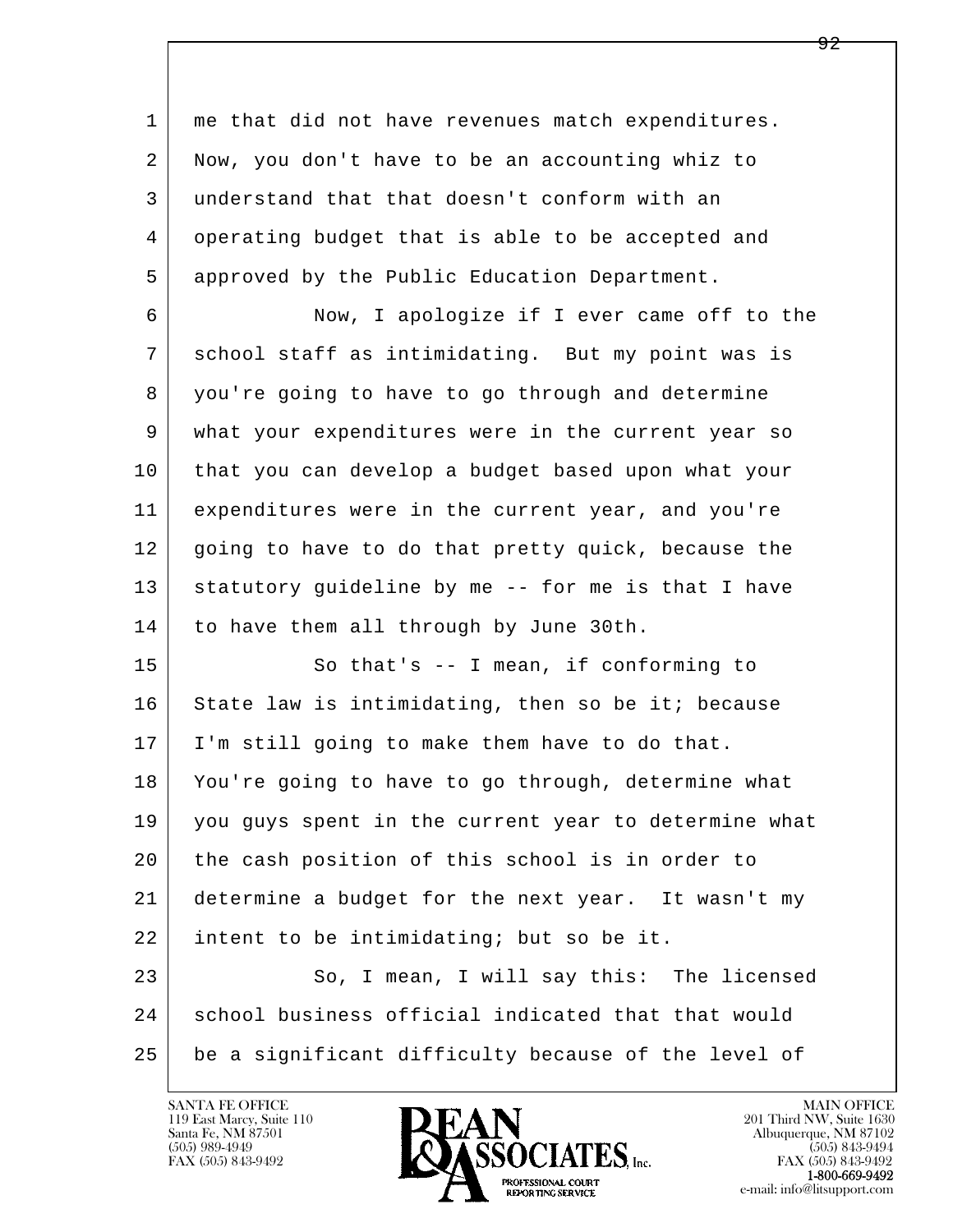l  $\overline{\phantom{a}}$  1 lack of information in the General Ledger, lack of 2 | good past practices, as they conform to State law, 3 as well as a lack of an accounting information 4 system that contains that data to be able to produce 5 an operating budget. 6 THE CHAIR: Commissioner Caballero? 7 COMMISSIONER CABALLERO: Yes. Have you 8 submitted the -- a report in writing to us? I don't  $9$  see it in  $-$ 10 MR. CRAIG: Most of that information 11 should be available in the Audit Bureau's report, 12 and all of that should be cited as part of it. 13 MS. POULOS: Madam Chairwoman, 14 Commissioner Caballero, the audit report, which is 15 included in your materials, that was authored by the 16 Public Education Department, starting on Page 9 -- 17 it also has "Page 1" marked on it -- is a report 18 from the site visit that Mr. Craig participated in. 19 | And so that incorporates his information. 20 COMMISSIONER CABALLERO: And the only 21 reason I asked is because it wasn't signed by 22 anybody. 23 MS. POULOS: It is from the Public 24 | Education Department. 25 COMMISSIONER CABALLERO: Okay. So it's

119 East Marcy, Suite 110<br>Santa Fe, NM 87501

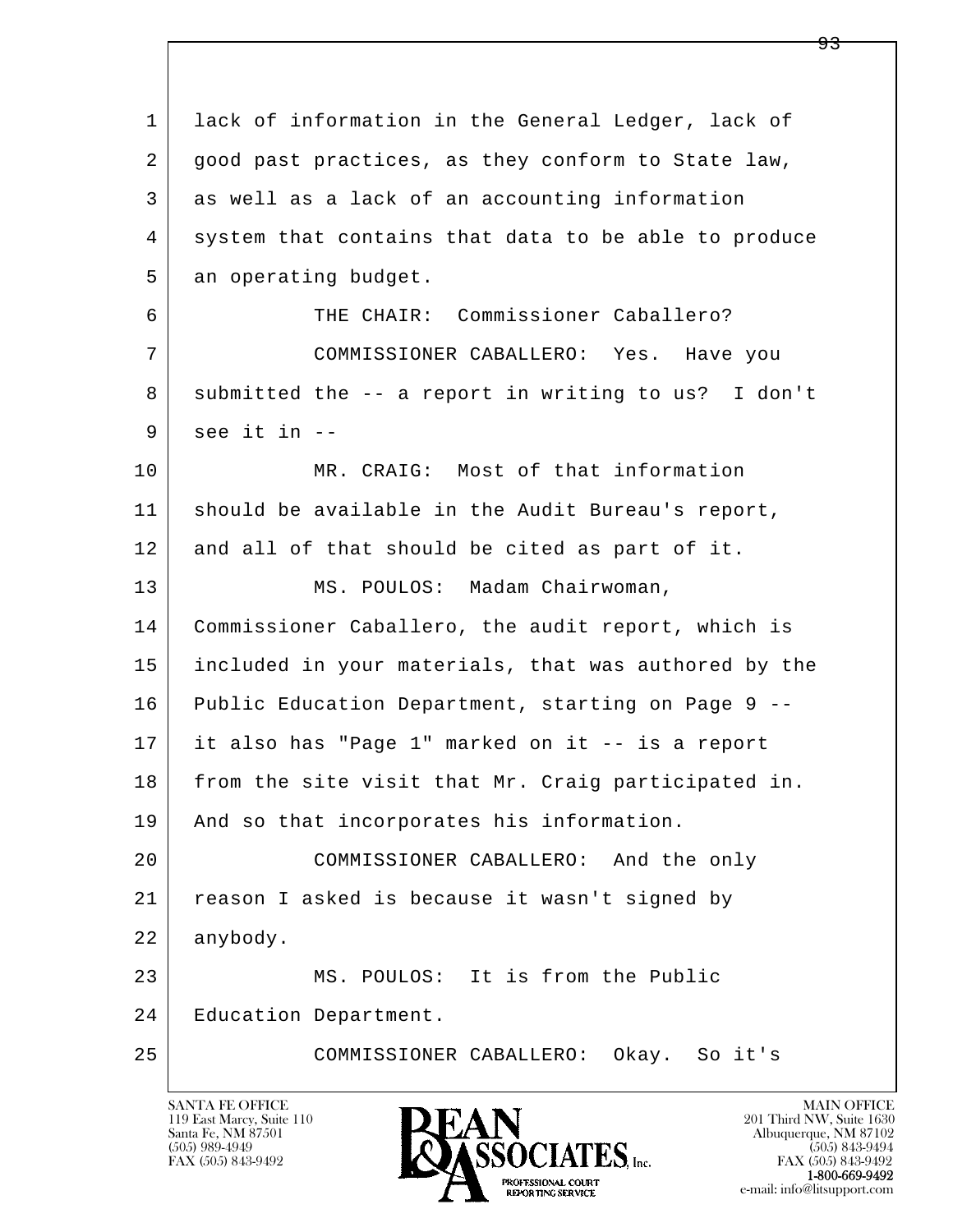l  $\overline{\phantom{a}}$  1 not signed by anybody. And there's nothing at the 2 beginning that says "PED" or the "Bureau." And so  $3$  I -- it just kind of confused me that -- who this 4 was from. 5 So let me -- let me just finish the 6 questioning. 7 | MS. POULOS: It is signed. 8 COMMISSIONER CABALLERO: Oh. That's a 9 letter. 10 MS. POULOS: There was a letter attached 11 to this. And it was attached and e-mailed. So it 12 was signed by Deputy Secretary Aguilar, as well as 13 | Ms. Molly Saiz. 14 COMMISSIONER CABALLERO: All right. Okay. 15 | So the other question is, are you familiar 16 with the group that they're intending to -- to -- to 17 get? 18 | MR. CRAIG: Commissioner Gipson and 19 Commissioner, yes, I have worked intimately with the 20 Vigil Group over the years. I have a large amount 21 of respect for Michael Vigil and what they do for 22 charter schools. 23 | Timagine most of the Commissioners have 24 worked with Michael, and he has probably testified 25 in front of this PEC many times. Former CFO of

119 East Marcy, Suite 110<br>Santa Fe, NM 87501

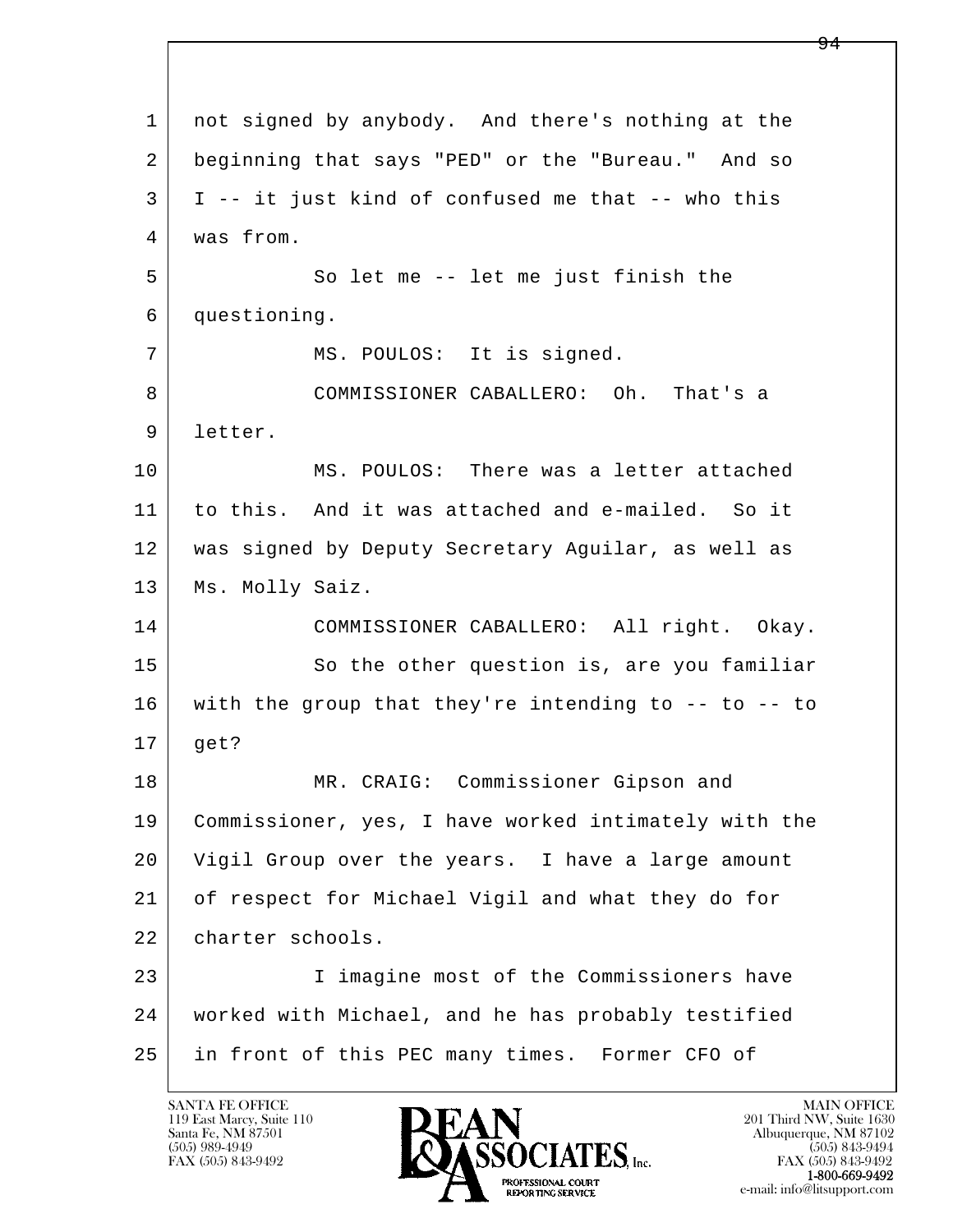l  $\overline{\phantom{a}}$  1 Albuquerque Public Schools, I believe, too. 2 So -- but I will tell you that the amount 3 of work that Michael is going to have to do between 4 now and June 30th to get me a budget may or may not 5 get done. I imagine some interesting conversations 6 with Michael. 7 COMMISSIONER CABALLERO: So you're 8 doubting that they can do it. 9 MR. CRAIG: I am. I don't think the data 10 is available in an accounting information system to 11 estimated expenditures for FY '17 in order to be 12 able to produce an FY '18. In fact, we've taken 13 | steps to produce an operating budget, because State 14 | law requires us to put one in place for this school. 15 | So, yes, I highly doubt we will be able to 16 produce an operating budget that balances revenues 17 and expenditures for this school without my bureau 18 actually doing it for them. 19 COMMISSIONER CABALLERO: We would have to 20 ask them. 21 MR. CRAIG: I don't mean to -- please 22 finish. 23 COMMISSIONER CABALLERO: No, no. Go 24 ahead. 25 MR. CRAIG: Well, it's very difficult to

119 East Marcy, Suite 110<br>Santa Fe, NM 87501

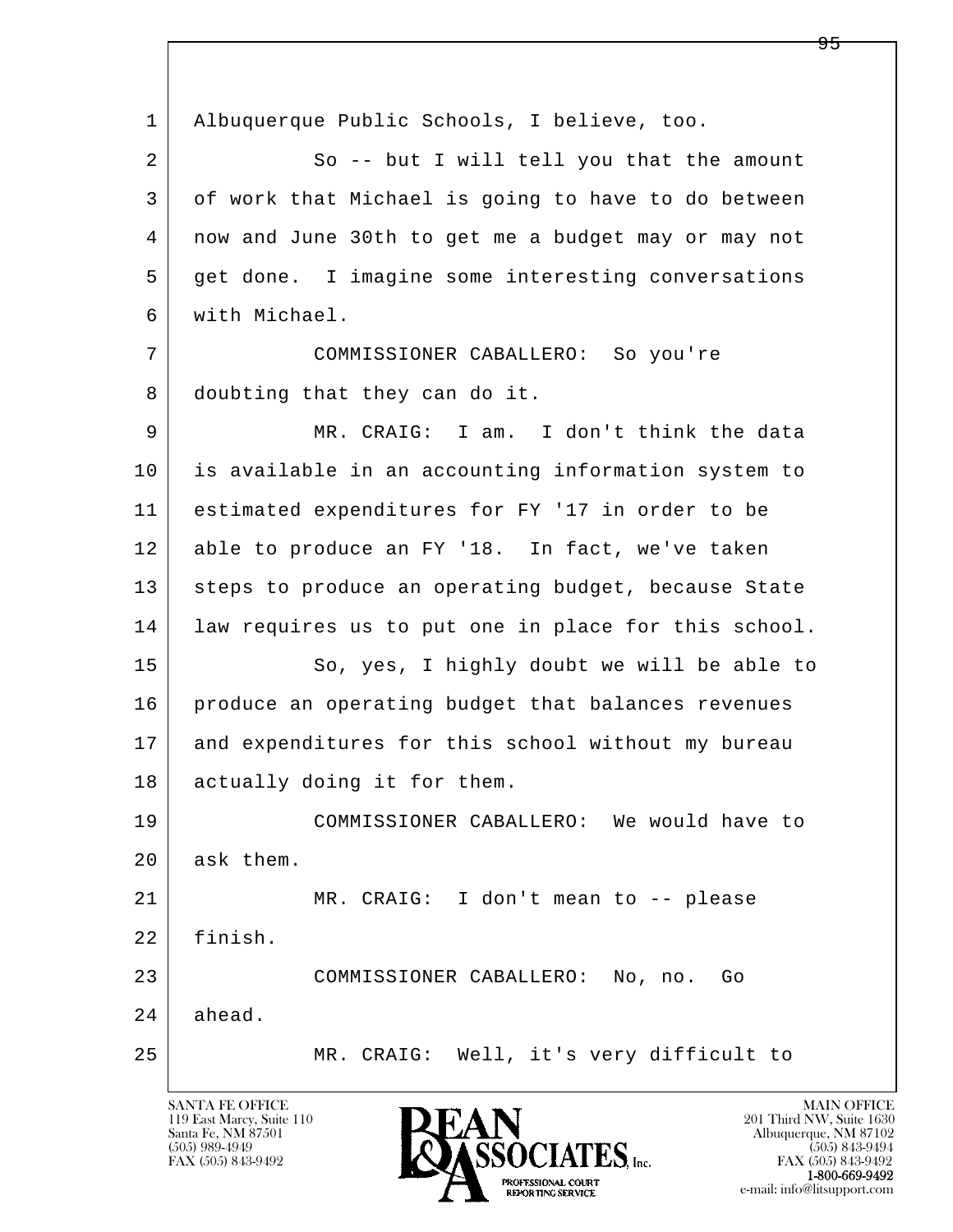| $\mathbf{1}$ | answer, like, the "maybes" about how I would work    |
|--------------|------------------------------------------------------|
| 2            | with the Vigil Group, though. Because all I have to  |
| 3            | go on is the school's indication that they intend,   |
| 4            | as of right now. Through previous testimony, the     |
| 5            | business officer of record is Charlotte Road [ph],   |
| 6            | who has indicated that she is no longer going to be  |
| 7            | with the school, and we're still trying to work with |
| 8            | her to get an operating budget through the end of    |
| 9            | the month; so                                        |
| 10           | COMMISSIONER CABALLERO: I was just trying            |
| 11           | to figure out whether you knew them, whether they    |
| 12           | had the capacity to deal with -- with, you know,     |
| 13           | budget concerns.                                     |
| 14           | MR. CRAIG: I mean, that's such a very                |
| 15           | difficult question to answer, because my answer is   |
| 16           | no; the school's answer is yes, for starters.        |
| 17           | COMMISSIONER CABALLERO: And they, the                |
| 18           | Vigil Group, would have to answer themselves whether |
| 19           | they can or cannot.                                  |
| 20           | MR. CRAIG: Correct. And as a follow-up,              |
| 21           | you know, a lot of this is we were working with      |
| 22           | personnel at that school site who were not licensed  |
| 23           | Head Administrators; so it's very difficult for me   |
| 24           | to understand who I would work with. Would it be     |
| 25           | with Dr. Jimenez and Charlotte, who's not going to   |

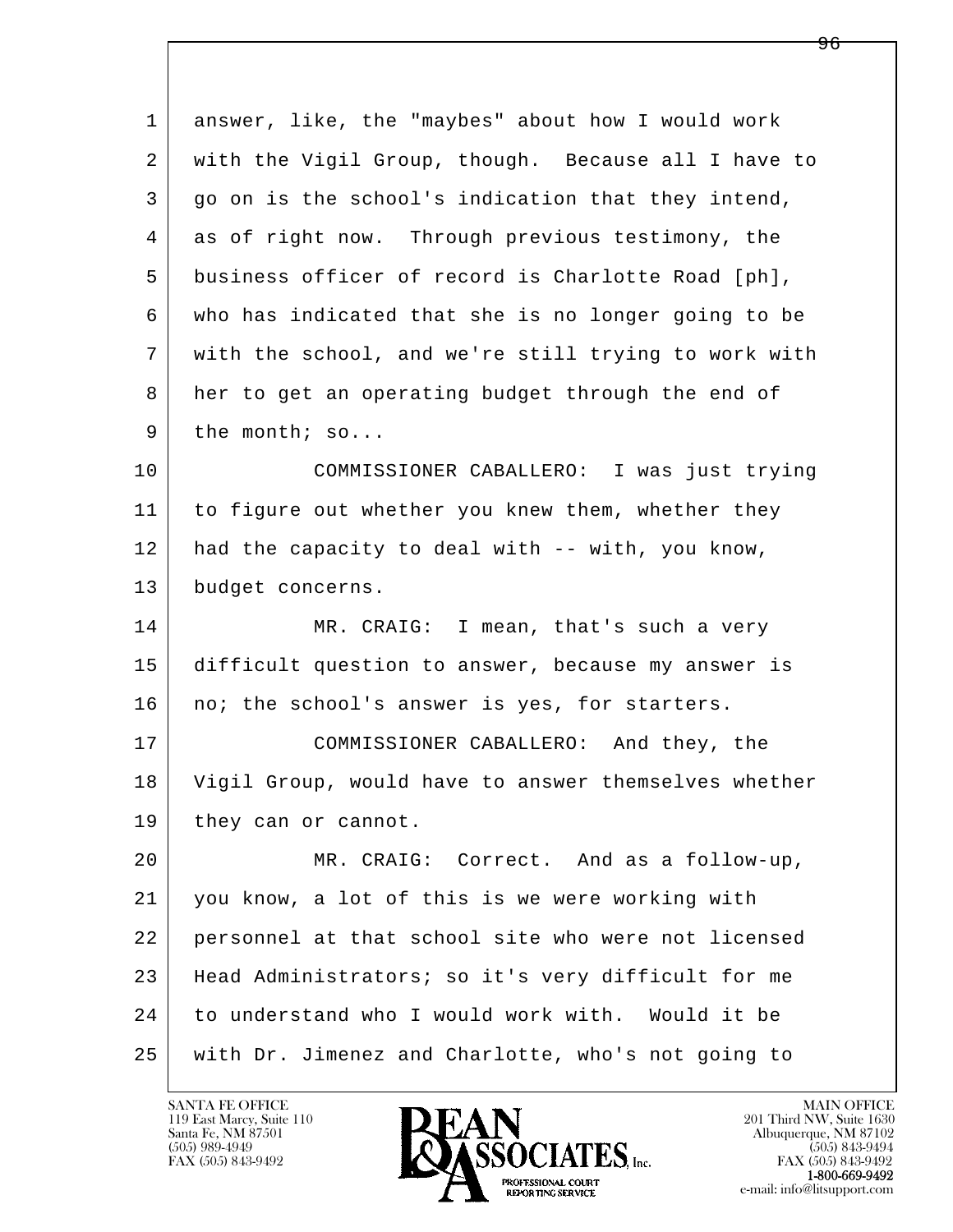l  $\overline{\phantom{a}}$  1 be there and has indicated she's not interested in 2 | working on this budget? 3 So I don't know how this all gets 4 operationalized without me setting a budget. 5 COMMISSIONER CABALLERO: A group like 6 Vigil, when they review all the procedures and what 7 has to be done, would they also have to recommend 8 those internal procedures and who -- how to separate 9 functions and what they would need internally in 10 their organization to make this work? 11 | MR. CRAIG: Commissioner Gipson and 12 Commissioner Caballero, yes. A licensed School 13 Business Official is responsible for -- is the point 14 person for all finances at that school. When they 15 sign up to be the licensed School Business Official, 16 there are certain aspects that are outlined in 17 Administrative Code of what is expected of that 18 individual. 19 They would not only have to do all of the 20 stuff necessary to get an approved operating budget 21 for FY '18 with my bureau, they would also run the 22 day-to-day finances and implement internal controls 23 and develop the information that's necessary for a 24 PBC for the financial audit; all of that is required 25 by the person who would have to take over, okay?

119 East Marcy, Suite 110<br>Santa Fe, NM 87501

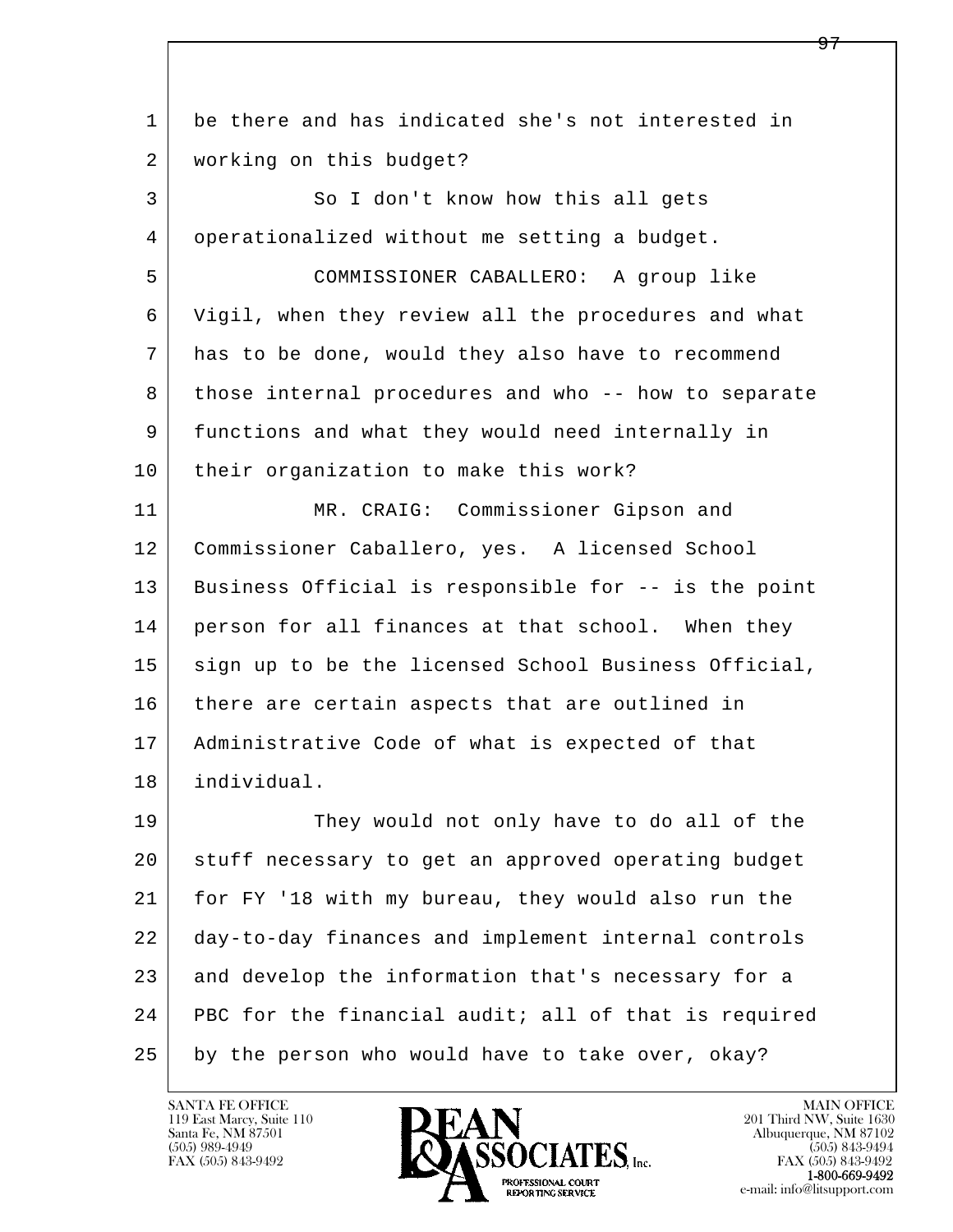l  $\overline{\phantom{a}}$  1 COMMISSIONER CABALLERO: That's all I 2 have. 3 THE CHAIR: Thanks. And I guess my 4 question is, have you had any discussions with the 5 Vigil Group since this time, relative to this, so we 6 have an idea of -- or maybe you don't want to answer  $7$  that. 8 | MR. CRAIG: Well, Commissioner Gipson, I 9 don't mind answering that. I mean, I have -- I have 10 conversations -- they're, currently -- it's a matter 11 of public record -- they're currently the licensed 12 School Business Official for the schools which we 13 | have suspended the Board of Finance for. 14 So I have conversations with the Vigil 15 Group, or members of their licensed School Business 16 Officials that are part of that group, as a daily 17 affair. 18 So, yes -- no, we've had conversations. 19 And as far as it relates to DEAP, it was just, you 20 know, "Are you guys looking at this?" 21 | T said, "I'm not going to make a 22 recommendation to you guys either way. It's going 23 to have to be something that you have to determine 24 whether you want to do it." 25 THE CHAIR: Part of me is concerned with

119 East Marcy, Suite 110<br>Santa Fe, NM 87501

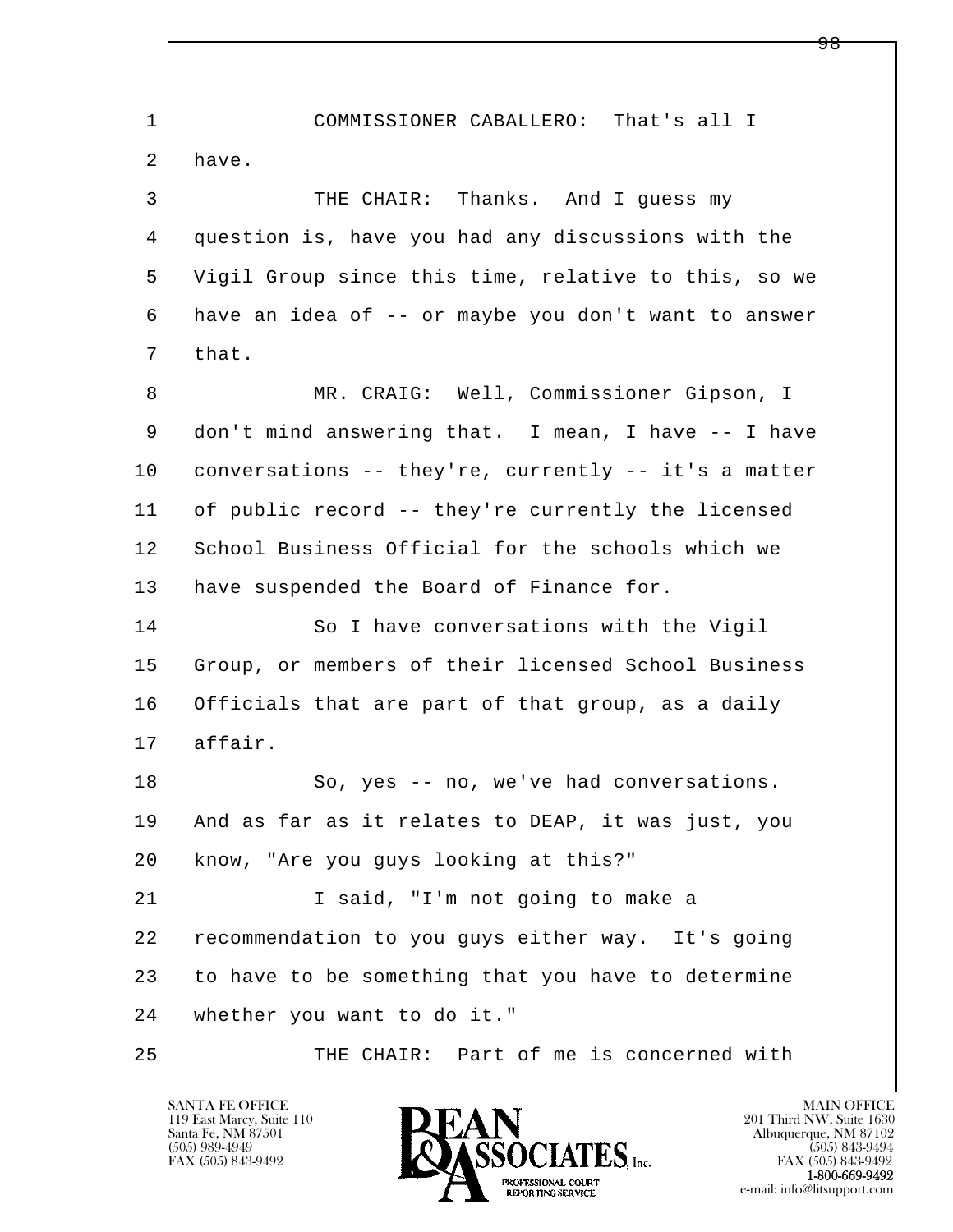l  $\overline{\phantom{a}}$  1 all of the work they have to do. Are there even the 2 finances available for them to be able to afford the 3 time that it's going to take for the Vigil Group to 4 do this? Do we know -- you know? 5 MR. CRAIG: That is a real -- I'm sorry. 6 Was that a question for me, Commissioner Gipson? 7 | THE CHAIR: It was. 8 MR. CRAIG: That's a very difficult 9 question to answer. And it is part of the 10 frustration that I have with trying to determine how 11 to set an operating budget, because there is so much 12 money coming into this school from the NACA Inspired 13 Schools Network grant that we're trying to figure 14 out how much and how much is available under the 15 current MOU and what amount is going to be available 16 going forward, that I have a tough time answering  $17$  that. 18 My guess is probably yes, if we were to 19 get something together under an MOU, maybe, that we 20 could go to try and get something from the NACA 21 Inspired Schools Network. 22 But I'll tell you, I don't know that 23 that's the case, because it's dependent upon a 24 Memorandum of Understanding that makes all sorts of 25 assurances about whether or not you have proper past

119 East Marcy, Suite 110<br>Santa Fe, NM 87501

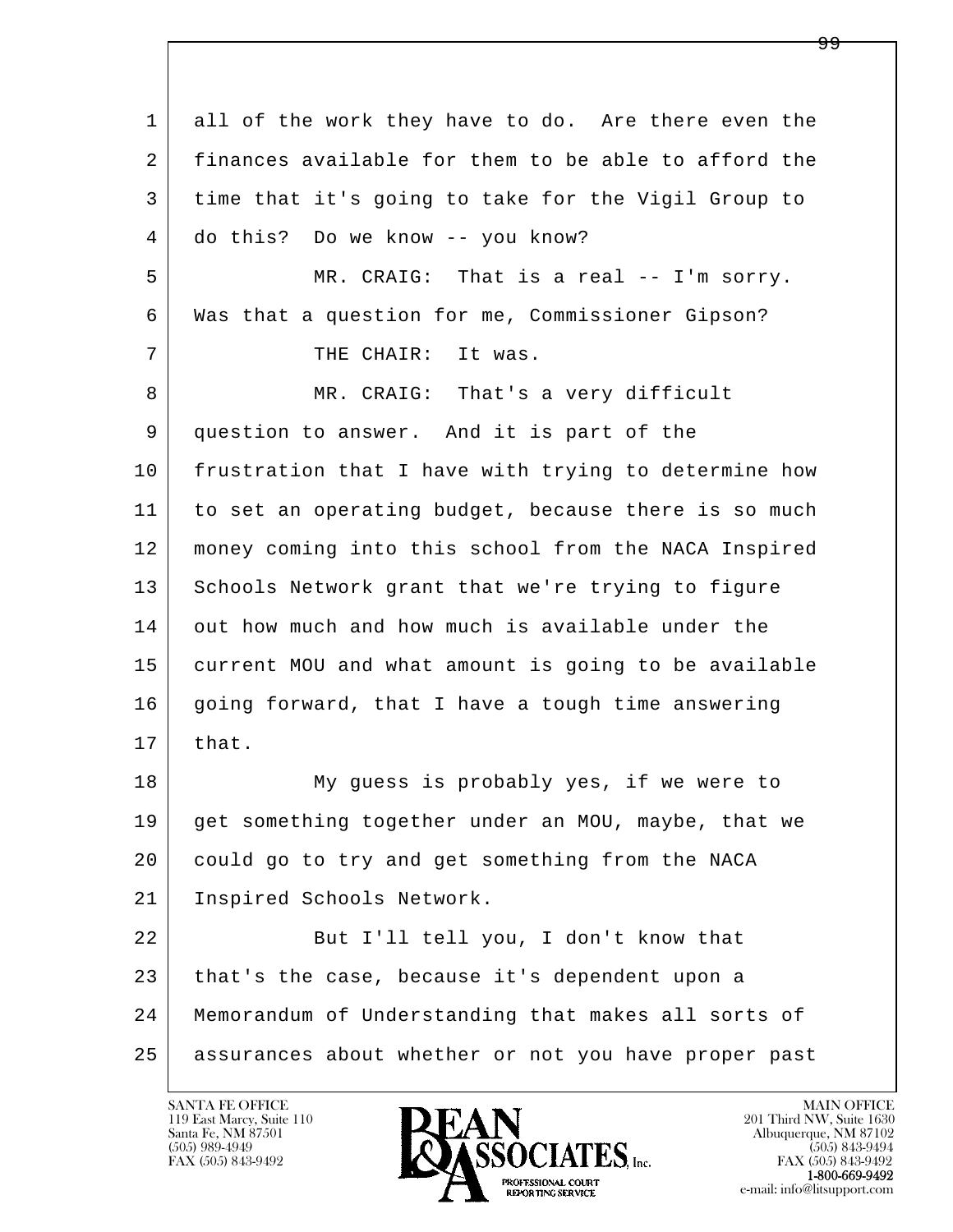l  $\overline{\phantom{a}}$  1 financial practices. Because there's federal grant 2 requirements, as a sub-recipient and tied to that, 3 and there's assurances made by the original grantee 4 that you are monitoring that there hasn't been any 5 financial mismanagement. 6 So it's a difficult question to answer, 7 Madam Chair. We would try and make something 8 available, if I set that budget. 9 THE CHAIR: Right. And I'll just ask one 10 more. 11 Is a -- is a common thread in here, or -- 12 that lack of the procurement officer at the -- at 13 the school, is that really what helped to either 14 precipitate or exacerbate this situation, because 15 | there wasn't that procurement officer there? 16 MR. CRAIG: Madam Chair, I can't offer you 17 anything, other than my opinion as a professional. 18 | And in my opinion, that certainly contributed to it. 19 But that's directly related to the leadership and 20 management of this school. And when you have an 21 unlicensed Head Administrator that doesn't have 22 familiarity of what the requirements are to be an 23 administrator of a school, those are the types of 24 decisions that get made. 25 | THE CHAIR: And I guess -- do we have an

119 East Marcy, Suite 110<br>Santa Fe, NM 87501



FAX (505) 843-9492<br>**1-800-669-9492**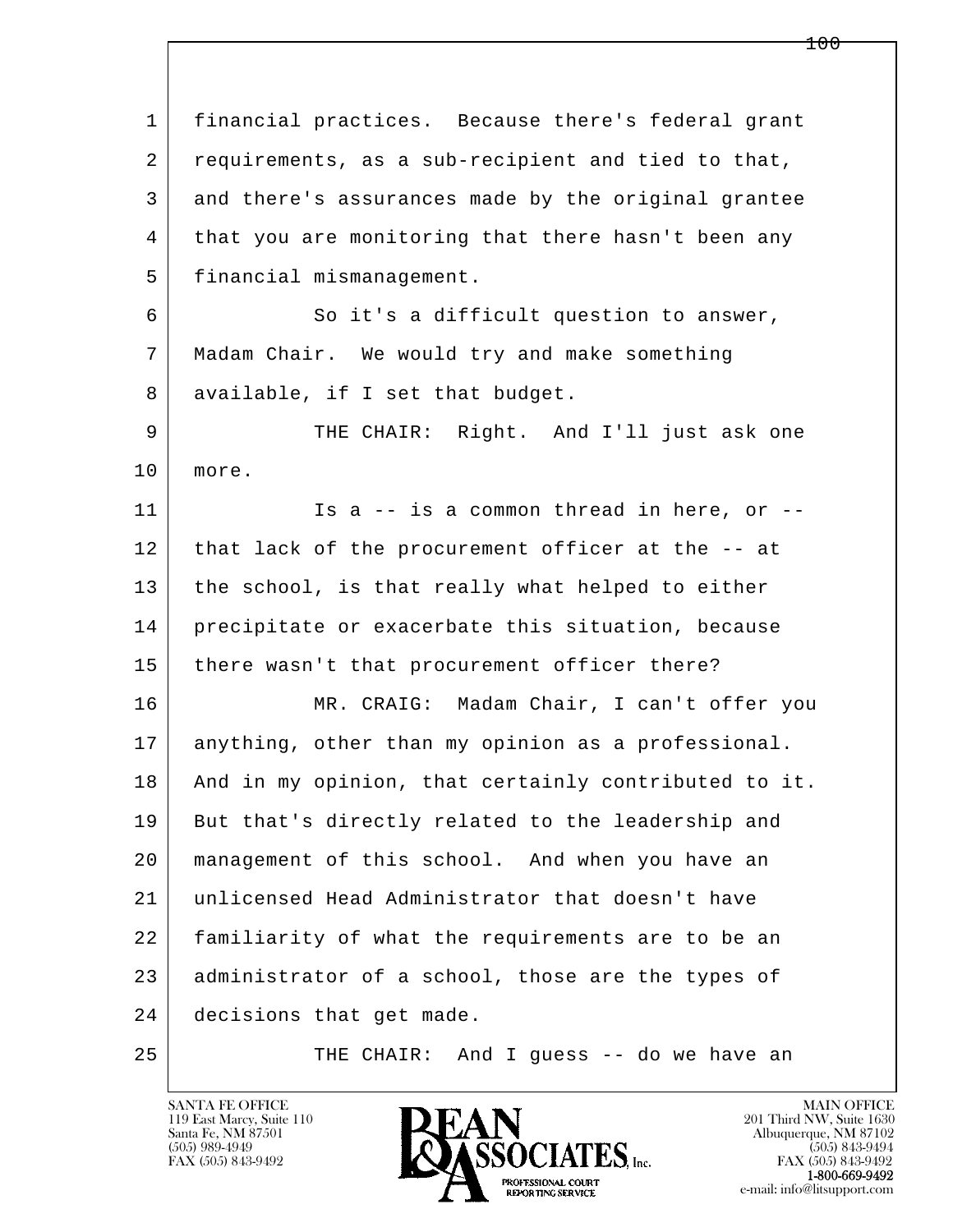l  $\overline{\phantom{a}}$ 1 answer -- she is now licensed, is she not? Or --2 | no, the Head Administrator. 3 MS. NATASHA CUYLEAR: Yes, Madam Chair. 4 Yes. 5 MR. CRAIG: Let me clarify. When I went 6 out to the school it was very clear that Prestene 7 was making all the decisions at the school. And, in 8 | fact, the licensed Head Administrator, on paper, was 9 Dr. Jimenez. She made many assertions to us that, 10 "I just do what Prestene asks me to do." Okay? 11 | THE CHAIR: All right. Thank you for that 12 clarification. Commissioner Johnston? I've 13 occupied a lot of time. 14 COMMISSIONER JOHNSTON: Thank you. 15 My concern lies -- you may have a seat. 16 MR. CRAIG: Thank you. 17 COMMISSIONER JOHNSTON: With your lack -- 18 with the perceived -- my perceived lack of someone 19 stepping up to take control of the internal 20 processes -- because any school who has a licensed 21 business official who's off site has a -- has a 22 responsibility for all of the procurement, all of 23 the daily operations, all of the budgetary issues. 24 You have 24 students? You have a -- what 25 is your budget, your annual budget? How much is it?

119 East Marcy, Suite 110<br>Santa Fe, NM 87501



FAX (505) 843-9492<br>**1-800-669-9492**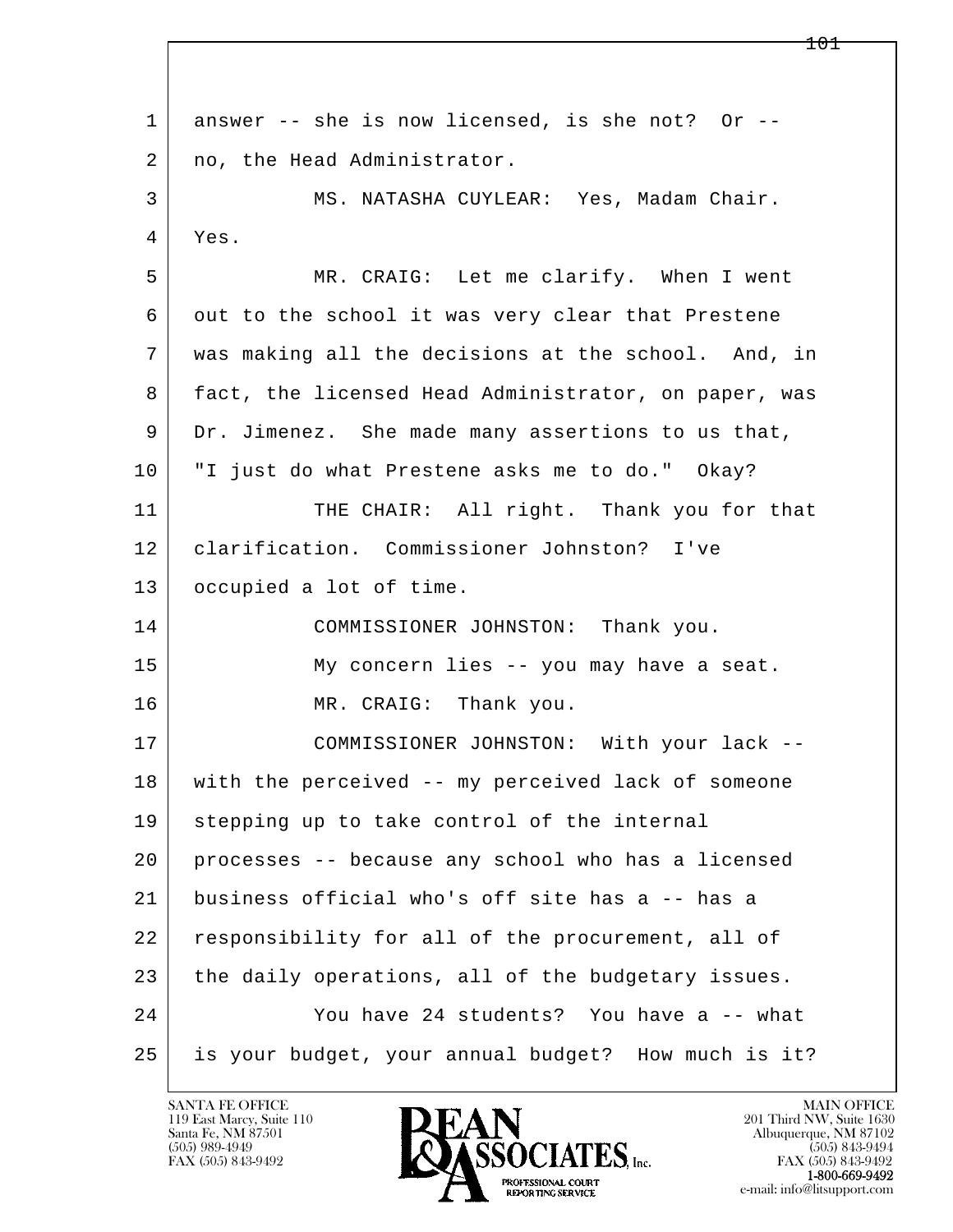l  $\overline{\phantom{a}}$ 1 How much money? 2 MS. SHAYLA YELLOWHAIR: The specific 3 number -- I actually don't have that information. 4 COMMISSIONER JOHNSTON: Ballpark. 5 MS. SHAYLA YELLOWHAIR: Ballpark, I would  $6$  say this past year was about \$225,000. 7 COMMISSIONER JOHNSTON: That's what I 8 thought, too. 9 MS. SHAYLA YELLOWHAIR: And I will say we 10 have somebody from the Vigil Group here. They are 11 | contracted, yes. 12 COMMISSIONER JOHNSTON: But this is my 13 concern. You -- have any of you reached out to 14 the -- to ASBO, to the Association of School 15 Business Officials? Do we have anyone who's ever 16 been to their trainings? Have you been? 17 Budgetary control, internal control is not 18 | a complex process. It is something that anyone, I 19 believe -- I learned it as a female; I know that you 20 can pick that up very quickly. I haven't seen 21 anyone take the initiative, even during the last six 22 to eight weeks, to step up and say, "We're going to 23 resolve this problem, and we're going to do it 24 right, and we're going to do it now"; because all 25 you have to do is pick up the phone and call.

119 East Marcy, Suite 110<br>Santa Fe, NM 87501

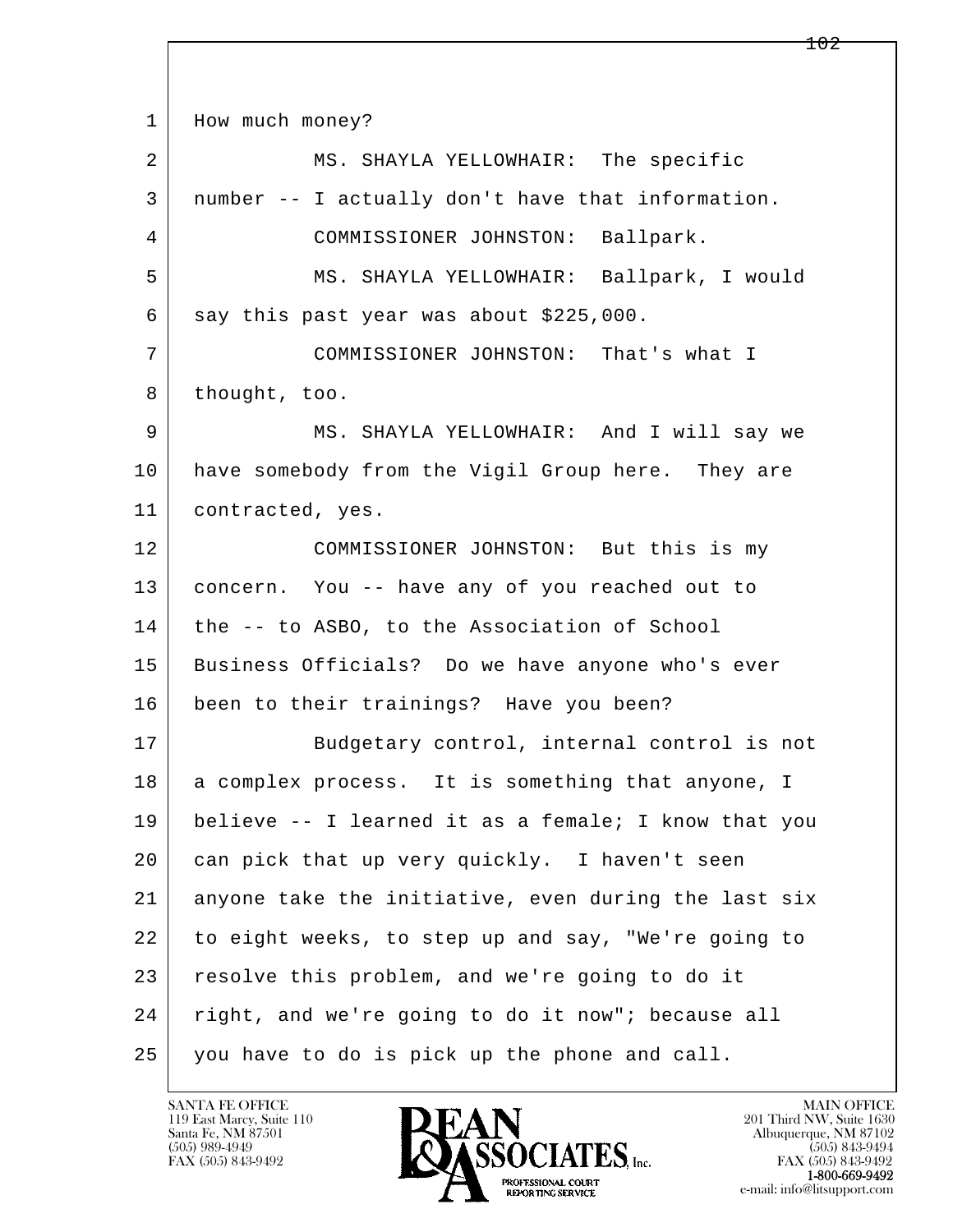l  $\overline{\phantom{a}}$ 1 There are many small districts across the 2 state with needs similar to yours, people who have 3 experience in these budgets who would help you, in 4 an instant, do something. You take it one step at a 5 time. And I have not yet observed that you guys 6 have done this. You have depended on other people. 7 My concern is this lack of internal 8 control. And now, having spent a full year with not 9 really gaining that knowledge, you do -- if you 10 don't have -- if you don't have your -- your 11 procurement items in place, that's the start of 12 everything. 13 I really believe, at this point, that a 14 hearing is the only option we have to -- to help -- 15 to unravel all of this; because the -- the concerns 16 | about DEAP operations and procurement and 17 | reimbursements, even for food purchases, 18 reimbursements for food purchases, reconciliations 19 and verifications of the General Ledger that have 20 not been done -- it's a huge job. 21 | MS. SHAYLA YELLOWHAIR: Right. 22 COMMISSIONER JOHNSTON: And you guys are 23 going to have to be involved in it. And I don't see 24 any other way to get to the bottom of everything 25 that needs to be done. If we can save the school

119 East Marcy, Suite 110<br>Santa Fe, NM 87501

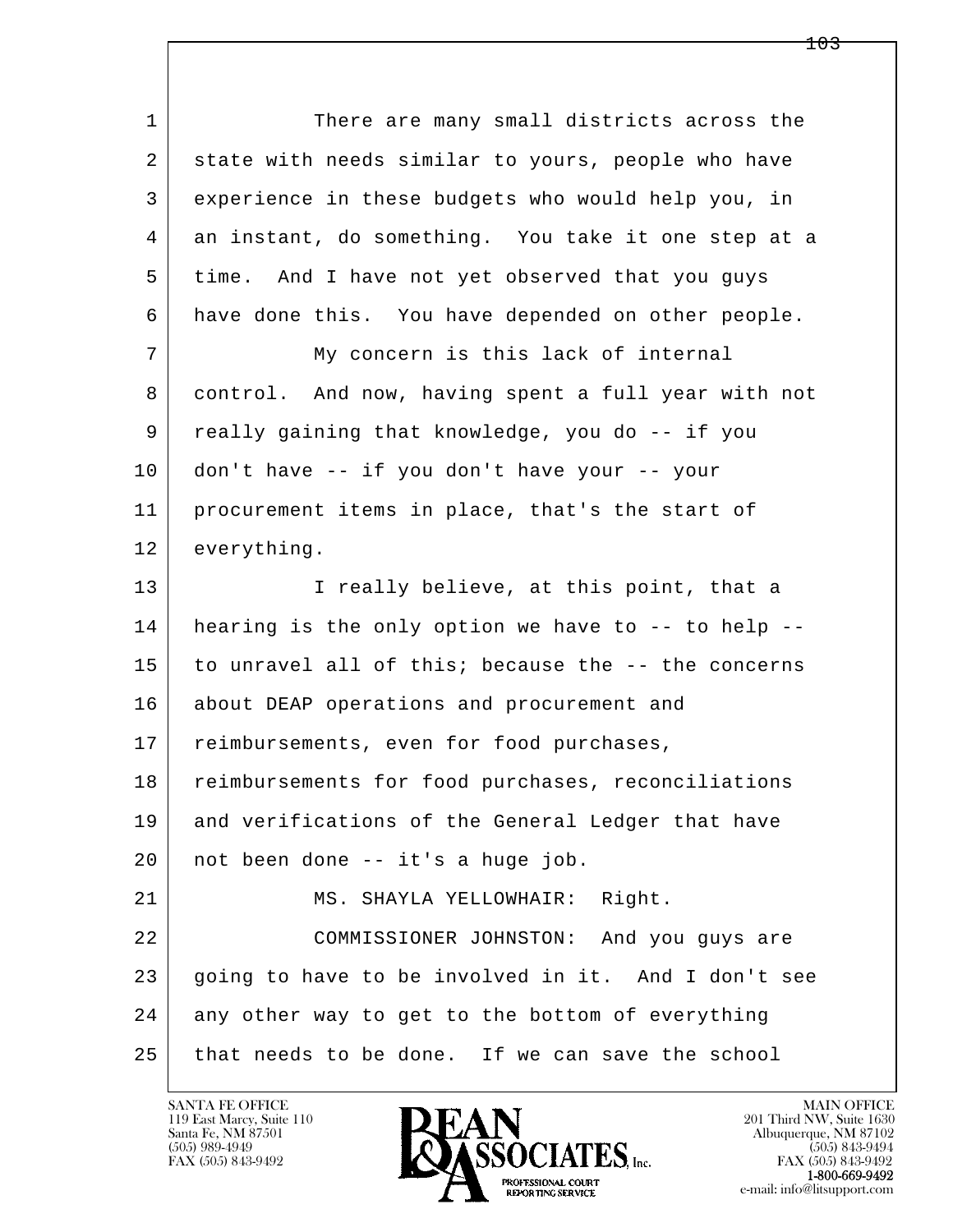l  $\overline{\phantom{a}}$  1 for the kids, we have to go to a hearing. We have 2 to unravel this. 3 THE CHAIR: Yeah. And I will -- I was 4 going to remind everyone that this isn't the time to 5 dig into the roots of all of it. That's what the 6 hearing would be for. So that's all we're really 7 looking to determine here today is -- 8 COMMISSIONER JOHNSTON: We have to go to 9 hearing. 10 THE CHAIR: What I will -- there is 11 someone here from the Vigil Group. So I will ask 12 them if they want to come up, in case you have any 13 questions that you -- that we want to ask or if 14 | there's something that they want to say. 15 MS. SHAYLA YELLOWHAIR: Can I just make a 16 quick statement? As far as not reaching out to 17 somebody, I will say it's often hard to reach out to 18 the CSD, because it feels like we are going to be 19 penalized for reaching out. It feels -- 20 COMMISSIONER JOHNSTON: ASBO is what I'm 21 thinking, to other -- 22 MS. SHAYLA YELLOWHAIR: That's why I 23 think, like, for me, personally, as the school -- or 24 | the President, like, I think that's, like, a little 25 bit of what I need to get over. But --

119 East Marcy, Suite 110<br>Santa Fe, NM 87501

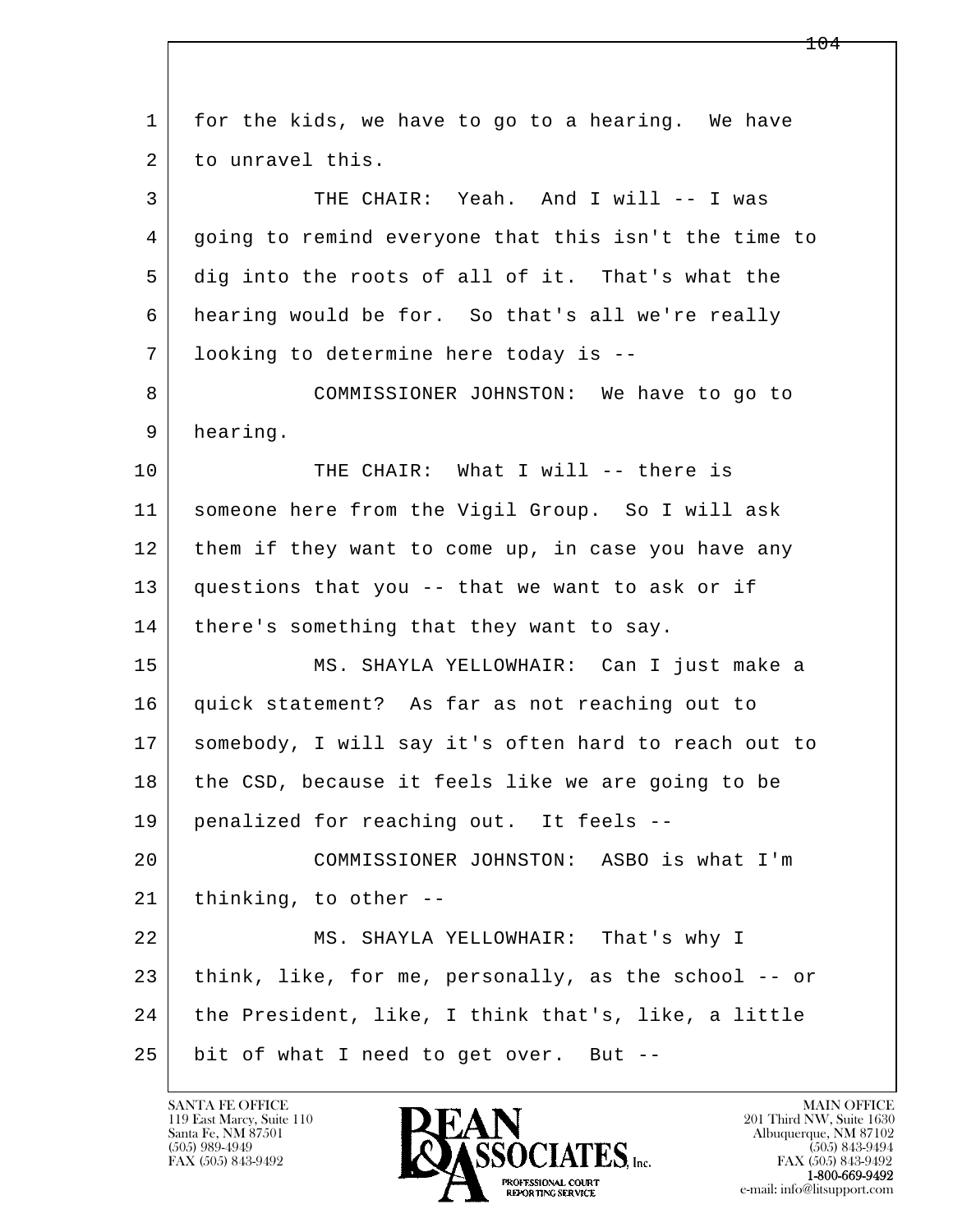l  $\overline{\phantom{a}}$  1 COMMISSIONER JOHNSTON: That's all right. 2 Do you know that I called the school and sent an 3 e-mail and asked if I could come to visit, and I 4 never got a response? 5 MS. SHAYLA YELLOWHAIR: I'm sorry about 6 that. 7 COMMISSIONER JOHNSTON: I mean, really and 8 truly. And it's not reaching out to all of us. 9 It's other people; so that you're not intimidated, 10 because I understand that. 11 | MS. SHAYLA YELLOWHAIR: Right. 12 FROM THE FLOOR: Madam Chairwoman, members 13 of the Commission, my name is Mackenzie Webb. I am 14 an employee of the Vigil Group. I am not a business 15 manager; I am not the financial manager that's 16 assigned to DEAP. But I'm a representative of the 17 group, and I'm a liaison between our group and our 18 | charter school clients. 19 Like the school, and like David Craig 20 said, we've recently been brought on to help 21 reconcile the books from last year. We just signed 22 a contract on Monday. So if you have any questions, 23 please do direct them to our group. And we'll be 24 happy to come present at the next month's meeting. 25 THE CHAIR: Well, I think at this point in

119 East Marcy, Suite 110<br>Santa Fe, NM 87501



FAX (505) 843-9492<br>1-800-669-9492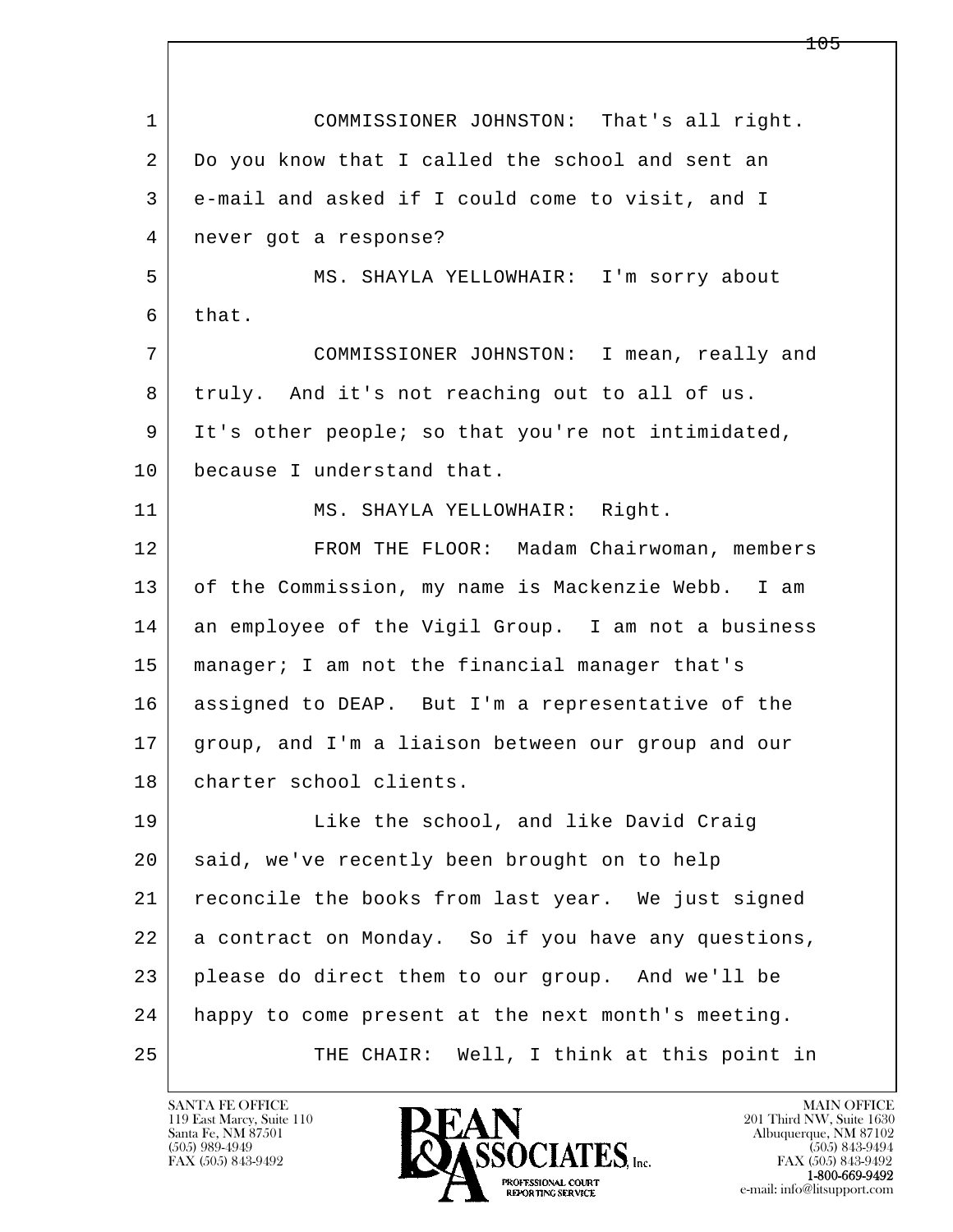l  $\overline{\phantom{a}}$  1 time that there will be questions it'll be through a 2 hearing process, that it's not going to be another 3 agenda item. 4 COMMISSIONER JOHNSTON: Should I make a 5 motion? 6 COMMISSIONER TOULOUSE: Madam Chair, we 7 also have a representative of the NACA Network here 8 that maybe we have to hear from. 9 MR. ALAN BRAUER: Madam Chair, members of 10 the Commission, my name is Alan Brauer. I'm the 11 Fellowship Director with NACA Inspired Schools 12 Network. So I have worked with the staff here, as 13 well as our home-base staff that works with other 14 schools in the state. 15 | I wanted to share, just for the record, 16 that my organization will support the financing of 17 | the Vigil Group, or whoever the school deems they 18 | want to support them with business management 19 | services, as we have throughout this past year. 20 I do also say -- I would be remiss not to 21 | say that I think this all started with affidavits 22 from two of our business managers that spoke to 23 Ms. Gipson, and then Ms. Gipson directed David Craig 24 to reach out to the school. It's unfortunate that 25 neither myself or the Executive Director of NACA

119 East Marcy, Suite 110<br>Santa Fe, NM 87501

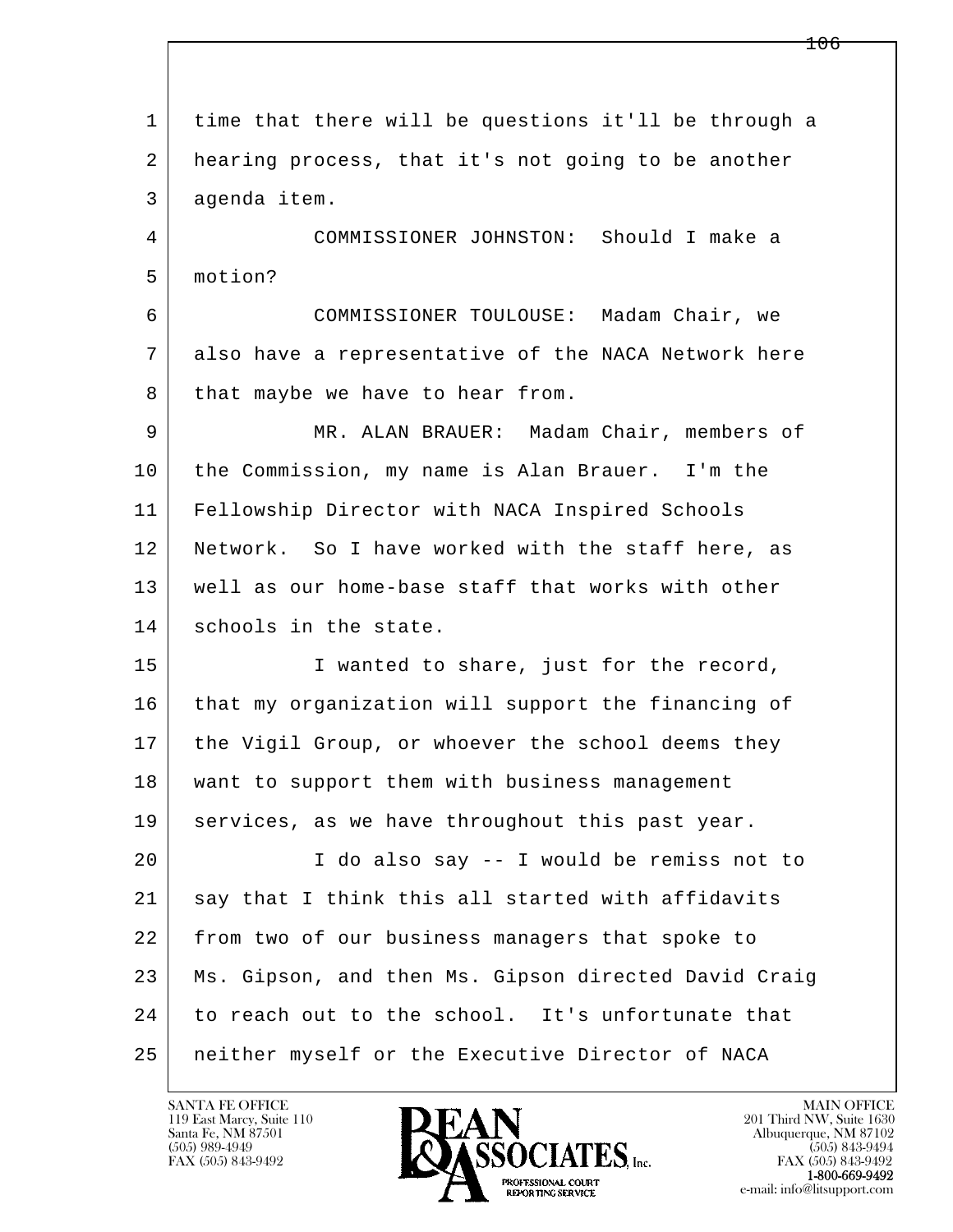1 Inspired Schools, Kara Bobroff, were directly 2 contacted before David went and asked our staff for 3 affidavits.

4 There may or may not have been outreach. 5 There was no conversation about that. And so this 6 all starts, in my humble opinion, from a place that 7 this doesn't feel right to me. I don't think, also, 8 the school was connected prior to the affidavits 9 being collected. There was -- in fairness to David 10 and his team, I think there was some -- you know, 11 | there was outreach; but that did not happen. And 12 | then we received these affidavits.

13 So I do think that's an unfortunate part 14 of this. It's probably water under the bridge at 15 | this point; but I have issue with how that came out. 16 And I -- I can't accept the way that that came out 17 with this school.

18 | The Sand so we are going to do whatever we can 19 to support our school, as we do with all of our 20 other schools. And financially, right now, if Vigil 21 Group is the one who will be taking on the support, 22 we will make sure that that happens.

l  $\overline{\phantom{a}}$  23 David mentioned a few minutes ago about 24 one MOU that was not signed. The school does have 25 other signatures. We have several MOUs with each of

119 East Marcy, Suite 110<br>Santa Fe, NM 87501



FAX (505) 843-9492<br>**1-800-669-9492**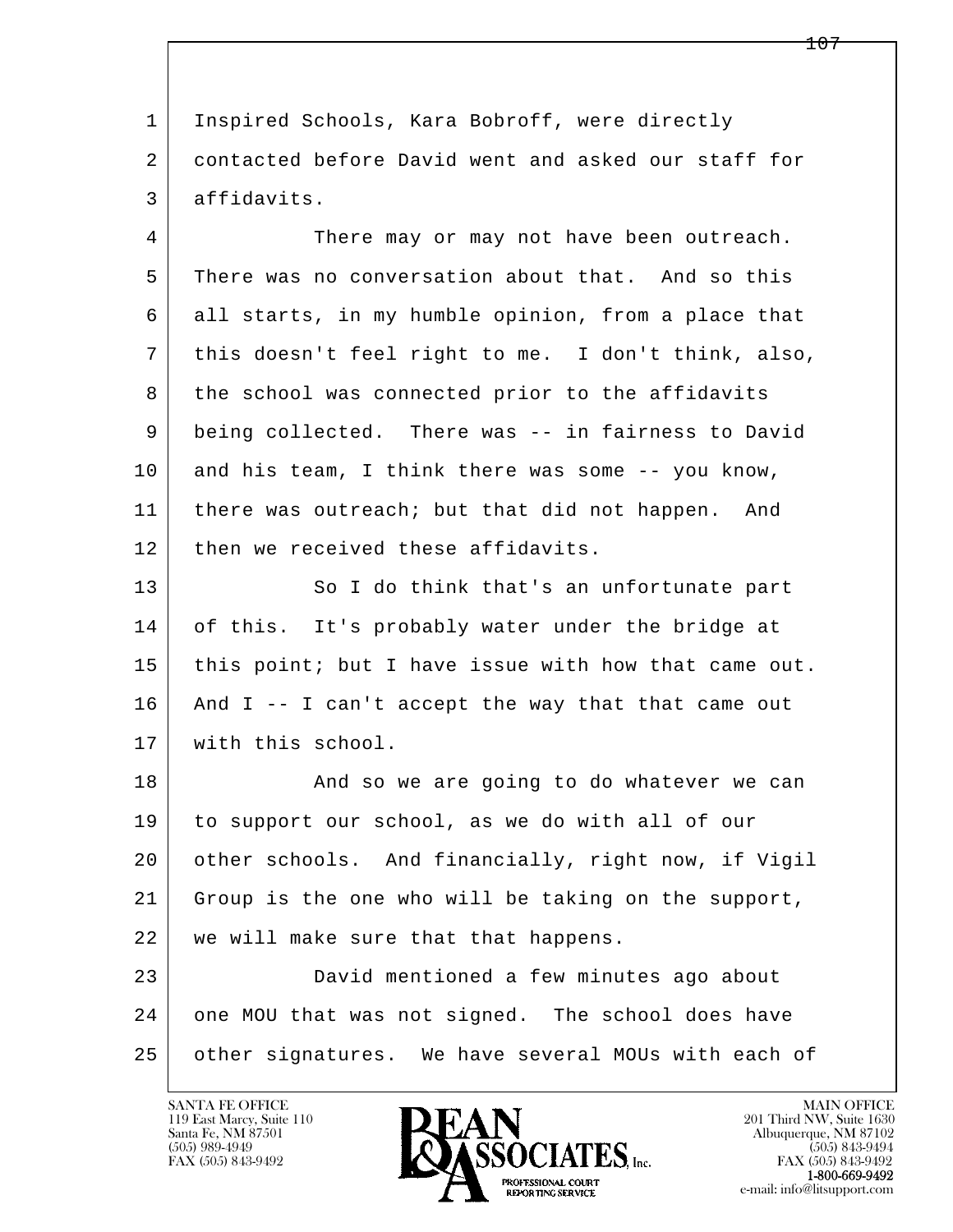l  $\overline{\phantom{a}}$  1 our schools. We have different MOUs with specific 2 | grants. 3 I don't know if that was seen in his visit 4 to the school or not; but we do have those, and we'd 5 be more than happy to supply those, if that would be 6 helpful for your records, as well. 7 COMMISSIONER JOHNSTON: Madam Chair? 8 THE CHAIR: Hold on. I just want to 9 clarify that this has been on our radar and a 10 discussion point since last December, that there 11 were concerns that had been raised over the Head 12 | Administrator and business manager situation; so 13 that it didn't just spring up six weeks ago. 14 MR. ALAN BRAUER: Sure. 15 | THE CHAIR: So I'll take a little umbrage 16 with that. There's been -- there's been ongoing 17 concerns. 18 MS. POULOS: Madam Chairwoman, if you 19 don't mind, I would also say -- and I do take a 20 little offense to being labeled that my team has not 21 been helpful -- because I have a -- as you've heard 22 me praise them many times, a really excellent team 23 who did go out to the school last year, did give 24 | feedback from the beginning of the operations of 25 this school.

119 East Marcy, Suite 110<br>Santa Fe, NM 87501



FAX (505) 843-9492<br>**1-800-669-9492**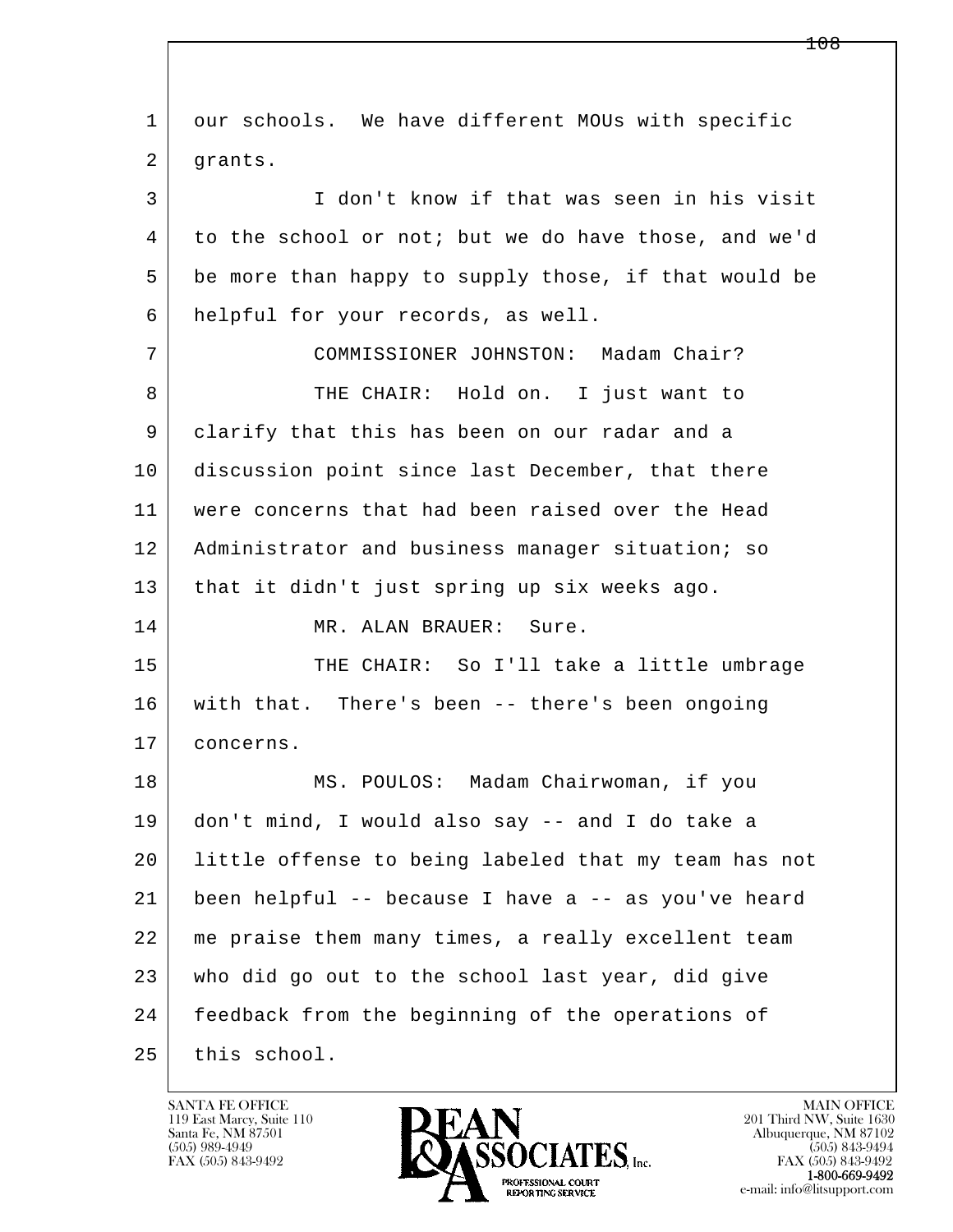1 And I'll say from the date that the 2 | checking account was opened and was an incorrect 3 checking account, was an account based out of the 4 state and was not a state account -- and we have 5 provided support and information. I know 6 Ms. Yellowhair has been at our trainings for 7 governing body members. And so we certainly do feel 8 | that we've provided a lot of support.

9 And I would push it even further than 10 December. There have been concerns on my radar 11 since the beginning. And we have expressed that to 12 the school in their reports. And if I -- you know, 13 if I must say, I don't feel that the school has 14 taken to our feedback as seriously as I would hope, 15 and, instead, has been in a position where they have 16 rejected, in my opinion, some of the feedback we've 17 given and haven't instead proactively addressed it.

18 And certainly, back in December, there 19 were the concerns raised by Mr. Craig of the late 20 reporting.

l  $\overline{\phantom{a}}$  21 This issue of an administrator has been 22 much longer than since last December. It is -- I 23 | looked back at the site visit report from last year, 24 and it was from last year that they did not have a 25 licensed administrator.

119 East Marcy, Suite 110<br>Santa Fe, NM 87501

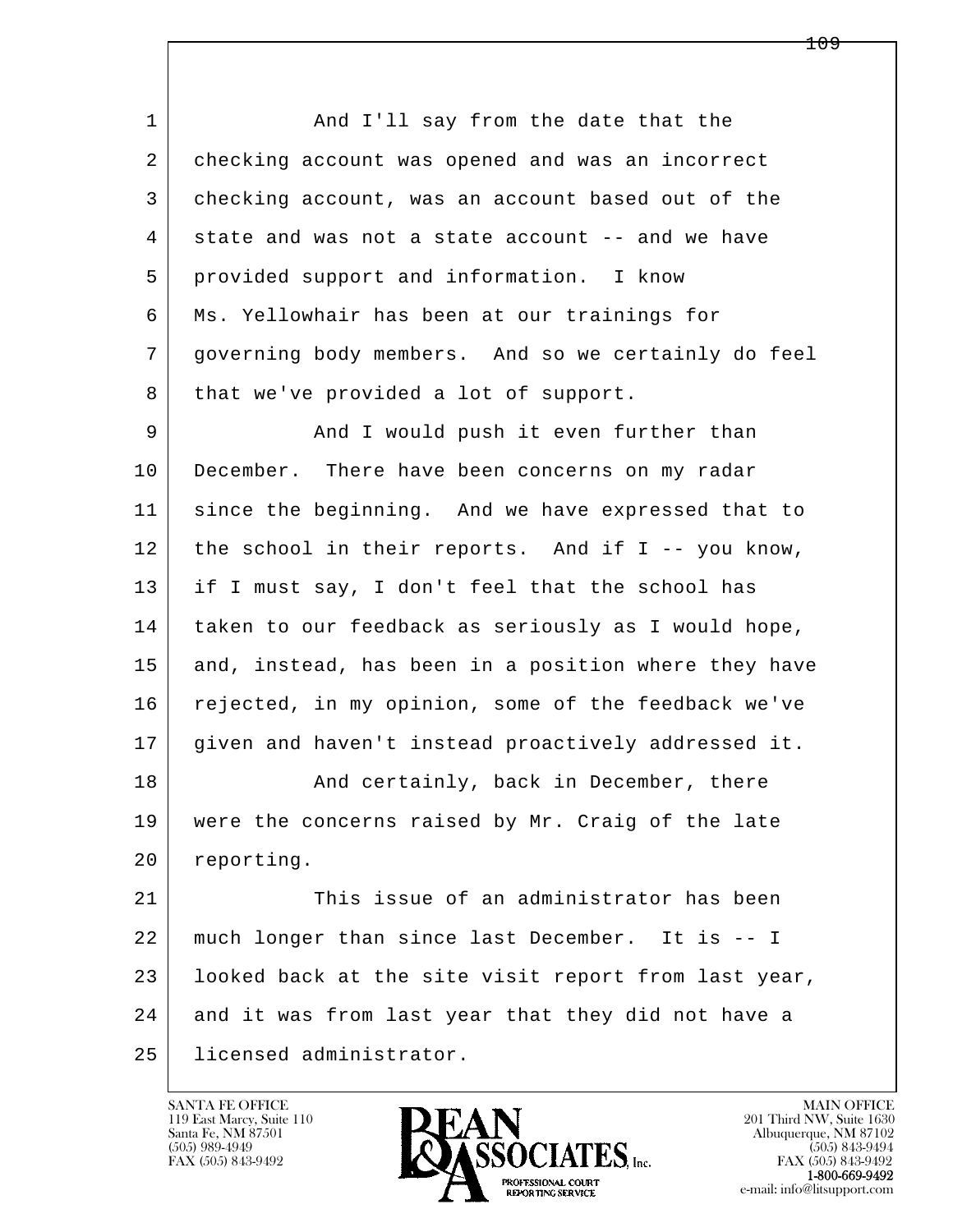l  $\overline{\phantom{a}}$ 1 So, you know, I do want to point out that 2 this is information that we have been sharing, and 3 it is very serious in our minds, and it has been for 4 quite some time. 5 And I'm sorry I interrupted, because 6 Dr. -- Mr. Craig was going to speak. 7 MR. CRAIG: I called Kara when I was on my 8 | way down to go get the affidavits, because I hadn't 9 reached her for the three days prior. She's the 10 Executive Director of Mention of NACA Inspired 11 Schools Network, as well as the former Director of 12 NACA. 13 The reason we had to move so quickly is 14 because the affidavits indicated that there was 15 misappropriation of federal funds. When you have a 16 doctored time-and-labor reporting for federal funds, 17 you have to take immediate action as a state 18 education entity, or else you may get labeled as an 19 at-risk grantee by the federal government under OMB 20 Circular 8133. 21 My options are very limited as a Public 22 Department Education employee. I have -- and if all 23 you have to go on is somebody's word that something 24 like this is out there, you have to get a legal 25 affidavit notarized, as well.

119 East Marcy, Suite 110<br>Santa Fe, NM 87501

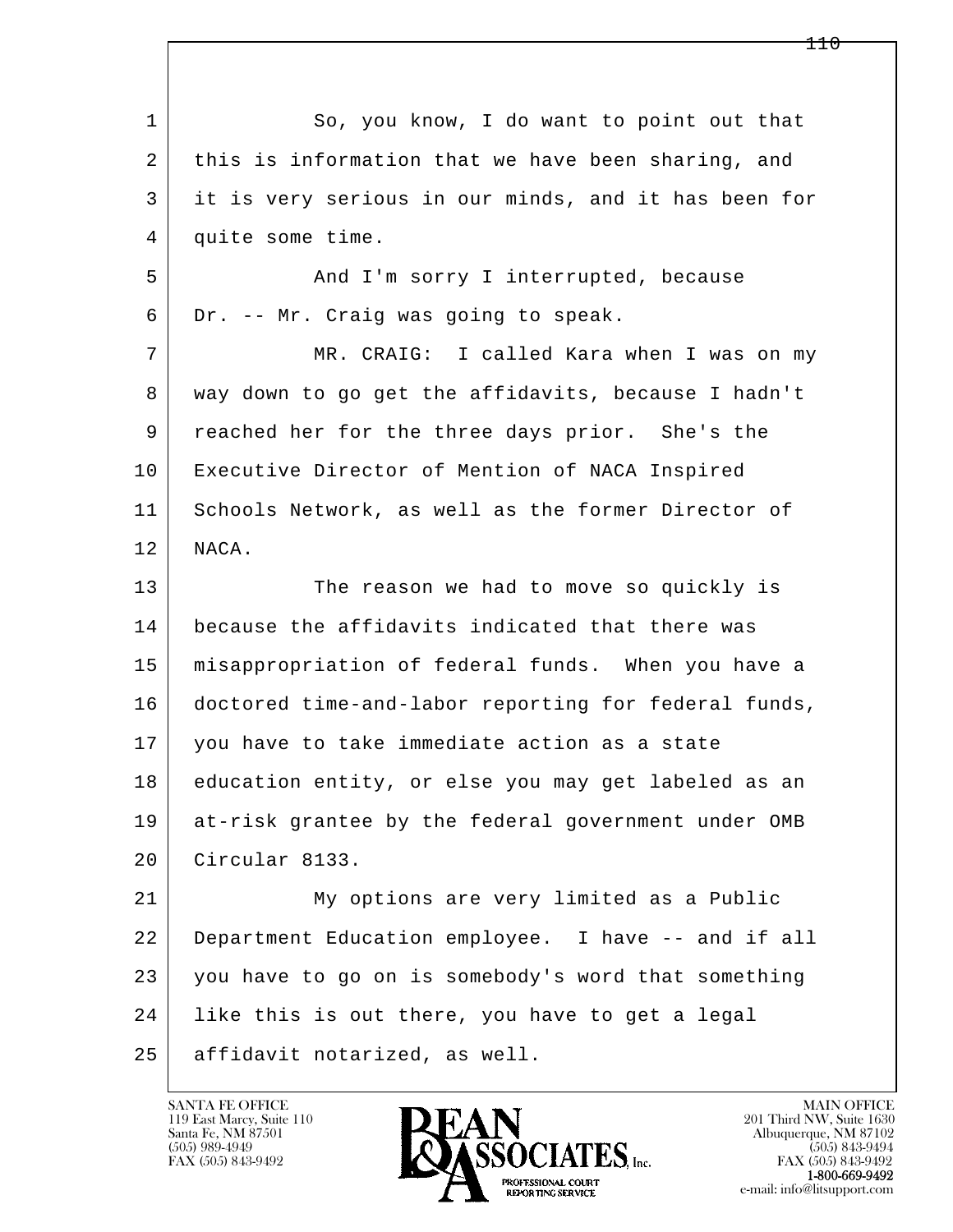l  $\overline{\phantom{a}}$ 1 So I grabbed Woody from across the hall, 2 because he's a public notary. I said, "We're going, 3 because we're not going to put in jeopardy all of 4 the federal funding for all of the special education 5 kids and all of the Title I kids in our state 6 because somebody has doctored a time-and-labor 7 report in order to generate more money under it." 8 So you can take umbrage as much as you 9 want. But sometimes I have to do things in an 10 expeditious manner in order to ensure that we have 11 the finances in order for all of the schools in all 12 of the school districts in this great State of New 13 Mexico. 14 I contacted Kara. We had a nice 15 half-an-hour conversation about what I was doing on 16 her property immediately after I did that, while I 17 was still on her property. She was well aware of 18 the situation, and we waited to brief her until her 19 lawyer got on the phone. 20 So I don't understand how there is still 21 umbrage about this. But there are certain 22 requirements, as a PED employee, that we have to do 23 when we get certain reports like that, Madam Chair. 24 And I think the Commission should be aware of that,  $25$  okay?

119 East Marcy, Suite 110<br>Santa Fe, NM 87501

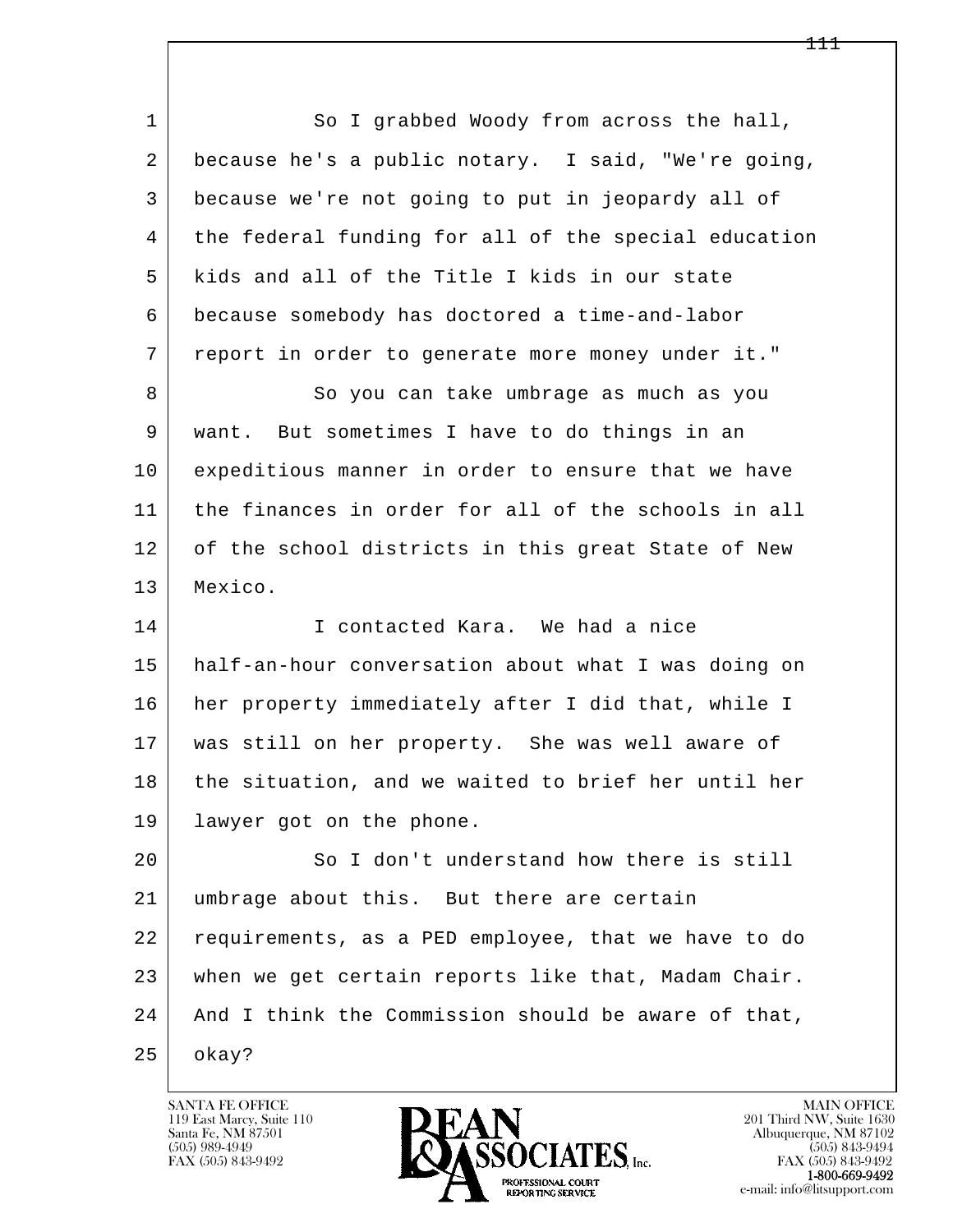| 1  | THE CHAIR: Thank you.                                 |
|----|-------------------------------------------------------|
| 2  | COMMISSIONER JOHNSTON:<br>Madam Chair, I              |
| 3  | have a question for Mr. Brauer. Fellowship dollars    |
| 4  | that you provide to the school as a part of the       |
| 5  | NACA, my concern is the internal controls and the     |
| 6  | training of the people who work who are the DEAP      |
| 7  | staff and the founders. Rather than spending your     |
| 8  | fellowship dollars to hire an outside entity to go    |
| 9  | in, I would prefer that you assist them in finding    |
| 10 | out how to empower themselves.                        |
| 11 | Membership in ASBO, attendance at                     |
| 12 | conferences that are available around the state,      |
| 13 | workshops, trainings, professional development, I     |
| 14 | think that's -- that's the first thing. And then      |
| 15 | the second thing is, is if you are providing them     |
| 16 | fellowship money, how are you accounting for that     |
| 17 | budgetarily? What oversight do you have there?        |
| 18 | If you're providing charter schools across            |
| 19 | the State of New Mexico with dollars to support       |
| 20 | them -- which I think is a wonderful thing -- but I   |
| 21 | know there's -- there's an accountability that must   |
| 22 | be there fiscally. And I would -- I would -- you      |
| 23 | know, if we're laying this blame at everybody's       |
| 24 | doorstep, it's all of us, where we really are.<br>And |
| 25 | the children -- you're right -- are the ones who      |

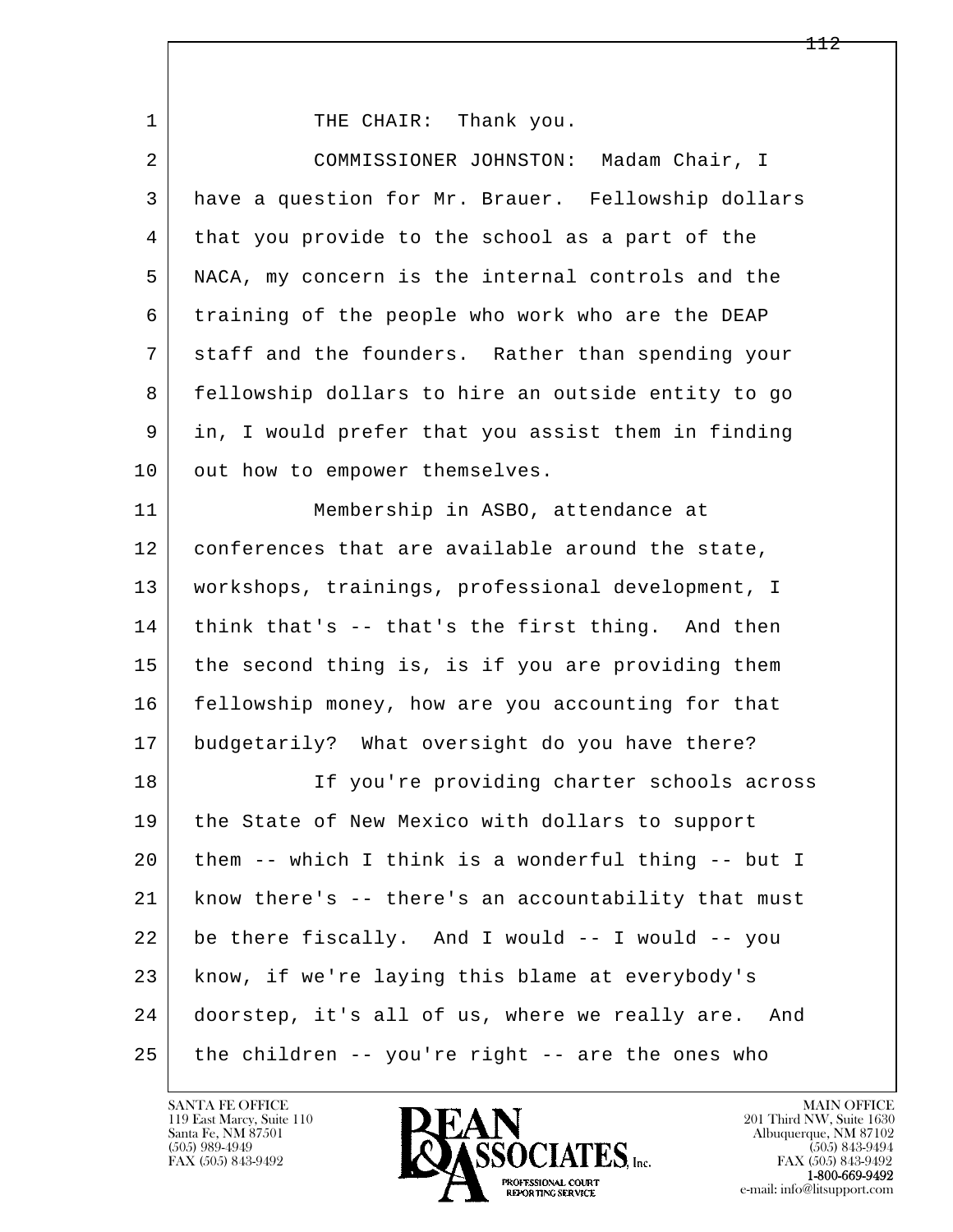l  $\overline{\phantom{a}}$ 1 | will suffer if this has to come. 2 But I would respectfully ask you, what is 3 your fiscal department like? How do they help these 4 folks and monitor this? So that would be -- we have  $5$  to strengthen this internally, and then see if  $-$  if  $6$  this -- where we are can really be corrected. 7 | The and it starts internally. I just feel 8 like a hearing is imperative so that we can move 9 forward. 10 MS. SHAYLA YELLOWHAIR: Can I ask a 11 question? 12 THE CHAIR: Oh, I'm sorry. 13 MS. SHAYLA YELLOWHAIR: It's okay. So at  $14$  this hearing, will we have the opportunity to  $-$  is 15 this the  $-$ - the setting that we would have the 16 opportunity to answer to the allegations? Because 17 we've never had an opportunity to do that, either. 18 THE CHAIR: It would be, yes. 19 MS. SHAYLA YELLOWHAIR: Okay. But at this 20 point, it seems like, from the language in the 21 affidavit and the subsequent report, that we have 22 been deemed guilty, according to these two women who 23 I believe have also have questionable practices at 24 our schools. And so I think, like, that is 25 something that if this is the place, then I would

119 East Marcy, Suite 110<br>Santa Fe, NM 87501



FAX (505) 843-9492<br>**1-800-669-9492**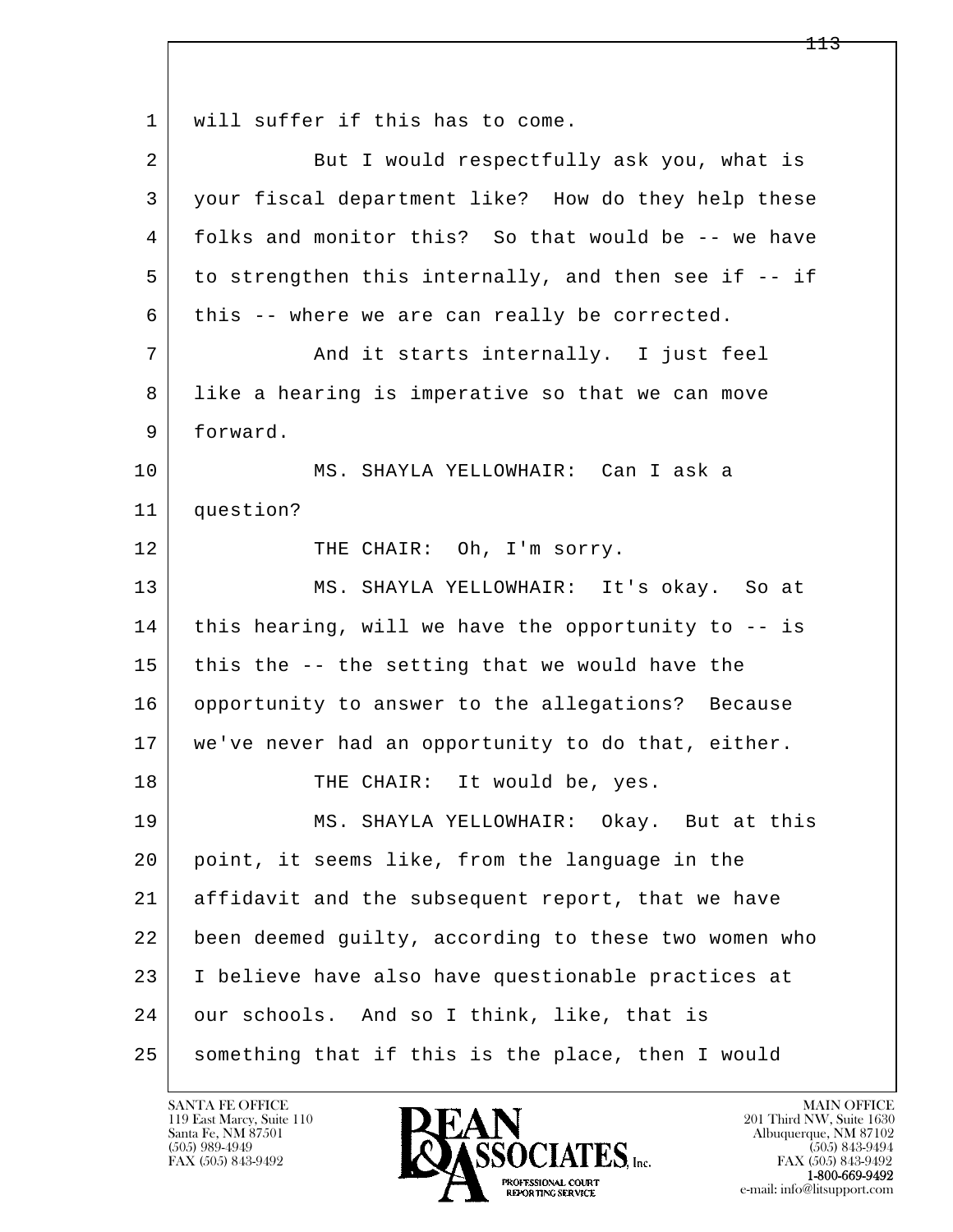l  $\overline{\phantom{a}}$ 1 | welcome a hearing, so that we do have a --2 | THE CHAIR: It would be at the hearing, 3 and you would have the opportunity to provide 4 whatever -- I forget what it is -- 30 days to 5 provide whatever materials that you felt relevant to 6 it. 7 | But once again, I'll caution you. We 8 don't get into personnel -- 9 MS. SHAYLA YELLOWHAIR: Uh-huh, I 10 understand that. And I apologize. 11 THE CHAIR: -- issues with -- you know, 12 that's -- so that's outside of that -- Commissioner 13 Armbruster? Because I haven't -- 14 COMMISSIONER ARMBRUSTER: I wanted to 15 reinforce what Commissioner Johnston and 16 Commissioner Gipson were saying. I believe a 17 hearing is the place to go. I believe there's been 18 issues almost since the beginning for you. And of 19 course, that just kills me, because you're women, 20 and I'm all about women and women power. 21 | Think NACA can support you; but they 22 should have been there right away. And right now, I 23 just feel like there's this hole, and because we 24 don't have all -- every single bit of information 25 from you, of course, and that I would support going

119 East Marcy, Suite 110<br>Santa Fe, NM 87501



FAX (505) 843-9492<br>1-800-669-9492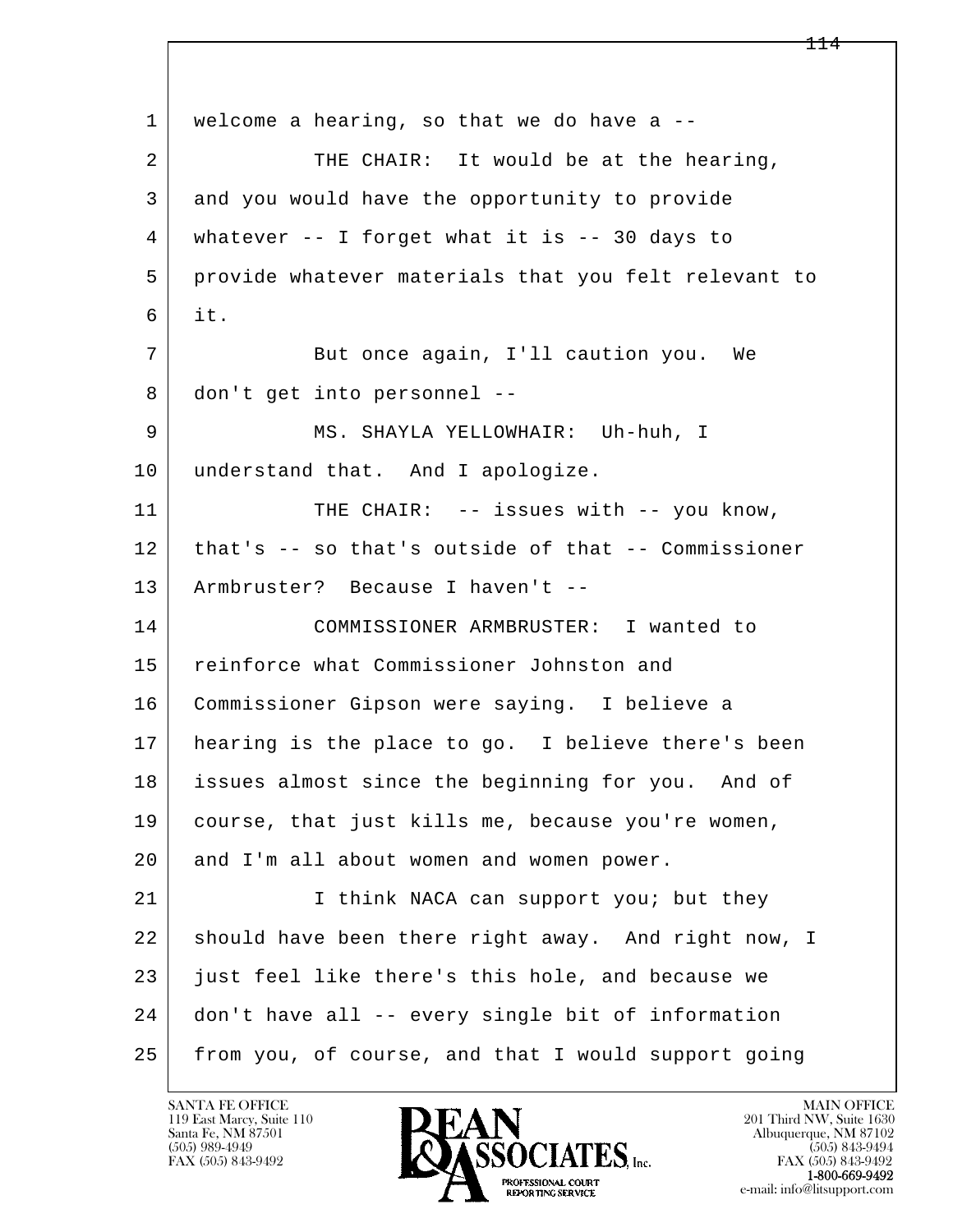l  $\overline{\phantom{a}}$  1 also to a hearing to get this out to see where we 2 are. 3 COMMISSIONER JOHNSTON: And I -- if I may. 4 Thank you, Madam Chair. 5 I know I'm over here waving my hands. But 6 my concern with the finances of DEAP lie not with 7 those affidavits. Those were the first things. But 8 my concerns lie with what the audit has revealed and 9 what Mr. Craig is saying. And those -- those are 10 | not opinions; those are -- or one-time instances. 11 You need to forget about those affidavits and focus 12 in on what that audit showed and how do we correct 13 what has happened here and what's the fastest, best, 14 | strongest, and reach out to your finance analyst, to 15 ASBO, to the Vigil Group, to anyone -- to NACA to 16 finance it, saying, "I need to go to this training 17 but we don't have any money. Will you give me some 18 money?" 19 MS. SHAYLA YELLOWHAIR: Is it your 20 suggestion that, in the record, we take out the 21 affidavit things; because that is -- 22 COMMISSIONER JOHNSTON: You can answer 23 that. Yes, you may. What that did, it was that 24 that opened the door and that probably should; but  $25$  there are many, many other  $-$ 

119 East Marcy, Suite 110<br>Santa Fe, NM 87501

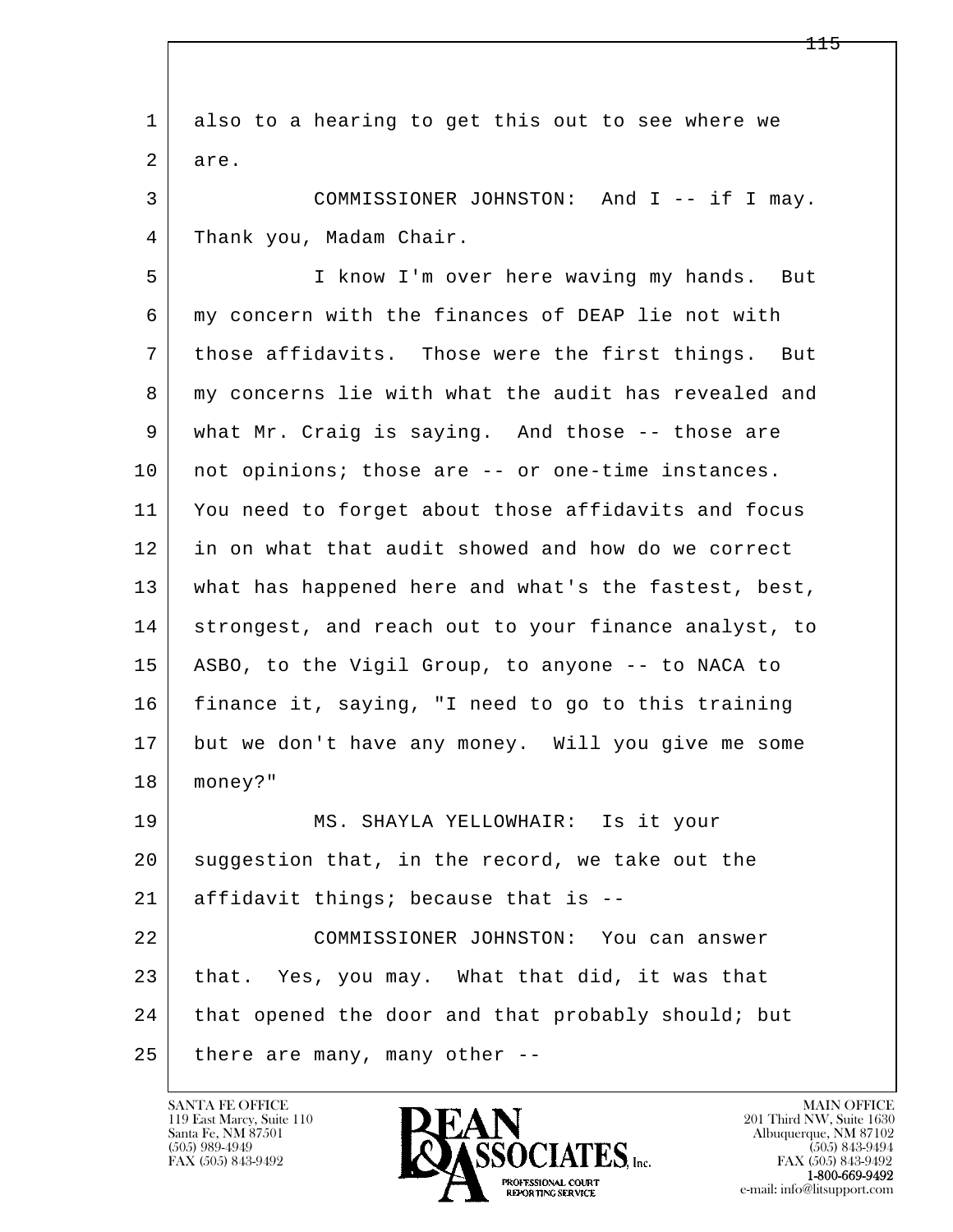l  $\overline{\phantom{a}}$ 1 THE CHAIR: I'm going to stop you at this 2 point in time, because you shouldn't be giving them 3 advice on what they should be or not be putting into  $4$  their  $-$  5 COMMISSIONER JOHNSTON: I shouldn't be. 6 Thank you very much. She's correct. I asked you if 7 I could come see you. 8 | MR. ALAN BRAUER: Madam Commissioner, I 9 just wanted -- for the record, NACA is a charter 10 | school in Albuquerque Public School system, NACA 11 Inspired Schools Network. So I don't want to have 12 this -- we leave, and, like, there's going to be 13 questions like another charter school is giving 14 money to another charter school. I just want to 15 say, we are nonprofit. 16 COMMISSIONER JOHNSTON: It's my limited 17 vocabulary. 18 THE CHAIR: Yes. And thank you for 19 clarifying that. I think for most of us, we hear 20 one thing, but we process it the other way, which is 21 correct. But -- all right. 22 Commissioner? 23 COMMISSIONER JOHNSTON: Would you like me 24 to make a motion? 25 THE CHAIR: If -- yes.

119 East Marcy, Suite 110<br>Santa Fe, NM 87501



FAX (505) 843-9492 FAX (505) 843-9492 e-mail: info@litsupport.com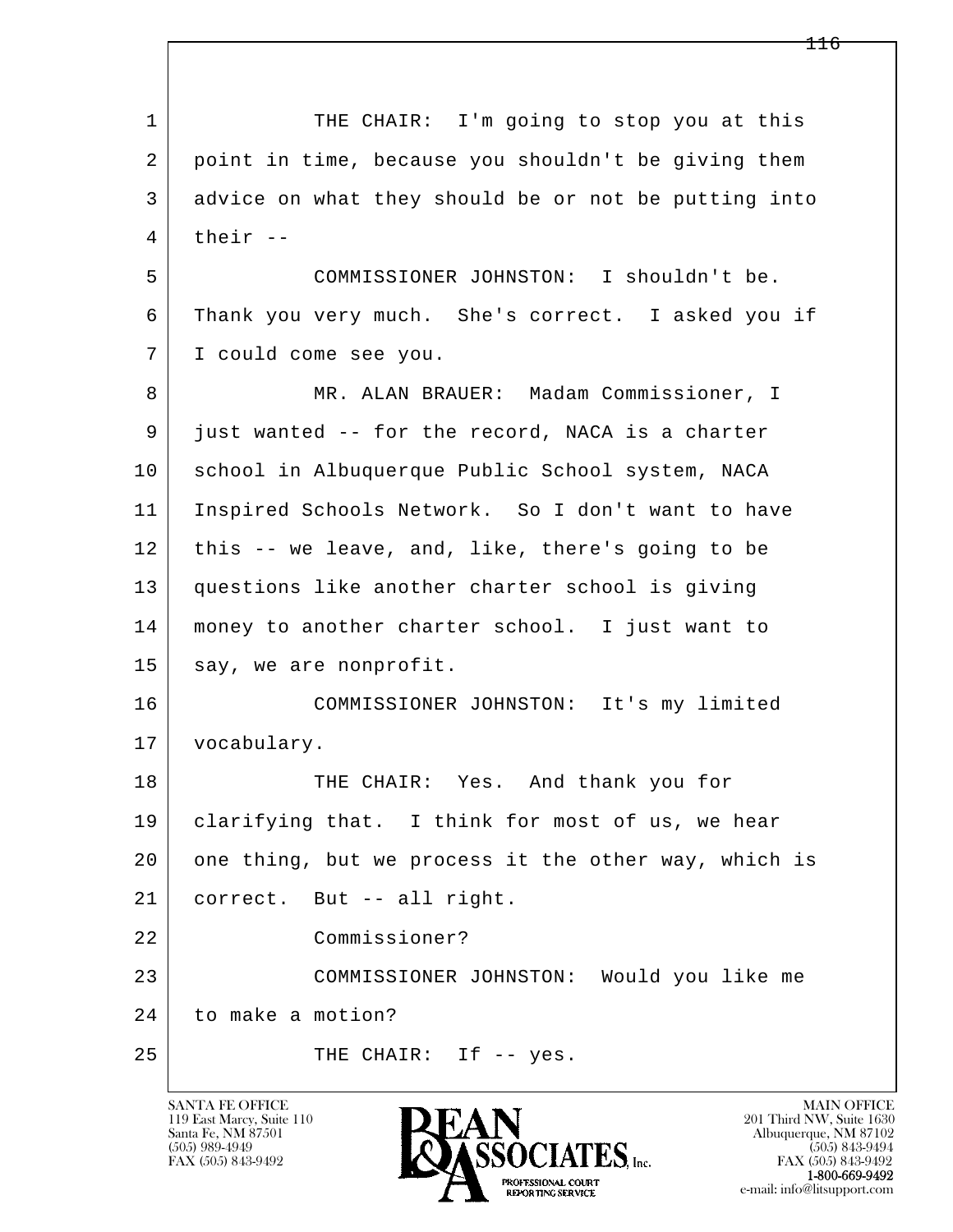| $\mathbf{1}$ | COMMISSIONER JOHNSTON: Let's see. I move              |
|--------------|-------------------------------------------------------|
| 2            | that the Public Education Commission hold a           |
| 3            | revocation hearing -- let's see if I can get this --  |
| 4            | for the DEAP School -- state this correctly.          |
| 5            | I move that the Public Education                      |
| 6            | Commission commence revocation proceedings for DEAP   |
| 7            | because of legal noncompliance, lack of appropriate   |
| 8            | fiscal management, and other concerns about school    |
| 9            | operations.                                           |
| 10           | If that is appropriate? I took it                     |
| 11           | directly from the agenda.                             |
| 12           | THE CHAIR: If my recollection is correct,             |
| 13           | the last hearing motion that we had did indicate a    |
| 14           | date, as well; because we are $-$ - we have a 30-day? |
| 15           | We have to commence that hearing within 30 days.      |
| 16           | COMMISSIONER TOULOUSE: Don't we have to               |
| 17           | send them the official notice?                        |
| 18           | THE CHAIR: It's 30 days from when the                 |
| 19           | official notice goes out.                             |
| 20           | MS. POULOS: They must have at least                   |
| 21           | 30 days to respond. I think stating a date            |
| 22           | presented challenges last time. I would not           |
| 23           | encourage that.                                       |
| 24           | THE CHAIR: I did. I'm just                            |
| 25           | double-checking. Sorry.                               |

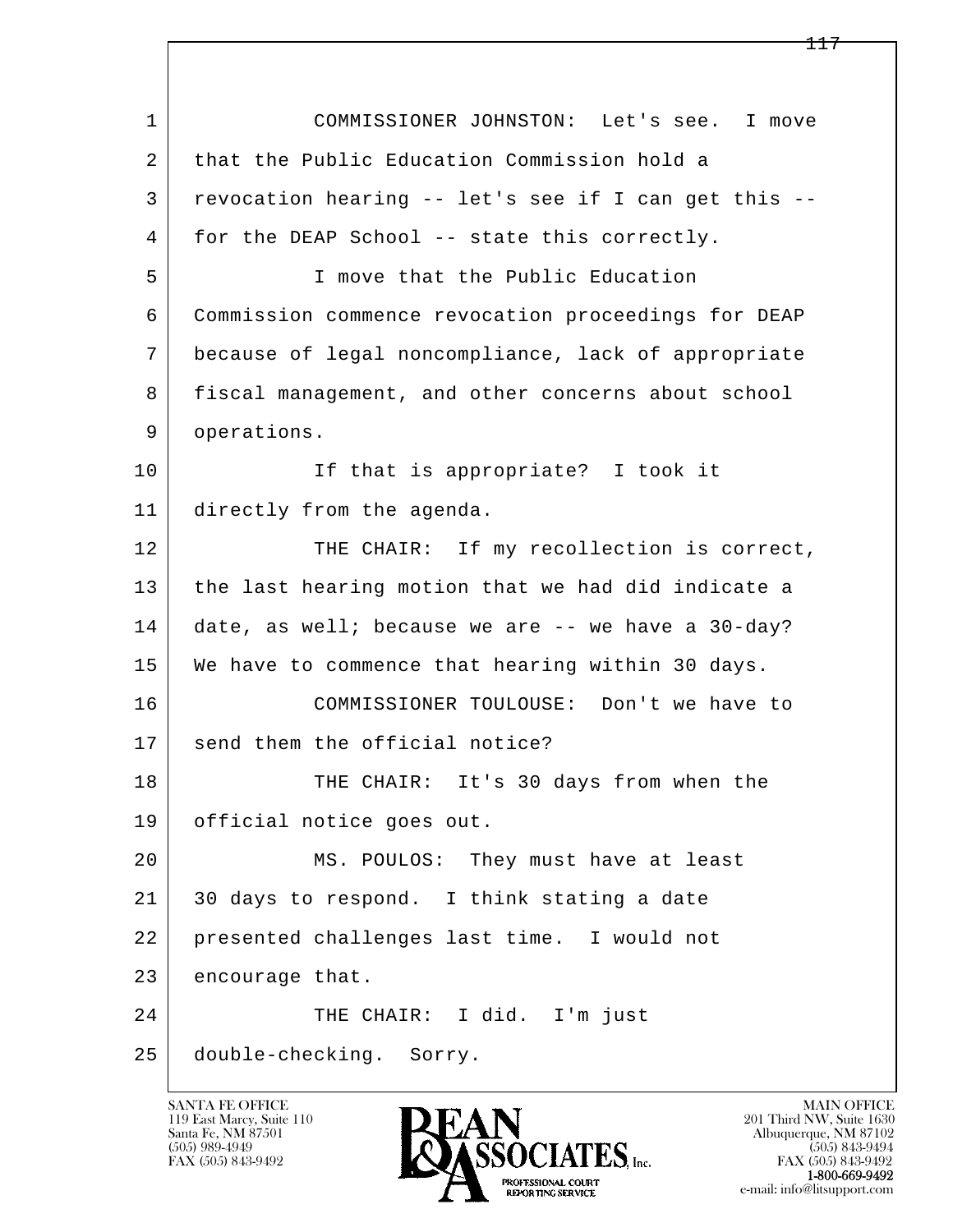l  $\overline{\phantom{a}}$  1 COMMISSIONER JOHNSTON: Would you like me 2 to restate it? 3 THE CHAIR: No, I think we're good for the 4 record. 5 COMMISSIONER JOHNSTON: Are we good for 6 the record? All right. 7 COMMISSIONER ARMBRUSTER: Second. 8 | THE CHAIR: There's a second by 9 Commissioner Armbruster. 10 Is there any discussion? 11 COMMISSIONER CABALLERO: Just 12 clarification, Madam Chair. The -- the motion is 13 worded on the -- I think the first item is legal -- 14 what was it? Legal -- what? 15 COMMISSIONER JOHNSTON: It's No. 8 on the 16 agenda. And I was reading -- 17 | THE CHAIR: I know it's No. 8. But 18 | there's no motion that's -- 19 COMMISSIONER CABALLERO: What she read was 20 something legal, and then financial 21 something-or-other. 22 COMMISSIONER JOHNSTON: Legal 23 noncompliance. 24 COMMISSIONER CABALLERO: And so I don't 25 have a clear picture of what the legal noncompliance

119 East Marcy, Suite 110<br>Santa Fe, NM 87501

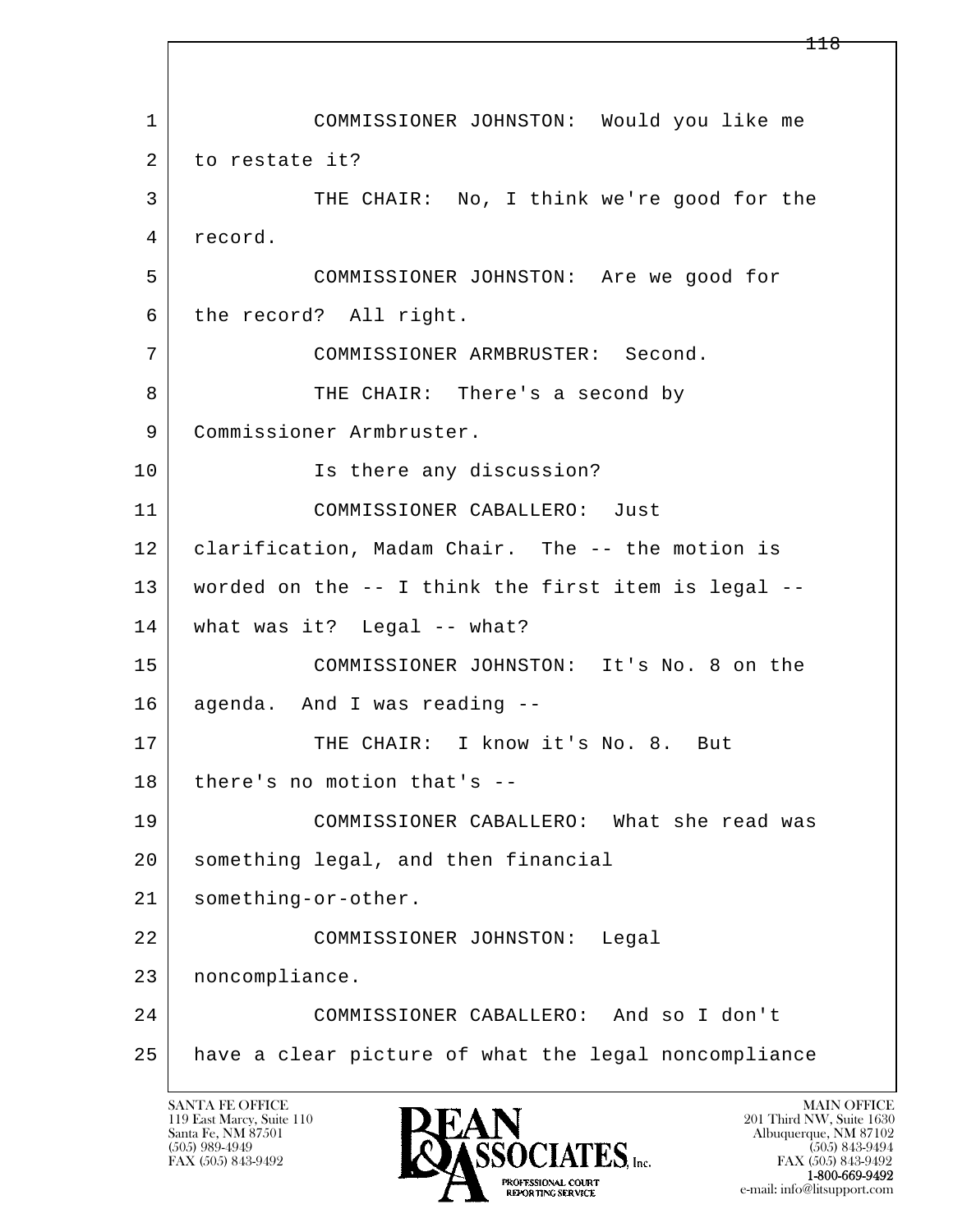| 1  | is. I understand fully the -- the financial. That,   |
|----|------------------------------------------------------|
| 2  | I'm clear about.                                     |
| 3  | COMMISSIONER JOHNSTON: That's the legal              |
| 4  | part of it; that's the procurement part of it.       |
| 5  | COMMISSIONER CABALLERO: Right, right.                |
| 6  | But the legal noncompliance. Is there other stuff,   |
| 7  | because they would have to answer to it.             |
| 8  | THE CHAIR: Right.                                    |
| 9  | MS. POULOS: Madam Chairwoman,                        |
| 10 | Commissioners, I would recommend that --             |
| 11 | THE CHAIR: And it does become problematic            |
| 12 | in terms of the letter; because we do want           |
| 13 | specificity in the letter, so that they know what to |
| 14 | answer in their response. Right.                     |
| 15 | MS. POULOS: And I would recommend,                   |
| 16 | although it's not written in the form of a motion,   |
| 17 | the language on Pages 6 and 7. And you may want to   |
| 18 | explain that the factual bases are the allegations   |
| 19 | or the facts or the information found in the         |
| 20 | materials. And you may want to reference specific    |
| 21 | pieces of that, which might help you establish that  |
| 22 | motion language.                                     |
| 23 | COMMISSIONER JOHNSTON: So then I would               |
| 24 | need to amend my motion since we have a second?      |
| 25 | THE CHAIR:<br>Or $--$                                |
|    |                                                      |

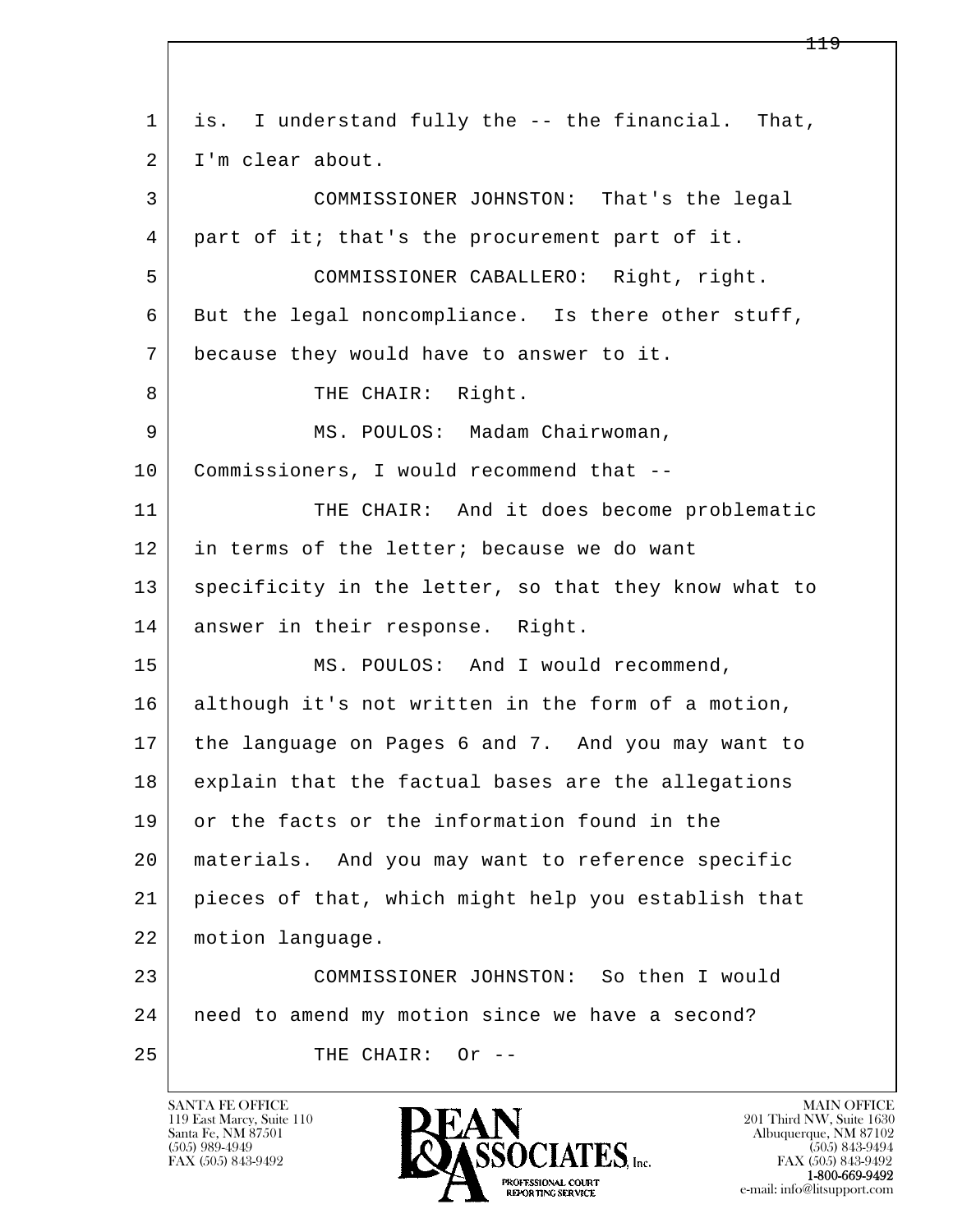l  $\overline{\phantom{a}}$  1 COMMISSIONER JOHNSTON: Change my motion? 2 THE CHAIR: Rescind it, and we'll start 3 over again. 4 COMMISSIONER JOHNSTON: So do I -- I 5 request to rescind my motion. 6 THE CHAIR: Correct. 7 COMMISSIONER TOULOUSE: Then your second 8 has to rescind. 9 COMMISSIONER ARMBRUSTER: I will rescind 10 | my second on your motion. 11 THE CHAIR: I just wanted to make sure we 12 had everything in there that we needed. 13 Well, okay. So -- we have this 14 discussion. My concern is, if you look at the 15 language that's -- that's in the proposed motion, 16 the language is, "Committed a material violation of 17 any of the conditions, standards, or procedures set 18 forth in the charter contract." 19 That is so extraordinarily broad that 20 they'll be here until doomsday trying to provide a 21 defense to that. I think we need to be more 22 specific for them in our letter so that they know 23 precisely what -- in fairness, precisely we're 24 looking at, so that they're not spinning their 25 wheels and saying, "I'm not sure if they meant

119 East Marcy, Suite 110<br>Santa Fe, NM 87501



FAX (505) 843-9492<br>1-800-669-9492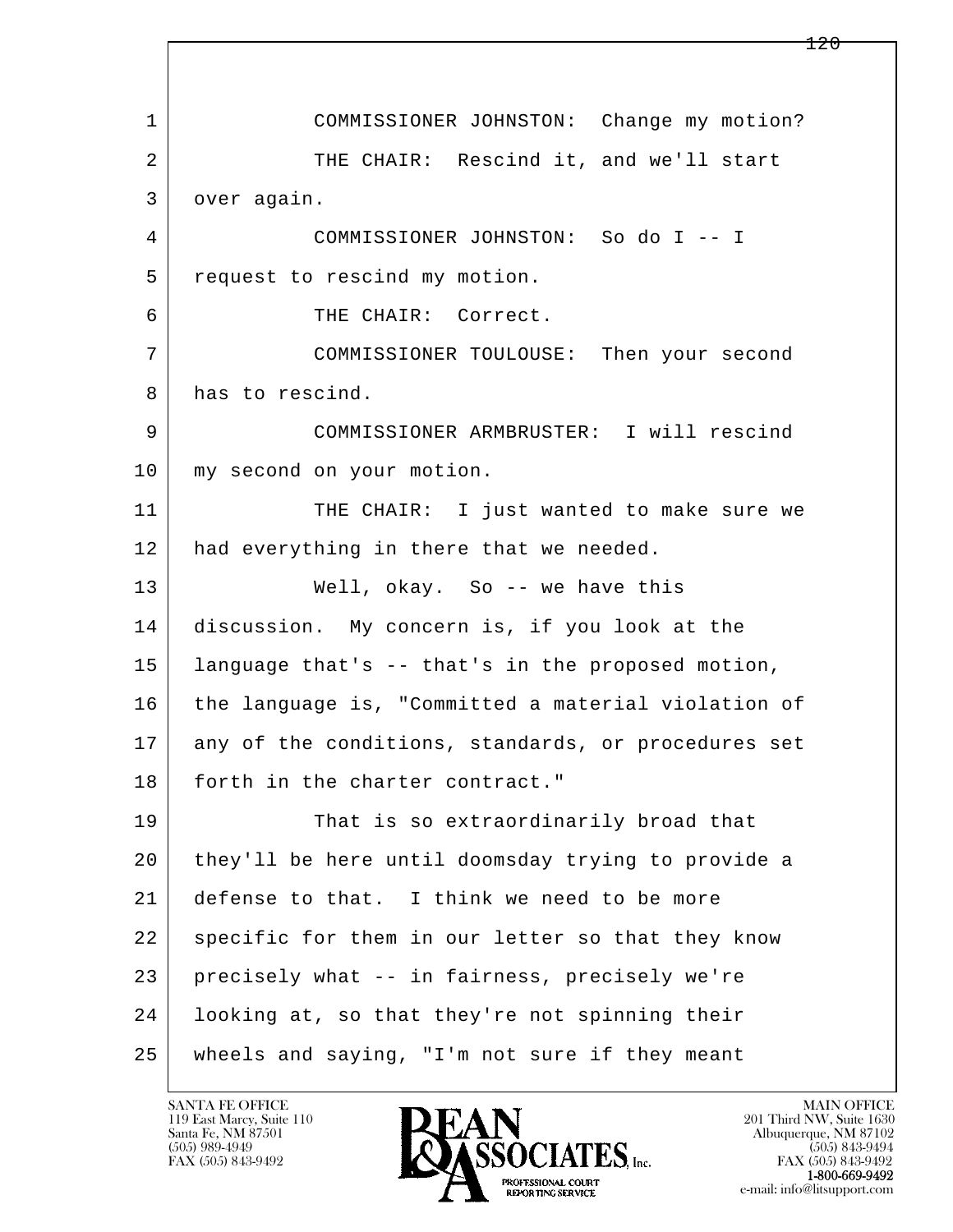l  $\overline{\phantom{a}}$  1 this," or, "I'm not sure they meant this," that we 2 outline for them, so that it's just not this, "You 3 violated the law," and now they have to answer to  $4$  it. 5 MS. NATASHA CUYLEAR: Madam Chair, if I 6 may, the language that CSD or Director Poulos is 7 suggesting is directly from the statute. But we're 8 | looking for something more specific. 9 THE CHAIR: Correct, yes, because I think  $10$  the statute makes it --11 MS. NATASHA CUYLEAR: It's very broad. 12 THE CHAIR: You could provide a defense 13 for this, and we come in, and we start asking 14 questions on this, and you're not prepared for it, 15 because you didn't know what we were looking at. 16 And we need to be specific on what we are looking at 17 that we feel that these are the areas where you -- 18 you created or committed this material violation, so 19 that it's -- it's narrowed down for you. 20 MS. POULOS: And, Madam Chairwoman, 21 Commissioners, my recommendation was, we do have 22 specific alleged facts in these materials, 23 specifically in relation to the facts alleged in the 24 audit report provided by the School Financial 25 Analysis -- School Budget and Financial Analysis

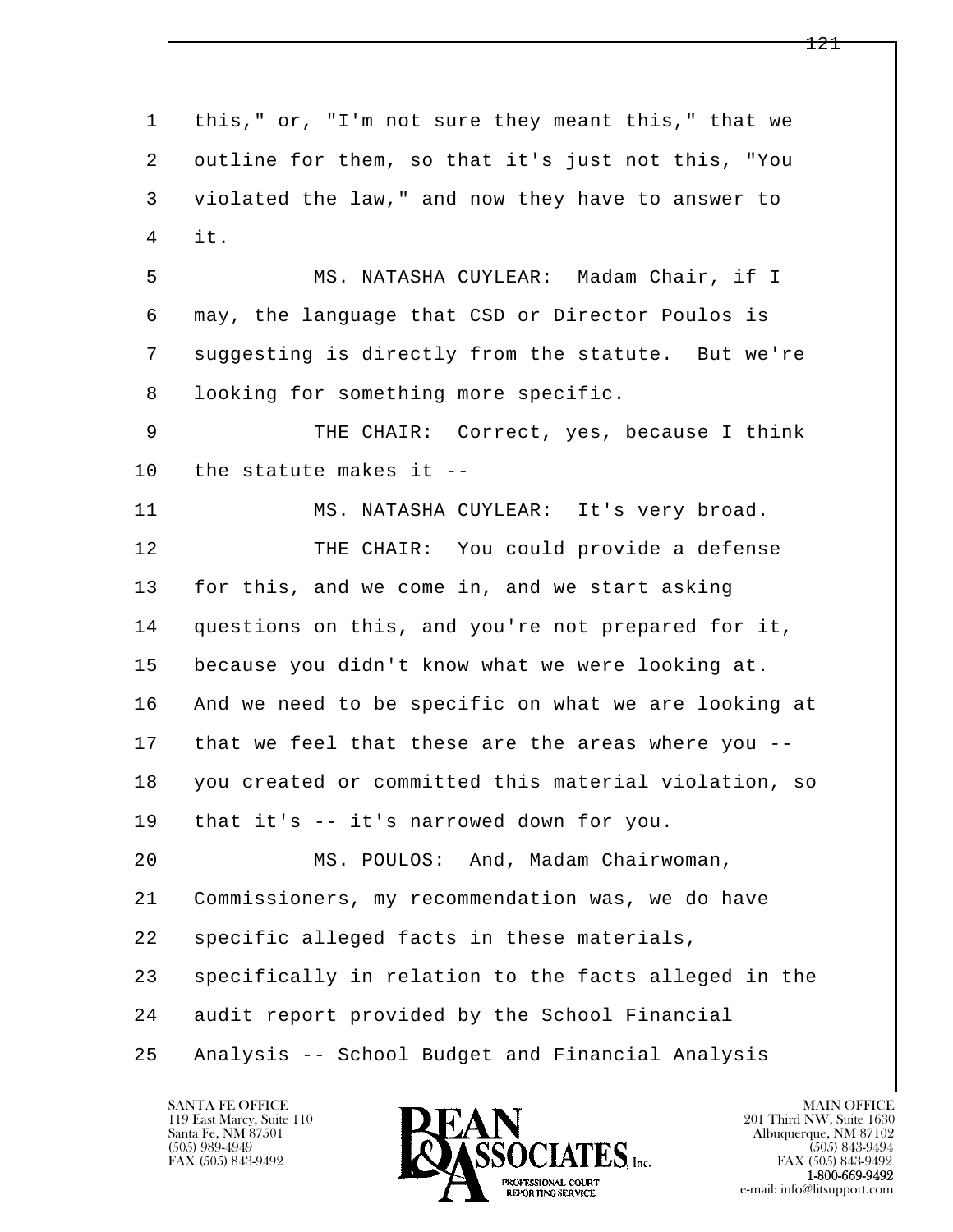l  $\overline{\phantom{a}}$  1 Bureau and the PED Audit Bureau, as well as in the 2 affidavits, as well as in the -- the audit -- the 3 school's external financial audit from 2016. 4 And I think that if you specifically 5 reference those items, then you are giving them the 6 facts that have been raised for you as concerns. 7 THE CHAIR: So then I guess the -- I want 8 to make sure, also, for myself, that the hearing is 9 going to focus either, A, on the fiscal 10 mismanagement, and it is limited to that, or, if 11 there is this other very broad "material violations 12 of the contract," which is a 60-page document, and 13 it covers a tremendous amount, that something else 14 isn't going to be pulled out, and say, "Oh, but they 15 also did this"; so that we're clear that if it's 16 fiscal concerns, that that's what's in there, but 17 | that, to me, we take out the idea that they also 18 | committed other material violations, unless we 19 specify what those material violations are now, so 20 that they're clear on that. 21 | MS. POULOS: Madam Chair? 22 THE CHAIR: And I think the fiscal issue 23 is very clear, you know. 24 MS. POULOS: And I think from the points 25 of view of the Department -- David, you can correct

119 East Marcy, Suite 110<br>Santa Fe, NM 87501

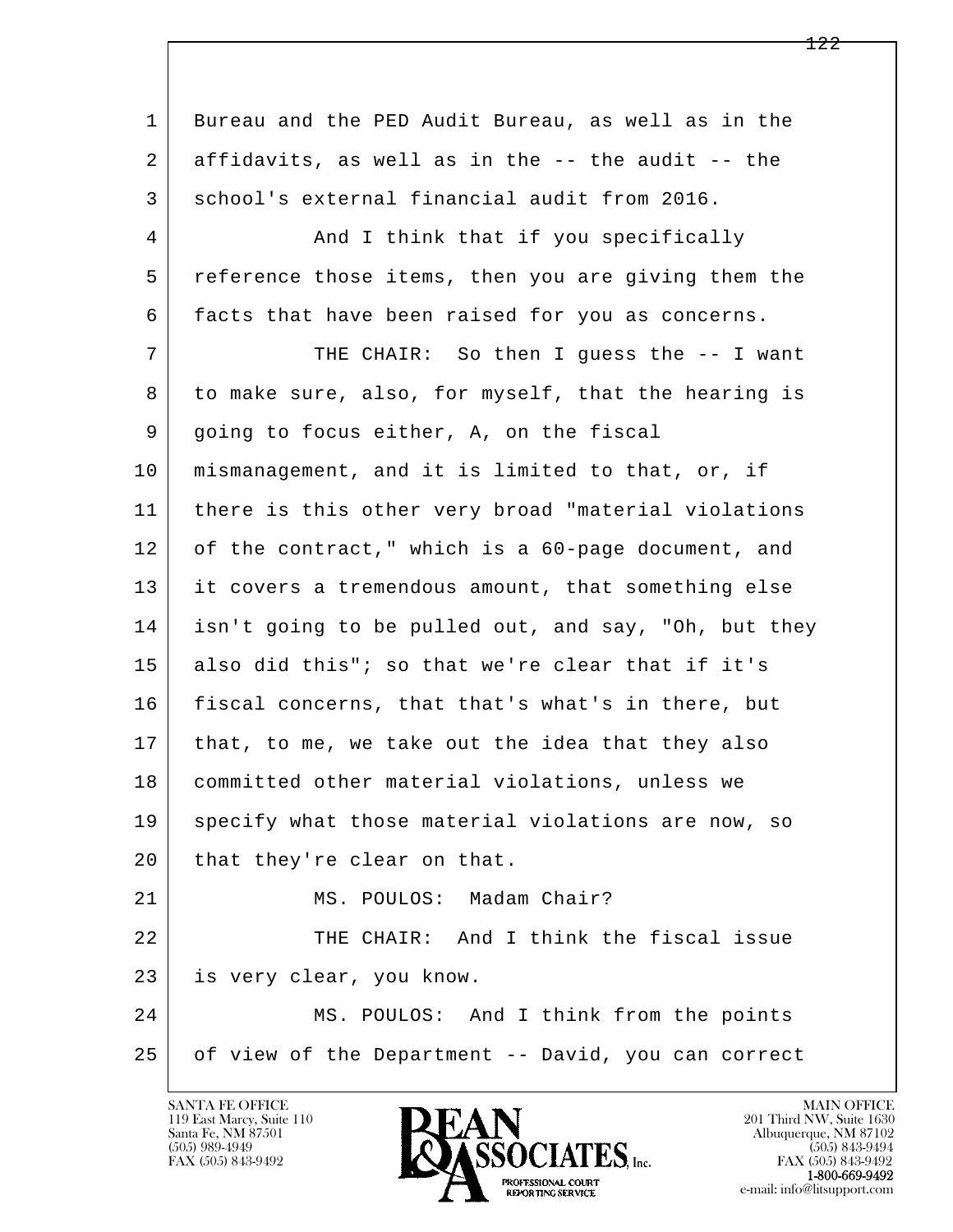| 1  | me if I'm wrong. But I think certainly, at the        |
|----|-------------------------------------------------------|
| 2  | level of the Deputy Secretary and David, in other     |
| 3  | conversations that we've had, one of those            |
| 4  | violations is the failure to have a licensed          |
| 5  | administrator conducting the administrative business  |
| 6  | of the school, and, instead, having an unlicensed     |
| 7  | administrator -- or an unlicensed individual          |
| 8  | conducting the administrative business of the         |
| 9  | school.                                               |
| 10 | THE CHAIR: Right. And that -- yeah.<br>And            |
| 11 | that's fine. I just want $--$ I'm just trying to $--$ |
| 12 | because, to me, that also was in the scope of the     |
| 13 | financial issues. But that's in the audit. So that    |
| 14 | wouldn't have to be covered separately, because       |
| 15 | that's in the audit report that that's not there.     |
| 16 | MS. POULOS: Yeah. I just -- I think it's              |
| 17 | more of a legal compliance thing.                     |
| 18 | THE CHAIR: Adding that as a specific                  |
| 19 | I just have that nagging concern with that<br>item.   |
| 20 | overarching "material violations." And it's, like,    |
| 21 | oh, my gosh. That could turn into whatever, you       |
| 22 | And I -- I want to be as transparent as we<br>know.   |
| 23 | can be and fair, that the school understands          |
| 24 | specifically what we're expecting them to address     |
| 25 | in -- in their response.                              |

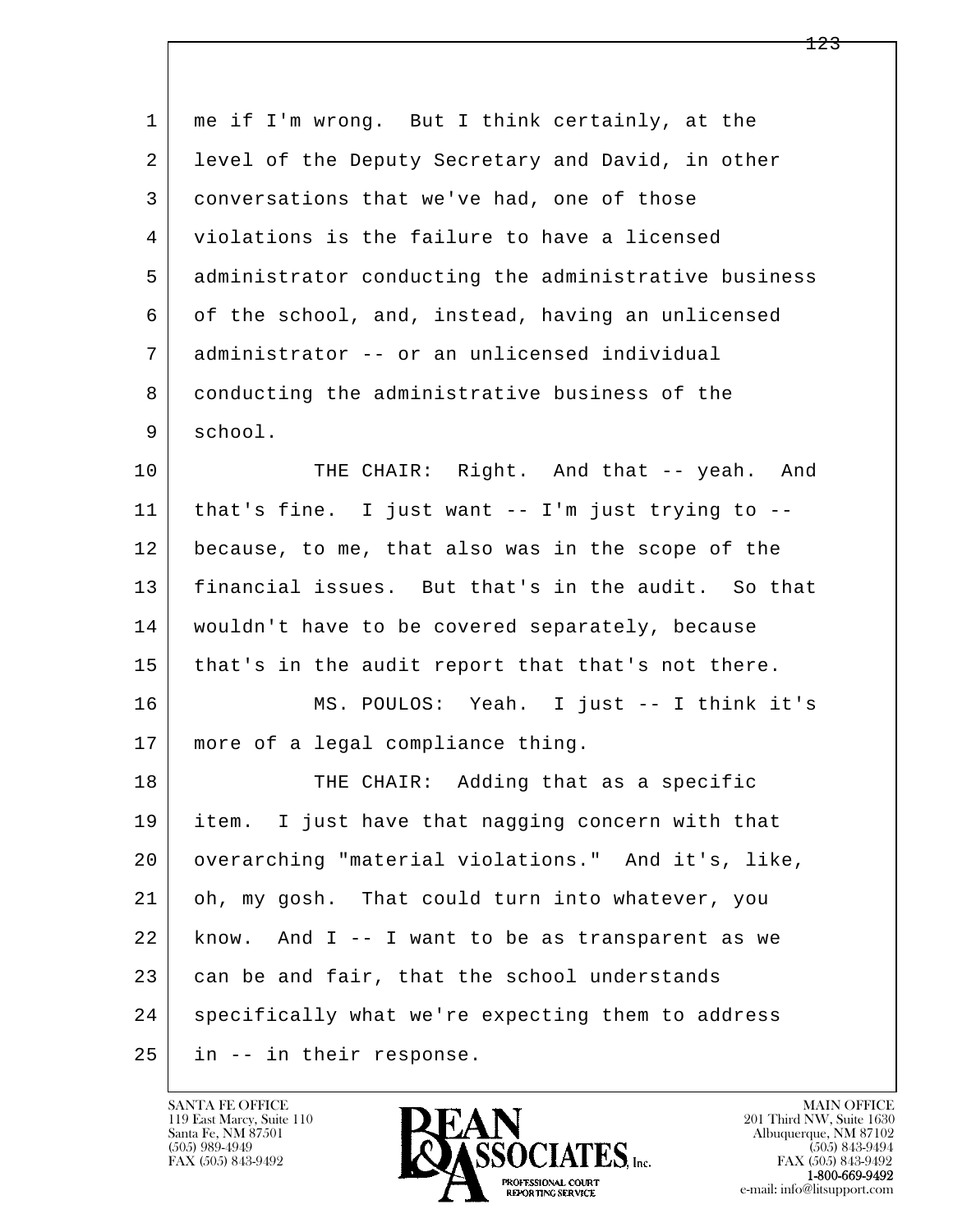l  $\overline{\phantom{a}}$  1 COMMISSIONER ARMBRUSTER: So you're 2 looking at the -- the fiscal mismanagement and the 3 failure to have a licensed administrative -- 4 THE CHAIR: And Generally Accepted 5 Stan- -- right. Violated any provisions of law  $6$  from  $-$  well  $-$  okay. Yeah, that's  $-$  7 COMMISSIONER CABALLERO: That's too 8 | general. 9 COMMISSIONER JOHNSTON: But it's based  $10$  on  $-$ 11 THE CHAIR: And I have an issue with that 12 last statement, "...violated any provision of law 13 from which the charter school was not specifically 14 exempted." 15 Well, we could be pulling out things 16 for -- you know, that's another one of those 17 overarching statements that who knows how to answer  $18$  that? 19 COMMISSIONER JOHNSTON: Madam Chair, the 20 specifics that we would want them, to which we need 21 to have the hearing, are a response to the results 22 of the Public Education Department audit, the 23 results of the 2016 external audit, the failure to 24 have a licensed school administrator, and -- 25 THE CHAIR: No. I think that's been --

119 East Marcy, Suite 110<br>Santa Fe, NM 87501

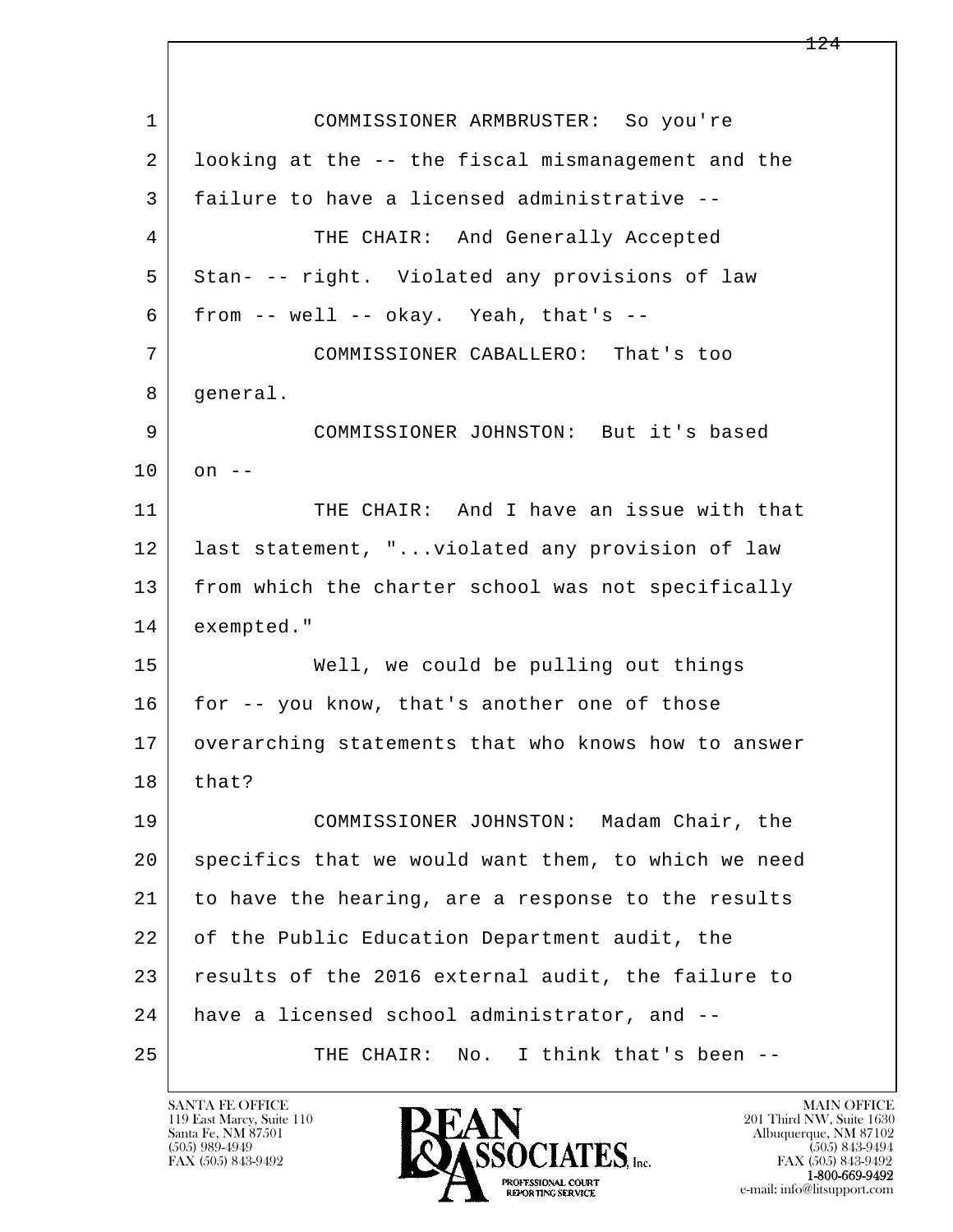l  $\overline{\phantom{a}}$  1 COMMISSIONER TOULOUSE: They have one now. 2 THE CHAIR: They have one, a licensed Head 3 Administrator. 4 MS. POULOS: Again, I think for us at the 5 PED is the concern that while they have a licensed 6 Head Administrator on staff, that individual is not 7 conducting the administrative business of the 8 school; rather -- 9 THE CHAIR: I think it would be failure to 10 have not a licensed, but a licensed acting -- 11 COMMISSIONER JOHNSTON: Administrator 12 | conducting the activities of the school. 13 And should we -- I think we should include  $14$  the  $-$  let's see  $-$ - the response  $-$ - or the two 15 | affidavits that we have concerning the federal 16 flow-through dollars and their utilization? 17 THE CHAIR: Well, that goes in as part of  $18$  the material  $-$  the  $-$  the financial  $-$  yeah,  $19$  that's  $-$  20 COMMISSIONER JOHNSTON: As long as that's 21 included; because that seems to be something they 22 | should respond to. 23 COMMISSIONER TOULOUSE: Madam Chair, while 24 you're arguing this, I have a question of Mr. Craig. 25 You know, David, I've been here

119 East Marcy, Suite 110<br>Santa Fe, NM 87501

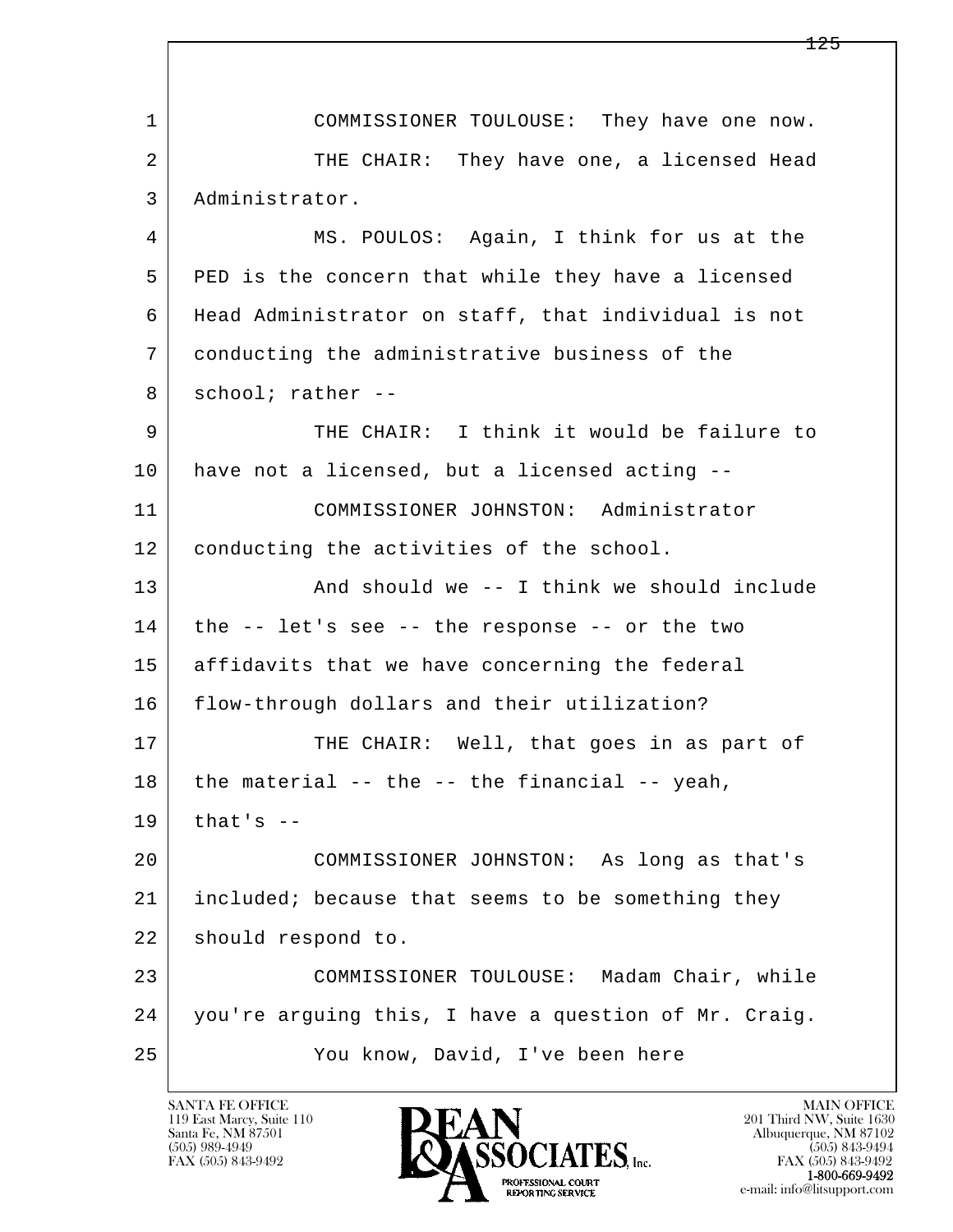l  $\overline{\phantom{a}}$  1 four-and-a-half years, and we've had three other 2 schools that when there was a financial problem, PED 3 immediately went in and grabbed the finances. 4 Why, when you got the affidavits, did you 5 let this condition continue and not take the 6 finances over, so we're also now sitting here with a 7 budget problem? 8 | MR. CRAIG: An absolutely perfect 9 question, Commissioner. 10 Madam Chair Gipson and Commissioner 11 Toulouse, this time, I made them go through the due 12 process; because we've gotten stung with this in the 13 past, when we went in and took over this Board of 14 Finance, and this Commission decided to go ahead and 15 leave those schools open. And suddenly, I'm stuck 16 with the Board of Finance and running these schools 17 | for years and years and years. 18 And so this time, I said, "No, we're going 19 to do it by the book. We're going to get sworn 20 affidavits. We're going through an audit process, 21 financial audit backup. We're going to have 22 everything in mind, so that when we go to a 23 revocation hearing, where it should be the 24 responsibility for you guys to make sure that the 25 governing bodies are overseeing the finances

119 East Marcy, Suite 110<br>Santa Fe, NM 87501



FAX (505) 843-9492<br>**1-800-669-9492**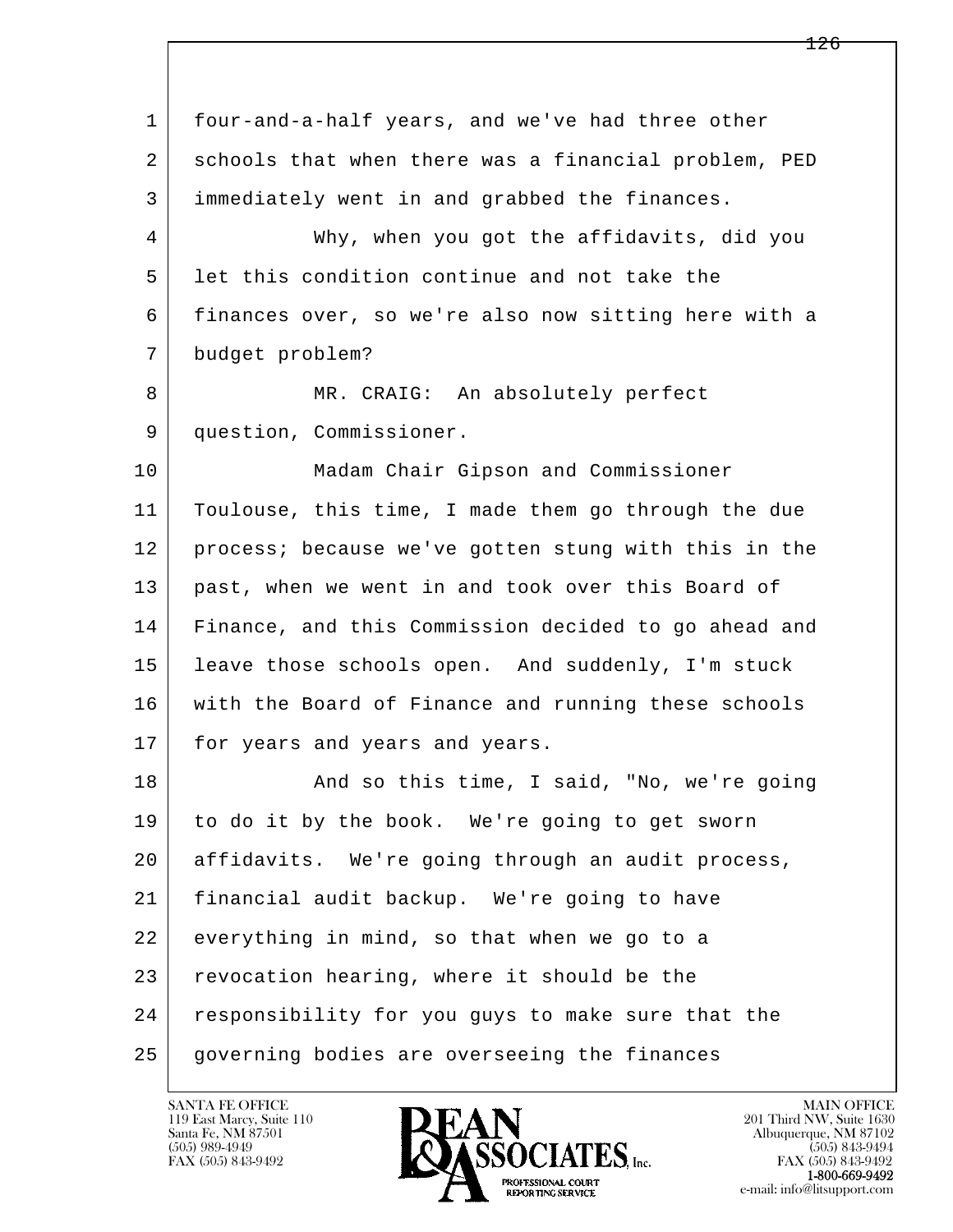l  $\overline{\phantom{a}}$  1 appropriately, that we have everything in order to 2 be able to say this." 3 Now, that being said, Commissioner -- 4 Madam Chair Gipson and Commissioner Toulouse, if I 5 believed for any instant that this school is 6 jeopardizing its finances in between now and when we 7 have this hearing, I may actually have to suspend 8 the Board of Finance if anything else comes to 9 light. There are certain times in which there is 10 gross financial mismanagement, or if we have a 11 statutory obligation to take them because we find 12 fraud, waste, or abuse. 13 We just don't have that. What we have is 14 | gross financial mismanagement. Did I find something 15 illegal to the point where it's like, okay, you've 16 stolen money from kids, then I'm suspending this 17 Board of Finance. But I wanted to go through the 18 revocation process, work with Katie, work with the 19 PEC, bring these issues to you and let you all 20 decide; because I think sometimes we jump the gun on 21 our Board of Finance suspensions without going 22 through the due process to adhere to the PEC. 23 And so it's not off the table. If they 24 can't submit an operating budget by June 30, and I 25 have to put it in place, we're going to have to

119 East Marcy, Suite 110<br>Santa Fe, NM 87501

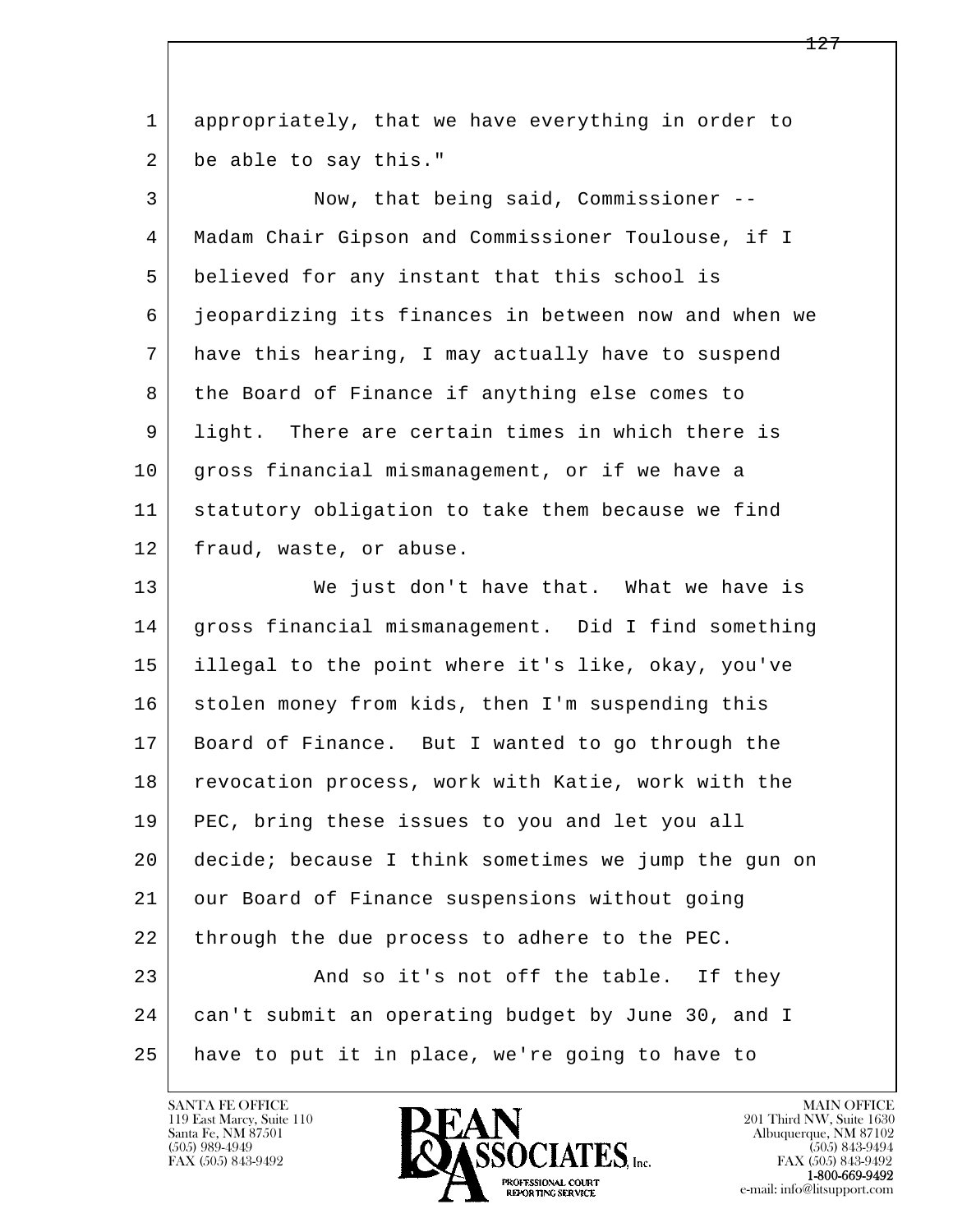l  $\overline{\phantom{a}}$  1 think about it. We're still very seriously 2 considering it. We want to see how the revocation 3 goes in the future. 4 Time is of the issue to us. I mean, the 5 more that we let people that are financially 6 mismanaging public funds have access to them -- 7 we've had to suspend the previous signatory 8 authorities. We've done and implemented corrective 9 actions in concert with the school. I should say 10 that immediately. They've complied with all of my 11 instructions so far. 12 And so I don't have reason to take them 13 | over, as of yet. But if we can't get corrective 14 actions done, and we can't get something done this 15 way, I may have to do something like that. 16 COMMISSIONER TOULOUSE: I would hope you'd 17 work with them now in the next couple of weeks. No 18 | matter what we do, we're not going to get them 19 closed in time to keep them from opening in the 20 fall. By the time you go setting up the hearing, 21 getting the decision from it, I'm sure they would 22 appeal, because everybody does, and then you go 23 through those time lines. 24 MR. CRAIG: Commissioner Gipson and 25 Commissioner Toulouse, nothing in my statements

119 East Marcy, Suite 110<br>Santa Fe, NM 87501



FAX (505) 843-9492<br>**1-800-669-9492**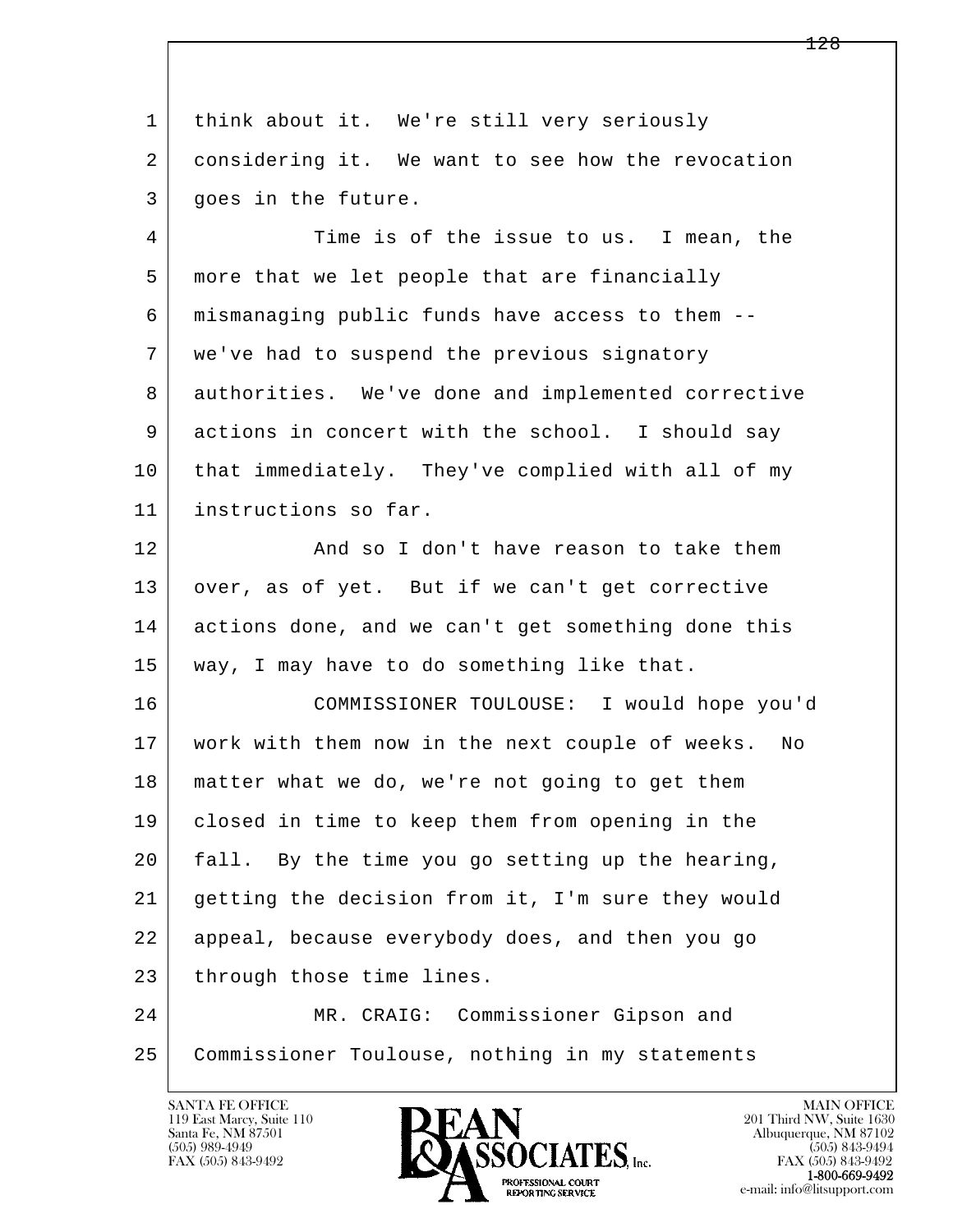l  $\overline{\phantom{a}}$  1 should leave this Commission with the thought that 2 we're not working actively with the school. 3 COMMISSIONER TOULOUSE: Because my 4 interest is in the kids, and I am concerned that we 5 handled other schools differently; just like 6 La Promesa went to the appeal -- we even chose to 7 close them. And then all of a sudden, we're back to 8 a Corrective Action Plan. 9 So I would much rather, with a new school, 10 | look for a very, very strict, quick Corrective 11 Action Plan; because, you know, if this was 12 September or October, and we were having this 13 discussion, then there's plenty of time. 14 But we don't have the time now to get in 15 there and close the school before it would open. So 16 | now, we're dealing with kids who need an education, 17 whatever. 18 and so I have a concern that this isn't 19 the right time to do a revocation, especially on a 20 school this new, that I admit they didn't know how 21 to handle the finances. 22 When I started to run a welfare office I 23 didn't know how to handle the finances. And I 24 didn't get a lot of help. Luckily, I did have peers 25 I can go to.

119 East Marcy, Suite 110<br>Santa Fe, NM 87501

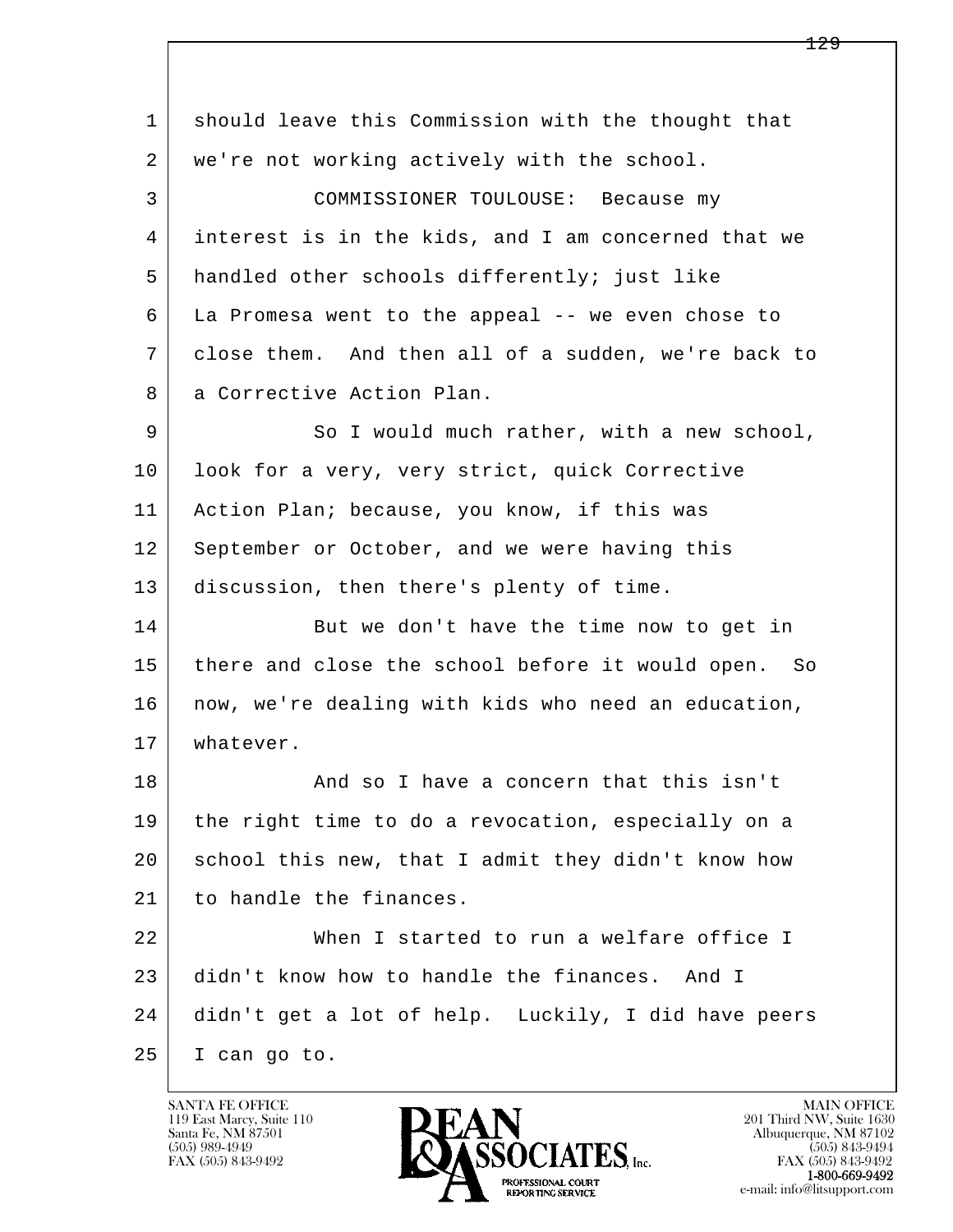l  $\overline{\phantom{a}}$  1 You've been out there. You can see how 2 isolated they are. There wasn't somebody up in the 3 next town or whatever I could ask for help. 4 So I think we need to look at when we do 5 these more isolated, rural schools, coming up with 6 slightly different plans in the future, based on  $7$  this. 8 But I just have a real concern that we 9 aren't working on correcting action now, when 10 they're still going to have to open in August. 11 There's no way this time line is going to play 12 itself out in time for there to be a closure. 13 MR. CRAIG: Madam Chair Gipson, 14 Commissioner Toulouse, a very, very fair concern. 15 | We are working on corrective actions with this 16 school to take immediate steps. But it's a bit like 17 putting out a fire. I mean, it keeps burning, and 18 | you've still got to find things over here. 19 | And so at a certain point, if I can't 20 manage it with the school operating as their Board 21 of Finance, I may have to do it. I do want to say 22 that I would advocate very strongly -- although 23 we've worked -- we're working through this 24 | revocation hearing process that's independent of a 25 Board of Finance, those two need to remain

119 East Marcy, Suite 110<br>Santa Fe, NM 87501



FAX (505) 843-9492<br>**1-800-669-9492**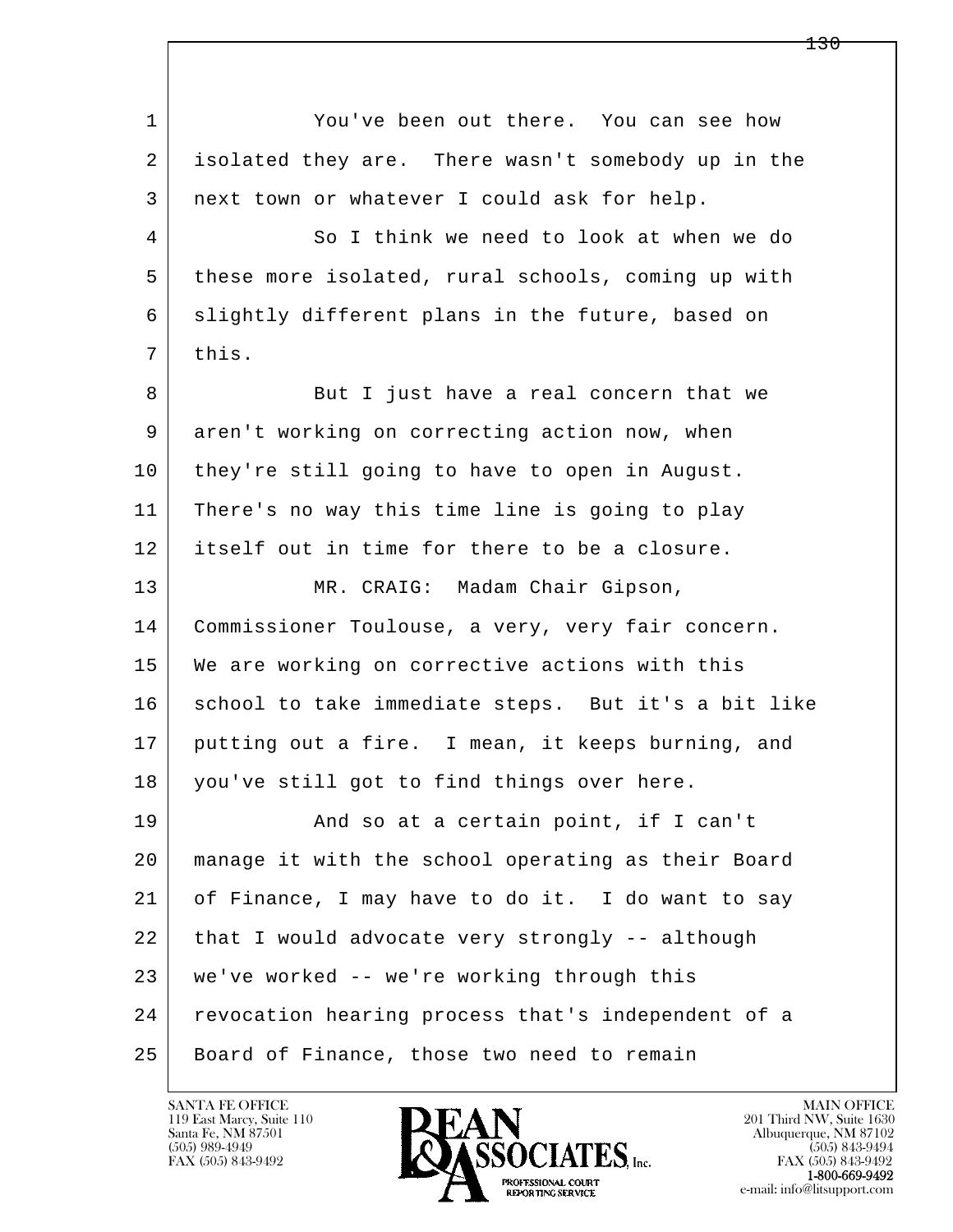1 independent.

| $\overline{a}$ | There's times in which I would have to               |
|----------------|------------------------------------------------------|
| 3              | work very fast to go and stop a fraud, waste, and    |
| 4              | abuse situation from occurring. And I would need     |
| 5              | the power of the Secretary, to have her instruction  |
| 6              | say, "David, you have to go in there immediately and |
| 7              | take the Board of Finance, and then we will talk to  |
| 8              | PEC."                                                |
| 9              | At the same time, I don't think, just                |
| 10             | because we suspend a Board of Finance, that you all  |
| 11             | need to be tied to sort of thinking that that school |
| 12             | needs to have some sort of direction or another.     |
| 13             | So I think those are two independent                 |
| 14             | processes that need to work in concert when they do  |
| 15             | and need to remain separate, as well. So I just      |
| 16             | wanted to -- we are working on corrective actions.   |
| 17             | I've sent many e-mails to Dr. Jimenez.               |
| 18             | Dr. Jimenez has asked, as the licensed               |
| 19             | Head Administrator, that all things go through her.  |
| 20             | I instructed her that that needs to be the case.     |
| 21             | We're working to the best of our ability; but at the |
| 22             | same time, to the earlier question, do I have of     |
| 23             | faith and confidence that we'll be able to get it    |
| 24             | done?<br>Not very much.                              |
| 25             | COMMISSIONER TOULOUSE:<br>You know,                  |

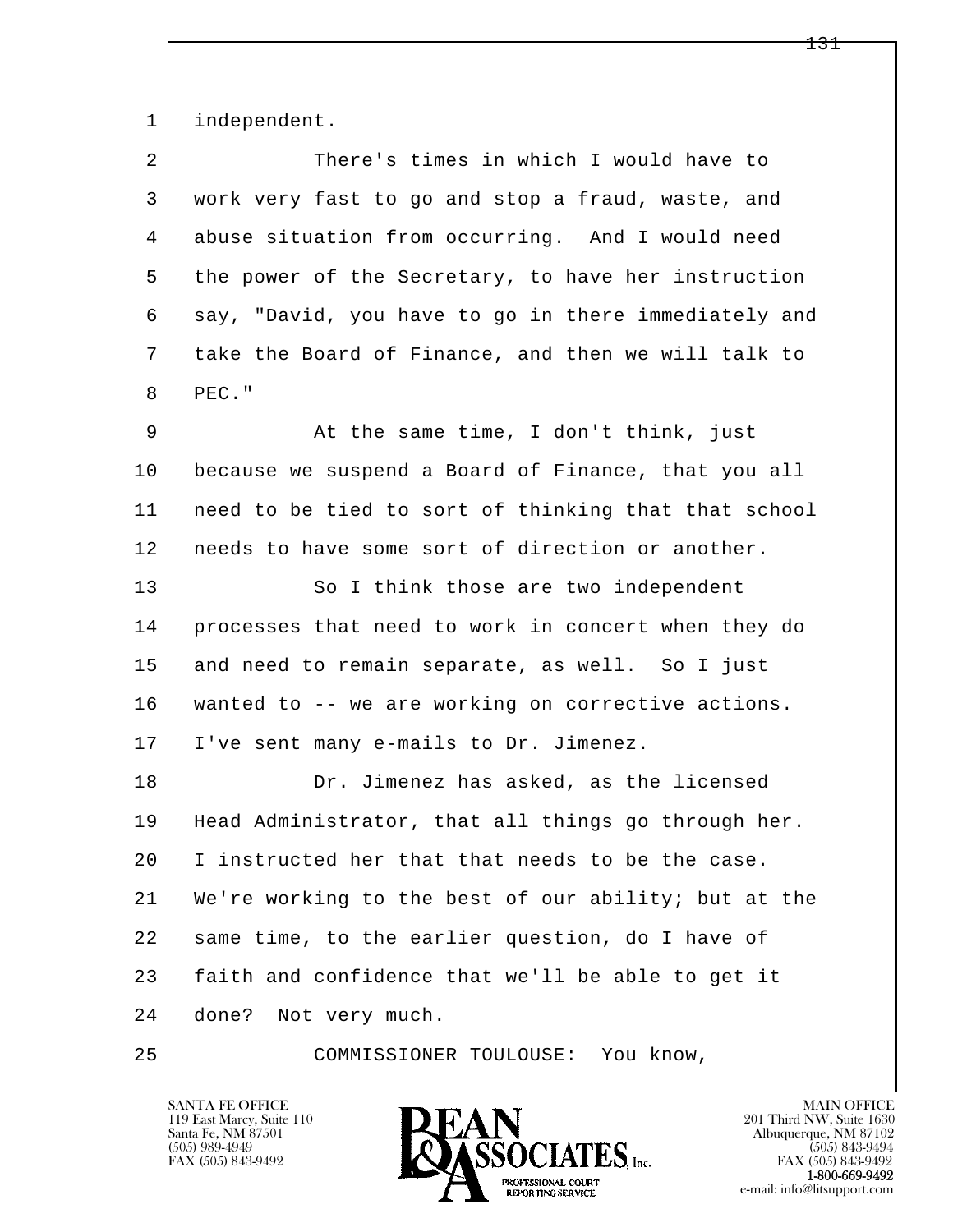l  $\overline{\phantom{a}}$  1 Mr. Craig, I appreciate you and have a lot of 2 respect for your abilities; so I'm thinking on the 3 kids on the other end of it. And, I mean, as I tell 4 people, during my grade school years, I was a shy 5 kid. I'm still shy; people just don't know that. I 6 had to change schools four times. And it was so 7 hard for me each time that I had to move. And 8 | sometimes it was with kids I already knew; sometimes 9 it was completely new kids back and forth. 10 | And I just don't want to keep making our 11 kids -- if we have a way to make it better, if we 12 have a way to fix it. If we don't, then I'm ready 13 to close stuff and move on. But I just -- I think 14 when we look at grades, when we look at anything, we 15 | tend to forget those kids that make up those numbers 16 and those grades when we have small schools. 17 So I just -- I'm just explaining that's my 18 take, because you do the financial, and I'm going to 19 do what's best for the students. 20 So thank you. 21 Do we have a motion yet? 22 THE CHAIR: I think we have a motion. 23 COMMISSIONER JOHNSTON: You think we -- 24 yeah. Really and truly, this is an important 25 motion. And I wonder if -- if I am clear enough --

119 East Marcy, Suite 110<br>Santa Fe, NM 87501



FAX (505) 843-9492<br>**1-800-669-9492**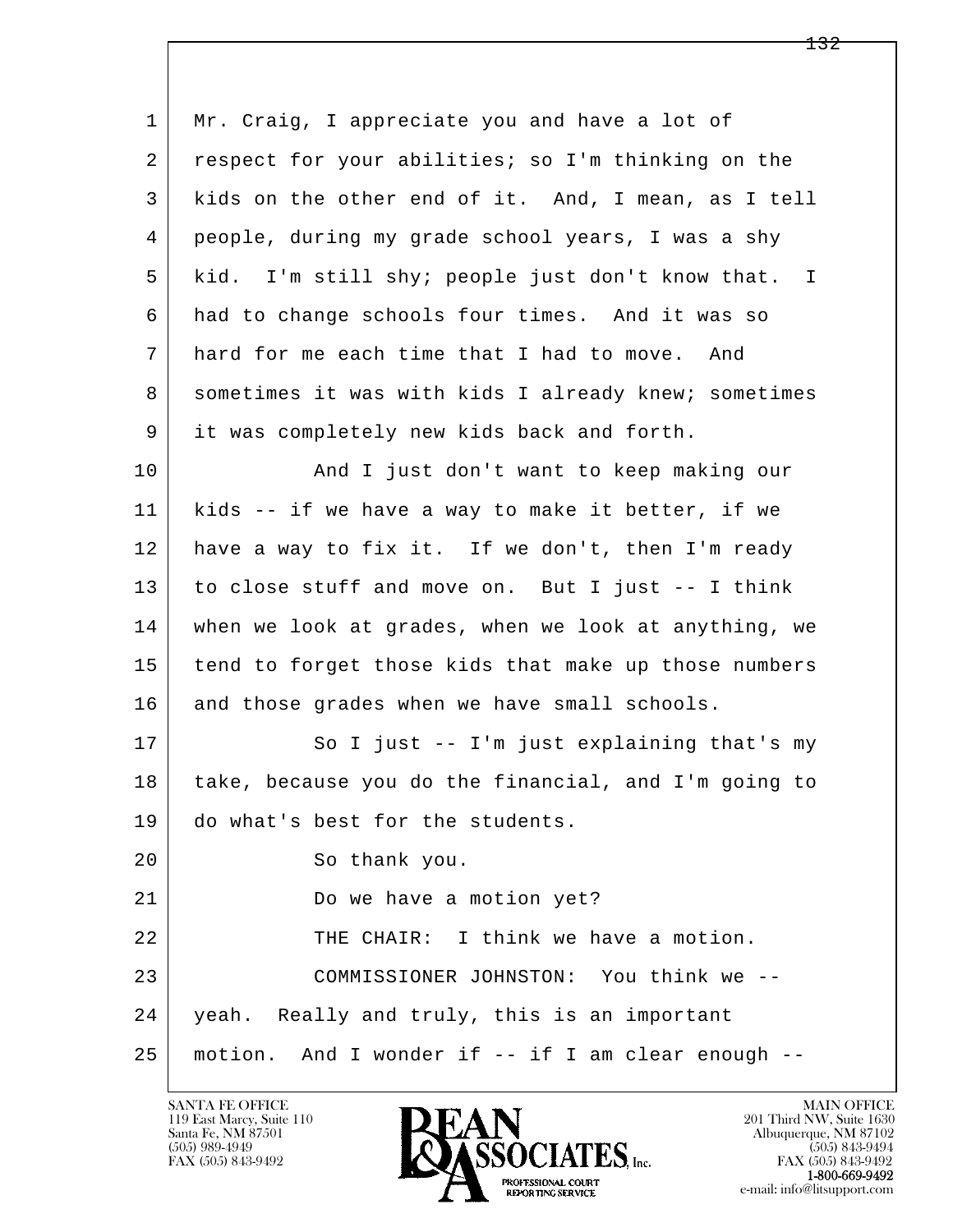l  $\overline{\phantom{a}}$  1 all right. I will make a motion. And before it's 2 seconded, let's make sure that we're ready here. 3 Let me find my sheet again. 4 Here it is. All right. 5 Madam Chair, I move -- 6 THE CHAIR: That the Public Education 7 Commission. 8 COMMISSIONER JOHNSTON: There you go. 9 That the Public Education Commission commence 10 revocation proceedings for DEAP because of -- to 11 determine -- not -- take out "because of" -- but to 12 determine if the school failed to meet generally 13 accepted standards of fiscal management because of 14 their -- of the results of the Public Education 15 Department audit, the 2016 external audit, and that 16 the school violated any provision of law from which 17 | the charter school is not exempted. 18 | THE CHAIR: No, no, we're pulling that 19 out. It's too broad. 20 COMMISSIONER JOHNSTON: Well, I was going 21 to giving the specific of the administrator, because 22 it's not fiscal. 23 THE CHAIR: You just put that in. You  $24$  don't put the  $-$ -25 COMMISSIONER JOHNSTON: I don't put -- all

119 East Marcy, Suite 110<br>Santa Fe, NM 87501

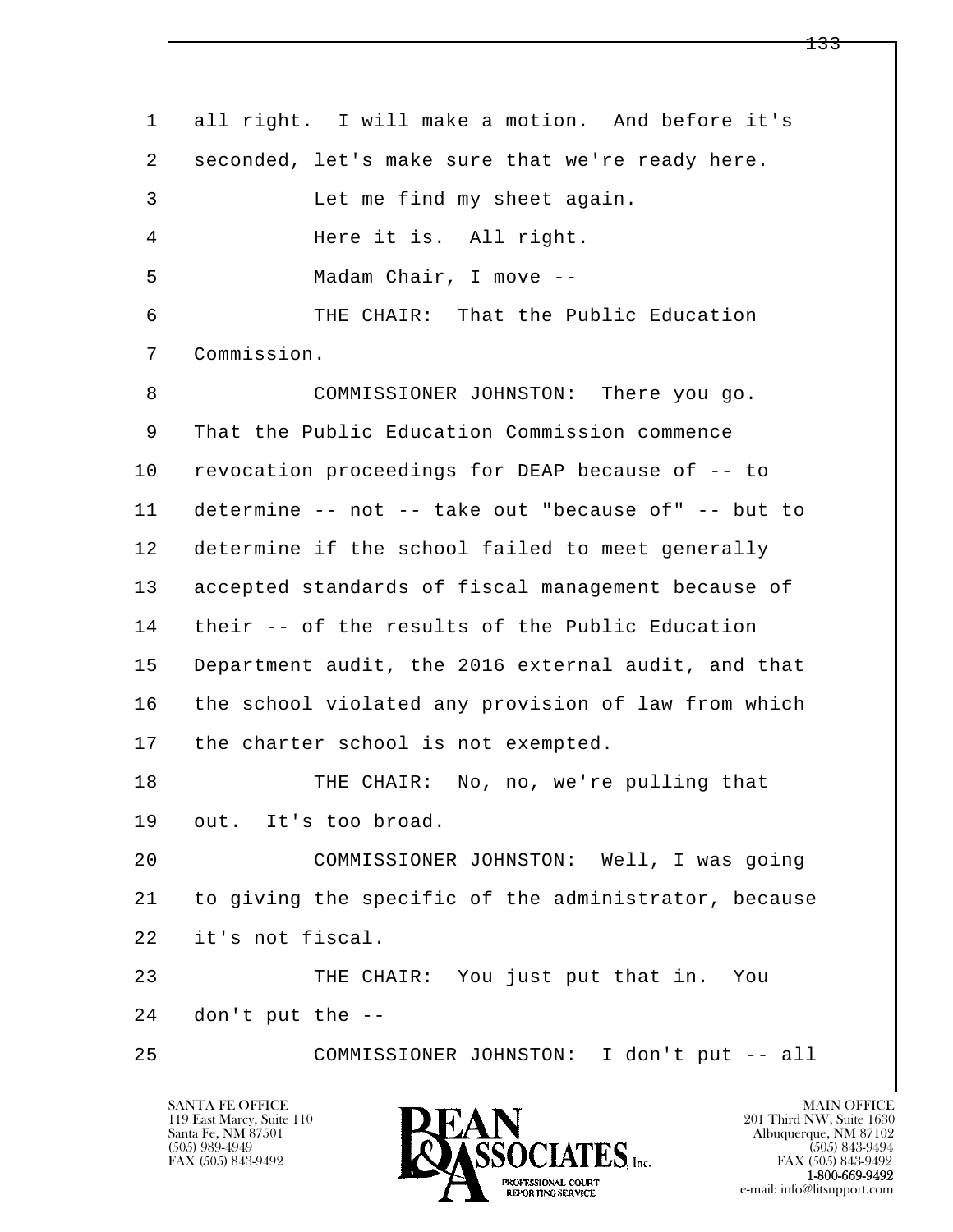l  $\overline{\phantom{a}}$ 1 right. So let me go back. 2 I recommend that the Public Education 3 Commission commence proceedings -- commence 4 revocation proceedings -- revocation hearing -- to 5 determine if DEAP failed to meet generally accepted 6 standards of fiscal management based on the results 7 of the PED internal audit, the 2016 external audit, 8 the -- include -- and I'm going off the record right 9 now -- include the licensed administrator under 10 | that, even though it says "fiscal"? 11 THE CHAIR: No. 12 COMMISSIONER JOHNSTON: Okay. And -- 13 THE CHAIR: Failed to. 14 COMMISSIONER JOHNSTON: -- failed to 15 identify a licensed Head School Administrator who is 16 directly involved in the daily operations of the 17 school. 18 | THE CHAIR: To have a -- not "identify"; 19 because -- 20 COMMISSIONER JOHNSTON: And to have -- 21 THE CHAIR: Just have to name the person. 22 COMMISSIONER JOHNSTON: To have a 23 licensed -- 24 THE CHAIR: A licensed Head Administrator. 25 COMMISSIONER JOHNSTON: New Mexico

119 East Marcy, Suite 110<br>Santa Fe, NM 87501

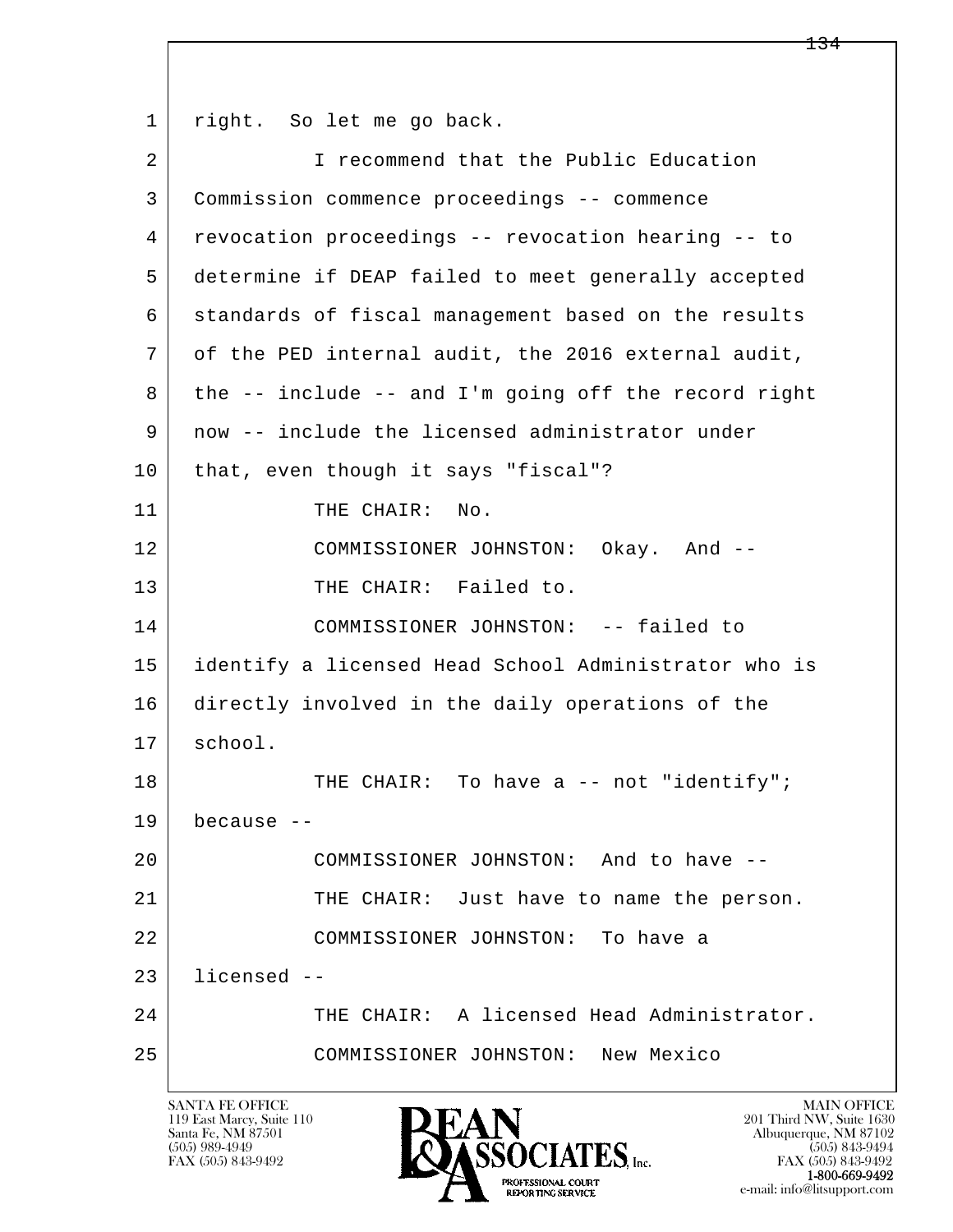l  $\overline{\phantom{a}}$  1 licensed Head Administrator who is in charge of the 2 daily operations of the school and responsible for 3 the fiscal management of the school. 4 THE CHAIR: Conducting the duties of a 5 licensed Head Administrator. 6 COMMISSIONER JOHNSTON: And -- 7 (A discussion was held off the record.) 8 THE CHAIR: Let's help Cindy out and we'll 9 write it out. 10 COMMISSIONER JOHNSTON: And I apologize. 11 THE CHAIR: I want this to be appropriate 12 on what we have. 13 Let's just do a ten-minute break, so we 14 can get this correct, and we will be back. 15 COMMISSIONER CABALLERO: Or maybe we can 16 just pass a -- we agree to a revocation hearing. 17 And then in our next meeting, we'll have proposed 18 language that's going to go to the school. 19 THE CHAIR: But that either means that 20 they have to come back tomorrow, so that they can 21 hear it and be here for it. Or July? You're asking 22 to have it in July? I think it's in all fairness to 23 them that we get this done. A ten-minute break, I 24 don't think, is going to -- 25 MR. DAVID STEVENS: Let's try for

119 East Marcy, Suite 110<br>Santa Fe, NM 87501

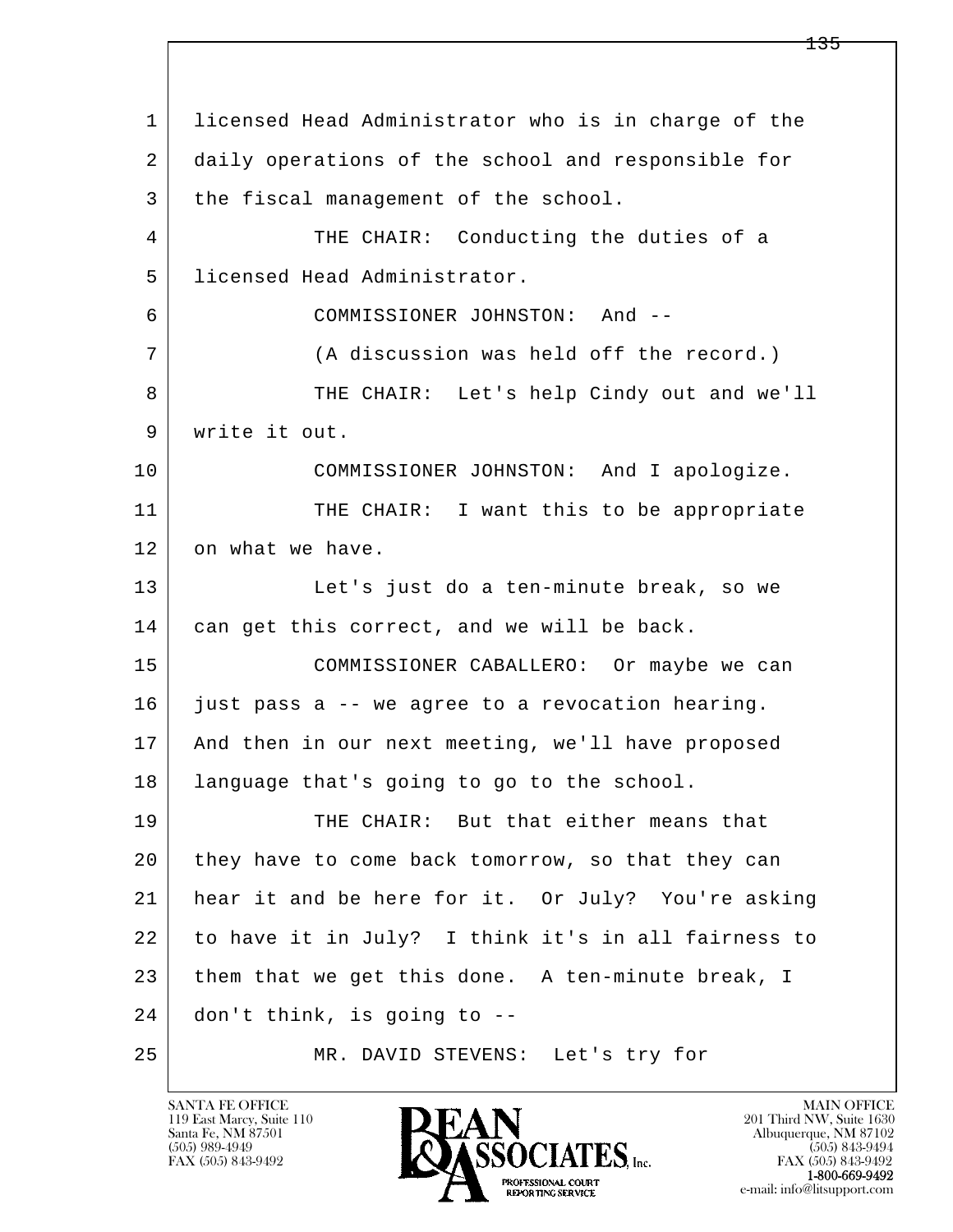l  $\overline{\phantom{a}}$  1 ten minutes, Madam Chair, and see where we go. 2 THE CHAIR: Because I don't want to -- 3 they have to come back in July for this. I don't 4 think that's fair to them. We're taking a 5 ten-minute break. 6 (Recess taken, 4:07 p.m. to 4:19 p.m.) 7 THE CHAIR: We're going to try this one 8 | more time. 9 COMMISSIONER JOHNSTON: Madam Chair, are 10 you ready? 11 THE CHAIR: I hope so. 12 COMMISSIONER JOHNSTON: Madam Chair, I 13 move that the PEC hold a revocation hearing to 14 determine if there is sufficient and just cause to 15 | revoke the charter of DEAP Charter School, because 16 the school failed to meet generally accepted 17 standards of fiscal management, based on information 18 in allegations in the 2016 external audit -- 19 external financial audit and site visit conducted by 20 the Public Education Department School Budget and 21 Financial Analysis Bureau and Audit Bureau, and all 22 allegations contained in the affidavits, including 23 in today's materials, and that DEAP Charter 24 School -- allegations that DEAP Charter School 25 further violated any provisions of law that require

119 East Marcy, Suite 110<br>Santa Fe, NM 87501



FAX (505) 843-9492<br>**1-800-669-9492**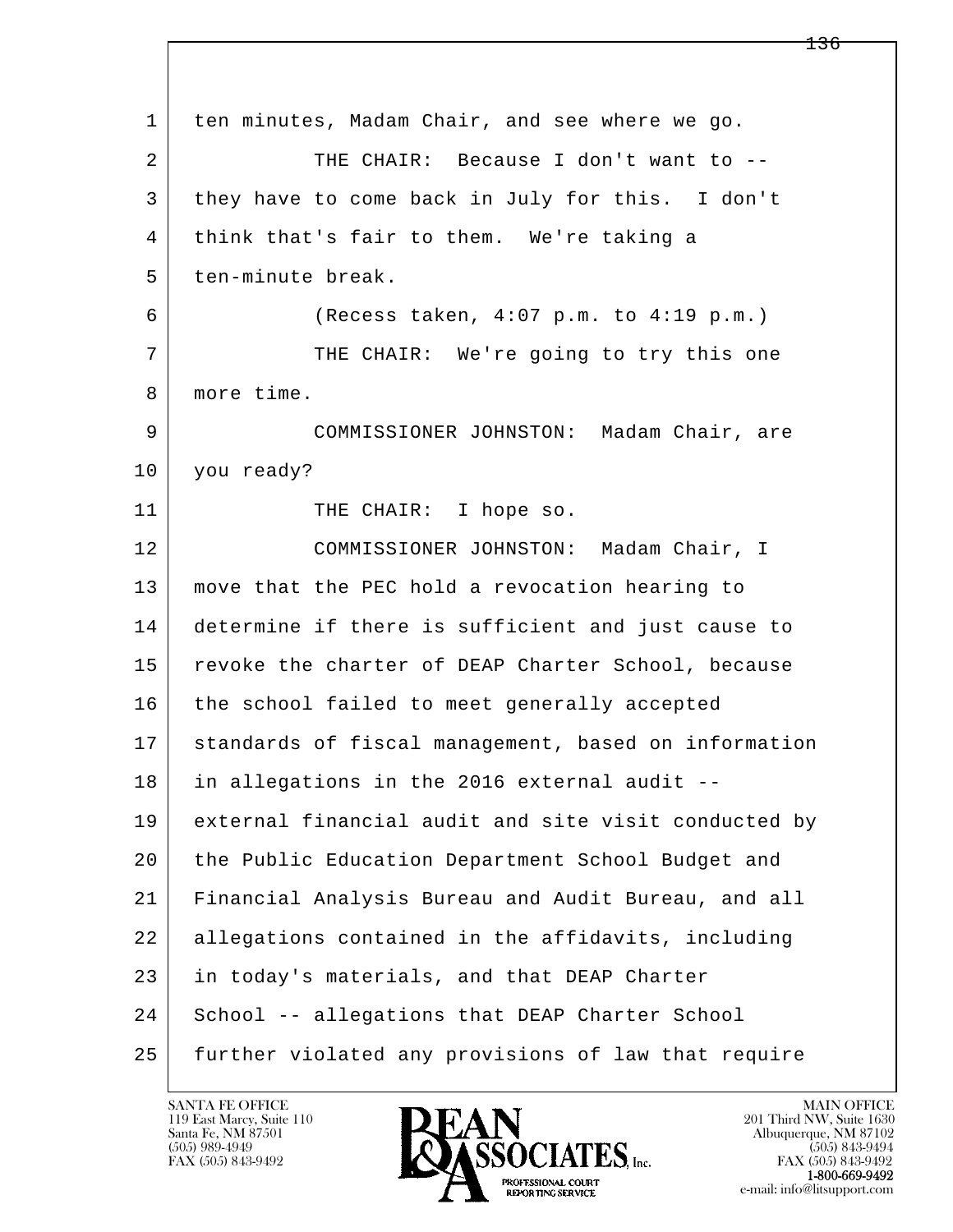| $\mathbf{1}$ | the school to ensure all administrative functions    |
|--------------|------------------------------------------------------|
| 2            | are conducted by a licensed Head Administrator.      |
| 3            | And I stumbled a bit; so it probably would           |
| 4            | be good if we would have our court reporter reread   |
| 5            | that motion.                                         |
| 6            | THE CHAIR: Which is better than the                  |
| 7            | substitute court reporter who said, "Do you know how |
| 8            | many pages I'd have to go back?"                     |
| 9            | (The record was read as requested.)                  |
| 10           | COMMISSIONER ARMBRUSTER: Second.                     |
| 11           | THE CHAIR: There's a second by                       |
| 12           | Commissioner Armbruster.                             |
| 13           | COMMISSIONER CABALLERO: Discussion.                  |
| 14           | THE CHAIR: Discussion.                               |
| 15           | COMMISSIONER CABALLERO: Yes. The only                |
| 16           | thing I feel uncomfortable is the -- all the         |
| 17           | allegations of the affidavit.                        |
| 18           | I understand that the audit and what was             |
| 19           | said on the financial problems; those are very clear |
| 20           | to me. And -- but to say -- in other words, we're    |
| 21           | taking the audit as sufficient enough evidence --    |
| 22           | they're allegations, nothing else other than         |
| 23           | somebody saying, "This is what happened."            |
| 24           | My experience -- and this is why I feel              |
| 25           | uncomfortable. My experience with affidavits is      |

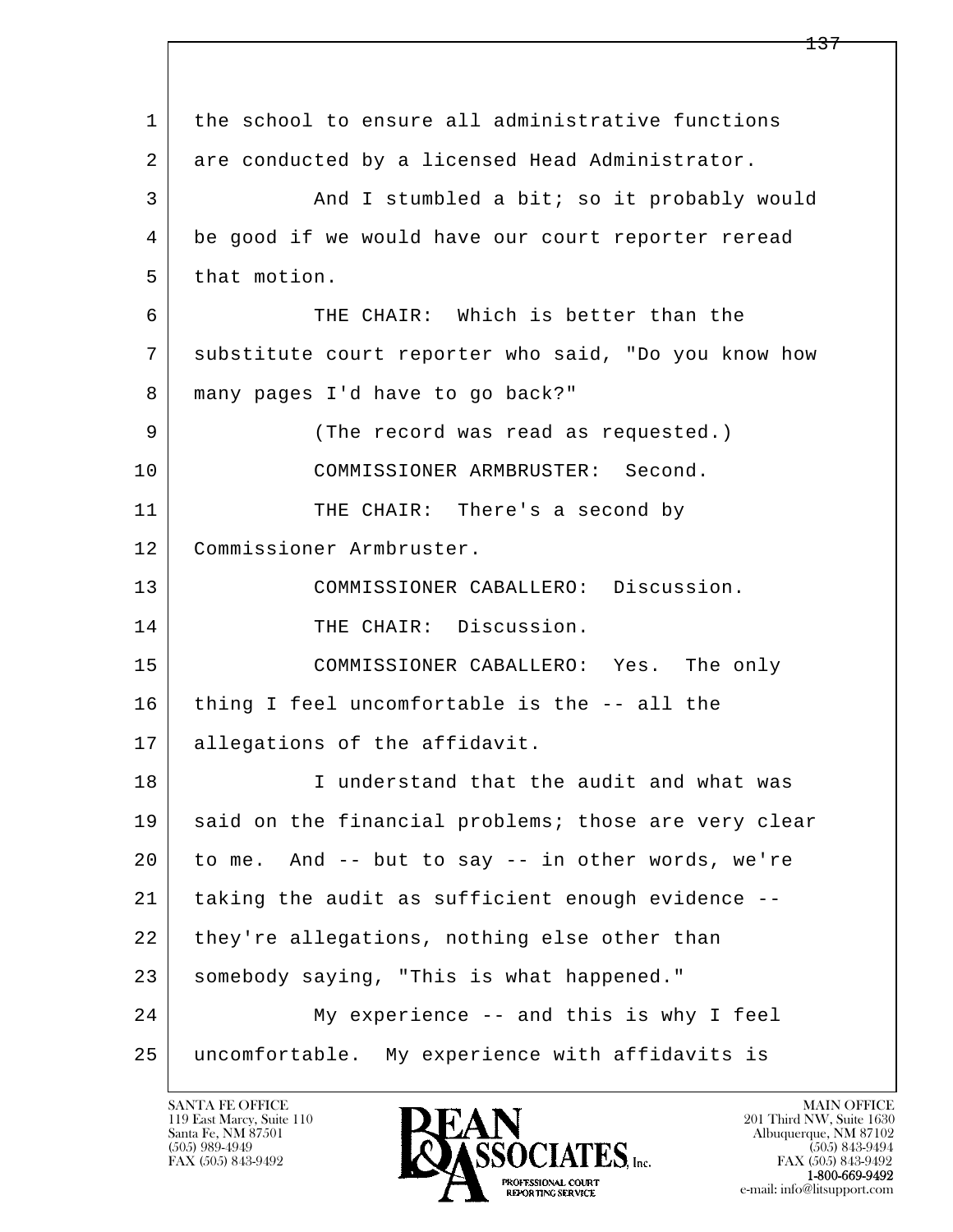l  $\overline{\phantom{a}}$ 1 that most of the time, it's accusations that 2 normally don't substantiate -- the facts don't 3 substantiate the allegations. 4 So unless we have something specific in 5 those affidavits that we feel comfortable with, I 6 would say it's okay; but -- and what in the 7 affidavit do we -- do we have that is somewhat 8 supporting that, outside the affidavit, so that we 9 can feel comfortable making the accusation to the 10 school and they having to defend it. 11 and the financials are concrete. The rest 12 of the stuff is just, "She said, she said, she said,  $13$  she said." 14 THE CHAIR: Well, the only thing I'll 15 answer to -- from my perspective, is that these are 16 affidavits that aren't just from someone from the 17 general public. They're from licensed business 18 | administrators that were involved in the finances of 19 that school.  $20$  So, to me -- and I'll -- I quess I can ask 21 Mr. Craig to respond to this, perhaps -- that holds 22 a little more weight, because they're -- they're  $23$  the  $-$  they're not just  $-$  it's not just a  $-$  a 24 parent complaint, and it's an allegation by a 25 parent; but it's an allegation by a professional --

119 East Marcy, Suite 110<br>Santa Fe, NM 87501

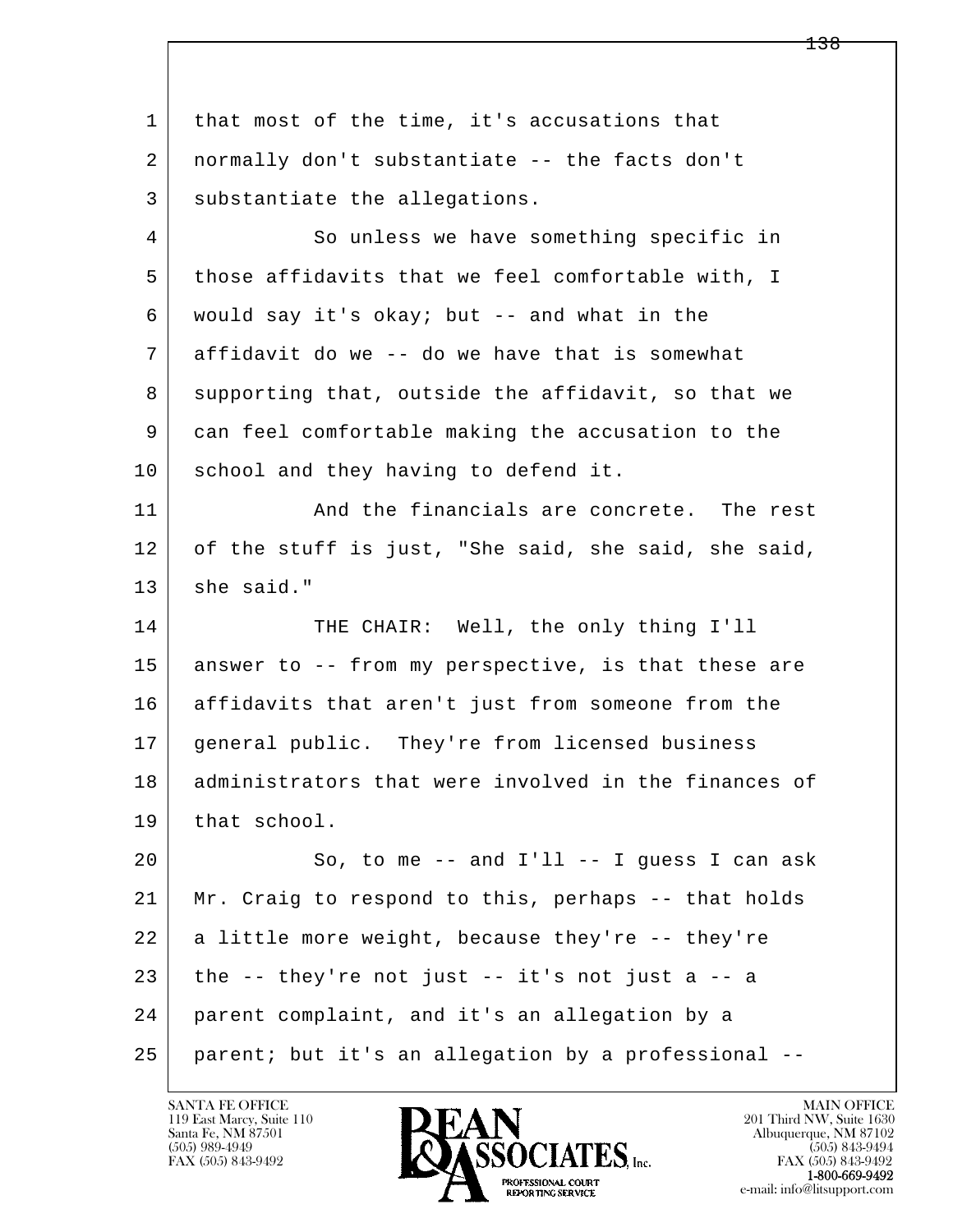l  $\overline{\phantom{a}}$  1 a licensed professional who was actively involved in 2 the finances of that school, that that's what 3 | they're putting in that affidavit. 4 | But I don't know, if we exempted that 5 out -- because I know the one concern was the -- the 6 federal funds that was in that affidavit. 7 And so I would need to be clear on the 8 fact that if that affidavit didn't come in, that 9 there -- that issue would be addressed somehow. And 10 | I'm not sure if it would be. 11 COMMISSIONER ARMBRUSTER: I think, 12 Madam Chair, that the affidavit should -- 13 THE CHAIR: I think David is going to 14 answer. 15 COMMISSIONER ARMBRUSTER: I'm sorry, 16 David. I didn't see you. 17 | THE CHAIR: No offense to you. 18 COMMISSIONER ARMBRUSTER: I didn't see 19 you. I saw you going out. I didn't see him come 20 in. 21 MR. CRAIG: That's okay. I tend to pop up 22 when you don't expect me. 23 Commissioner Gipson, I mean, when a -- 24 yeah, when a licensed School Business Official calls 25 me and said, "I had to resign my position because

119 East Marcy, Suite 110<br>Santa Fe, NM 87501



FAX (505) 843-9492<br>1-800-669-9492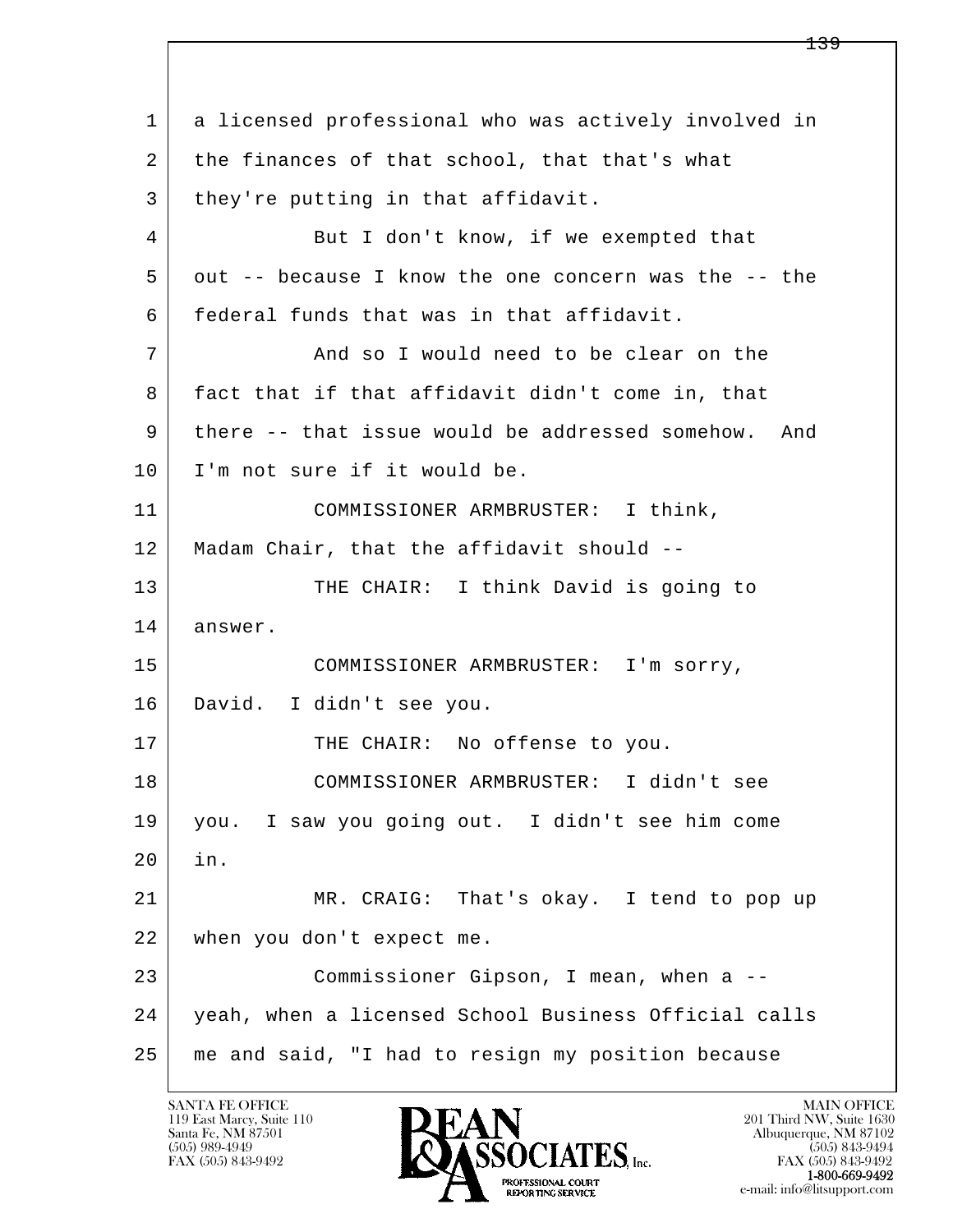| 1      | there's fraud and there's doctoring of documents,"   |
|--------|------------------------------------------------------|
| 2      | and they're able to produce the documents -- have    |
| 3      | you guys seen the affidavit that's in the -- I don't |
| 4      | know what more of a smoking gun you need than a      |
| 5      | doctored time-and-labor report that's actual         |
| 6      | evidence that somebody is at the school changing     |
| 7      | something from something else, so they can code it   |
| 8      | under another fund to get funding under a federal    |
| 9      | grant.                                               |
| 10     | Like, to me, that was all I needed.<br>That          |
| 11     | would be enough, from where I stand on a financial   |
| 12     | standpoint. But the fact that they went further and  |
| 13     | were, like, these are the issues that I had that led |
| 14     | to my resignation, it actually carries a lot of      |
| 15     | water with me.                                       |
| 16     | I would have said, "Yeah, okay. That's               |
| 17     | fine. Let's go have a conversation and give me some  |
| $18\,$ | more documentation, " because I, like                |
| 19     | Commissioner Caballero, would want to see -- "Show   |
| 20     | me the report."                                      |
| 21     | When they were able to produce the report,           |
| 22     | that's enough for me. When I go to a site visit,     |
| 23     | and they actually say, "Well, yes, our procurement   |
| 24     | device consists of me going out, buying, taking      |
| 25     | receipts and cut a check to myself," that's          |

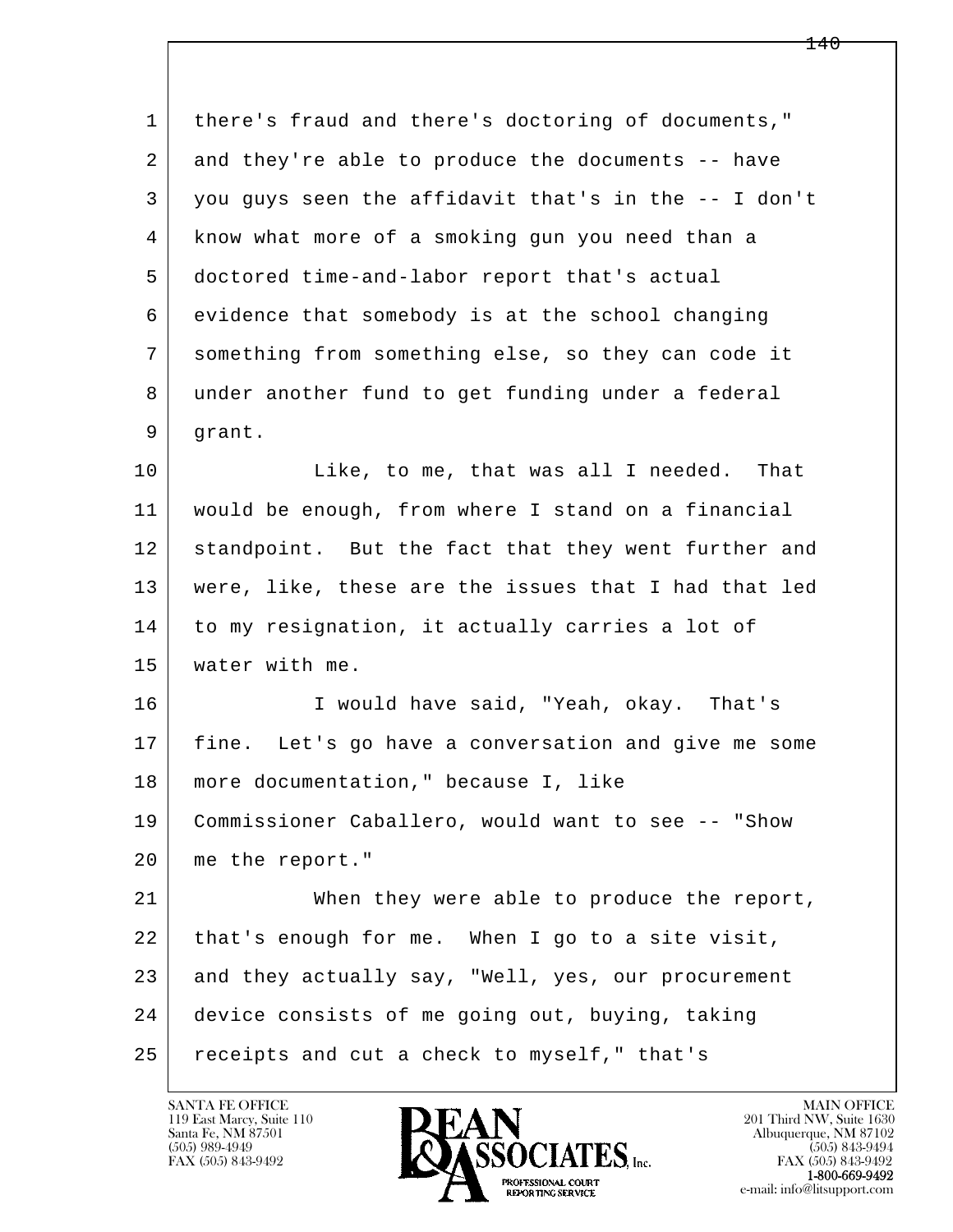1 concerning.

l  $\overline{\phantom{a}}$ 2 We have evidence of that. We wrote it up 3 in the Audit Bureau report; but the documentation of 4 evidence and the supportive evidence of each one of 5 those findings is backed up by hard data. 6 I don't know what else you want from the 7 Public Education Department as far as a smoking gun. 8 These aren't allegations; these are audit proof that 9 there is financial mismanagement at this school. 10 COMMISSIONER JOHNSTON: And we're holding 11 a hearing. And we absolutely have to bring that up 12 in the hearing. 13 MR. CRAIG: Okay. 14 COMMISSIONER ARMBRUSTER: I think that's 15 why we're having it. 16 THE CHAIR: As it was explained, the 17 affidavit -- there's an obligation, because it's 18 federal funds, for that affidavit to have to be 19 populated. 20 MR. CRAIG: Yeah. 21 THE CHAIR: And notarized. So that's why 22 it came about; so that it's -- you know, it's 23 more -- it's more than a "He said, she said." 24 MR. CRAIG: Commissioner Gipson, there's 25 many ways that you can secure the assets as a State

119 East Marcy, Suite 110<br>Santa Fe, NM 87501



FAX (505) 843-9492 FAX (505) 843-9492 e-mail: info@litsupport.com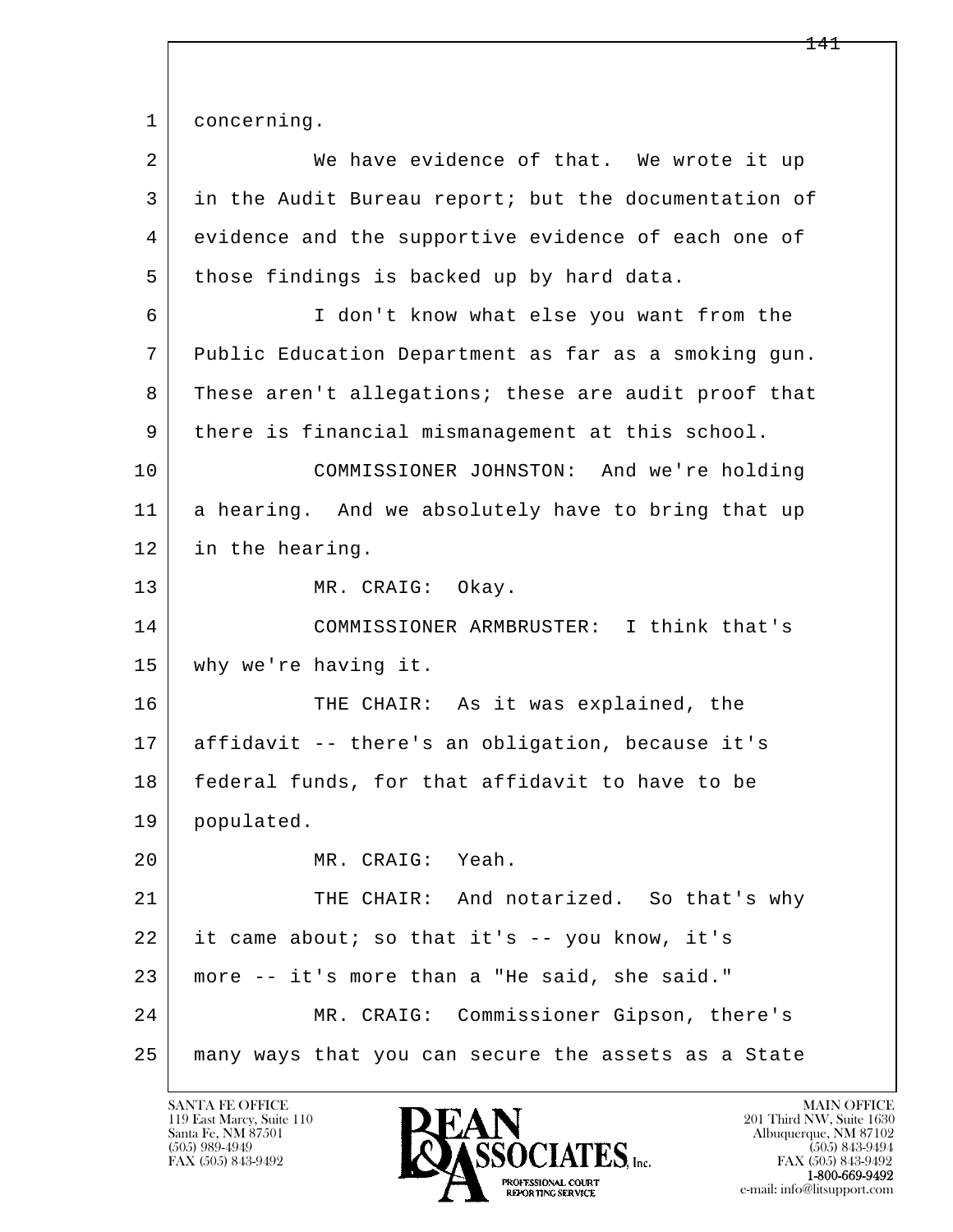l  $\overline{\phantom{a}}$  1 Education Agency under -- affidavit is one. But, 2 certainly, we had to make sure that we had something 3 in place that will hold up in a court of law to go 4 in and have a conversation about how we handled 5 | federal funds in this state, okay? 6 THE CHAIR: All right. Thank you. 7 COMMISSIONER JOHNSTON: And it will give 8 the school a chance to respond, as they requested, 9 to the allegations in the affidavit; so... 10 COMMISSIONER ARMBRUSTER: Because this is 11 a hearing. And that's why we're having the hearing, 12 to tackle the facts and the veracity of all of these 13 | things. They have to stay in as the motion is 14 stated. 15 | THE CHAIR: Commissioners, any other 16 discussion? 17 Okay. 18 COMMISSIONER ARMBRUSTER: Any abstentions? 19 Okay. 20 Commissioner Gipson? 21 THE CHAIR: Yes. 22 COMMISSIONER ARMBRUSTER: Commissioner  $23$  Ruiz? 24 COMMISSIONER RUIZ: Yes. 25 COMMISSIONER ARMBRUSTER: Commissioner

119 East Marcy, Suite 110<br>Santa Fe, NM 87501



FAX (505) 843-9492 FAX (505) 843-9492 e-mail: info@litsupport.com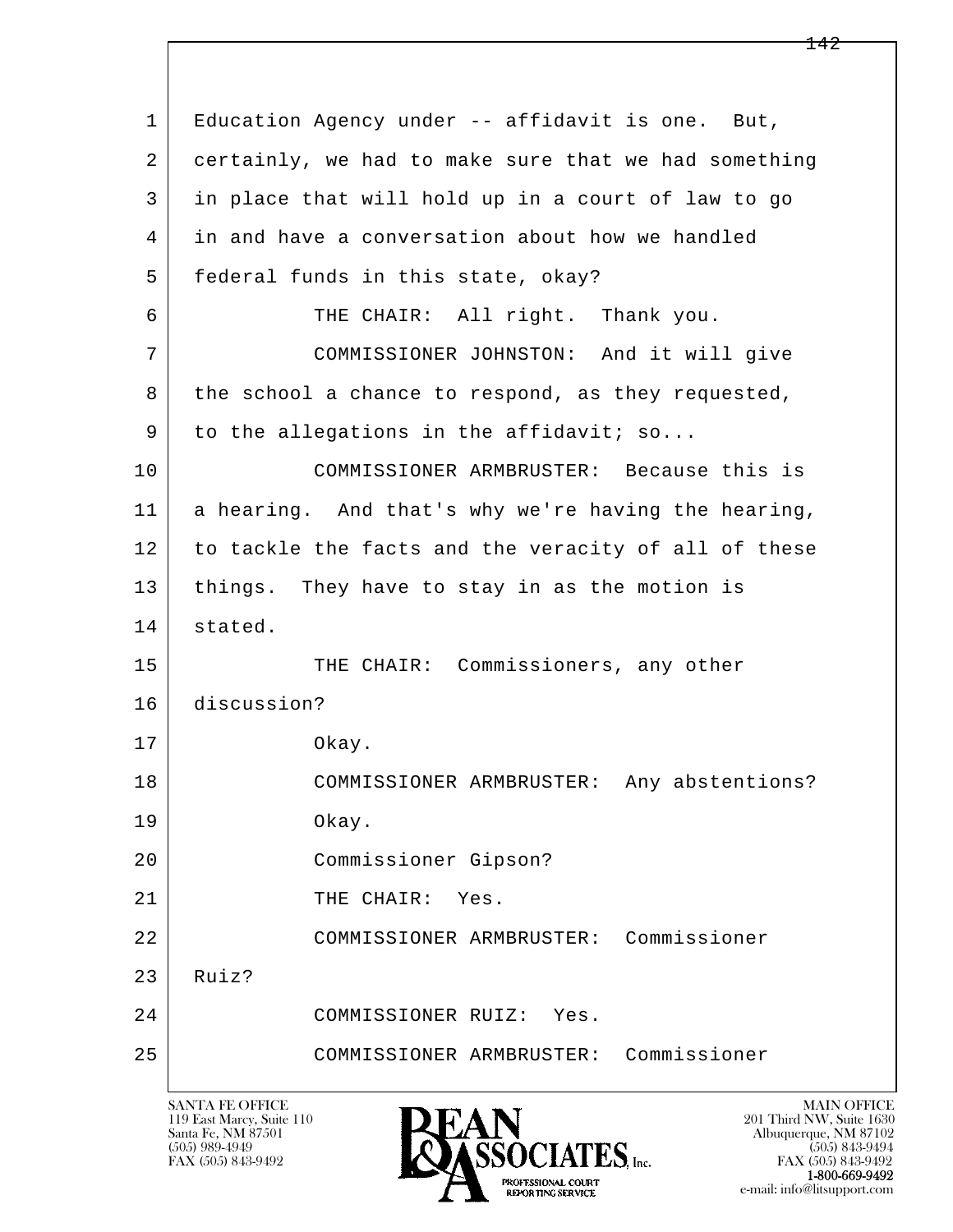l  $\overline{\phantom{a}}$ 1 | Toulouse? 2 COMMISSIONER TOULOUSE: No. 3 COMMISSIONER ARMBRUSTER: Commissioner 4 Conyers? 5 COMMISSIONER CONYERS: Yes. 6 COMMISSIONER ARMBRUSTER: Commissioner 7 Crone? 8 COMMISSIONER CRONE: Yes. 9 COMMISSIONER ARMBRUSTER: Commissioner 10 Caballero? 11 COMMISSIONER CABALLERO: No. 12 COMMISSIONER ARMBRUSTER: Commissioner 13 Johnston? 14 COMMISSIONER JOHNSTON: Yes. 15 COMMISSIONER ARMBRUSTER: Commissioner 16 Armbruster votes "Yes." 17 So it's one, two, three, four -- six -- 18 COMMISSIONER RUIZ: Commissioner Peralta? 19 COMMISSIONER ARMBRUSTER: Oh, you're right 20 there. I'm making a habit of this. Who gets 21 chosen? Sorry, Commissioner Peralta. 22 COMMISSIONER PERALTA: Yes. 23 THE CHAIR: So it's seven-two. Pass. 24 The motion passes, seven to two. Thank 25 you. And I appreciate your time.

119 East Marcy, Suite 110<br>Santa Fe, NM 87501

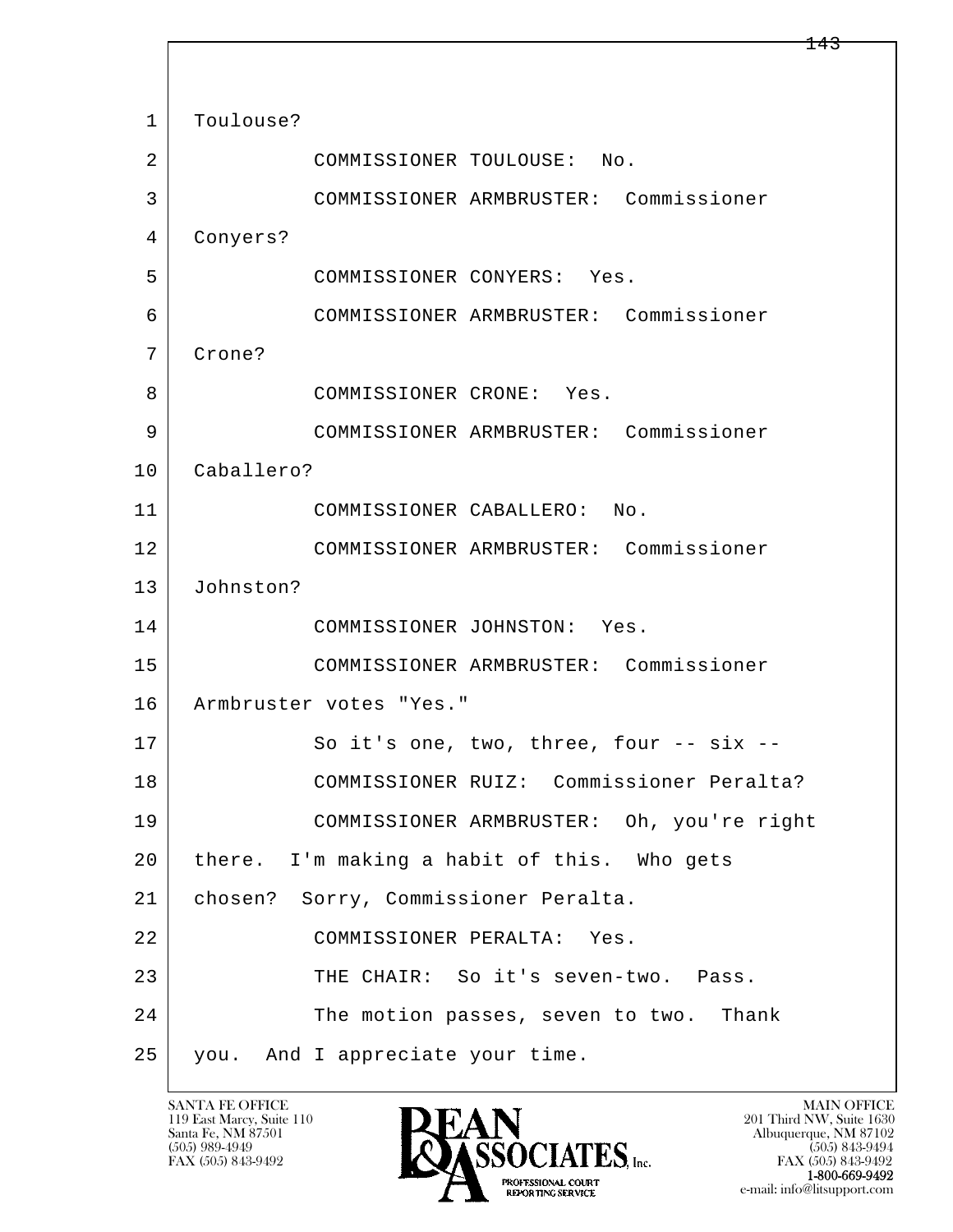l  $\overline{\phantom{a}}$ 1 and we are on to Item No. 9, Report from 2 Options for Parents and Charter Schools Division. 3 | MS. POULOS: Madam Chairwoman, 4 Commissioners, you will see the updated materials. 5 Any updates comes out in these materials as gray, or 6 in the electronic versions, as red. You will see 7 that Anthony Charter School still on here, kind of 8 in a limbo situation. But that school will be 9 applying for renewal this year, and the school 10 leader did attend; however, we did learn that his 11 contract has not been renewed for the coming year, 12 so that that is something I think it's important to 13 know coming into the renewal of that school, or the 14 renewal application. 15 The hearing for Estancia Valley Classical 16 Academy was held on June 9th. Commissioner Gipson, 17 Armbruster, and Johnston were in attendance. We do 18 | not have any new notifications of schools that are 19 | looking to move. 20 And then we do still have outstanding 21 governing body resignations that have not been 22 filled. 23 Also, I did want to note for this 24 Commission -- and we may have been delinquent, I 25 | think, but maybe not, in our request. Alma d'Arte,

119 East Marcy, Suite 110<br>Santa Fe, NM 87501

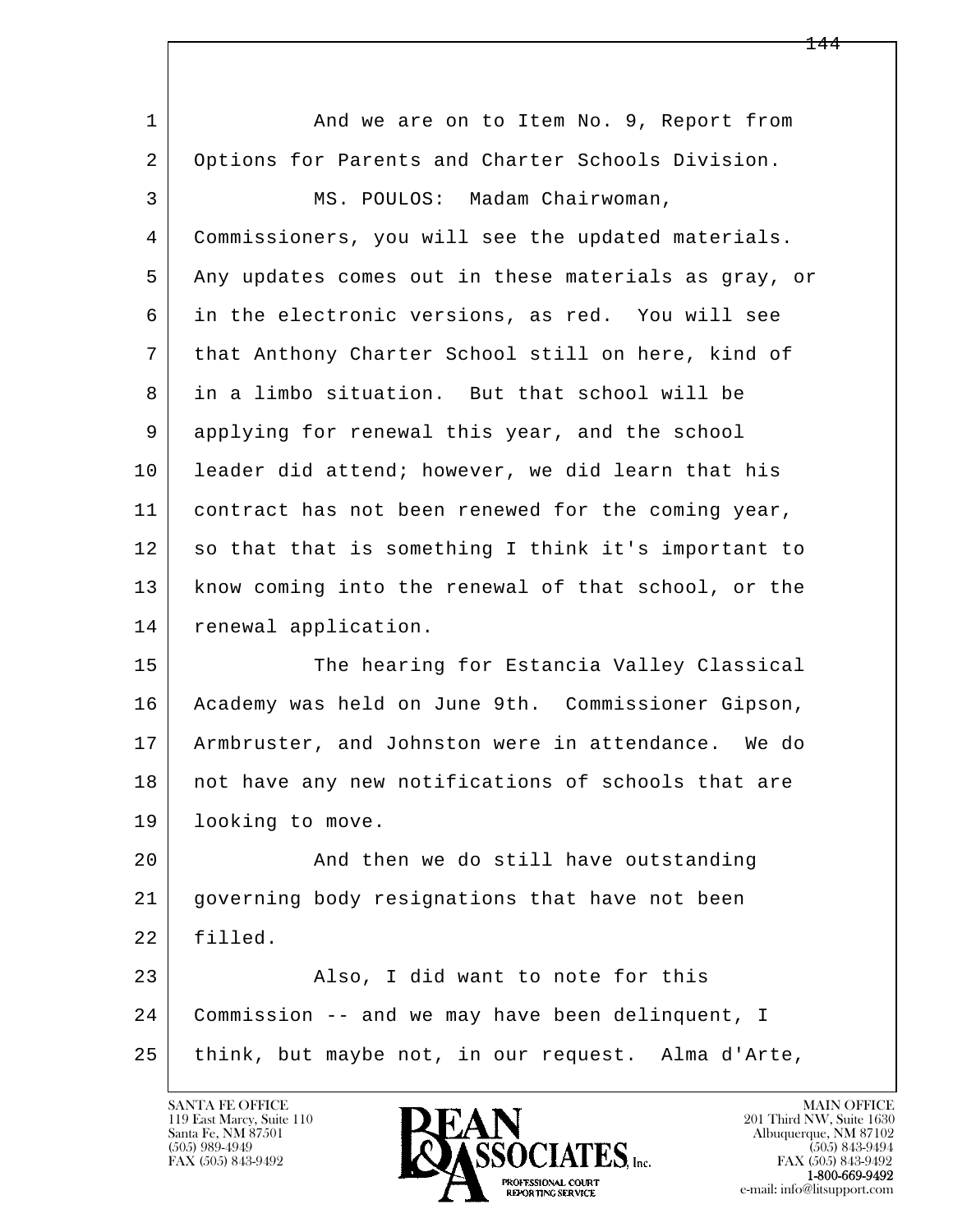l  $\overline{\phantom{a}}$ 1 we still have not received notification from them, 2 even, of those resignations. But I do think we had 3 discussed having them back. 4 THE CHAIR: We did. 5 MS. POULOS: So I think we need to make 6 sure that that happens. 7 THE CHAIR: And I had one more question. 8 La Promesa. Will they be populated into the ongoing 9 monitoring, now that they've got the Corrective 10 Action Plan? 11 MS. POULOS: I will make sure we do that 12 next month. 13 THE CHAIR: All right. Thanks. 14 MS. POULOS: And I will put dates in that. 15 You do have quite a few governing body 16 changes that we are reporting on. Again, I 17 encourage you to take a look at those materials in 18 | case anything jumps out at you as a concern. 19 | And then you do have, in these materials, 20 also, the school closure reports, just the updated. 21 That process continues, records being, you know, 22 moved, property being disposed of appropriately. 23 And then you do have your annual report from the 24 New Mexico School for the Arts. 25 THE CHAIR: Right.

119 East Marcy, Suite 110<br>Santa Fe, NM 87501



FAX (505) 843-9492<br>1-800-669-9492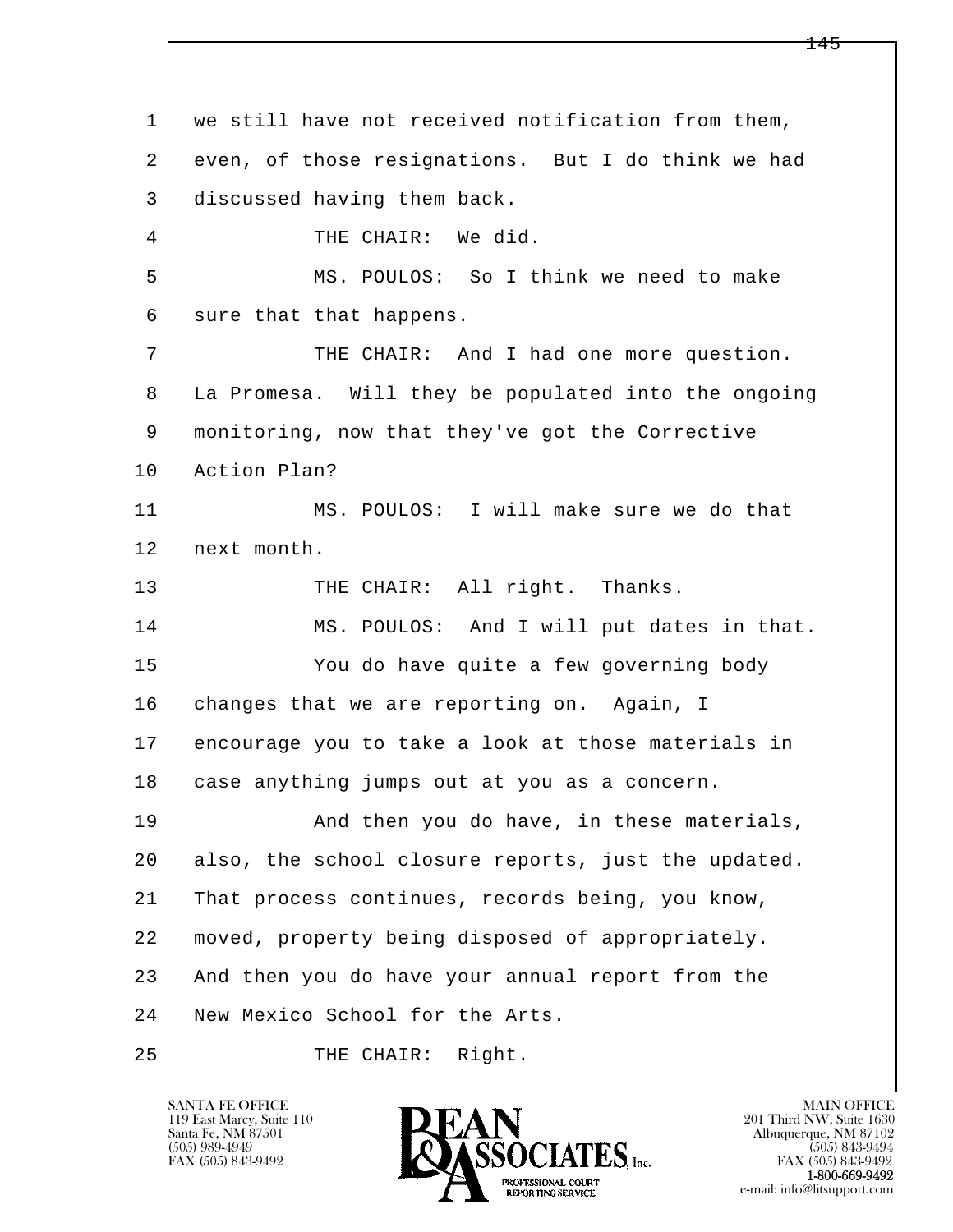l  $\overline{\phantom{a}}$ 1 MS. POULOS: And so if you have any 2 questions about that, the school is not here today, 3 but would be happy to come at a different time to 4 answer any questions you have. 5 | That's generally our report. We do have  $6$  the conference next week, and that is on Wednesday 7 and Thursday. I believe there's about six or seven 8 of you who have registered to attend. We look 9 | forward to that. And there is --10 THE CHAIR: Thanks for reminding me. I 11 | quess we have to notice that. 12 MS. POULOS: Yeah, I think we do. So I'll 13 make sure I coordinate with Beverly. 14 There is also a session scheduled that's 15 hosted by the Public Education Commission. It's 16 1:00 p.m. on the 21st. And it's just a conversation 17 | with Commissioners; so an opportunity for anybody 18 | who wants to to come in and engage with the 19 Commissioners. 20 The New Mexico Coalition for Charter 21 Schools will also be there hosting two sessions, 22 one, very first session of the conference, and one 23 at the very end of the conference. 24 THE CHAIR: Is Kelly showing slides of 25 Australia for us?

119 East Marcy, Suite 110<br>Santa Fe, NM 87501

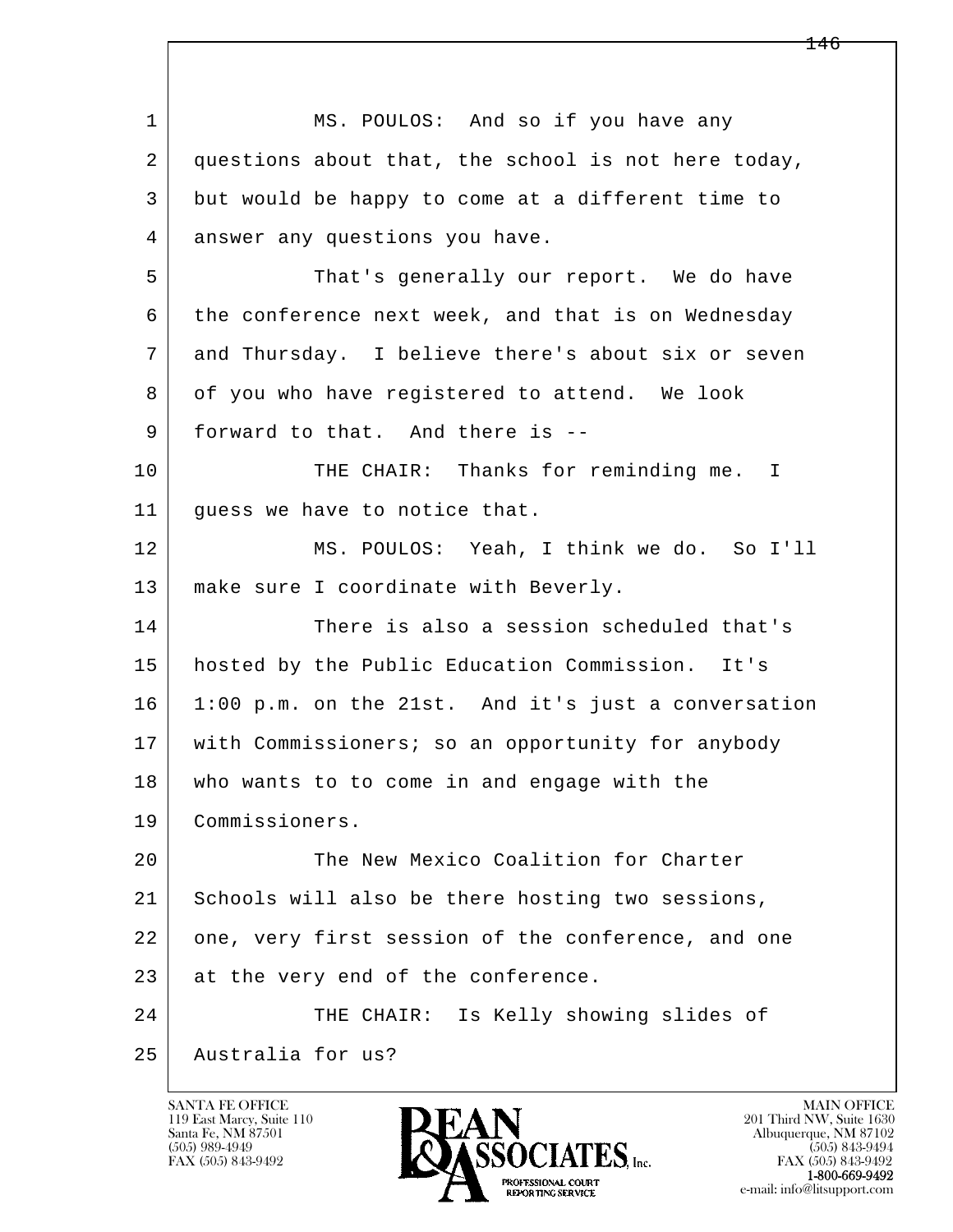l  $\overline{\phantom{a}}$ 1 MS. POULOS: It will actually be -- and I 2 think all of you have heard -- that Matt Pahl will 3 be leaving the Department and actually joining the 4 Coalition of Charter Schools. And so it will be an 5 opportunity -- his opportunity -- to really 6 engage -- not in that role, because he doesn't start 7 until September 1st; but certainly to engage with 8 charter schools and be talking about the future of 9 the organization. 10 THE CHAIR: Right. Nice. 11 MS. POULOS: So we're pretty excited about 12 that. We have great speakers. And Icela has been 13 doing an amazing job organizing that and making sure 14 everything is well organized. And there's books 15 | that each participant will receive. 16 So there's a lot of great stuff next week. 17 We're really excited about that. 18 We are -- our external reviewers are 19 | reviewing new charter applications, as are folks 20 throughout the PED from various bureaus. So we're 21 getting a lot of different perspective on those new 22 applications and expertise. 23 And other than that -- oh. Our governing 24 body training rule, we're still working through 25 that, responding to comments and finalizing a rule

119 East Marcy, Suite 110<br>Santa Fe, NM 87501

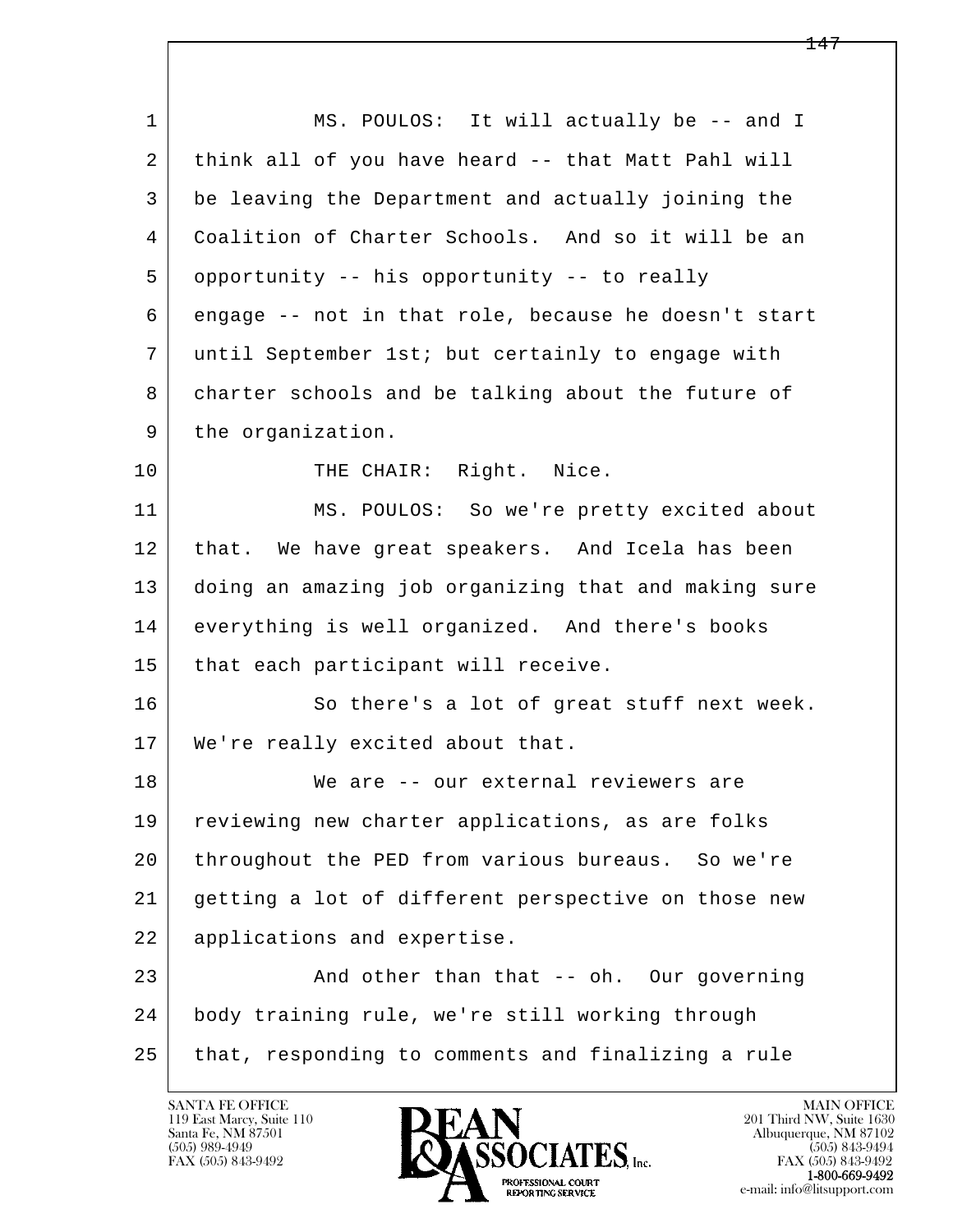l  $\overline{\phantom{a}}$  1 that we'll be sending with a recommendation to be 2 sent to the Secretary. I think by the time we do 3 that, it will be the Acting Secretary. As you all 4 heard, Secretary Skandera has given her resignation, 5 and the 20th will be her last day. And Deputy 6 Secretary Ruszkowski will be -- 7 THE CHAIR: Don't do that to the other 8 deputies. 9 MS. POULOS: His name is easier to say -- 10 will be the Acting Secretary. And so it'll likely 11 end up on his desk. 12 | The Rand we do still plan for that rule, with 13 minor modifications, to go forward and begin at the 14 beginning of next fiscal year. 15 THE CHAIR: Okay. Thank you. And we look 16 forward to next week. So I appreciate that. 17 | And I appreciate all the Commissioners 18 that are taking all their time out once again, on 19 the road again. Someone has suggested that I 20 purchase someplace up here. It would be easier;  $21$  but  $-$  22 COMMISSIONER ARMBRUSTER: And cheaper. 23 THE CHAIR: Okay. No. -- we're on No. 10, 24 Discussion and Possible Action on the Proposal for 25 the PEC Attorney.

119 East Marcy, Suite 110<br>Santa Fe, NM 87501

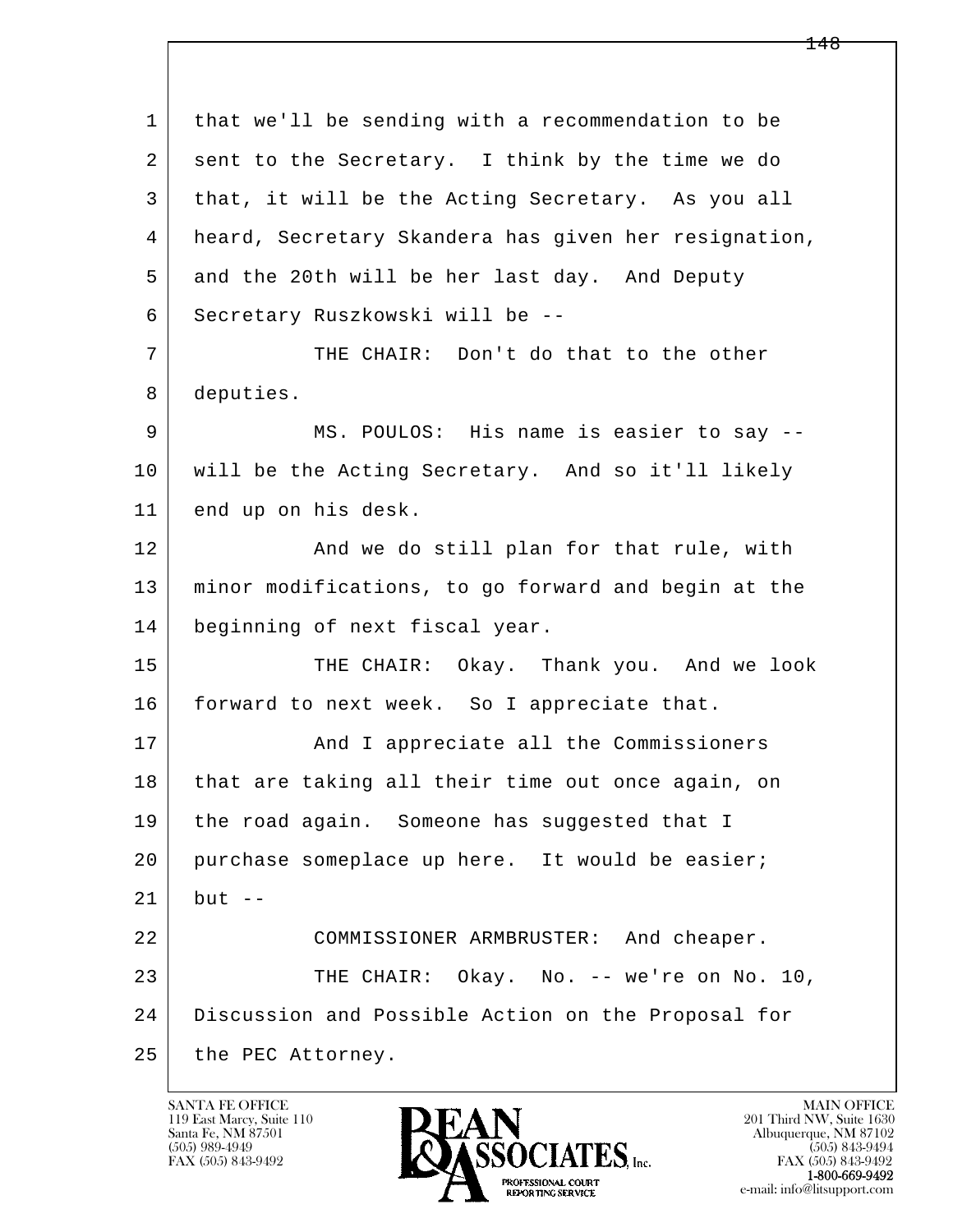l  $\overline{\phantom{a}}$ 1 and that actually is -- so everyone has 2 | received a copy of that. I want to thank the 3 subcommittee for their time, their effort, their 4 work on this. I appreciate the PED's cooperation 5 and work on this. 6 And I guess we -- we went back and forth 7 on whether we actually even had to vote on this. 8 But we just figured, we'll just take a vote on it 9 and make it clean. 10 So if there's any questions? Comments? 11 COMMISSIONER JOHNSTON: I just have a 12 comment. In reading it last night, on Page 2 -- and  $13$  this is -- it goes A, B -- and you go to the top of 14 | Page 3, and it goes C. And then it goes to E. 15 There's no D. So that's just -- 16 MS. POULOS: Madam Chairwoman, I think the 17 formatting is a little off. It does A, B, C. The C 18 is hidden a little. D is right underneath that; 19 we're talking about Page 2. And it starts again -- 20 I think it's because these are provisions of, I 21 | think, the ethical code for attorneys. 22 THE CHAIR: It was, like, kind of cut and 23 pasted. 24 COMMISSIONER RUIZ: I don't have a "D." 25 THE CHAIR: On Page 3, there's just a

119 East Marcy, Suite 110<br>Santa Fe, NM 87501



FAX (505) 843-9492 FAX (505) 843-9492 e-mail: info@litsupport.com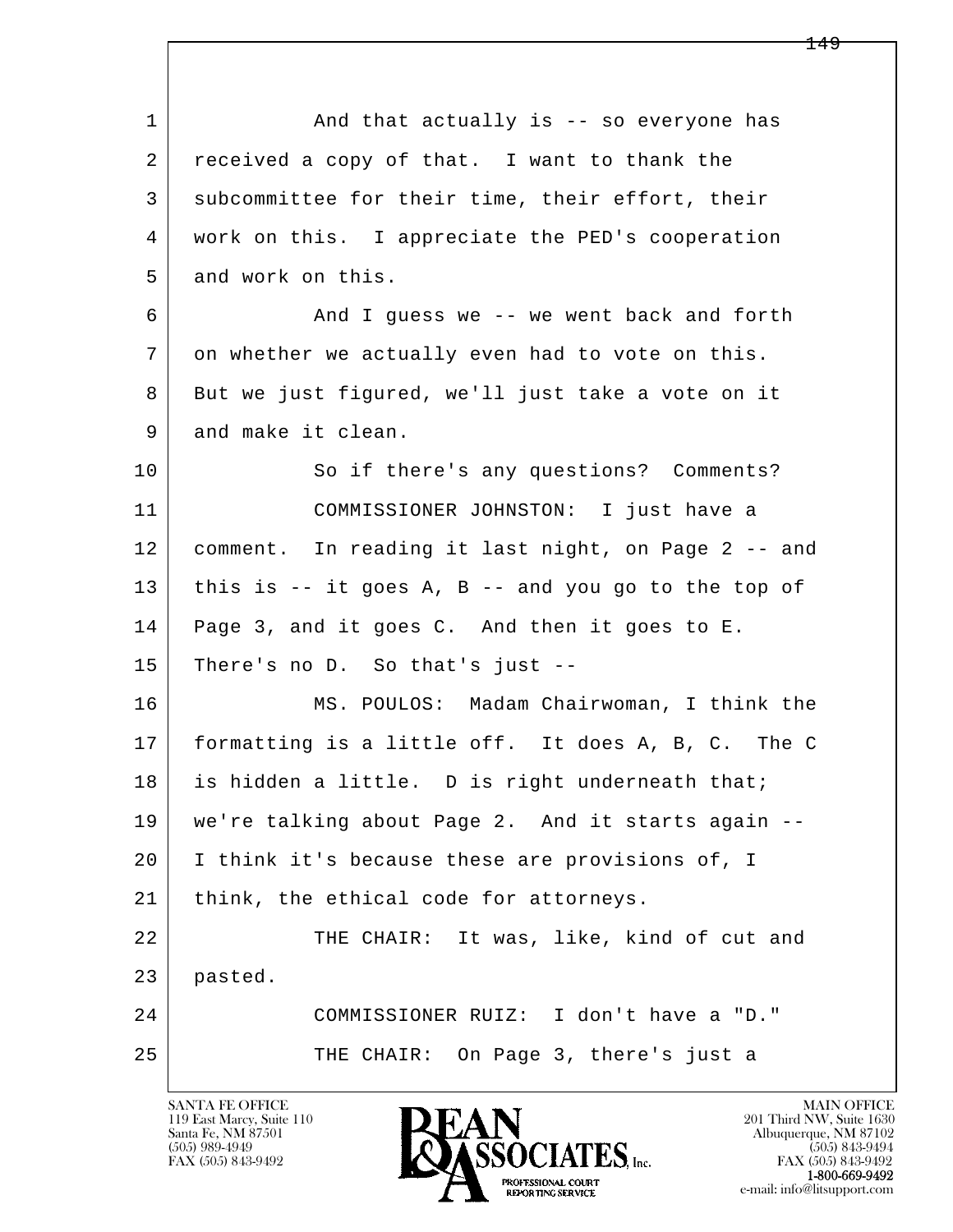l  $\overline{\phantom{a}}$ 1 blank spot there between C and E. 2 MS. POULOS: Ah, yes. 3 COMMISSIONER JOHNSTON: We just need to 4 change the letters, I think. 5 THE CHAIR: I'll be honest. I looked at 6 my final copy. I didn't look at this. 7 COMMISSIONER JOHNSTON: I think this is a 8 beautiful document. That's why I think -- I know 9 the work, the blood, sweat, and tears that went into 10 it. I just didn't want that oversight. 11 THE CHAIR: I should have looked more at 12 this. I knew what the final copy looked like; so I 13 just didn't really pay a whole lot of attention;  $14$  so... 15 COMMISSIONER CABALLERO: Discussion? My 16 only concern is the language that has "Chairman" or 17 "Executive Committee." Under what circumstance -- 18 | THE CHAIR: Where are we? 19 COMMISSIONER CABALLERO: Let me see. 20 "Attorneys will" -- well, those are bills. 21 | THE CHAIR: I thought we had -- I didn't 22 think there was anything in there that said that in 23 the final copy. 24 COMMISSIONER CABALLERO: That the 25 attorneys will take assignments from the majority of

119 East Marcy, Suite 110<br>Santa Fe, NM 87501

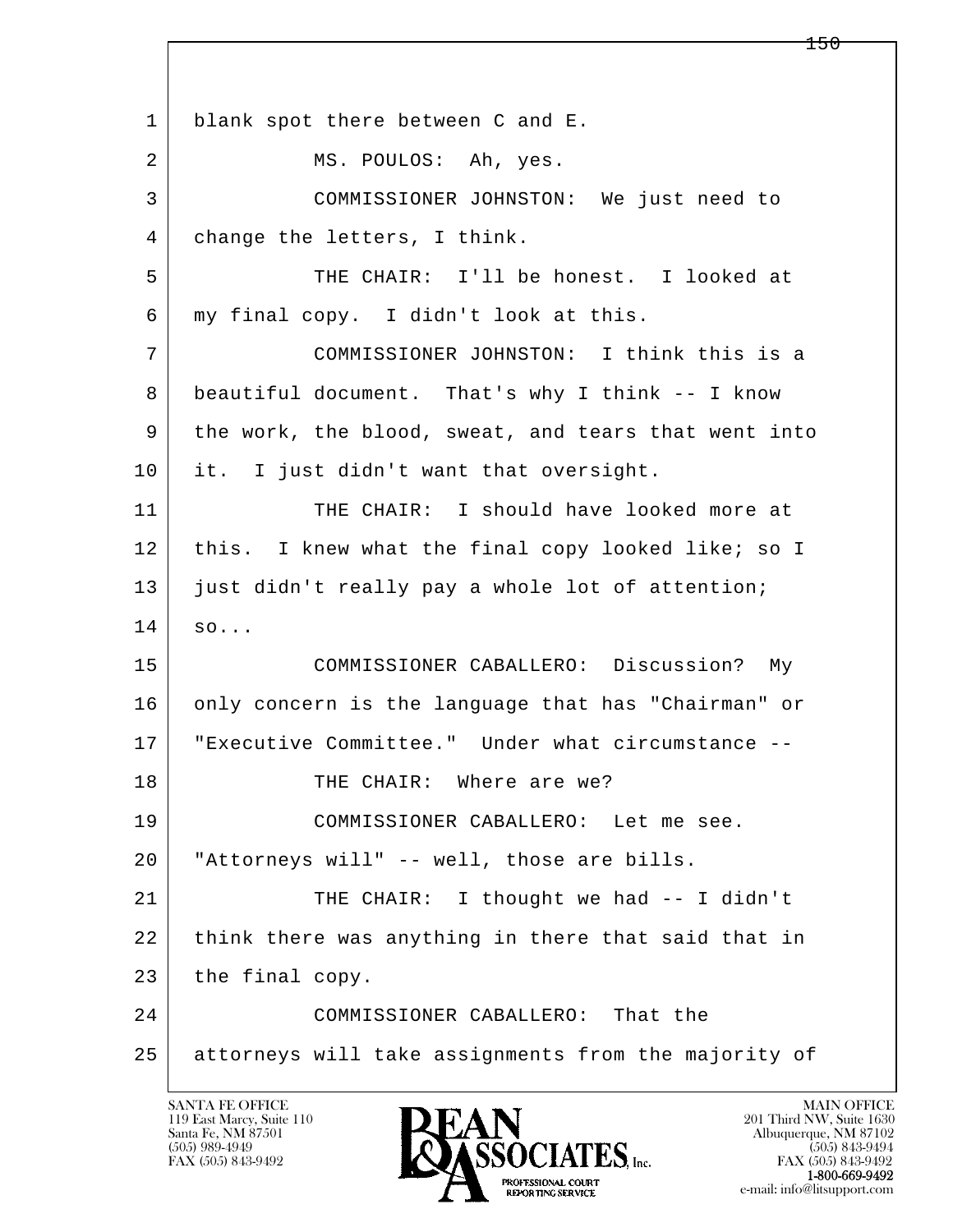l  $\overline{\phantom{a}}$  1 the PED, the Chair, or the Executive Committee. And 2 then somewhere else, also, it talks about the Chair 3 or the Executive Committee. 4 And under our -- our -- my concern is that 5 when we discussed the Rules of Procedure -- 6 THE CHAIR: I'm sorry. I'm sorry. It's a 7 typo there, "from the PED." It should be "the PEC." 8 That's a typo that keeps coming up. It's from the 9 majority vote of the PEC, not from the PED. 10 COMMISSIONER CABALLERO: Okay. And 11 then -- 12 THE CHAIR: Yeah. 13 COMMISSIONER CABALLERO: -- the 14 assignments and the conversations, I think it's 15 worded to where the Chair or the Executive 16 Committee. And I think it should just state the 17 Executive Committee, just to be in line with the 18 | Rules of Procedure. We had some discussion about 19 the Executive Committee. And -- and No. 3, under 20 "Executive Committee," it says, "Meets with the 21 Commission's assigned legal counsel to request and 22 receive legal advice on behalf of the Commission." 23 So my only concern is that we have a 24 larger group of people from the Commission other 25 than just the Chair. Otherwise, it's just going to

119 East Marcy, Suite 110<br>Santa Fe, NM 87501



FAX (505) 843-9492<br>1-800-669-9492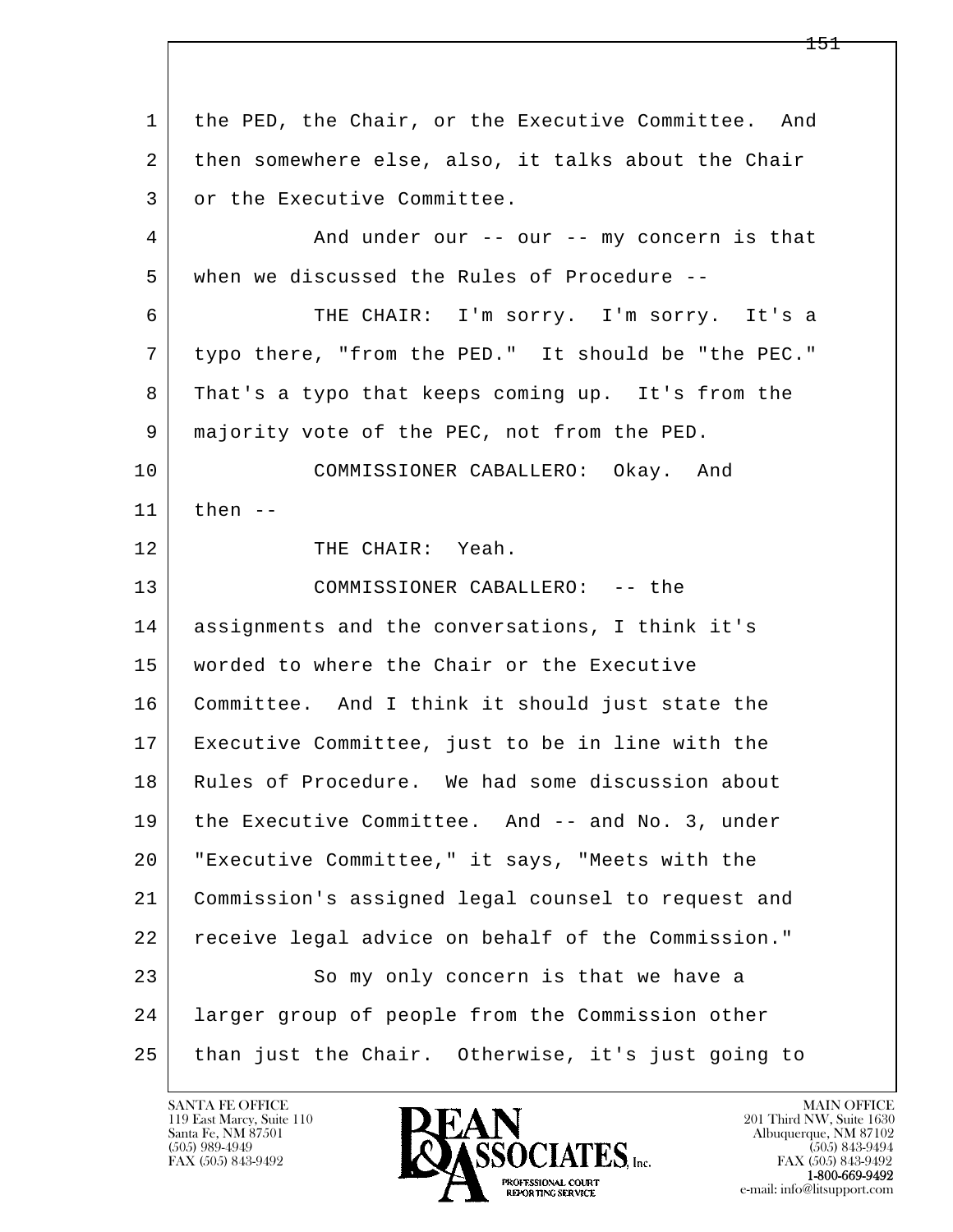l  $\overline{\phantom{a}}$  1 be an executive committee of one. I would prefer 2 the whole Commission. But I'm just following our 3 procedures. 4 THE CHAIR: But in C, if I'm looking at 5 the same place you are, it says, "The majority vote 6 of the PEC, the Chair, or the Executive Committee." 7 So it's any of those three. 8 COMMISSIONER CABALLERO: Right. But it 9 | should be either the PEC, entire Board, or the 10 Executive Committee; so that -- in other words, we 11 don't have a direction here under what circumstances 12 it's the Chair. And at the time we were doing our 13 procedures, I said, "Well, there's going to be 14 situations where things have to happen real fast." 15 THE CHAIR: Right. 16 COMMISSIONER CABALLERO: And the Chair has 17 to deal with it. 18 | THE CHAIR: Right. 19 COMMISSIONER CABALLERO: But I think there  $20$  should be clarity that it should be always the  $-$ - 21 either the whole PEC or the Executive Committee, and 22 then have the language that if -- in extenuating or 23 emergent situations, it could be the Chair, just to 24 be able to move and protect whatever legal things 25 that we have.

119 East Marcy, Suite 110<br>Santa Fe, NM 87501

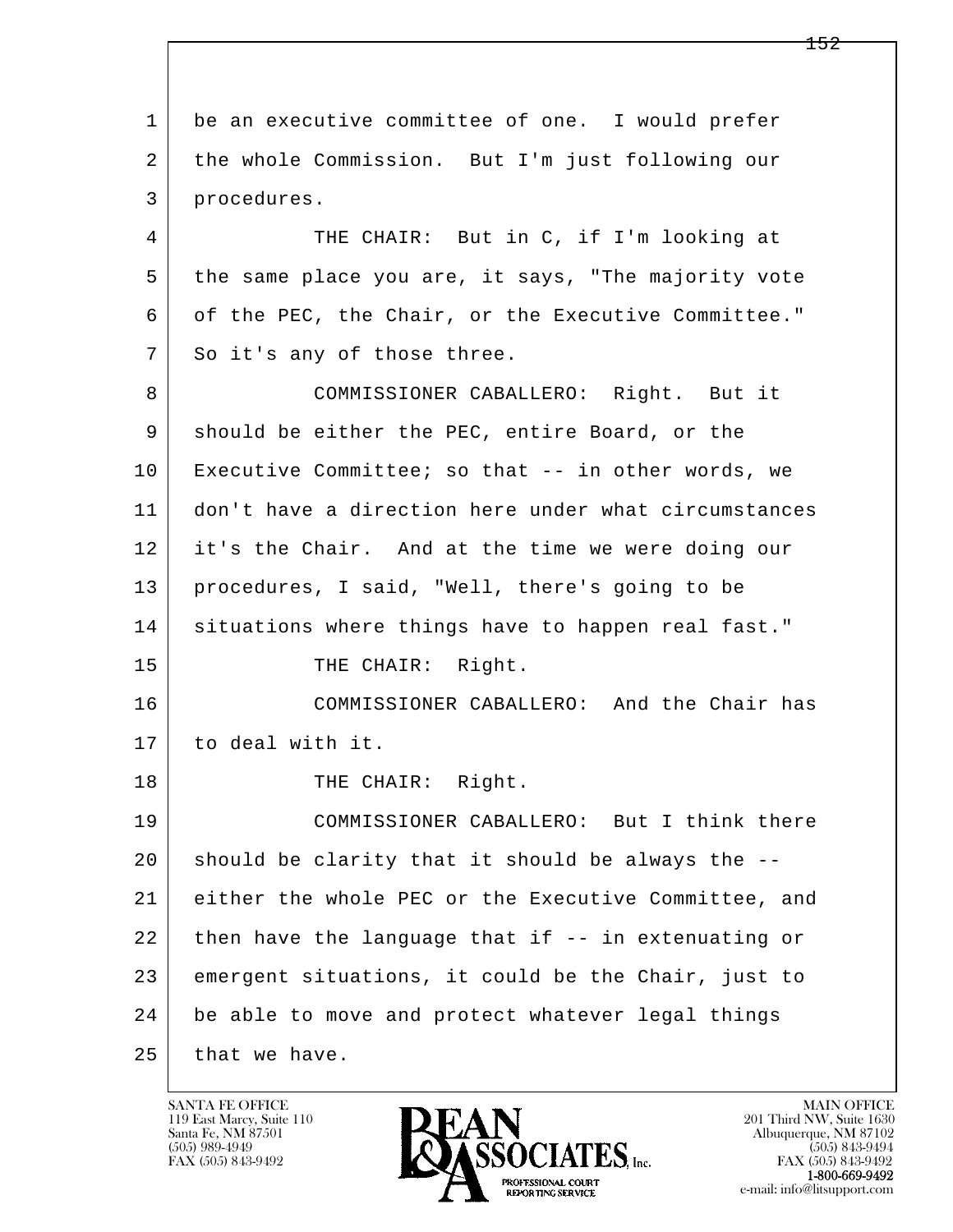l  $\overline{\phantom{a}}$ 1 But, in other words, it says the Chair or 2 | the Executive Committee, and just leave it at the 3 Executive Committee. There's three of you guys. 4 And I don't think it's that much of a burden to have 5 three. But I think it's best to have three rather 6 than just one. 7 THE CHAIR: I don't -- you know -- 8 COMMISSIONER ARMBRUSTER: I'm fine with  $9$  the way it is; but --10 COMMISSIONER TOULOUSE: Madam Chair, when 11 I was on the CNM Board for 12 years, our -- we had 12 contracts with attorneys. And our chair was the 13 only one who gave orders, not even our executive 14 committee; because I was part of that for 12 years.  $15$  But I -- I don't see that we're going to have a 16 problem with chairs giving directions over something 17 | they shouldn't do. I don't know. 18 But I think generally, if you elect a 19 chair, you elect somebody who's trustworthy. And I 20 just -- I was used to a chair making the decision. 21 And it's just like none of us could contact our 22 lawyers, because it costs money every time, unless 23 we got permission from the chair; and then any of us 24 could ask a question. 25 THE CHAIR: Right. And that's something

119 East Marcy, Suite 110<br>Santa Fe, NM 87501

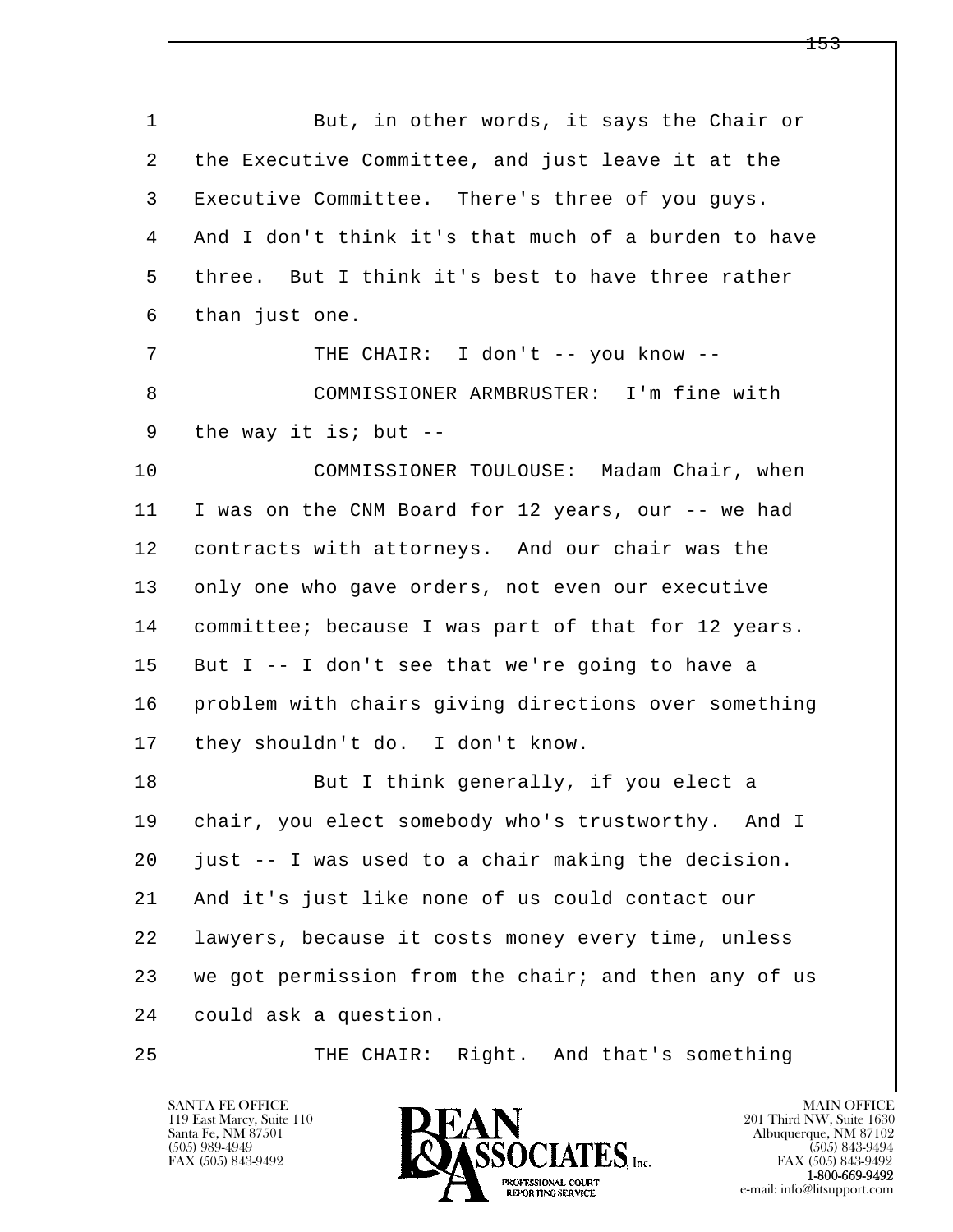l  $\overline{\phantom{a}}$ 1 | we'll have to work out. Yeah, yeah. 2 COMMISSIONER TOULOUSE: So I don't care 3 either way. But I just think you trust a chair. 4 But in general, I would think most of the time, just 5 like they do now, the Executive Committee would make 6 the decision. 7 | THE CHAIR: Right. Right. 8 COMMISSIONER TOULOUSE: Like, I assume you 9 guys made the decision we only found out about it at 10 the last to have this meeting start at noon today. 11 THE CHAIR: We had that discussion -- we 12 | started that discussion, I think, at the Work 13 Session in May. 14 COMMISSIONER TOULOUSE: The ones of us who 15 weren't here didn't know until we got -- it was no 16 problem. But I'm just saying, I expect the 17 executive group makes a lot of decisions that I 18 respond to; so --19 THE CHAIR: Right. 20 COMMISSIONER ARMBRUSTER: I don't think 21 there's anything that's, like -- 22 THE CHAIR: No, no. 23 Is there any other discussion? 24 MS. POULOS: Madam Chair, I just wanted to 25 point one thing out, which is that this does say,

119 East Marcy, Suite 110<br>Santa Fe, NM 87501

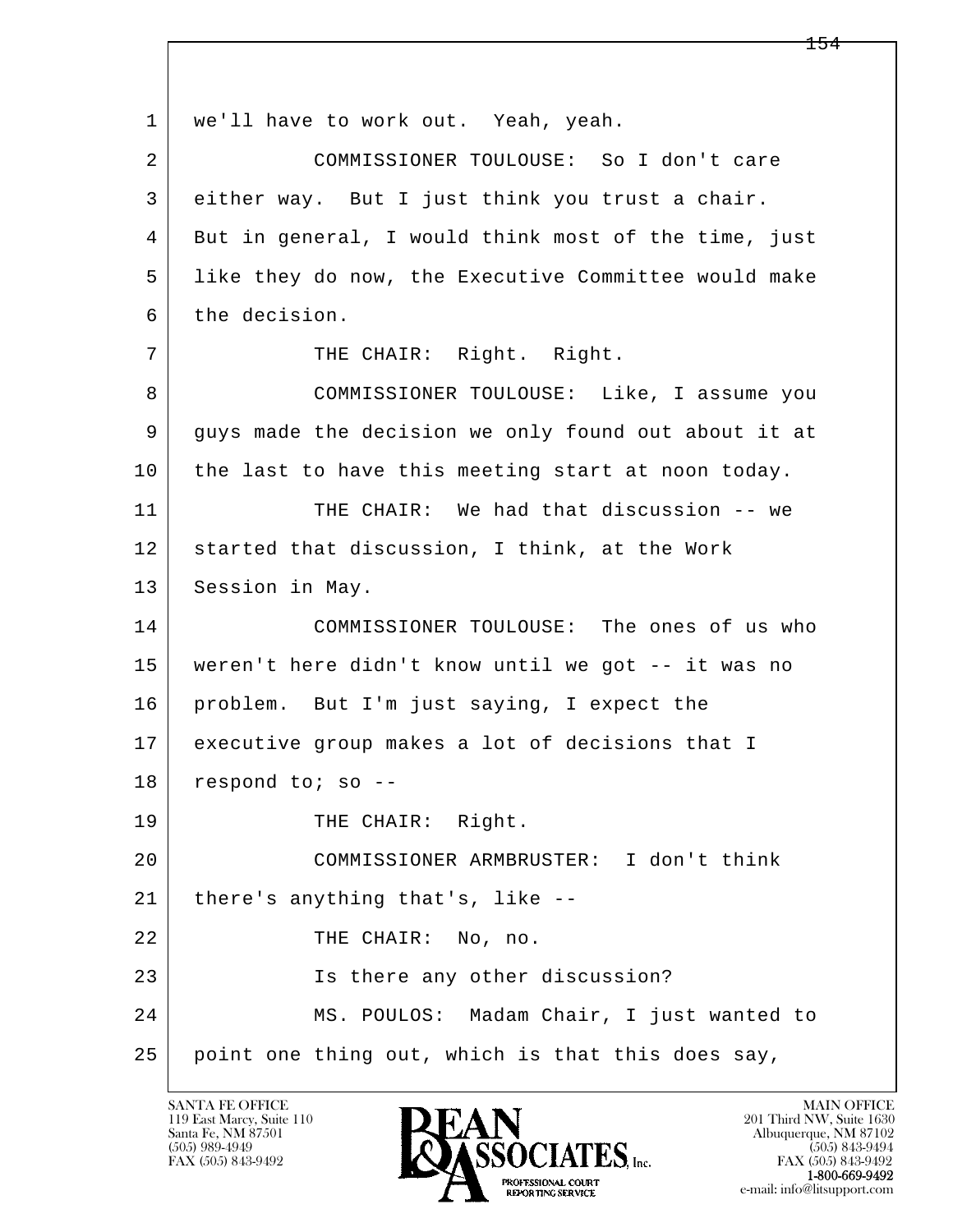l  $\overline{\phantom{a}}$  1 "The PEC shall select a RFP review committee that 2 shall include at least five members to evaluate 3 responses." 4 THE CHAIR: And there was a correction to 5 | that, wasn't there? 6 MS. POULOS: Oh, right, to the six. Yes, 7 | you're right. 8 THE CHAIR: Yeah. 9 MS. POULOS: But I just wanted to raise 10 that. I don't know if we're going to try to have 11 | the review committee before our July meeting. I 12 don't know if that's something we wanted to discuss 13 or can discuss. 14 THE CHAIR: I quess that all depends on --15 | MS. POULOS: How quickly. 16 COMMISSIONER JOHNSTON: -- whether it 17 passes. 18 | THE CHAIR: Not only whether it -- so I 19 guess that's my question. Does that RFP committee 20 | meet before it goes out? Or -- no, it doesn't. 21 COMMISSIONER TOULOUSE: It means after the 22 responses come in. 23 THE CHAIR: Right. So I quess it depends  $24$  on whether all the  $-$ - we've got  $-$ -25 MS. POULOS: How quickly things move. And

119 East Marcy, Suite 110<br>Santa Fe, NM 87501

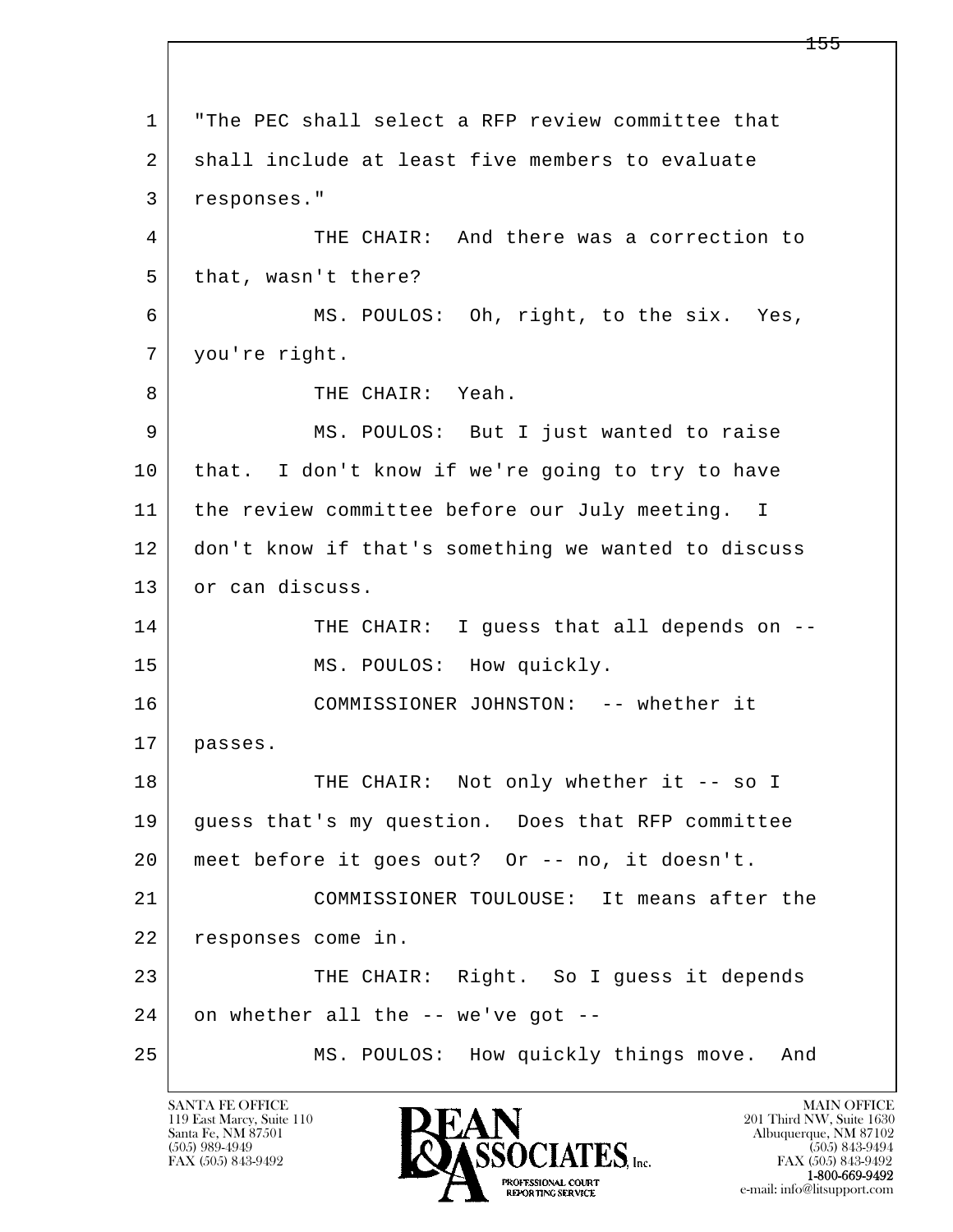l  $\overline{\phantom{a}}$  1 I don't know that. But we may want to be prepared, 2 if that's possible. 3 COMMISSIONER TOULOUSE: How long is your 4 response period going to be? 5 MS. POULOS: I don't know the answer to 6 that, which is why I'm saying I would rather us be 7 safe than sorry and have that committee ready to go, 8 even if we get responses, even if it's before our 9 July meeting. I don't know if there will be. I'm 10 just putting it out there. 11 THE CHAIR: Right. Because we're -- you 12 know, unfortunately, we don't know the time frame 13 this is going to play out in right now. We're 14 hoping that it happens quickly. But then "quickly" 15 is also up for interpretation, as well. 16 But we're -- but, you know, you're right. 17 And that's a good thought, that we should have that 18 committee up and aware that they may have to meet on 19 short notice. 20 So for people that are, you know, willing 21 to make one more trip -- well -- and, actually, if 22 we could tie that in somewhere, hopefully, maybe 23 around that July meeting, so that people would 24 already be in the area, and we could have that 25 meeting; or if they had to come up here, you know,

119 East Marcy, Suite 110<br>Santa Fe, NM 87501

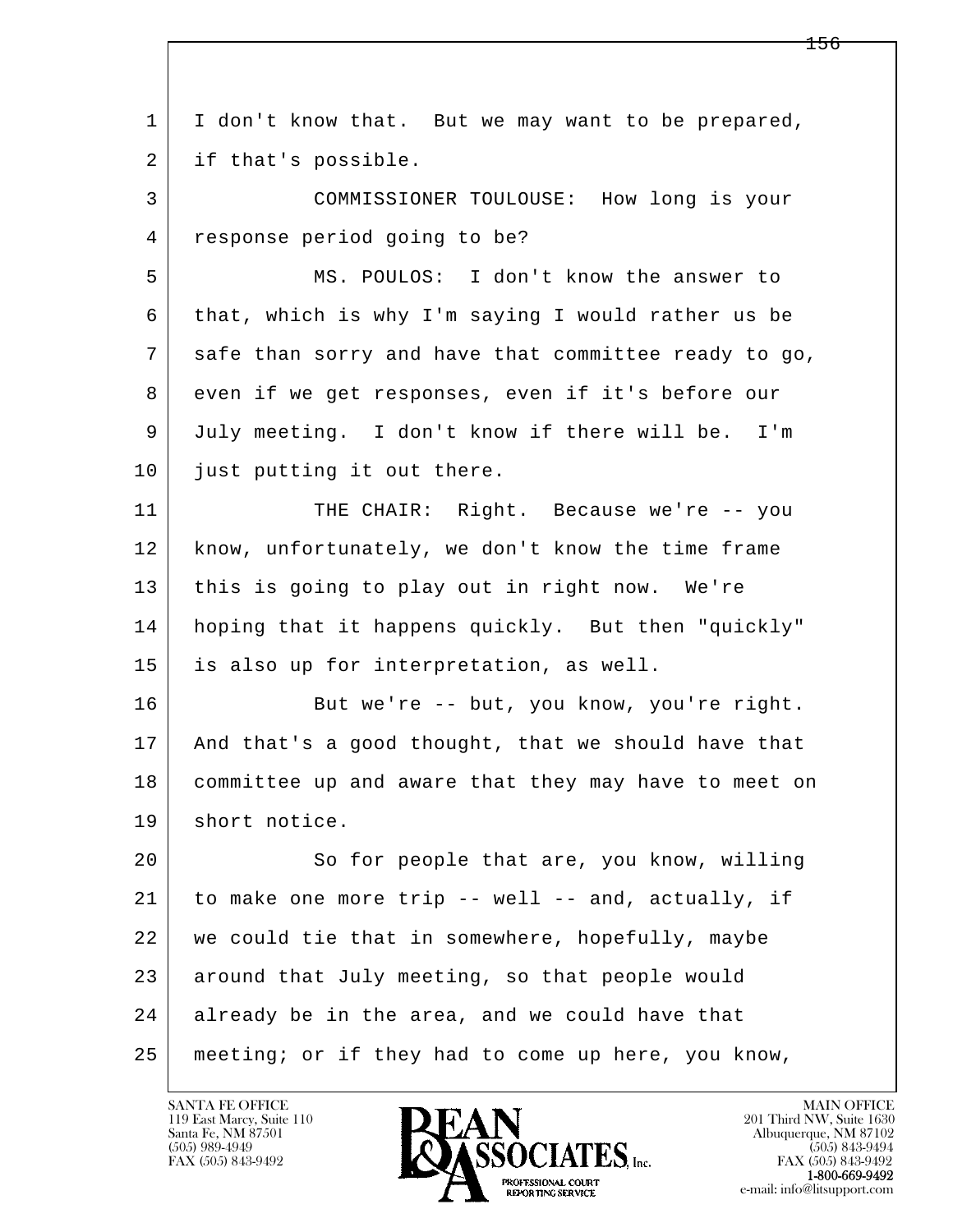l  $\overline{\phantom{a}}$ 1 | whatever. But -- okay. But that's -- 2 COMMISSIONER ARMBRUSTER: You were 3 thinking that that would be in Santa Fe or in 4 Albuquerque. 5 MS. POULOS: I won't be on the RFP 6 committee. 7 COMMISSIONER ARMBRUSTER: That's true. 8 | What were you thinking? 9 THE CHAIR: I'm thinking if we could, and 10 | we could tie it into that -- when we're in 11 Albuquerque, then it would certainly be in 12 Albuquerque. Why would we have to drive to here? 13 COMMISSIONER ARMBRUSTER: Well, works for 14 me. No. I mean, I'm fine in Albuquerque. 15 | THE CHAIR: You'd be down in Albuquerque.  $16$  So I think Albuquerque is fine; so that, hopefully, 17 we can work it into that time. If people had to 18 come in half-a-day earlier or whatever, that would 19 work. 20 So that's certainly -- let's hope that we 21 can do it that way. But I'll ask for who might be 22 interested in serving on that committee. 23 Now, my question is, do we need to -- do 24 we need that lost item in there so that we can vote  $25$  on it? There's  $-$  there's a piece that was cut  $-$ 

119 East Marcy, Suite 110<br>Santa Fe, NM 87501

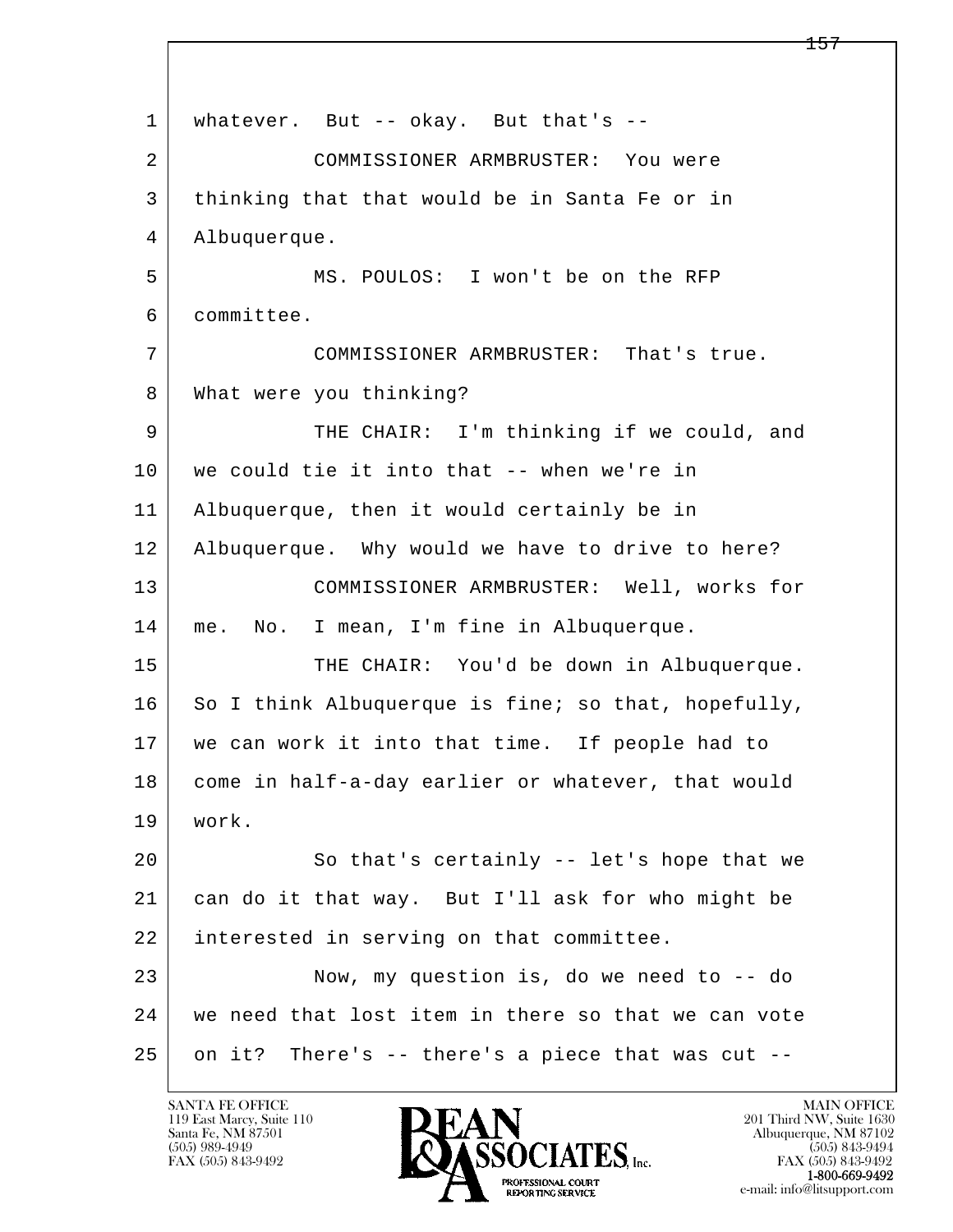l  $\overline{\phantom{a}}$  1 that was cut but wasn't pasted back in this -- 2 COMMISSIONER JOHNSTON: So there's 3 something missing. 4 THE CHAIR: We're missing D. 5 COMMISSIONER JOHNSTON: It's missing. 6 THE CHAIR: We are missing D. And it's -- 7 it is part of that. So do we need what is missing  $8$  in D? 9 COMMISSIONER PERALTA: Can it get read 10 into the record? 11 MS. POULOS: Or corrections discussed on 12 the record. And we know to add D in there. And we 13 also know to change that typo from vote of the PED 14 to vote of the PEC. 15 COMMISSIONER JOHNSTON: Well -- and that 16 number, five to six. 17 | MS. POULOS: I think if you just say the 18 corrections discussed, then that -- 19 THE CHAIR: I think that that's a Freudian 20 | slip that that keeps coming back in. 21 COMMISSIONER CABALLERO: Why don't we get 22 it retyped, pass it out tomorrow, and vote then, 23 | nice and clean? 24 MS. POULOS: Are you volunteering? 25 Because I'm taking the night off.

119 East Marcy, Suite 110<br>Santa Fe, NM 87501

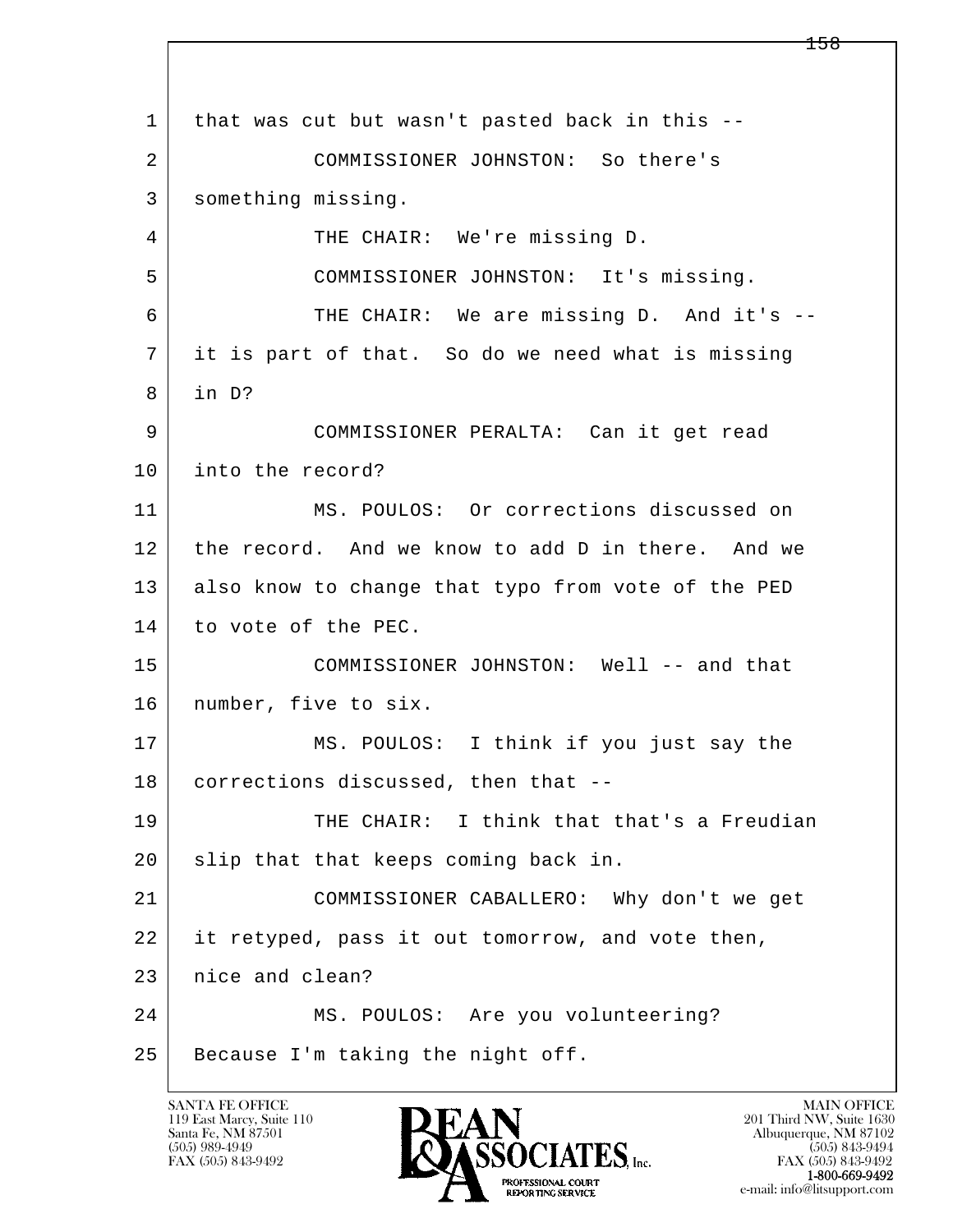l  $\overline{\phantom{a}}$ 1 THE CHAIR: In all honesty, I hate to kill 2 five more trees to re- -- to reprint this out for 3 something that is -- I think it's statute language, 4 that it's ethics language that we're missing. It's 5 not something that we created to put in there. It's 6 something that's standard ethics language. 7 So I don't think it's anything that 8 someone could even object to; because it -- it's 9 what has to be there. So I think we can -- I think 10 in the motion, we could simply include the corrected 11 language of D to be added. 12 COMMISSIONER CABALLERO: Are you going to 13 | read it out to us? 14 THE CHAIR: I don't have it. 15 COMMISSIONER JOHNSTON: I've made my 16 motion. 17 COMMISSIONER CABALLERO: I can't vote on 18 | something that I don't see in front of me, or hear. 19 You can read it out, if you can. 20 THE CHAIR: I don't -- I'm trying to see 21 if I can find it. 22 MS. POULOS: I mean, it's the ethical 23 rules for all attorneys. So I'm not sure that you 24 can object to it. 25 THE CHAIR: I don't think he can. I will

119 East Marcy, Suite 110<br>Santa Fe, NM 87501

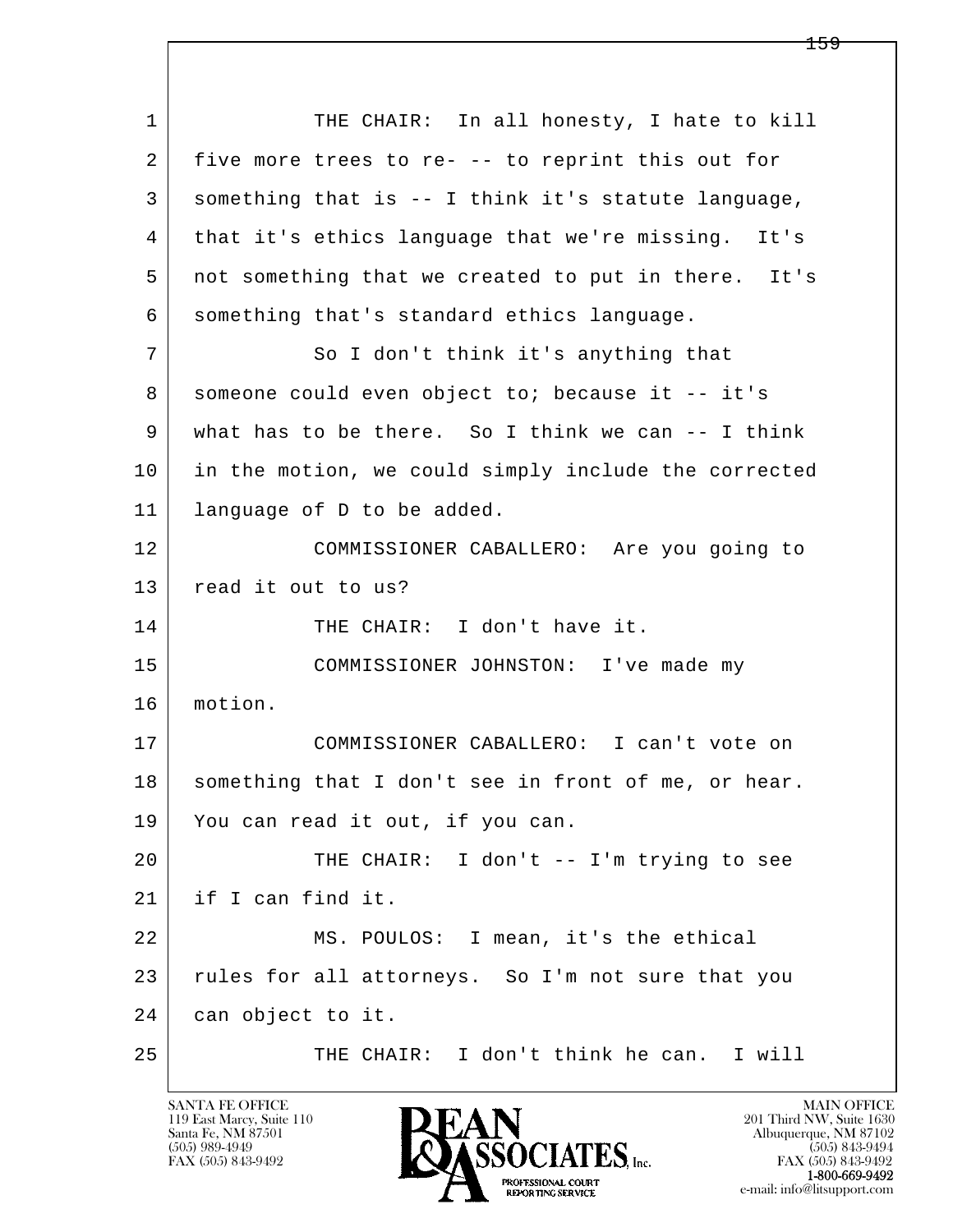l  $\overline{\phantom{a}}$  1 see if I have -- if I have that -- if I can find it 2 quickly enough. 3 COMMISSIONER ARMBRUSTER: Is it D on the 4 second page, under "Scope of Work"? 5 COMMISSIONER JOHNSTON: No, it's above 6 "Scope of Work." 7 COMMISSIONER ARMBRUSTER: Oh. Is it the  $8$  first  $-$  9 COMMISSIONER JOHNSTON: It's right above 10 "Scope of Work." "Confidentiality of Information." 11 COMMISSIONER ARMBRUSTER: "Shall be bound 12 by the following ethical rules"? 13 THE CHAIR: It's directly under, 14 "Inadvertent or unauthorized disclosures of 15 information." And there should be a D. 16 COMMISSIONER ARMBRUSTER: Do I have it? 17 Isn't that it? 18 | THE CHAIR: It's not in the one that -- 19 that I typed, either; because it wasn't in the 20 original one. I just simply -- you know -- 21 COMMISSIONER ARMBRUSTER: Because I didn't 22 see it. But I thought maybe I wasn't looking -- 23 THE CHAIR: Maybe I left it out of there, 24 too. 25 COMMISSIONER ARMBRUSTER: That's okay.

119 East Marcy, Suite 110<br>Santa Fe, NM 87501

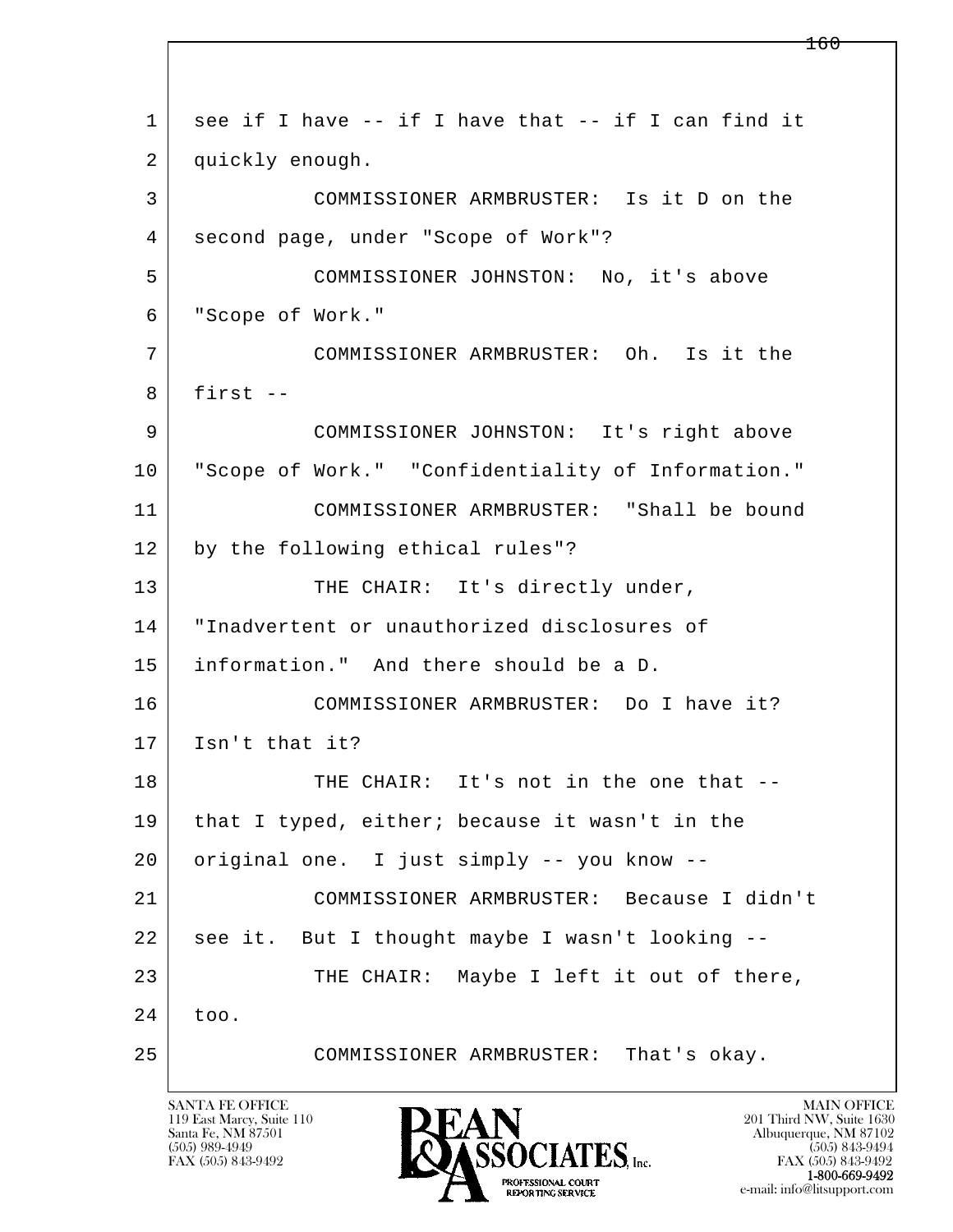| $\mathbf{1}$ | Just fill in the blanks. Was it in the original     |
|--------------|-----------------------------------------------------|
| 2            | original?                                           |
| 3            | THE CHAIR: I can't answer that. I can't             |
| 4            | tell you that.                                      |
| 5            | MS. POULOS: I'm almost there. Hold on.              |
| 6            | 1606 -- 16-106. 16-106. 106. "Confidential          |
| 7            | Information. A, Disclosure, generally; B,           |
| 8            | Disclosure of Information" --                       |
| 9            | THE CHAIR: "C, Inadvertent or                       |
| 10           | Unauthorized Disclosure." And what is D?            |
| 11           | MS. POULOS: These must be out of date.              |
| 12           | One of these is out of date. I'm assuming it's what |
| 13           | I pulled up on mine.                                |
| 14           | THE CHAIR: Here's my question. Is it                |
| 15           | possible that there is no D out of the 16 -- 16.106 |
| 16           | that we needed? Because if you look at E, E         |
| 17           | continues on with the "Scope of Work."              |
| 18           | So I'm thinking that that D never existed,          |
| 19           | and that it's a mislettering, and that it should    |
| 20           | be -- D should be, "The attorneys will have a       |
| 21           | contract."                                          |
| 22           | E should be, "The attorneys will                    |
| 23           | provide ."                                          |
| 24           | F is, "At the direction of the Chair"               |
| 25           | And we end with G and not H.                        |
|              |                                                     |

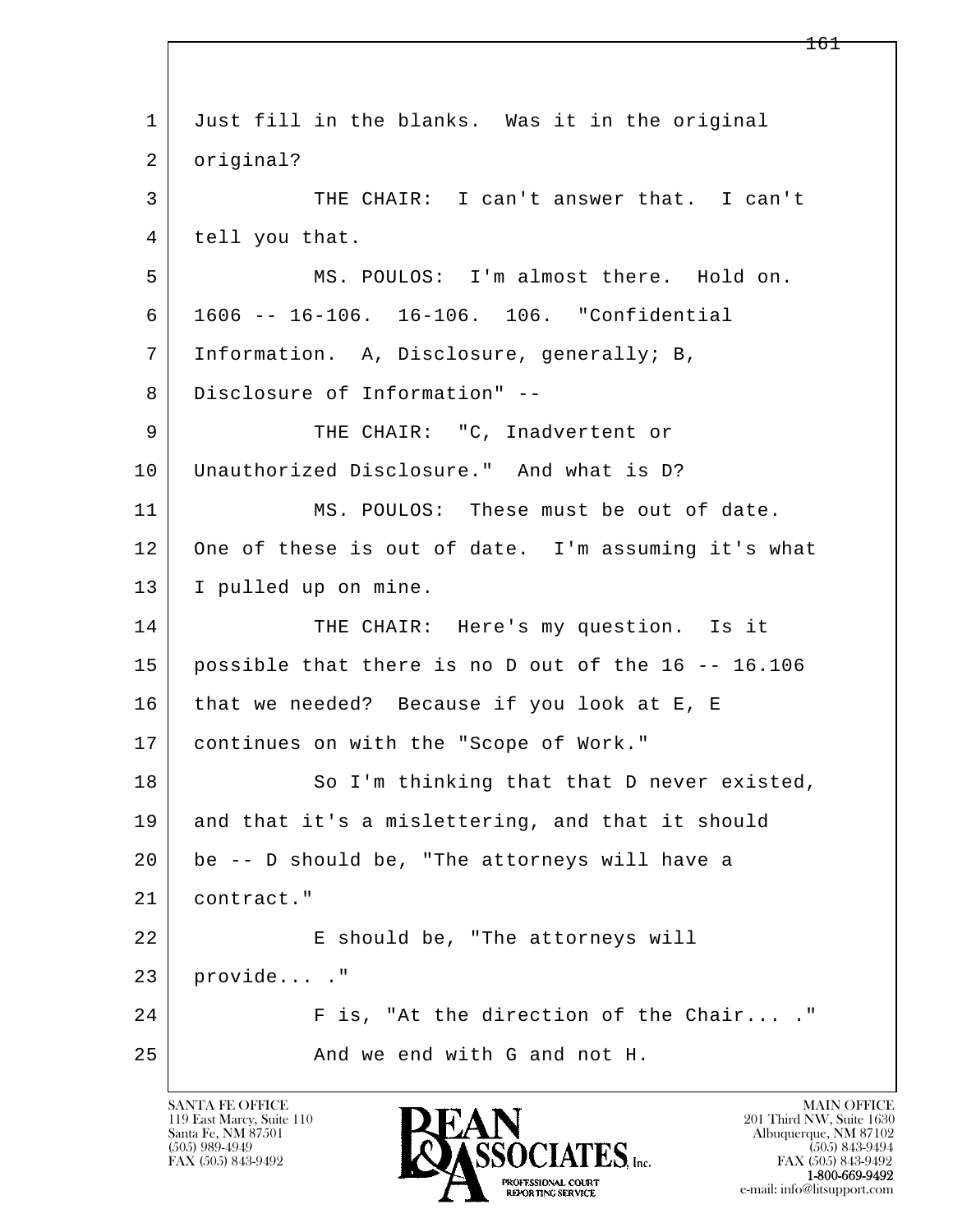l  $\overline{\phantom{a}}$ 1 MS. POULOS: Well, so what -- I know 2 exactly what happened. So if you look at it, it is, 3 "The PED proposes to enter into an MOU under the 4 following conditions:" 5 | The conditions are A, B, C, D. And then D 6 is that they're bound by the ethical rules, I think 7 is what you were just saying. 8 Then you jump; right? Because what you've 9 done is cut and pasted the ethical rules. You could 10 really just read it as, "The attorneys, PEC, and PED 11 shall be bound by the ethical rules." 12 Then you go, "The attorney will have 13 contract, or contracts, through the Public Education 14 Department." 15 THE CHAIR: Right. 16 MS. POULOS: Yeah. so it's the way that 17 it's excerpted. You're right. 18 THE CHAIR: So there isn't anything 19 missing. 20 MS. POULOS: Yeah. 21 COMMISSIONER JOHNSTON: It's just the 22 formatting. 23 THE CHAIR: Correct. So we're good with 24 it as it is written. 25 COMMISSIONER JOHNSTON: With those few

119 East Marcy, Suite 110<br>Santa Fe, NM 87501

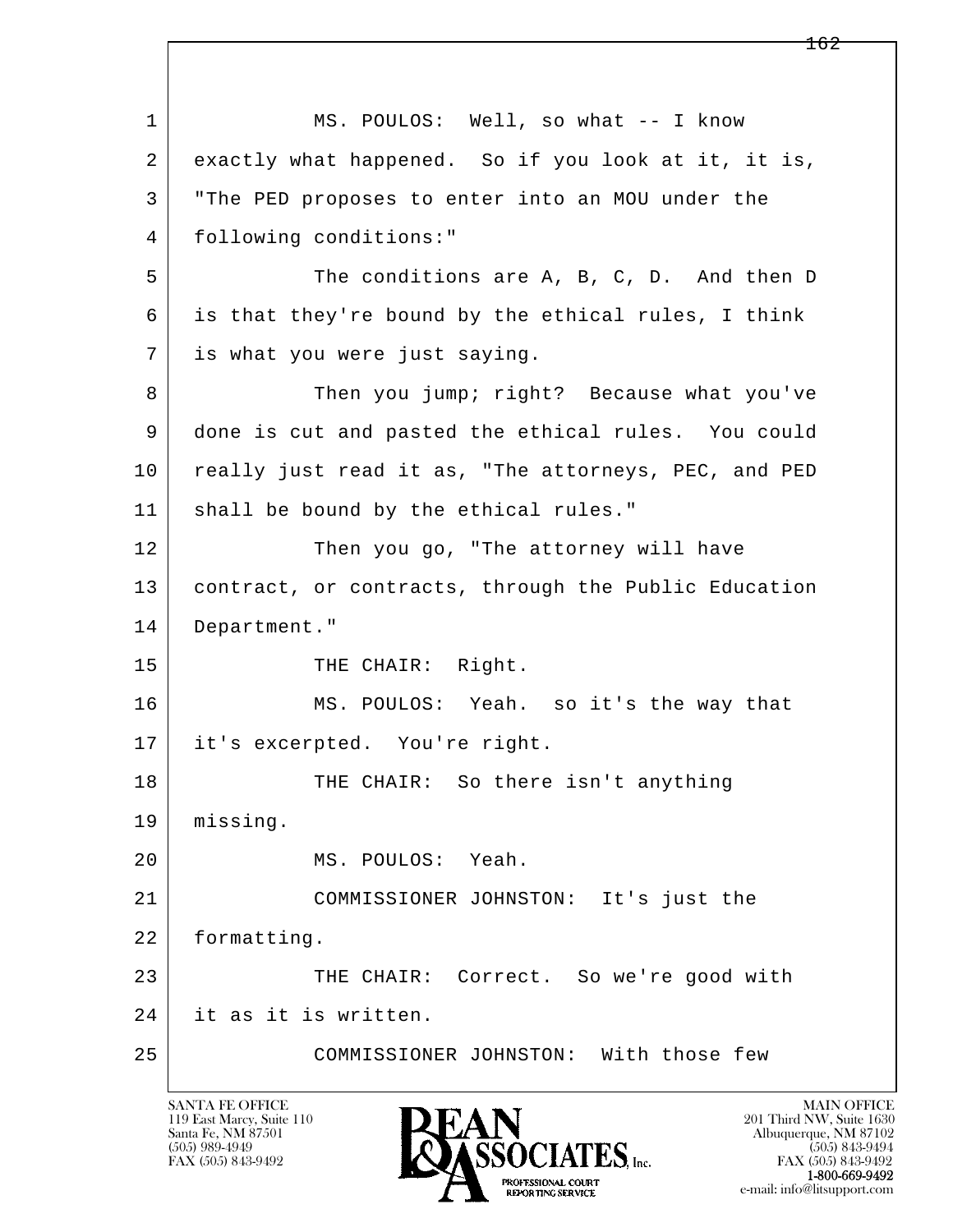l  $\overline{\phantom{a}}$ 1 changes, yeah; the corrections, I guess. 2 MS. POULOS: Well, it's only one 3 correction. 4 THE CHAIR: Only one correction. "PED," 5 in C, in letter C. 6 COMMISSIONER JOHNSTON: What about five to 7 six? My B says, "Shall include" -- "The RFP review 8 committee shall include at least five and 9 [inaudible] six." So there's that. 10 THE CHAIR: Okay. Are we ready? 11 Okay. 12 I move that the Public Education 13 Commission accept the RFP Scope of Work for Legal 14 Services with the correction of letter B shall read, 15 "will include at least six members," not five 16 members; and letter C should read, "by a majority 17 vote of the PEC," not the PED. 18 COMMISSIONER PERALTA: Second. 19 THE CHAIR: There's a second by 20 Commissioner Peralta. 21 Commissioner Armbruster, I guess we have 22 to take a roll-call vote on it. I don't know. 23 COMMISSIONER ARMBRUSTER: Okay. Is there 24 any abstentions? 25 Okay.

119 East Marcy, Suite 110<br>Santa Fe, NM 87501

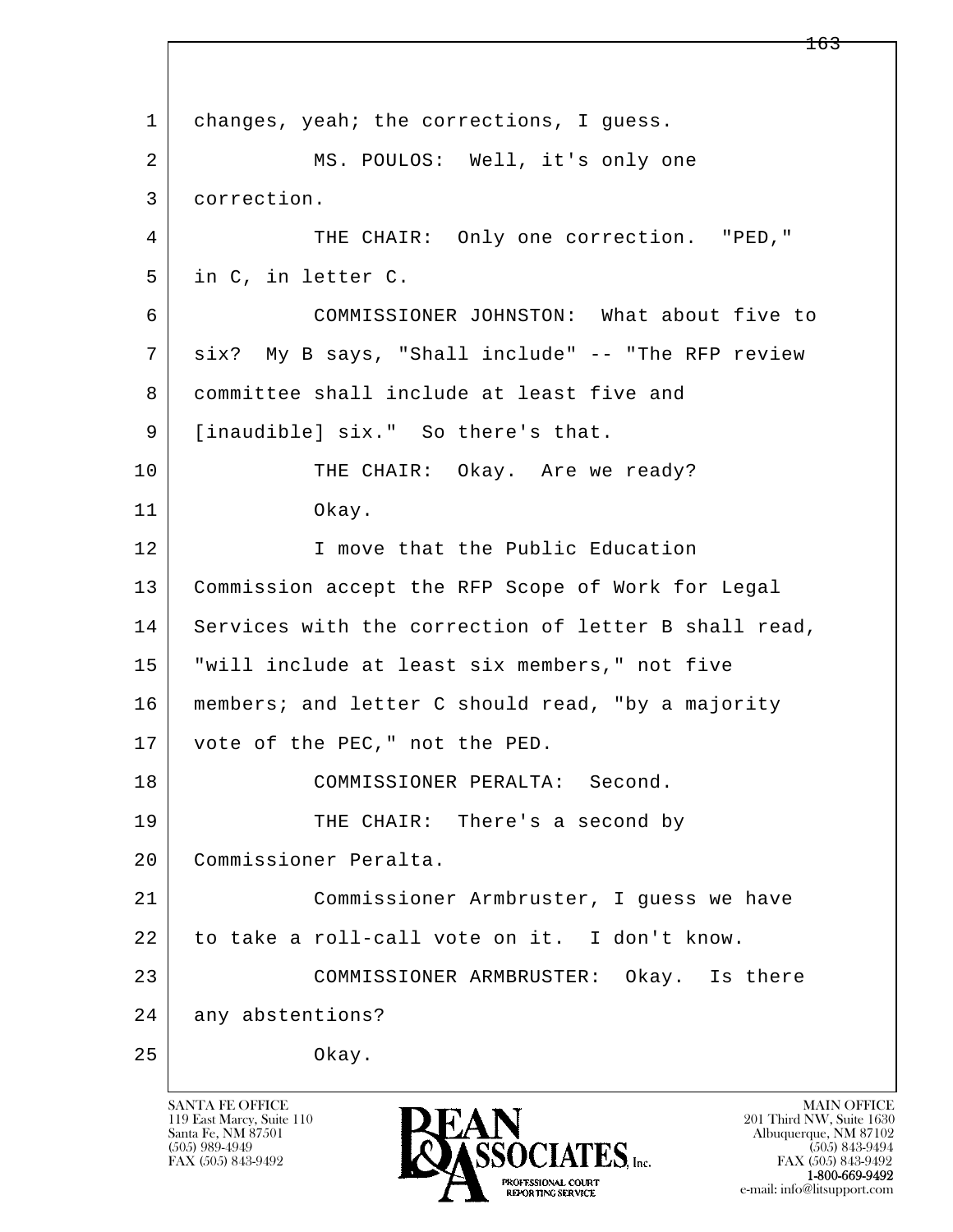l  $\overline{\phantom{a}}$  1 Commissioner Peralta? 2 COMMISSIONER PERALTA: Yes. 3 COMMISSIONER ARMBRUSTER: You go first, so 4 I won't forget you. 5 Commissioner Toulouse? 6 COMMISSIONER TOULOUSE: Yes. 7 COMMISSIONER ARMBRUSTER: Commissioner 8 Ruiz? 9 COMMISSIONER RUIZ: Yes. 10 COMMISSIONER ARMBRUSTER: Commissioner 11 Caballero? 12 COMMISSIONER CABALLERO: Abstain. 13 COMMISSIONER ARMBRUSTER: You were 14 supposed to tell me that at the beginning. Now, I 15 have to change my -- okay. 16 Commissioner Conyers? 17 COMMISSIONER CONYERS: Yes. 18 COMMISSIONER ARMBRUSTER: Commissioner 19 Johnston? 20 COMMISSIONER JOHNSTON: Yes. 21 COMMISSIONER ARMBRUSTER: Commissioner 22 Gipson? 23 THE CHAIR: Yes. 24 COMMISSIONER ARMBRUSTER: Commissioner 25 Crone?

119 East Marcy, Suite 110<br>Santa Fe, NM 87501



FAX (505) 843-9492<br>**1-800-669-9492** e-mail: info@litsupport.com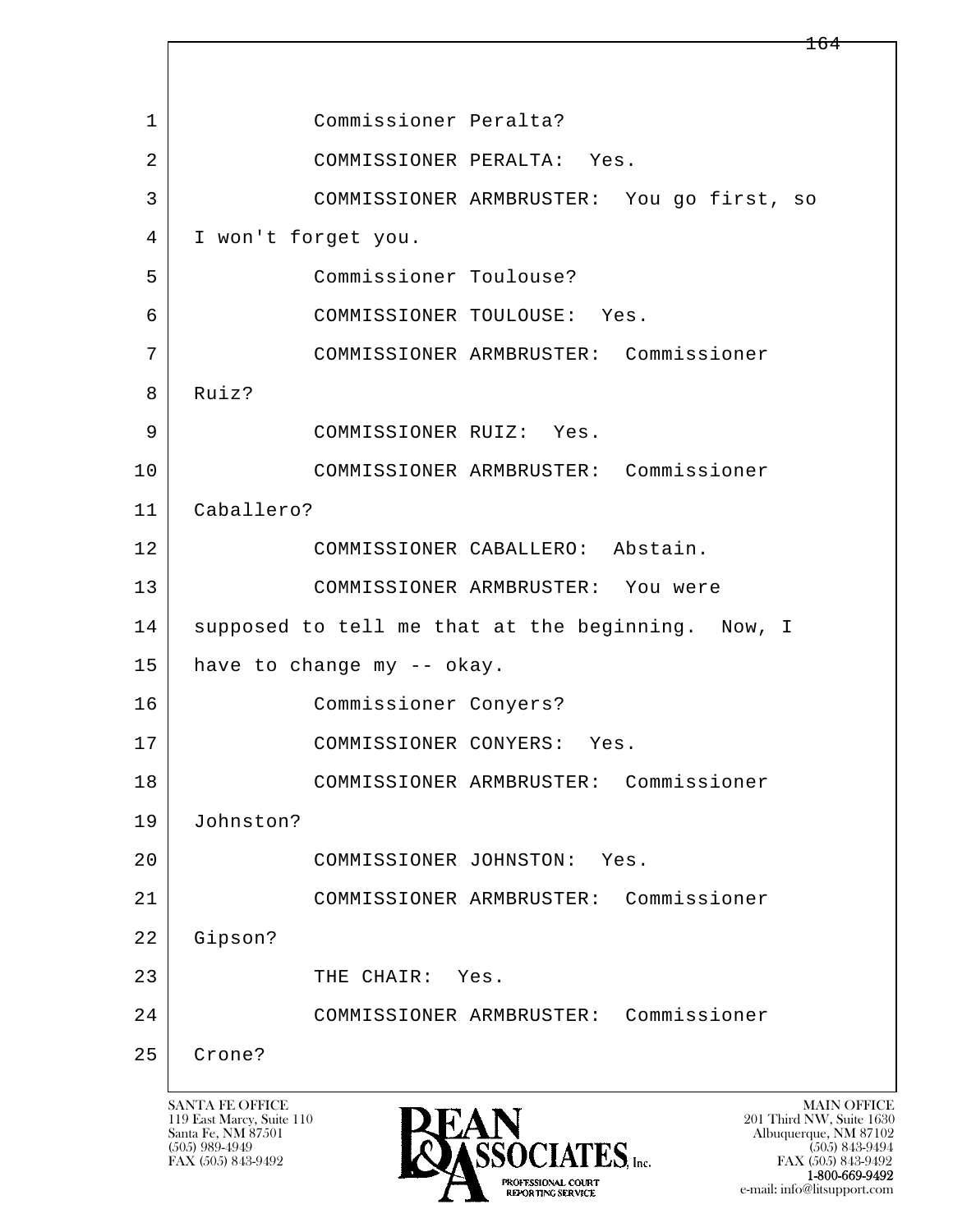l  $\overline{\phantom{a}}$ 1 COMMISSIONER CRONE: Yes. 2 COMMISSIONER ARMBRUSTER: Commissioner 3 Armbruster votes "Yes." 4 So the motion passes eight, with one 5 abstention. 6 THE CHAIR: Thank you. The motion passes 7 with one abstention and eight -- seven affirmative. 8 | COMMISSIONER ARMBRUSTER: Eight. 9 THE CHAIR: Eight, I'm sorry. You're 10 | right. 11 COMMISSIONER ARMBRUSTER: Those are 12 numbers. You know how to do those. 13 THE CHAIR: Thank you. We are now on 14 to -- we don't really have anything for 12 at this 15 point in time, because we have the -- do we? 16 MS. POULOS: That is all day tomorrow. 17 | No. 12 is all day tomorrow. 18 THE CHAIR: Right. So 12 will be covered 19 tomorrow with public comment. 20 So that's the presentation that will take 21 place tomorrow. 22 So there's nothing at this moment to do 23 with that. And we are on to -- oh, I'm sorry. I 24 | skipped 11, which is my report. 25 | The Mond you will look and see letter A is the

119 East Marcy, Suite 110<br>Santa Fe, NM 87501

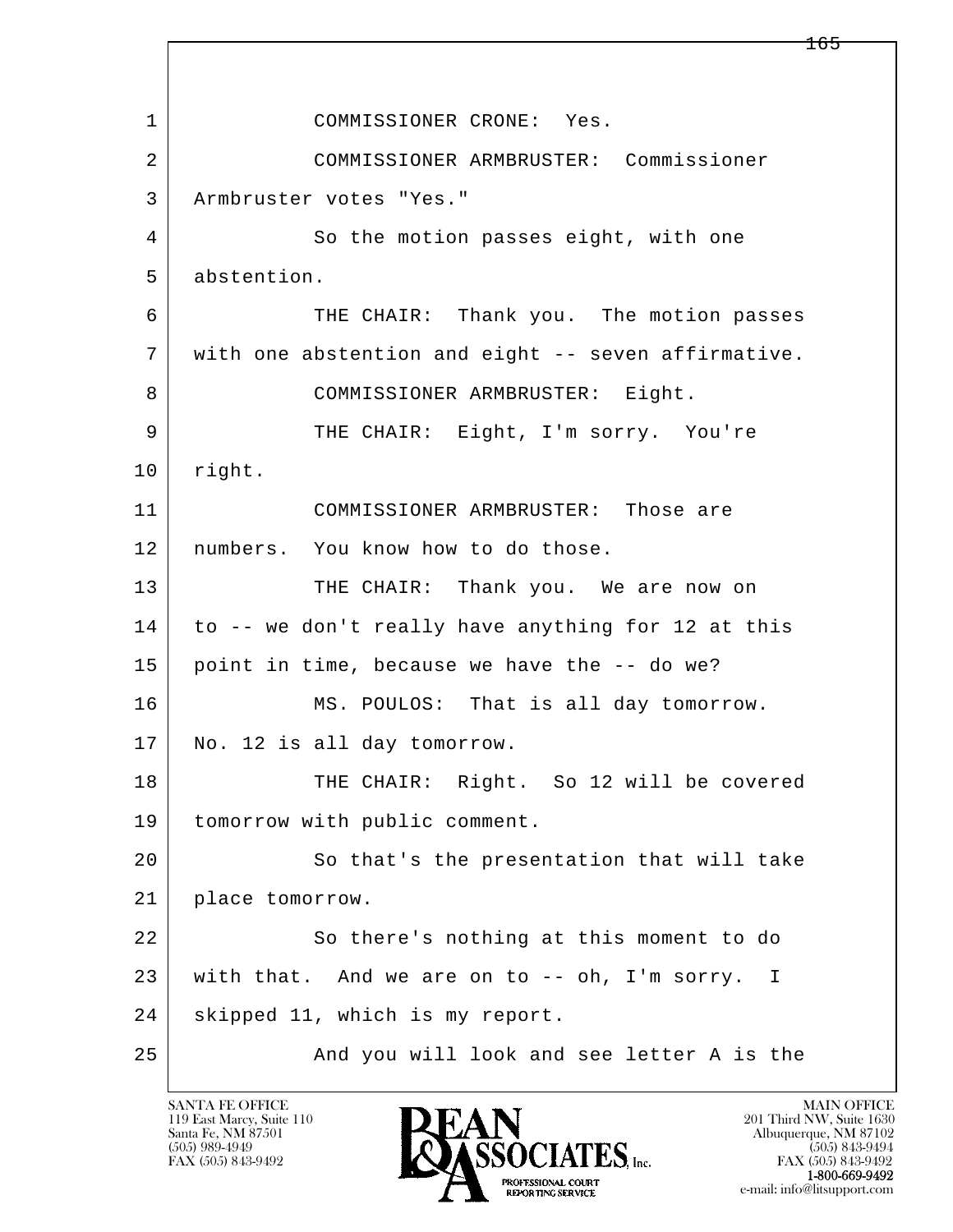l  $\overline{\phantom{a}}$  1 tentative schedule for the Community Input Hearings, 2 that, right now, July 20th will be -- the morning 3 will be a Work Session, and we discussed that 4 earlier; and the afternoon, we will have a regular 5 PEC meeting. 6 And the agenda should be fairly short. 7 And I know there is -- there is a tentative, but I 8 don't want to give it out in case it didn't come 9 through, with Albuquerque Public Schools, one of 10 their -- one of their offices. Not in the main 11 building there, but down the road just a bit, they 12 have, I guess, auxiliary offices. 13 So it's in the same general area as where 14 we had our input hearing and where we've had 15 previous meetings. But their board meeting room is 16 | not available on that day, so they've got someplace 17 right there in that general area that Beverly 18 believes is available. She's firming it up. She's 19 vacationing -- she's baby-sitting, so I don't know 20 if you call that "vacation" -- with a two and a 21 four-year-old. But we'll get that to you as soon as 22 possible. 23 And the next day will be the two public 24 input -- public -- Community Input Hearings for 25 those two schools.

119 East Marcy, Suite 110<br>Santa Fe, NM 87501



FAX (505) 843-9492<br>**1-800-669-9492**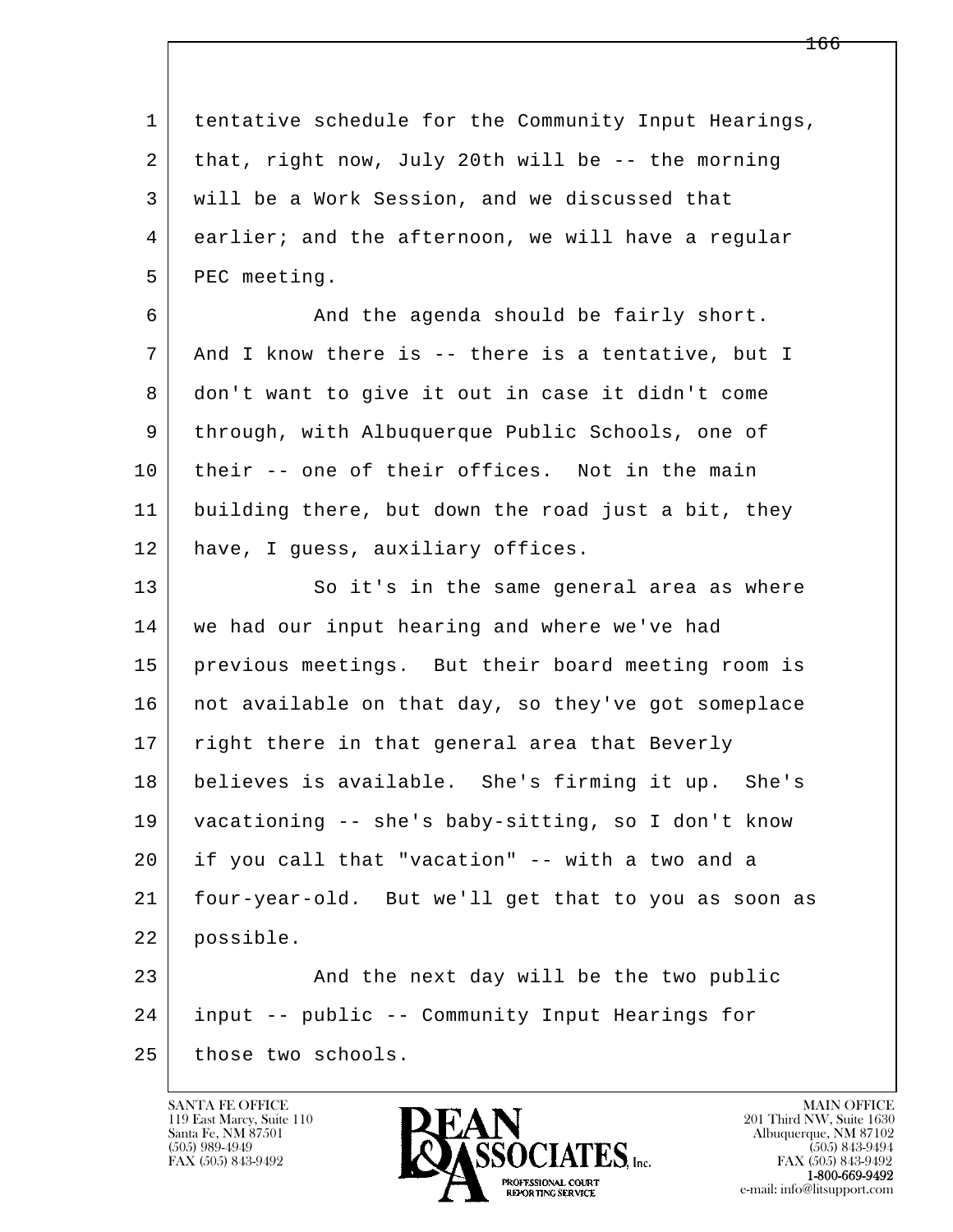l  $\overline{\phantom{a}}$  1 COMMISSIONER JOHNSTON: Are those in the 2 morning? Or do they last all day? Or how do those 3 go? 4 THE CHAIR: We should be able to get 5 through those in the morning, starting at 9:00 -- 6 it's -- it can take a while. 7 COMMISSIONER JOHNSTON: I was just -- but 8 it'll start in the morning. 9 THE CHAIR: It can take -- yes. We will 10 absolutely start in the morning, yes. 11 COMMISSIONER ARMBRUSTER: We usually start 12 8:30, 9:00. It's not, like, at 7:00. 13 THE CHAIR: No, no, no. 14 And the next item is the NACSA conference. 15 The NACSA conference, the dates are October 16th to 16 the 19th. And if I believe, correctly, when I 17 looked -- let me pull my calendar out -- 18 October 16th, from the agenda that they have posted, 19 the only thing that is taking place on the 16th is 20 they're having a work session for new authorizers, 21 | so that that doesn't really apply to us. 22 MS. POULOS: Some of you. I would say 23 | some of you might -- might benefit. 24 THE CHAIR: It's a long session. But 25 depending on travel plans -- because this is the --

119 East Marcy, Suite 110<br>Santa Fe, NM 87501



FAX (505) 843-9492<br>1-800-669-9492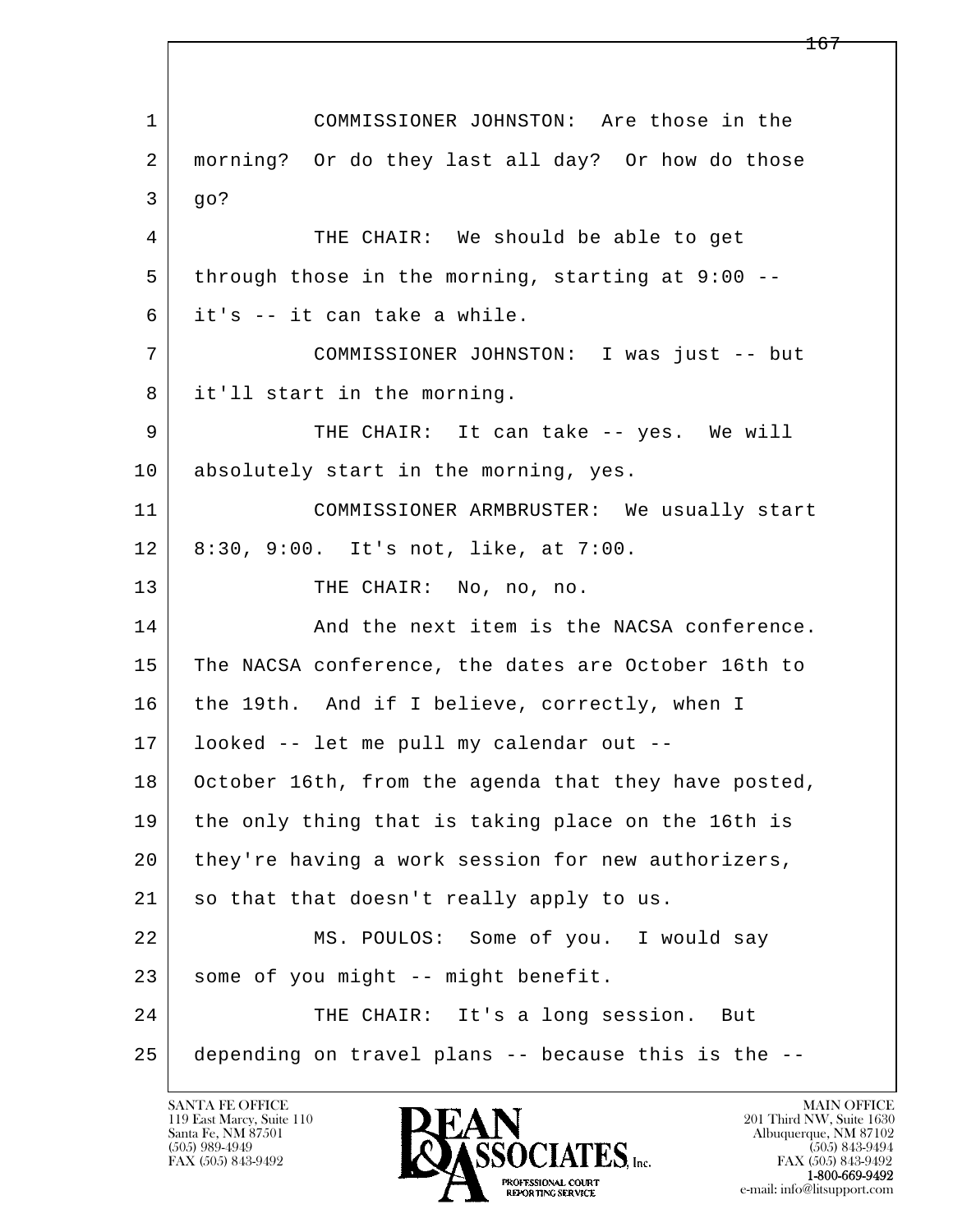| 1  | this is the question. If you intended to go on the   |
|----|------------------------------------------------------|
| 2  | 16th, you, in all likelihood, would have to come in  |
| 3  | on Sunday, the 15th -- because I thought it started  |
| 4  | at 1:30.                                             |
| 5  | MS. POULOS: 10:00 a.m. It's a one-hour               |
| 6  | flight from here.                                    |
| 7  | THE CHAIR: The problem is, we don't make             |
| 8  | the reservations ourselves. They're made for us,     |
| 9  | and we're told when we're going.                     |
| 10 | COMMISSIONER JOHNSTON: By the PED.                   |
| 11 | THE CHAIR: Yes. So I don't know. But my              |
| 12 | sense is to go on the 16th, to be there on the 16th, |
| 13 | whenever they tell me I can get there, because they  |
| 14 | do make the arrangements.                            |
| 15 | And then the 19th is people are leaving.             |
| 16 | And the only thing they really do on the 19th is     |
| 17 | some busy work to keep the people there that         |
| 18 | haven't -- their flights haven't left yet; so that   |
| 19 | they really don't do anything of significance on     |
| 20 | that last day. They do a couple of wrap-up things,   |
| 21 | and it's people whose flights haven't left yet, so   |
| 22 | if they're around in the morning.                    |
| 23 | So that, in general, you'd be leaving on             |
| 24 | the 16th and coming back on the 19th. And you make   |
| 25 | your hotel reservation on your own.                  |

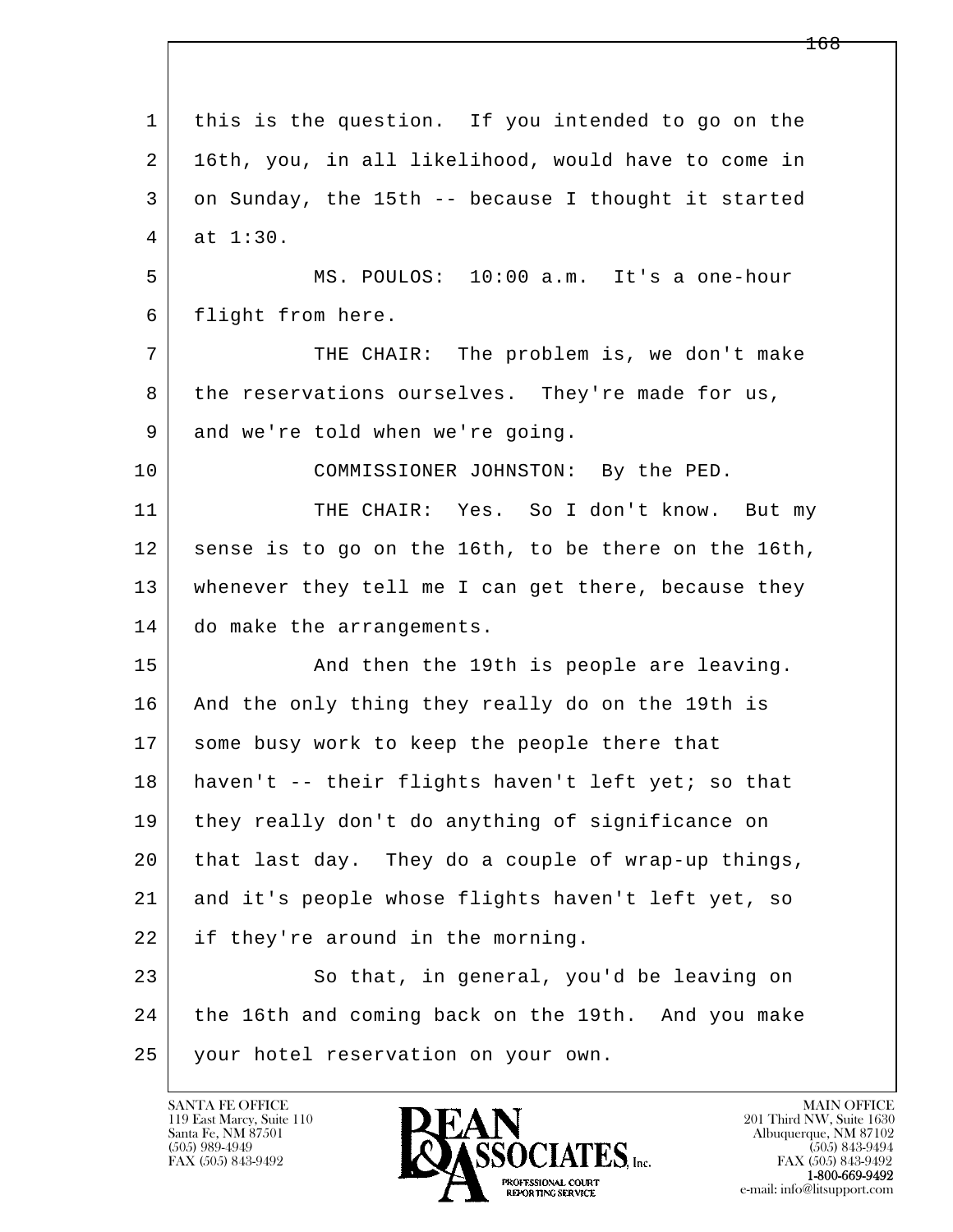l  $\overline{\phantom{a}}$  1 COMMISSIONER JOHNSTON: Oh, okay. 2 THE CHAIR: And at least what they did the 3 last time was, it was -- I just had to turn in my 4 confirmation of the -- of the hotel, and it was paid 5 for when I got there, so that I didn't have to pay 6 for it and ask for the reimbursement. The State had 7 already paid for it when I arrived, so that that was 8 taken care of. 9 COMMISSIONER ARMBRUSTER: And I think I 10 didn't stay there, and I just gave them the 11 receipts, and they paid me. Not a big deal, because 12 I was there for longer than that. 13 THE CHAIR: But it is significantly easier 14 to stay where they're holding the conference. I 15 will say -- I will tell you they do not have a 16 | shuttle. It's only six miles from the airport; but 17 they do not have a shuttle from the airport to -- so 18 that you will have to make your own arrangements to 19 get from the airport to the hotel, because the hotel 20 does not provide a shuttle. 21 COMMISSIONER CABALLERO: So you're 22 spending for transportation and meals. 23 THE CHAIR: The transportation -- they 24 make the arrangements for you and pay for it. So 25 they just sent me the E-ticket. So the only thing I

119 East Marcy, Suite 110<br>Santa Fe, NM 87501

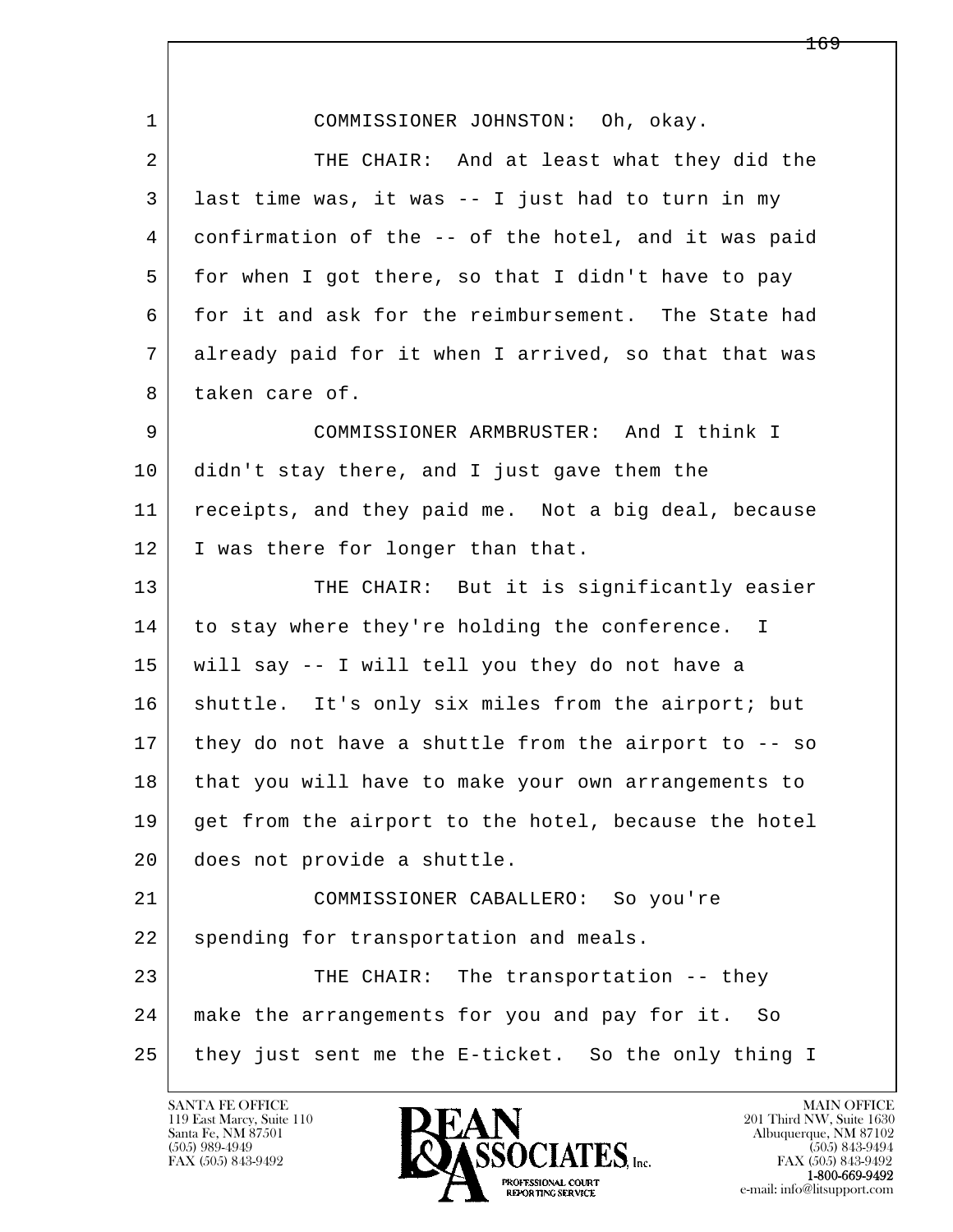l  $\overline{\phantom{a}}$ 1 had to physically write out as expenses was, yes,  $2$  the transfer -- the shuttle and meals. 3 And NACSA, if it's like the conference in 4 Denver, there was more food, so that the only thing 5 that you could possibly have to -- is dinner. 6 Breakfast is provided for, and lunch is provided 7 for. 8 and if you were really good, you had 9 enough for lunch that you could eat dinner. And 10 there were snacks all day. 11 MS. POULOS: And the vendors host pretty 12 | good happy hours. 13 THE CHAIR: There were a couple of happy 14 | hours. Not that anyone here drinks, but there were 15 happy hours. So the only thing I had to physically 16 write in for was my transfer from the hotel to the 17 airport. Yeah. 18 And there is a -- there is a shuttle 19 service that you can pay for. I think it was 16 20 bucks from the hotel -- from the airport to the 21 hotel. I think it was \$16 round-trip. So it's 22 not -- it's not exorbitant, and it is available. 23 So what I would say -- 24 COMMISSIONER TOULOUSE: That's a 25 reimbursable expense.

119 East Marcy, Suite 110<br>Santa Fe, NM 87501



FAX (505) 843-9492<br>1-800-669-9492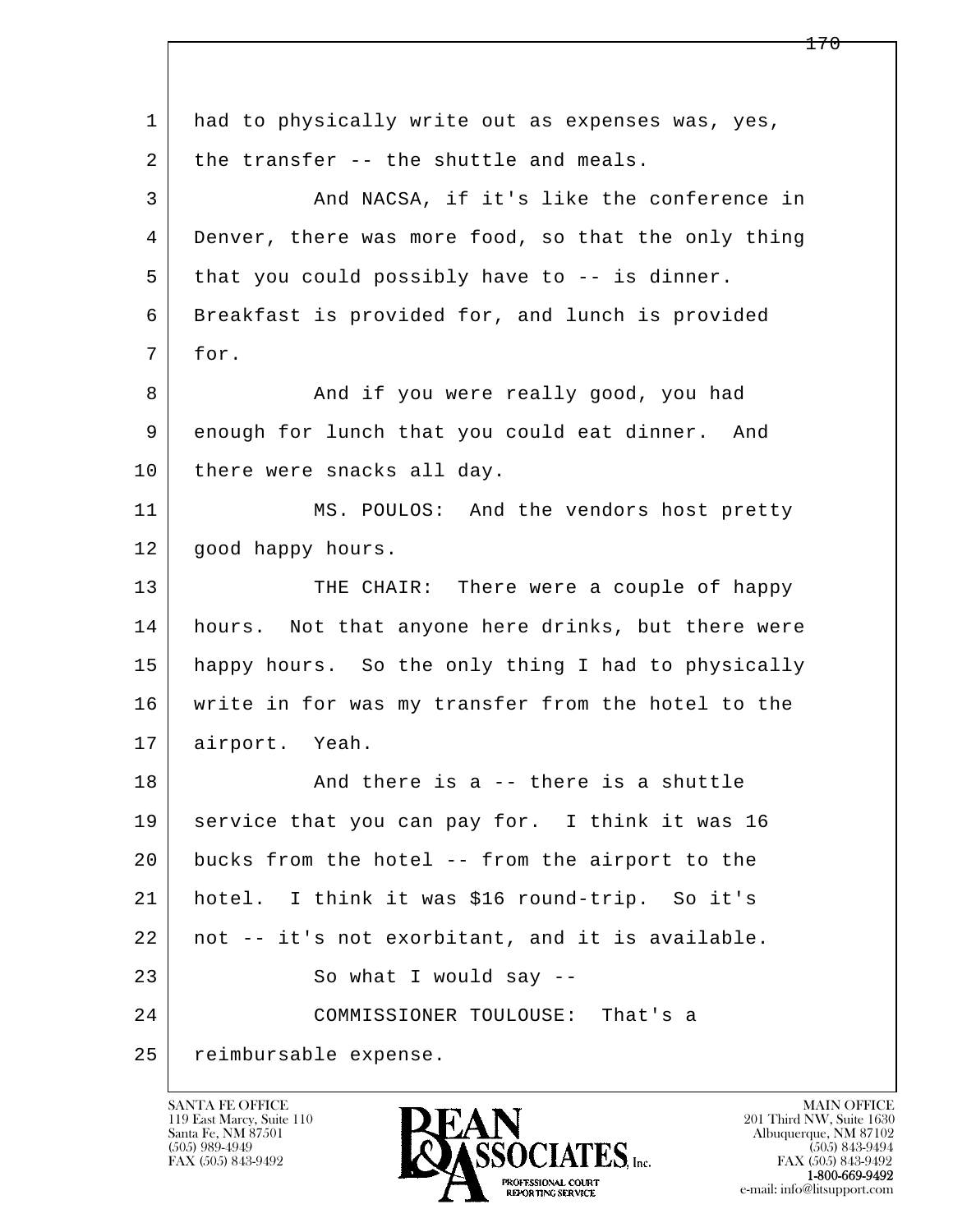l  $\overline{\phantom{a}}$ 1 THE CHAIR: It is. And I did. And we 2 were out in "Nowhere McLand" in Denver. It was out 3 in Nowhere Land. So that this is not; this is more 4 in -- it's in Tempe; so it's -- there's things 5 around. 6 But I would say that if you -- if you're 7 interested in going, you make your hotel 8 reservation; because you can cancel that up to 9 48 hours before. So that if you have -- and the 10 rooms will book quickly; so that if you're 11 interested in going, that you book the room. You 12 | let Beverly know that you're interested, because it 13 takes a while for them to make -- through the State, 14 do the travel arrangements. So they need a 15 | significant amount of time to make your flight. So 16 that I would strongly recommend you let her know by 17 the end of this month if it's your intention, so 18 that they can get all of those things in motion so 19 | that it can be done. 20 | The Rand it can -- they also have an idea of -- 21 because it has not been indicated to me that there's 22 any concern about limiting the number of people. 23 But it's just a matter of they need time to get this 24 all going, you know. 25 | And if you have -- and it makes it a whole

119 East Marcy, Suite 110<br>Santa Fe, NM 87501

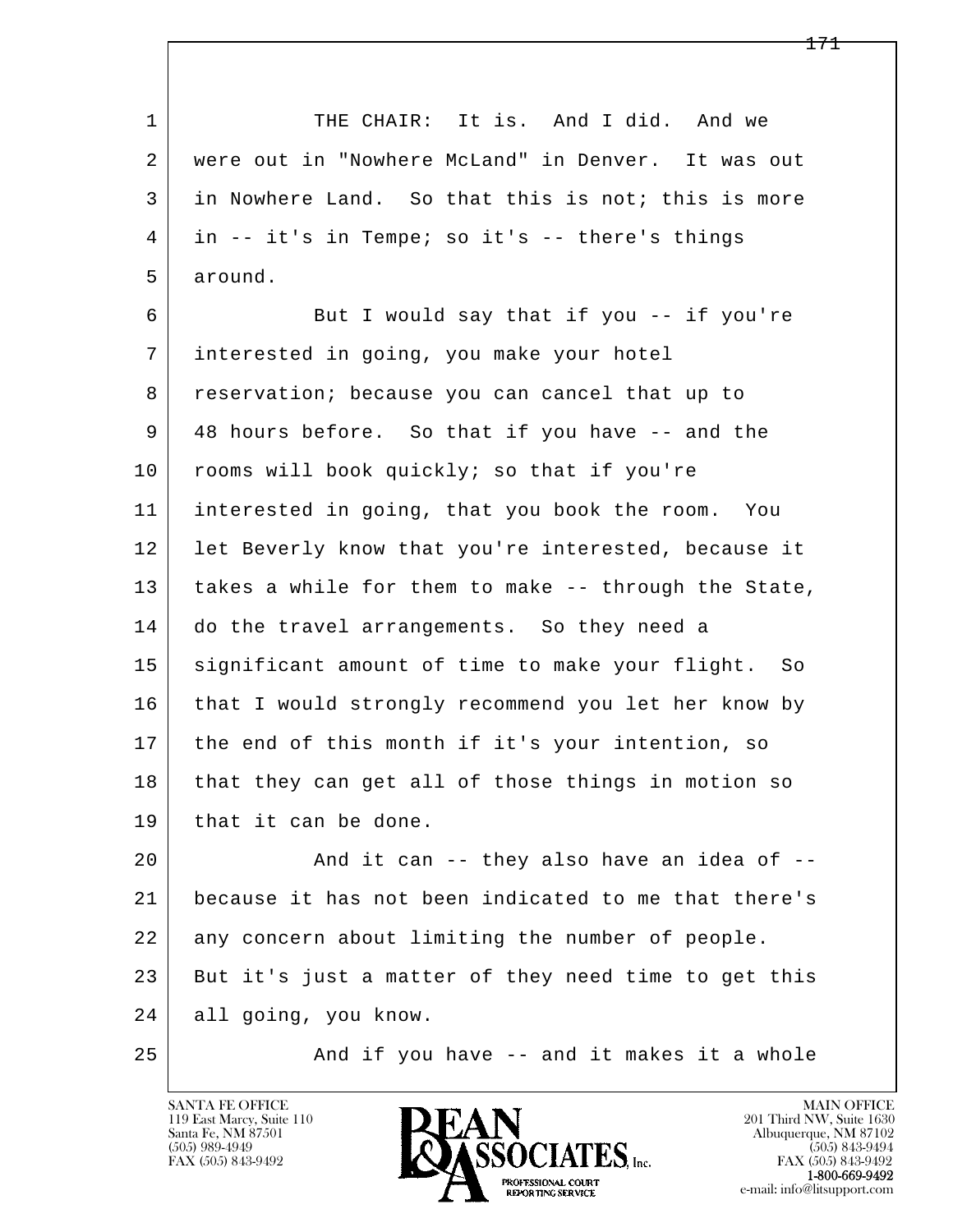1 lot easier if you have the hotel confirmation that 2 you can forward to Beverly, because then they'll 3 take care of that, as well. And that's done for 4 you, unless you're looking for it to be on your 5 credit card for points.

 6 So -- but it looks like a -- this year's 7 agenda looks like there's more opportunity. One of 8 the reasons why I know I did not go to Atlanta last 9 year was because when I looked at the agenda, there 10 really didn't seem to be much that I thought was 11 going to be as significantly helpful. And it did 12 happen at the exact same time that the New Mexico 13 Charter Coalition conference was. And I felt that 14 there would be better opportunity here to stay here 15 for that conference.

l  $\overline{\phantom{a}}$ 16 So I would just ask you if you're thinking 17 about doing this to go on the NACSA website, because 18 there's links to the hotel right there on the 19 website, so that it's very easy to do. It's the -- 20 I forget the name of it. But they do have a direct 21 link, so that you can make -- because there is a -- 22 you know, they've made an arranged -- 23 COMMISSIONER ARMBRUSTER: There's a link 24 that you can do on the one that Katie sent out. 25 There's one on that, too.

119 East Marcy, Suite 110<br>Santa Fe, NM 87501

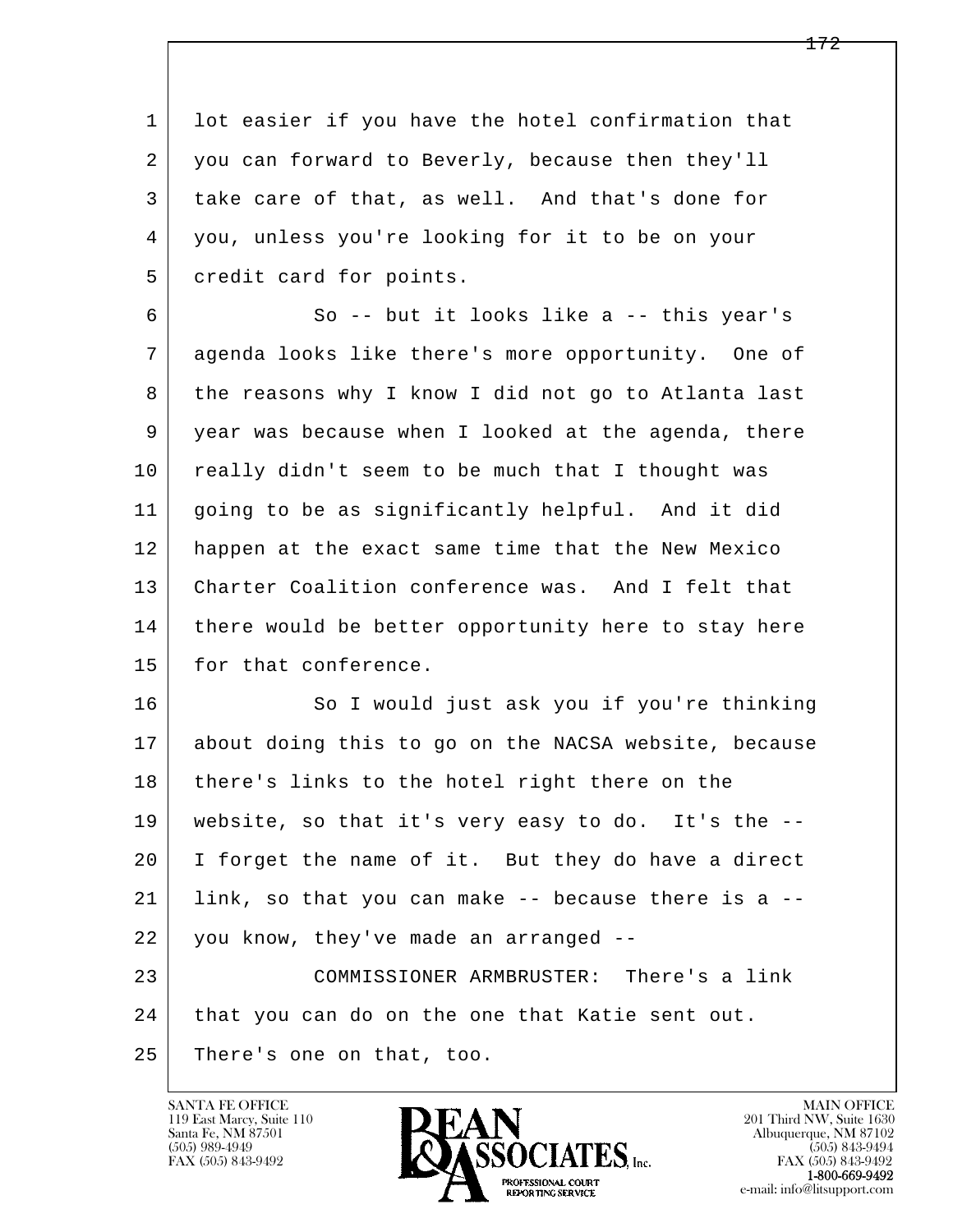l  $\overline{\phantom{a}}$ 1 THE CHAIR: Okay. All right. So I would 2 just do that as quickly as possible if you're 3 interested in doing that. Like I said, I can't 4 speak to the plane reservations. In terms of if 5 you're iffy about it, I would check with Beverly to 6 see when you would have to tell her "no," so that 7 they haven't booked your flight, and then they can't 8 get it back. 9 The hotel is a different story, that you 10 can cancel that up to 48 hours prior. So -- okay. 11 We don't have anyone here from the Charter 12 Coalition; so -- and that's because one of them is 13 in Australia. So we're -- we're off of that. 14 We're on to PEC Comments. 15 Commissioner Ruiz? 16 COMMISSIONER RUIZ: No comment. 17 THE CHAIR: Commissioner Crone? 18 COMMISSIONER CRONE: No Comment. 19 THE CHAIR: Commissioner Johnston? 20 COMMISSIONER JOHNSTON: No comment. 21 | THE CHAIR: Commissioner Armbruster? 22 COMMISSIONER ARMBRUSTER: No comment. 23 COMMISSIONER PERALTA: Not here. 24 THE CHAIR: Commissioner Toulouse? 25 COMMISSIONER TOULOUSE: Madam Chair,

119 East Marcy, Suite 110<br>Santa Fe, NM 87501

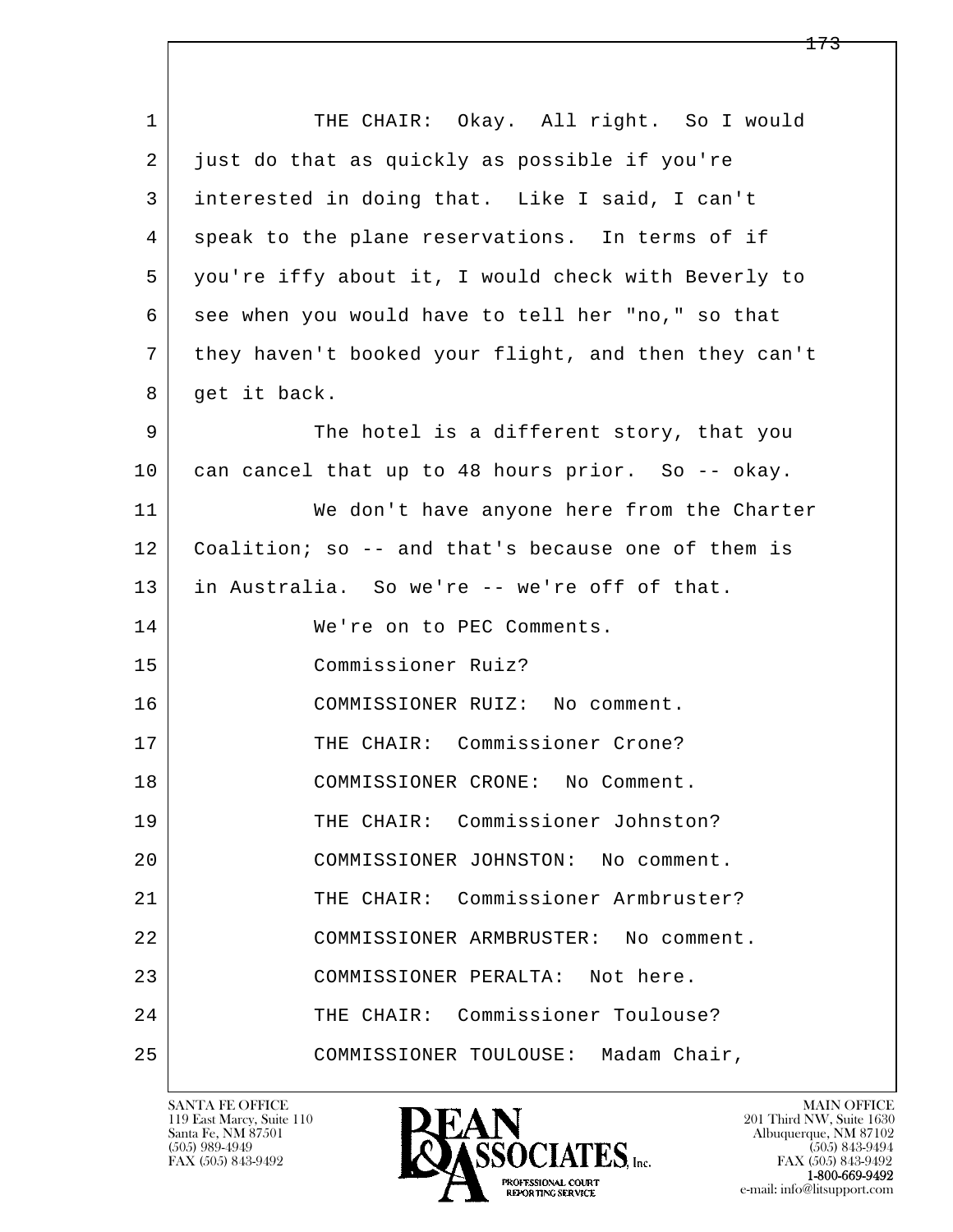l  $\overline{\phantom{a}}$  1 nothing anybody would want to hear right now; so I'm 2 through for the day. Tomorrow. 3 THE CHAIR: Commissioner Conyers? 4 COMMISSIONER CONYERS: I'm good. 5 THE CHAIR: Commissioner Caballero? 6 COMMISSIONER CABALLERO: (Indicates.) 7 THE CHAIR: We are recessed until 9:00 8 tomorrow morning, when we will begin our discussion 9 with Public Impact. 10 MS. HETHERINGTON: Madam Chair, would 11 the -- would the Chair entertain, before you adjourn 12 today, or when you come out of recess tomorrow first 13 | thing, reconsideration of the EVCA's request for an 14 increase in its enrollment, with the understanding 15 that I believe we now have information that reflects 16 what your -- what the May 11th letter in your packet 17 is tied to in the Charter School Code, and a way to 18 address Member Peralta's concerns about the fact 19 that there is not yet a building permit that has 20 been approved? 21 THE CHAIR: I'm going to say from -- from 22 my perspective and after talking with Commissioner 23 Peralta, who is our liaison with that body, that 24 he's comfortable, and I'm comfortable, with keeping 25 it as it is right now. I don't think we have -- I

119 East Marcy, Suite 110<br>Santa Fe, NM 87501

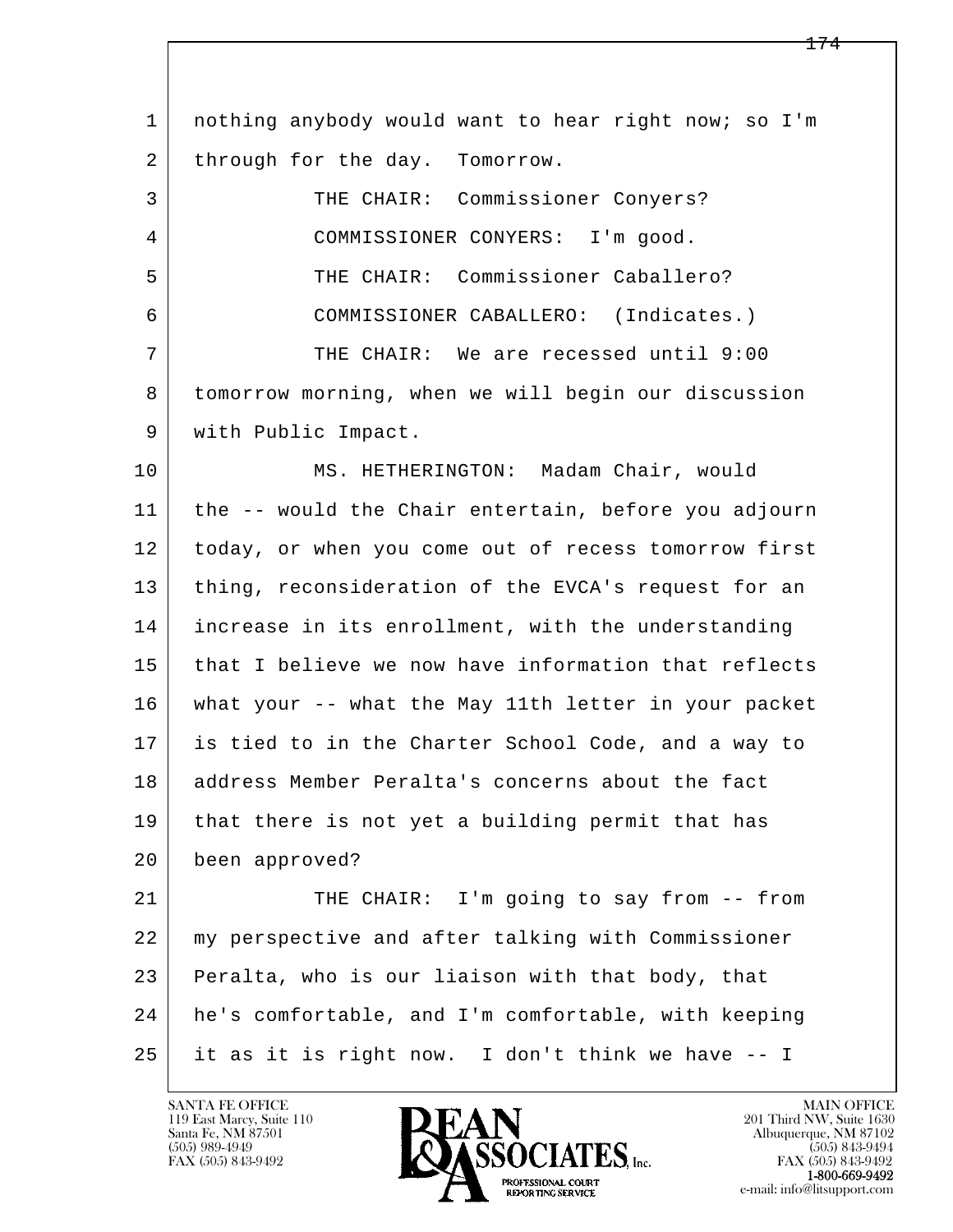| 1              | don't think we have sufficient information at this                                                                                                                                                                                    |
|----------------|---------------------------------------------------------------------------------------------------------------------------------------------------------------------------------------------------------------------------------------|
| 2              | moment in time.                                                                                                                                                                                                                       |
| 3              | MS. HETHERINGTON: Okay. All right.                                                                                                                                                                                                    |
| $\overline{4}$ | May I just say for the record that the                                                                                                                                                                                                |
| 5              | May 11th letter in your packet addresses what the                                                                                                                                                                                     |
| 6              | PEC can consider under the Charter School Code,                                                                                                                                                                                       |
| 7              | Section 22-8B-4.2C, which relates to whether a                                                                                                                                                                                        |
| 8              | school -- school's relocation in a facility will                                                                                                                                                                                      |
| 9              | comply with the statewide average and the condition                                                                                                                                                                                   |
| 10             | index?                                                                                                                                                                                                                                |
| 11             | THE CHAIR: Okay. Thank you.                                                                                                                                                                                                           |
| 12             | MS. HETHERINGTON: Thank you.                                                                                                                                                                                                          |
| 13             | THE CHAIR: We're recessed until tomorrow                                                                                                                                                                                              |
| 14             | at 9:00 a.m.                                                                                                                                                                                                                          |
| 15             | (Proceedings in recess at 5:08 p.m.)                                                                                                                                                                                                  |
| 16             |                                                                                                                                                                                                                                       |
| 17             |                                                                                                                                                                                                                                       |
| 18             |                                                                                                                                                                                                                                       |
| 19             |                                                                                                                                                                                                                                       |
| 20             |                                                                                                                                                                                                                                       |
| 21             |                                                                                                                                                                                                                                       |
| 22             |                                                                                                                                                                                                                                       |
| 23             |                                                                                                                                                                                                                                       |
| 24             |                                                                                                                                                                                                                                       |
| 25             |                                                                                                                                                                                                                                       |
|                | <b>SANTA FE OFFICE</b><br><b>MAIN OFFICE</b><br>119 East Marcy, Suite 110<br>201 Third NW, Suite 1630<br>Santa Fe, NM 87501<br>Albuquerque, NM 87102<br>(50.5) 0.00 10.10<br>$\tau$ <sup><math>\alpha</math></sup> $\sim$ 0.49.0.40.4 |